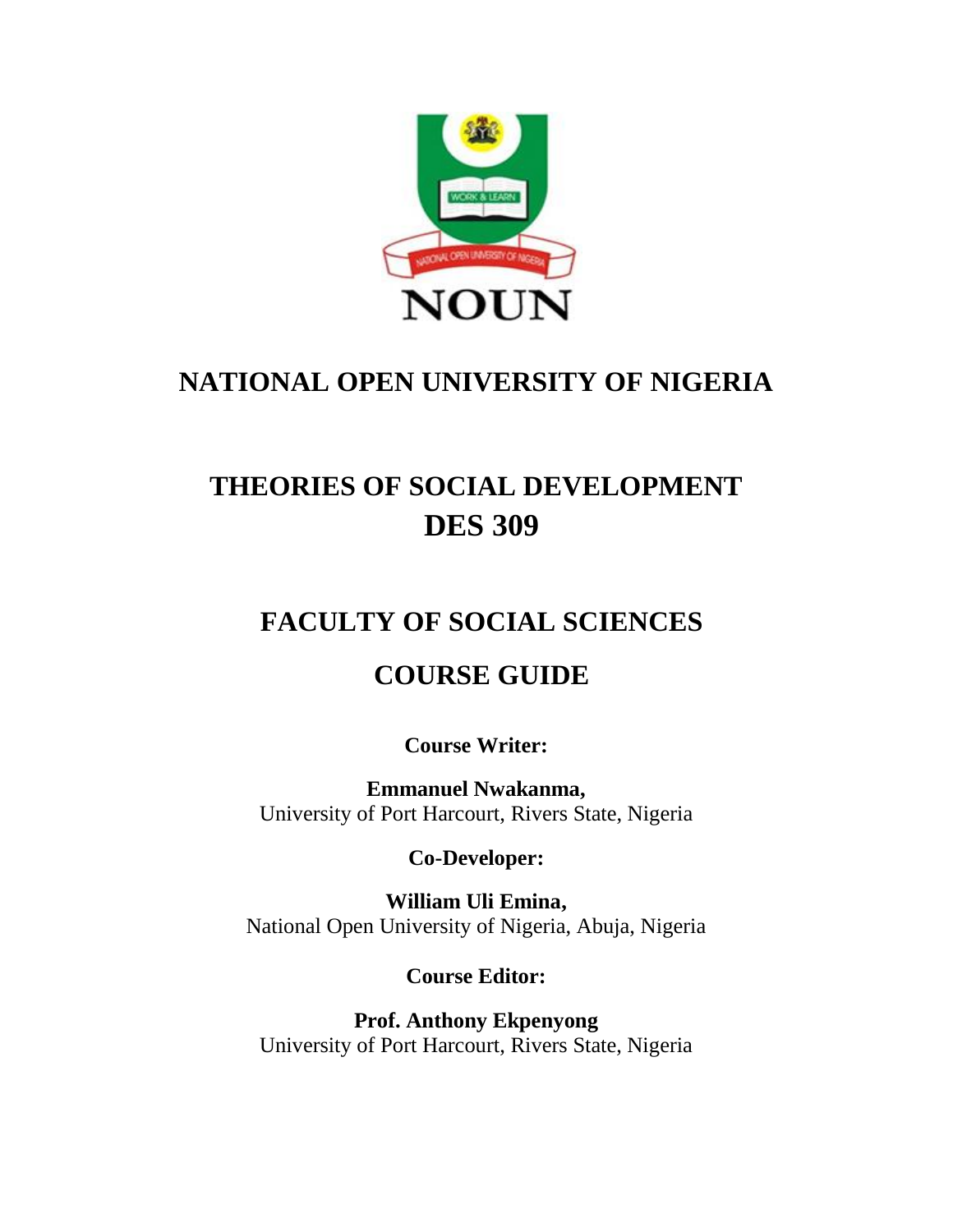# **DES 309:**

# **THEORIES OF SOCIAL DEVELOPMENT**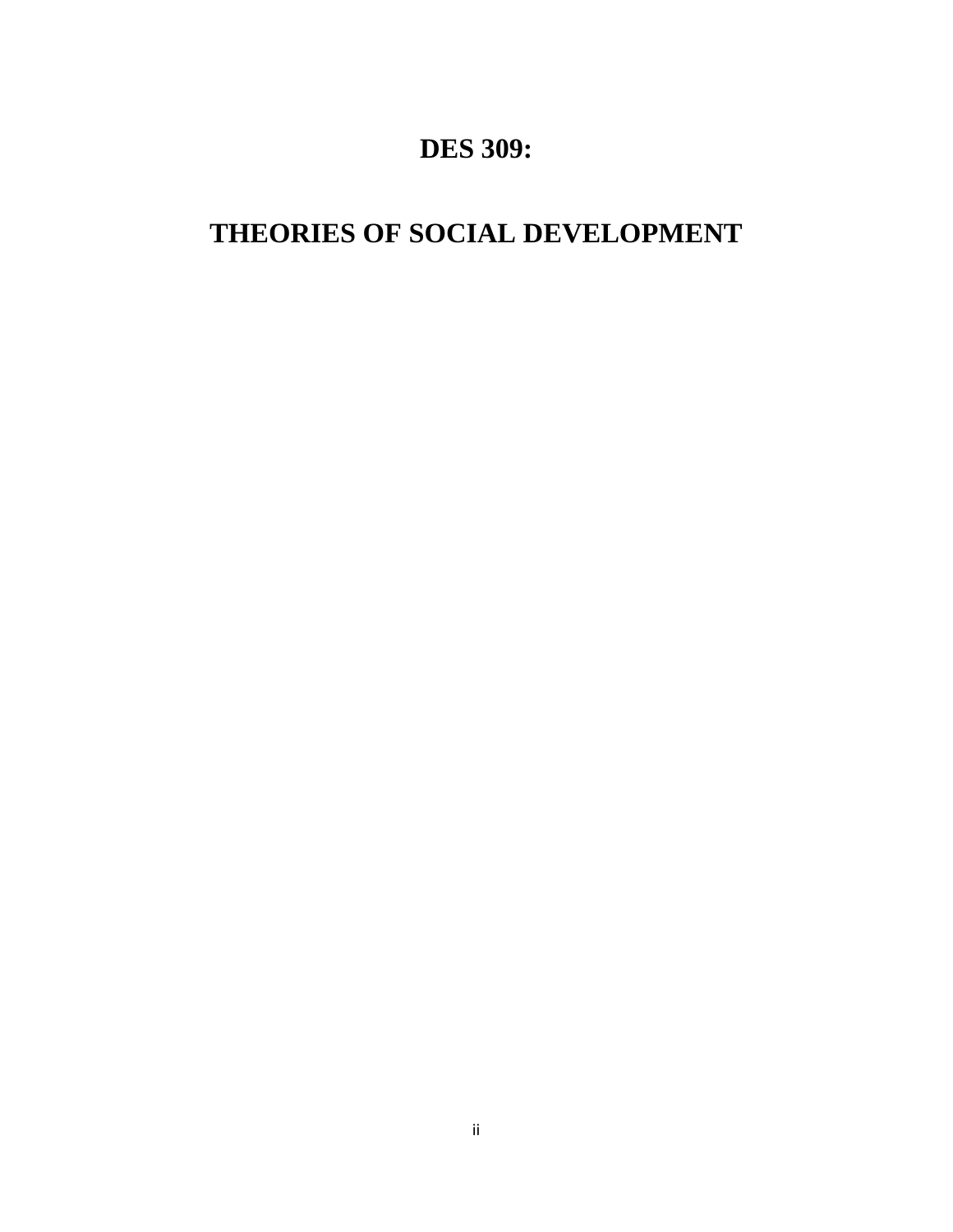# <span id="page-2-0"></span>**CONTENTS**

| <b>CONTENTS</b>                                             | iii             |
|-------------------------------------------------------------|-----------------|
| <b>INTRODUCTION</b>                                         | $\mathbf{1}$    |
| <b>COURSE CONTENT</b>                                       | $\mathbf{1}$    |
| <b>COURSE AIMS</b>                                          | $\mathbf{1}$    |
| <b>COURSE OBJECTIVES</b>                                    | $\mathbf 1$     |
| <b>WORKING THROUGH THE COURSE</b>                           | $\overline{2}$  |
| <b>STUDY MODULES AND UNITS</b>                              | $\overline{2}$  |
| REFERENCES AND OTHER RESOURCES                              | 3               |
| <b>ASSIGNMENT FILE</b>                                      | 5               |
| <b>ASSESSMENT</b>                                           | $6\phantom{1}6$ |
| TUTOR-MARKED ASSIGNMENTS (TMAs)                             | $\overline{7}$  |
| FINAL EXAMINATION AND GRADING                               | $\overline{7}$  |
| HOW TO GET THE MOST FROM THIS COURSE                        | $\overline{7}$  |
| <b>COURSE MARKING SCHEME</b>                                | 9               |
| <b>COURSE OVERVIEW</b>                                      | 10              |
| <b>COURSE CONTENT</b>                                       | 12              |
| <b>CONCLUSION</b>                                           | 12              |
| <b>MODULE ONE</b>                                           | 13              |
| UNDERSTANDING THE CONCEPT OF SOCIAL DEVELOPMENT             | 13              |
| <b>MODULE CONTENTS</b>                                      | 13              |
| UNIT ONE: THE MEANING AND DEFINITIONS OF SOCIAL DEVELOPMENT | 13              |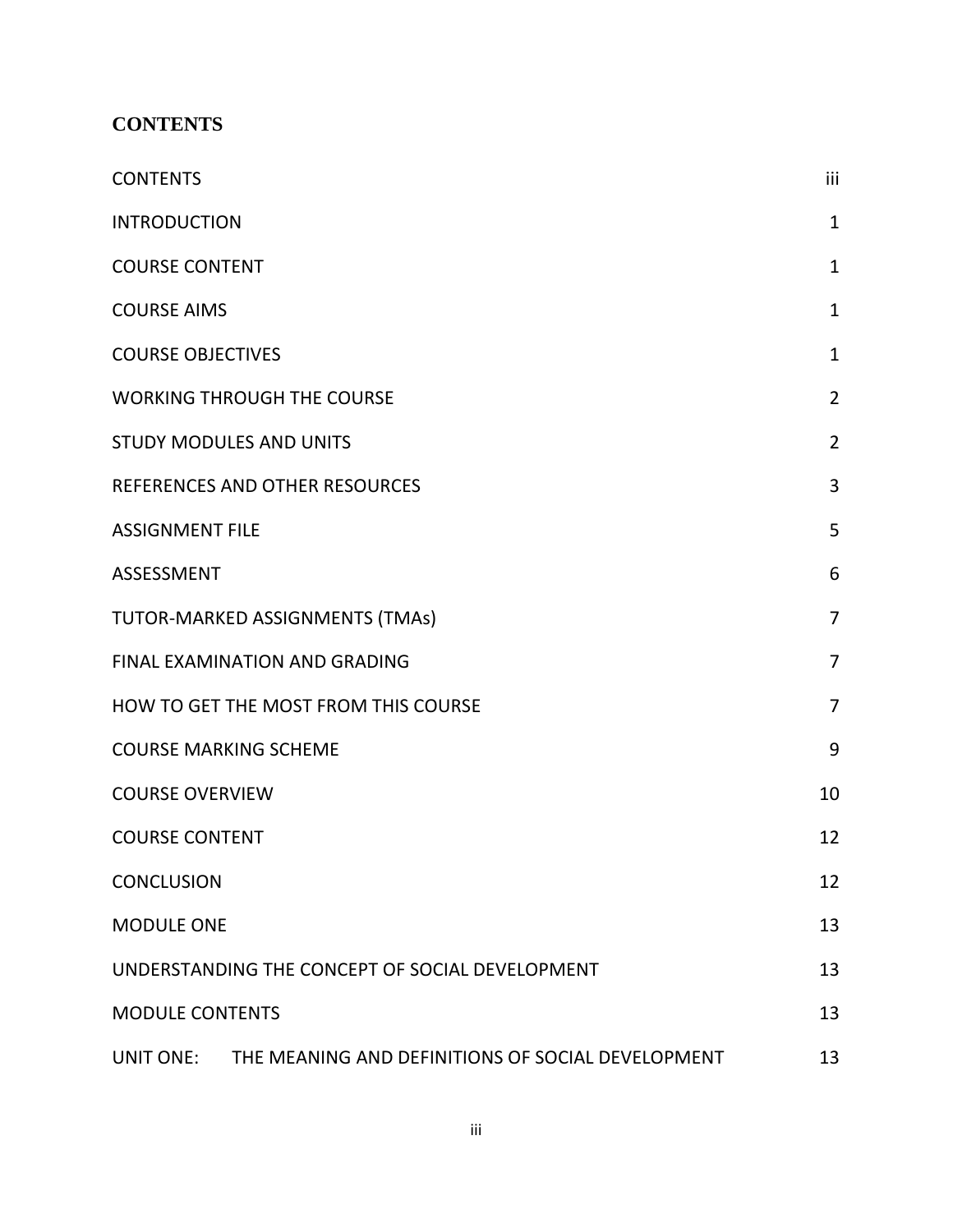|       | <b>Unit Contents</b>                                         |    |
|-------|--------------------------------------------------------------|----|
| 1.0   | Introduction                                                 | 14 |
| 1.1   | Objectives                                                   | 14 |
| 1.2   | <b>Main Contents</b>                                         | 14 |
| 1.2.1 | The concept of Development                                   | 14 |
| 1.2.2 | Aspects of development                                       | 17 |
| 1.2.3 | The meaning and attributes of Social development             | 19 |
| 1.3   | Conclusion                                                   | 21 |
| 1.4   | Summary                                                      | 21 |
| 1.5   | References/Further reading                                   | 21 |
| 1.6   | <b>Tutor-Marked Assignments</b>                              | 23 |
|       | <b>UNIT TWO:</b><br>FACTORS AND AGENTS OF SOCIAL DEVELOPMENT | 23 |
|       | <b>Unit Contents</b>                                         | 23 |
| 2.0   | Introduction                                                 | 24 |
| 2.1   | Objectives                                                   | 24 |
| 2.2   | <b>Main Content</b>                                          | 24 |
| 2.2.1 | <b>Factors of Social development</b>                         | 24 |
| 2.6   | <b>Tutor-Marked Assignments</b>                              | 30 |
|       | <b>UNIT THREE:</b><br>DIMENSIONS OF SOCIAL DEVELOPMENT       | 30 |
|       | <b>Unit Contents</b>                                         | 30 |
| 3.0   | Introduction                                                 | 30 |
| 3.1   | Objectives                                                   | 31 |
| 3.2   | Main contents                                                | 31 |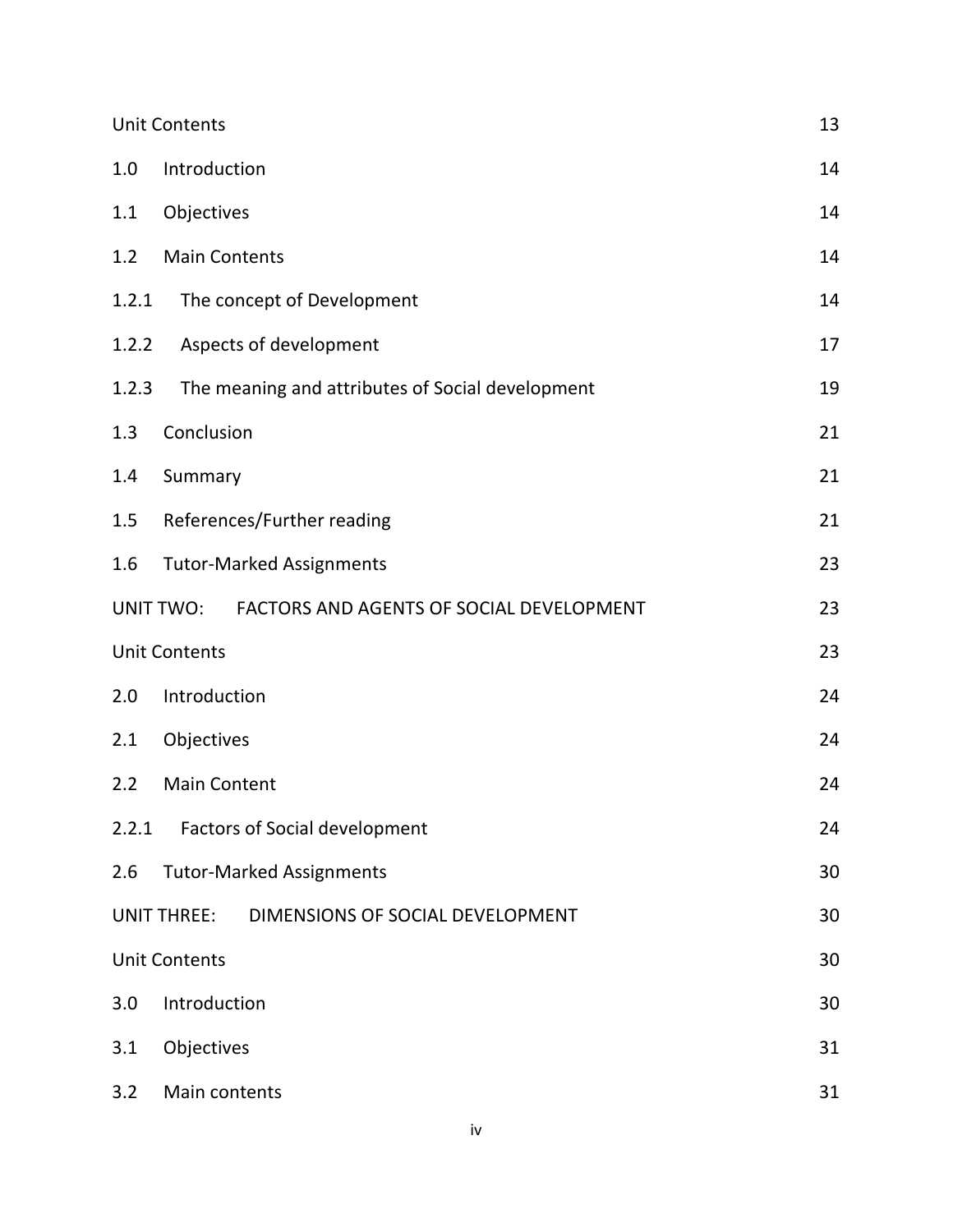| 3.2.1 | Infrastructural development and Social development                     | 31 |  |  |
|-------|------------------------------------------------------------------------|----|--|--|
| 3.2.2 | Human Development and Social Development                               |    |  |  |
| 3.2.3 | Sustainable Development Goals and Social development                   | 34 |  |  |
| 3.3   | Conclusion                                                             | 37 |  |  |
| 3.4   | Summary                                                                | 37 |  |  |
| 3.5   | References/Further reading                                             | 37 |  |  |
| 3.6   | <b>Tutor-Marked Assignments</b>                                        | 38 |  |  |
|       | <b>UNIT FOUR:</b><br>IMPLICATIONS AND CHALLENGES OF SOCIAL DEVELOPMENT | 39 |  |  |
|       | <b>Unit Contents</b>                                                   | 39 |  |  |
| 4.0   | Introduction                                                           | 39 |  |  |
| 4.1   | Objectives                                                             | 39 |  |  |
| 4.2   | <b>Main Contents</b>                                                   | 40 |  |  |
| 4.2.1 | Implications of Social development                                     | 40 |  |  |
| 4.3   | Conclusion                                                             | 42 |  |  |
| 4.4   | Summary                                                                | 43 |  |  |
|       | <b>MODULE TWO</b>                                                      | 44 |  |  |
|       | SOCIAL DEVELOPMENT THEORIES AND PRACTICE                               | 44 |  |  |
|       | <b>MODULE CONTENTS</b>                                                 | 44 |  |  |
|       | UNIT ONE: DEVELOPMENT THEORIES AND SOCIAL DEVELOPMENT                  | 44 |  |  |
|       | <b>Unit Contents</b>                                                   | 44 |  |  |
| 1.0   | Introduction                                                           | 45 |  |  |
| 1.1   | Objectives                                                             | 45 |  |  |
| 1.2   | Main contents                                                          | 45 |  |  |

v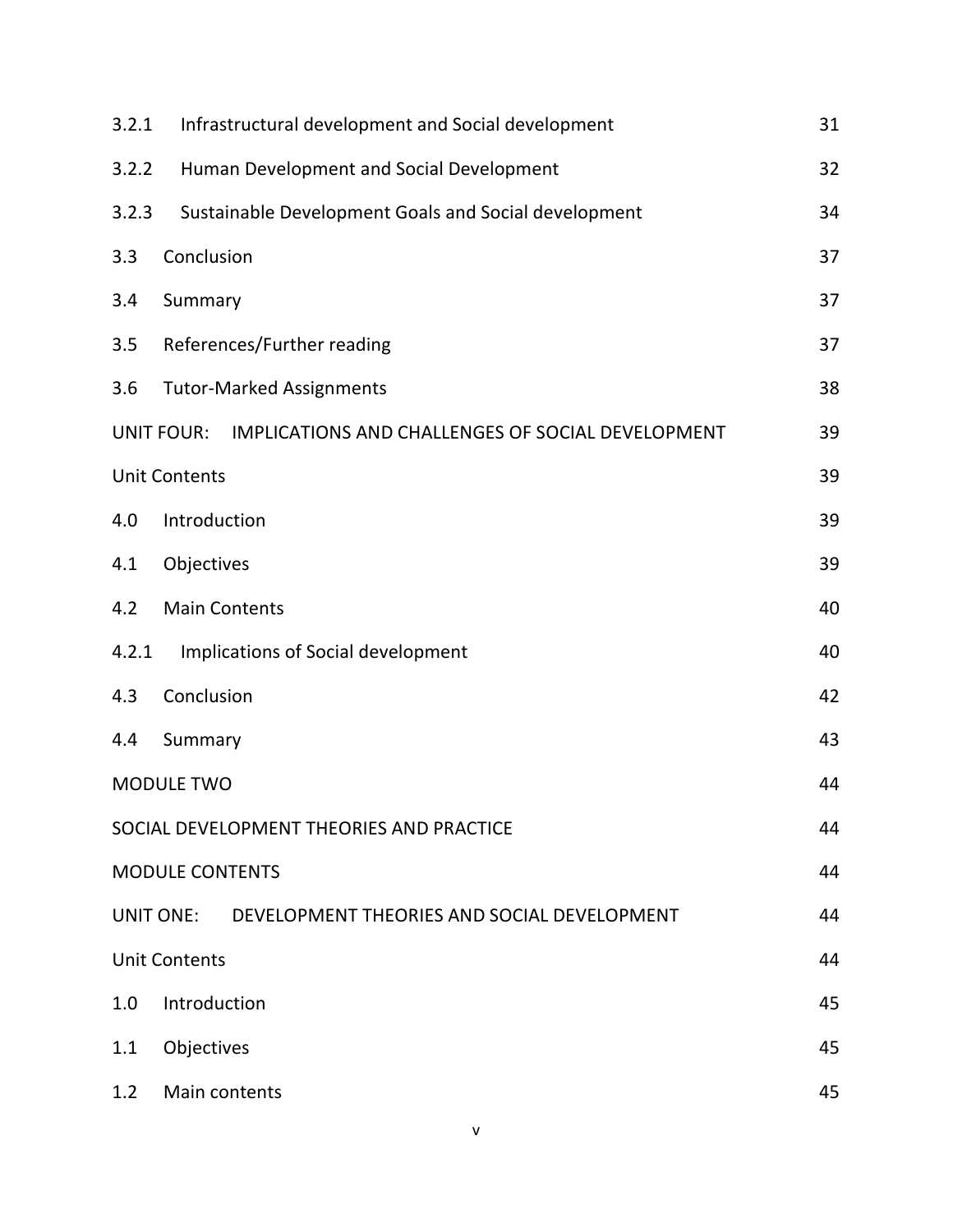| 1.2.1 | <b>Classical theories of Development</b>                          | 45 |  |  |
|-------|-------------------------------------------------------------------|----|--|--|
| 1.2.2 | Neoclassical theories of Development                              |    |  |  |
| 1.3   | Conclusion                                                        | 53 |  |  |
| 1.4   | Summary                                                           | 54 |  |  |
| 1.5   | References/Further reading                                        | 54 |  |  |
| 1.6   | <b>Tutor-Marked Assignments</b>                                   | 56 |  |  |
|       | <b>UNIT TWO:</b><br>APPROACHES TO SOCIAL DEVELOPMENT              | 56 |  |  |
|       | <b>Unit Contents</b>                                              | 56 |  |  |
| 2.0   | Introduction                                                      | 57 |  |  |
| 2.1   | Objectives                                                        | 57 |  |  |
| 2.2   | Main contents                                                     | 57 |  |  |
| 2.2.1 | The Statist approach to Social development                        | 57 |  |  |
| 2.2.2 | The Populist approach to Social development                       | 58 |  |  |
| 2.2.3 | The Enterprise approach to Social development                     | 58 |  |  |
| 2.3   | Conclusion                                                        | 59 |  |  |
| 2.4   | Summary                                                           | 59 |  |  |
| 2.5   | References/Further reading                                        | 60 |  |  |
| 2.6   | <b>Tutor-Marked Assignments</b>                                   | 60 |  |  |
|       | POLITICS, GOVERNANCE AND SOCIAL DEVELOPMENT<br><b>UNIT THREE:</b> | 60 |  |  |
|       | <b>Unit Contents</b>                                              | 60 |  |  |
| 3.0   | Introduction                                                      | 61 |  |  |
| 3.1   | Objectives                                                        | 61 |  |  |
| 3.2   | <b>Main Content</b>                                               | 61 |  |  |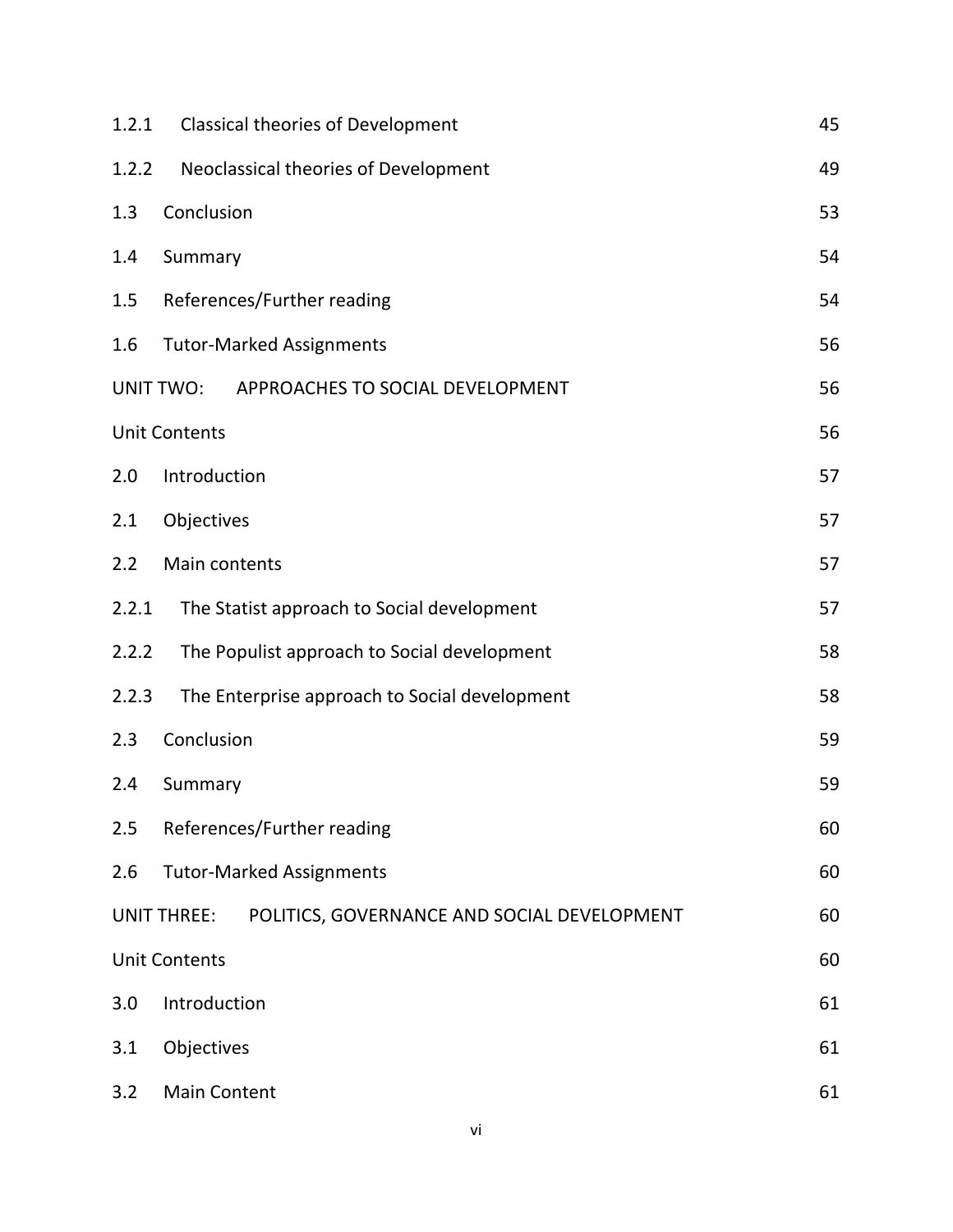| 3.2.1            | The concept of Politics and Governance               | 61 |  |
|------------------|------------------------------------------------------|----|--|
| 3.2.2            | Governance and Social development                    | 63 |  |
| 3.3              | Conclusion                                           | 66 |  |
| 3.4              | Summary                                              | 66 |  |
| 3.5              | References/Further reading                           | 66 |  |
| 3.6              | <b>Tutor-Marked Assignments</b>                      | 67 |  |
|                  | POLICIES FOR SOCIAL DEVELOPEMNT<br><b>UNIT FOUR:</b> | 68 |  |
|                  | <b>Unit Contents</b>                                 | 68 |  |
| 4.0              | Introduction                                         | 68 |  |
| 4.1              | Objectives                                           | 68 |  |
| 4.2              | Main contents                                        | 69 |  |
| 4.2.1            | The meaning of Policies                              | 69 |  |
| 4.2.2            | <b>Typology of Policy</b>                            | 72 |  |
| 4.2.3            | Social Policies and Social development               | 73 |  |
| 4.3              | Conclusions                                          | 74 |  |
| 4.4              | Summary                                              | 74 |  |
| 4.5              | References/Further reading                           | 74 |  |
| 4.6              | <b>Tutor-Marked Assignments</b>                      | 75 |  |
|                  | <b>MODULE THREE:</b>                                 | 76 |  |
|                  | SOCIAL DEVELOPMENT THEORIES AND PRACTICE NIGERIA     | 76 |  |
|                  | <b>MODULE CONTENTS</b>                               | 76 |  |
| <b>UNIT ONE:</b> | SOCIAL DEVELOPMENT CHALLENGES IN NIGERIA             | 76 |  |
|                  | 76<br><b>Unit Contents</b>                           |    |  |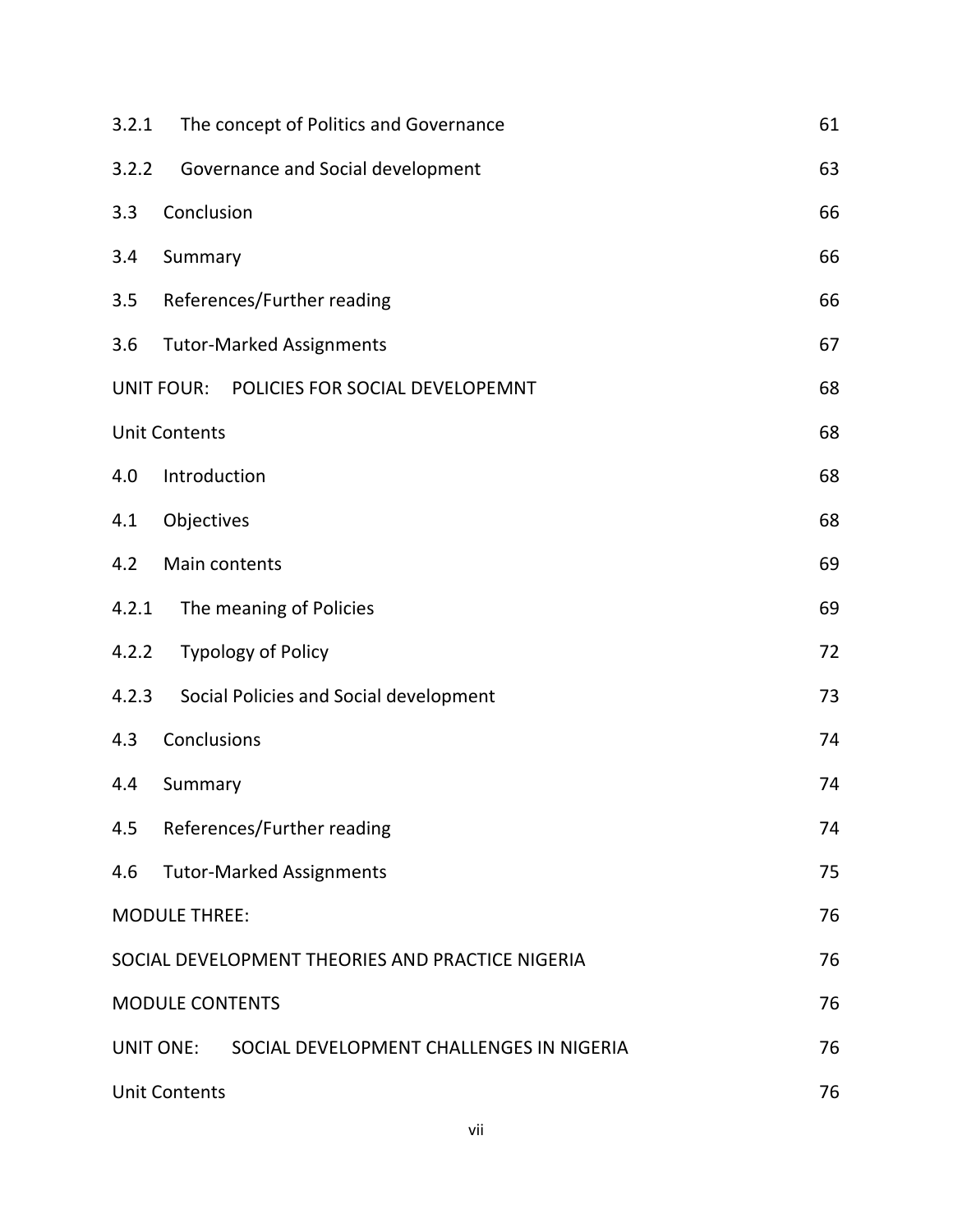| 1.0   | Introduction                                                  | 77 |
|-------|---------------------------------------------------------------|----|
| 1.1   | Objectives                                                    | 77 |
| 1.2   | Main content                                                  | 77 |
| 1.2.1 | Policy actions for Social development in Nigeria              | 77 |
| 1.2.2 | Social development challenges in Nigeria                      | 79 |
| 1.3   | Conclusion                                                    | 81 |
| 1.4   | Summary                                                       | 81 |
| 1.5   | References/Further reading                                    | 81 |
| 1.6   | <b>Tutor-Marked Assignments</b>                               | 82 |
|       | UNIT TWO: RURAL DEVELOPMENT AND SOCIAL DEVELOPMENT IN NIGERIA | 82 |
|       | Unit contents                                                 | 82 |
| 2.0   | Introduction                                                  | 83 |
| 2.1   | Objectives                                                    | 83 |
| 2.2   | <b>Main Content</b>                                           | 83 |
| 2.2.1 | The concept of Rural development                              | 83 |
| 2.2.2 | Rural development challenges and Social development           | 84 |
| 2.3   | Conclusion                                                    | 85 |
| 2.4   | Summary                                                       | 85 |
| 2.5   | References/Further reading                                    | 86 |
| 2.6   | <b>Tutor-Marked Assignments</b>                               | 86 |
|       | <b>UNIT THREE:</b>                                            | 86 |
|       | <b>GENDER ISSUES AND SOCIAL DEVELOPMENT IN NIGERIA</b>        | 86 |
| 3.0   | Introduction                                                  | 87 |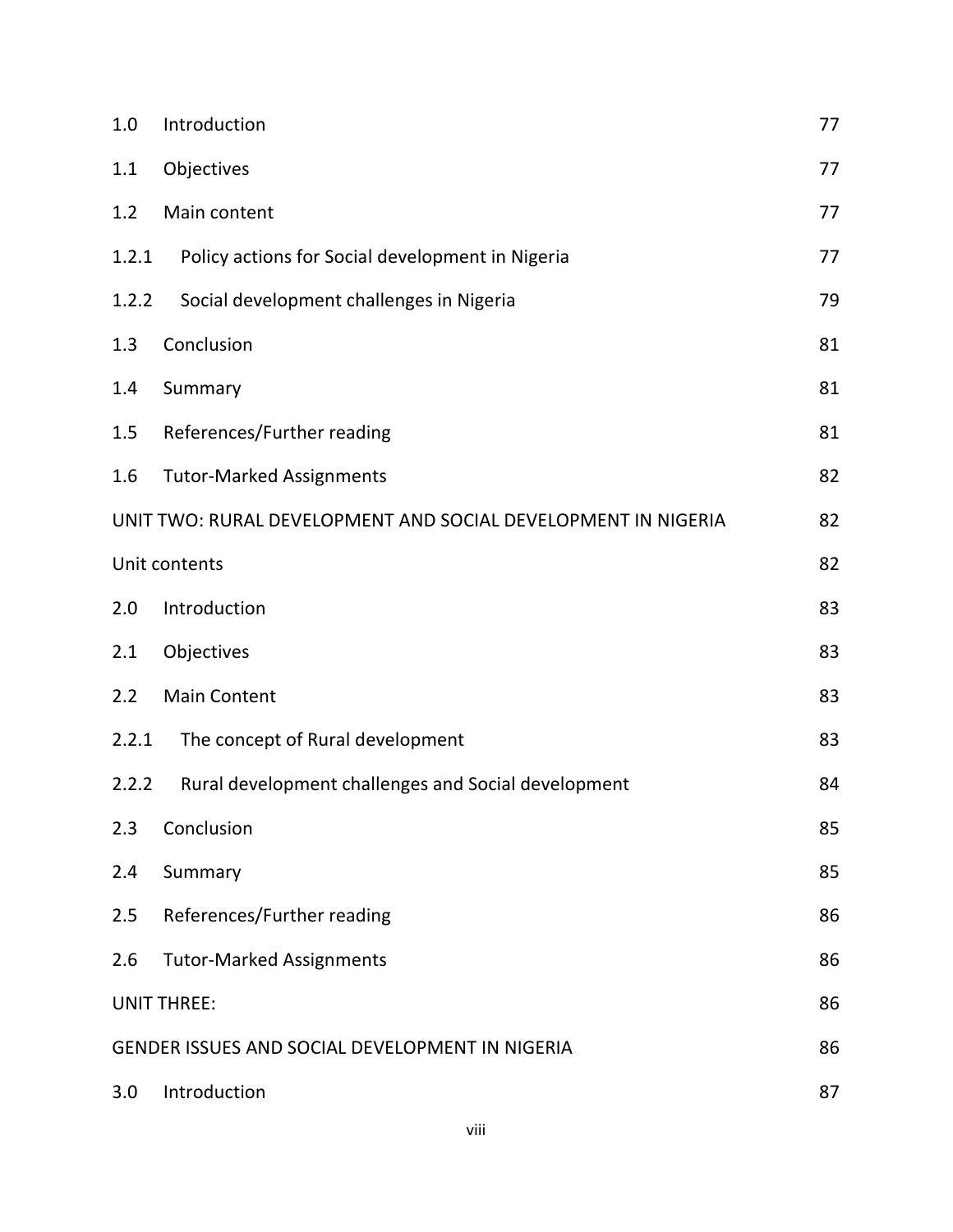| 3.1   | Objectives                                     | 87 |
|-------|------------------------------------------------|----|
| 3.2   | Main content                                   | 87 |
| 3.2.1 | The concept of Gender                          | 87 |
| 3.2.2 | Gender issues in Social development in Nigeria | 89 |
| 3.3   | Conclusion                                     | 92 |
| 3.4   | Summary                                        | 92 |
| 3.5   | References/Further reading                     | 92 |
| 3.6   | <b>Tutor-Marked Assignments</b>                | 93 |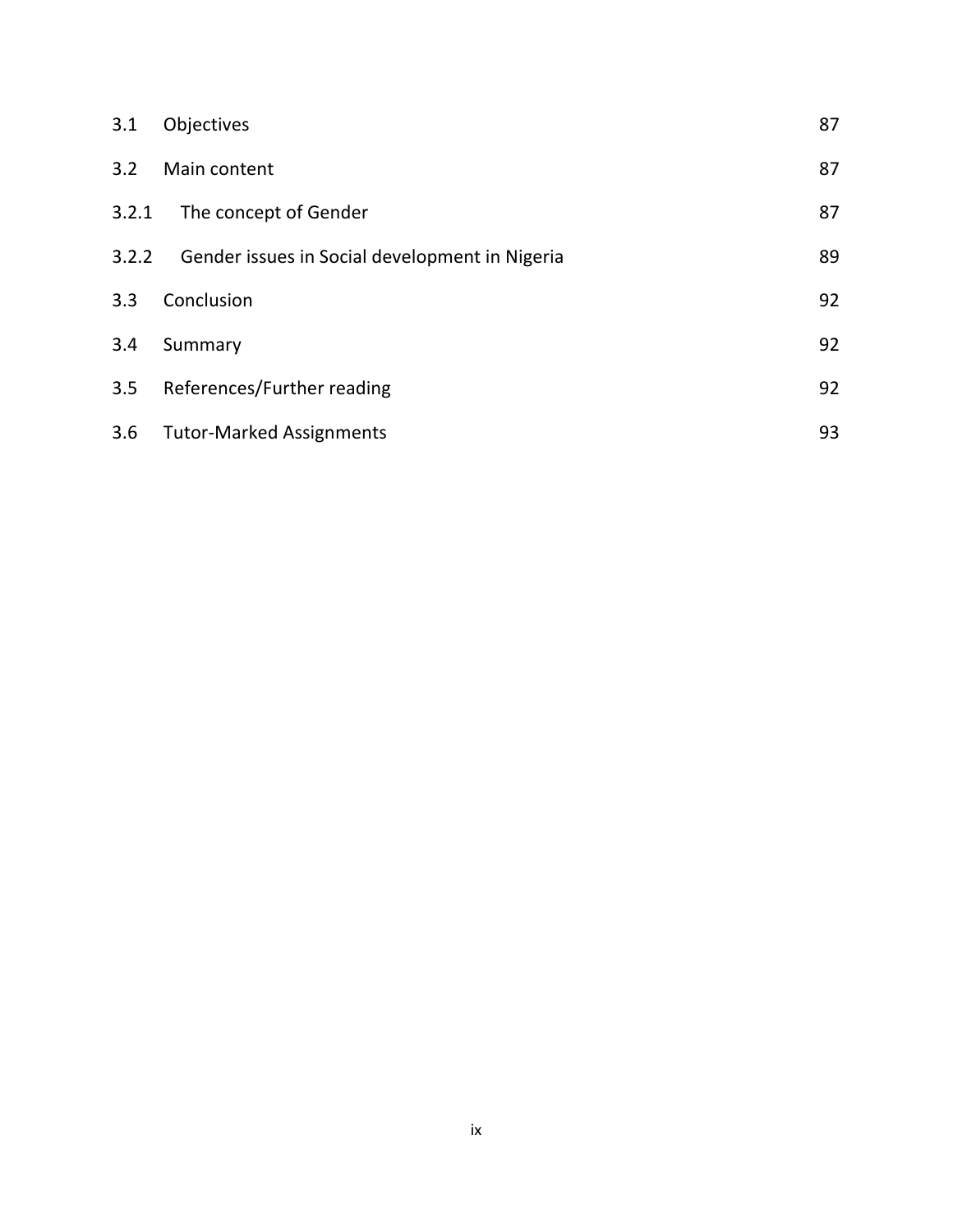## <span id="page-9-0"></span>**INTRODUCTION**

The course, *Theories of Social Development (DES 309)*, is a core course which carries two (2) credit units for Undergraduate students in the faculty of Social sciences at the National Open University of Nigeria (NOUN). It is also available as an elective course for students pursuing other programmes in related departments and faculties in the university. This course guide introduces students to the themes and perspectives surrounding the concept of development, and the factors responsible for development in societies across the globe. Also included in this course guide are instructions on how to make the best out of the course and how to tackle the embedded tutor-marked assignments (TMA's). The course is carefully designed to accommodate tutorial sessions during which a facilitator will take the class through the intricate areas of the course and ensure extensive comprehension.

# <span id="page-9-1"></span>**COURSE CONTENT**

This course introduces students to the different definitions of social development, as well as the various theories and perspectives in social development studies. This course also discusses the dimensions of social development and development concerns in Nigeria.

#### <span id="page-9-2"></span>**COURSE AIMS**

The aim of this course is to introduce students to the concept of social development as an aspect of development studies. The overall direction of the course is broken into specific objectives. These objectives are summarized below in the form of what students are expected to know on the successful completion of the course.

#### <span id="page-9-3"></span>**COURSE OBJECTIVES**

 To introduce students to meaning and definitions of 'social development' as well as dimensions of social development.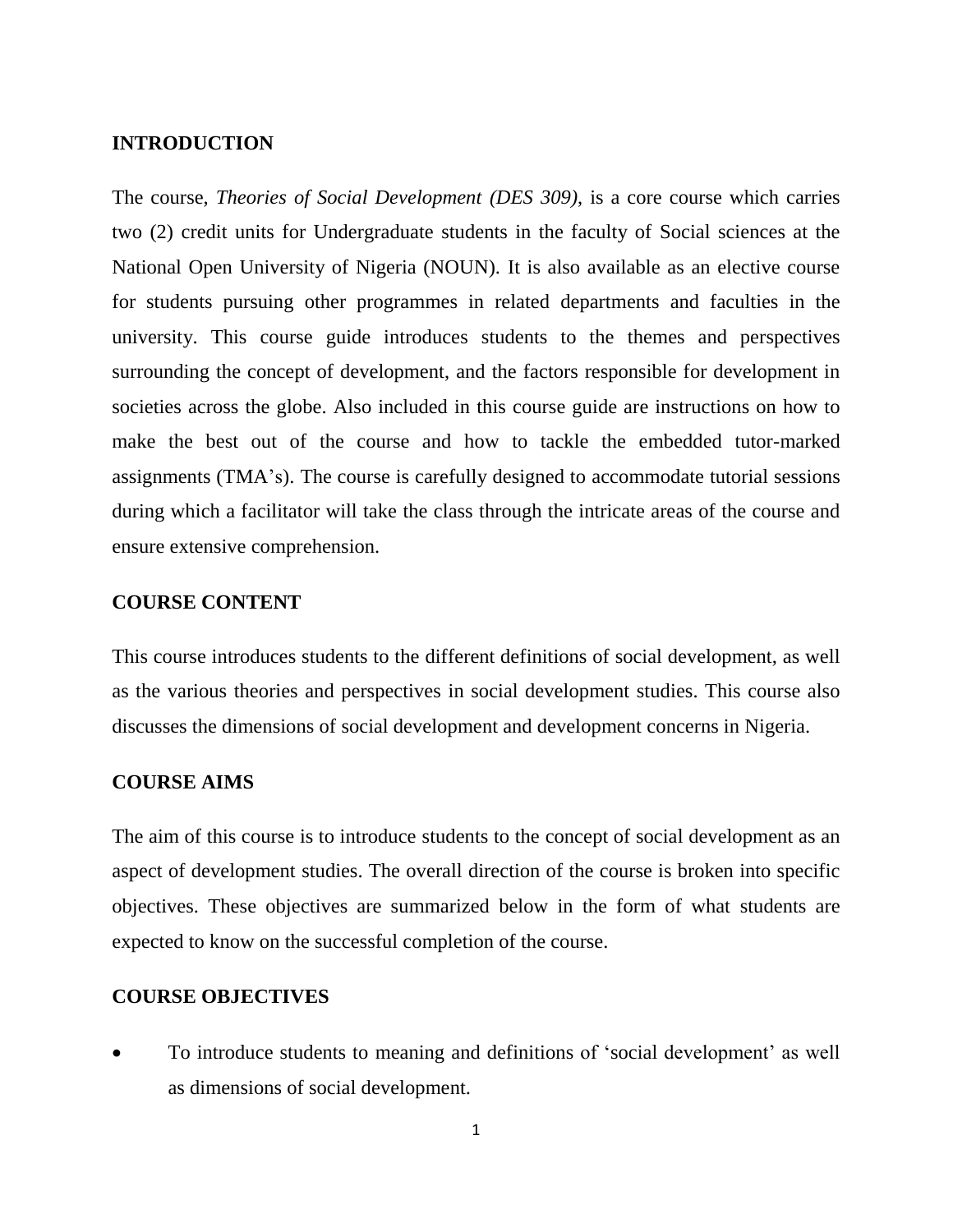- To expose student to the various characteristics of social development
- To expose students to development theories and perspectives in social development
- To expose students to the emerging issues in social development practices in Nigeria.
- To expose students to the issues surrounding rural development and how they connect to social development in Nigeria
- To expose students to the key social development challenges in Nigeria and how they impact on social development.

# <span id="page-10-0"></span>**WORKING THROUGH THE COURSE**

To successfully complete this course, students are required to study each of the units in every module, read the suggested materials, and texts on the course, and also read the references attached to every discussion. Each unit contains self-assessment exercises in addition to Tutor-Marked Assessments (TMAs). Furthermore, at some point in the course, each student will be required to submit assignments for assessment purposes. This course should take about fifteen weeks to complete, after which there will be a comprehensive examination.

# <span id="page-10-1"></span>**STUDY MODULES AND UNITS**

There are three (3) modules of eleven (11) units in this course guide; all of which should be studied carefully to acquire a complete understanding of the content of the course. The modules and the units are designed to enable students grasp the complexities in the arguments, and make meaningful contributions to the scholarship driving the course.

MODULE ONE: Understanding the concept of Social development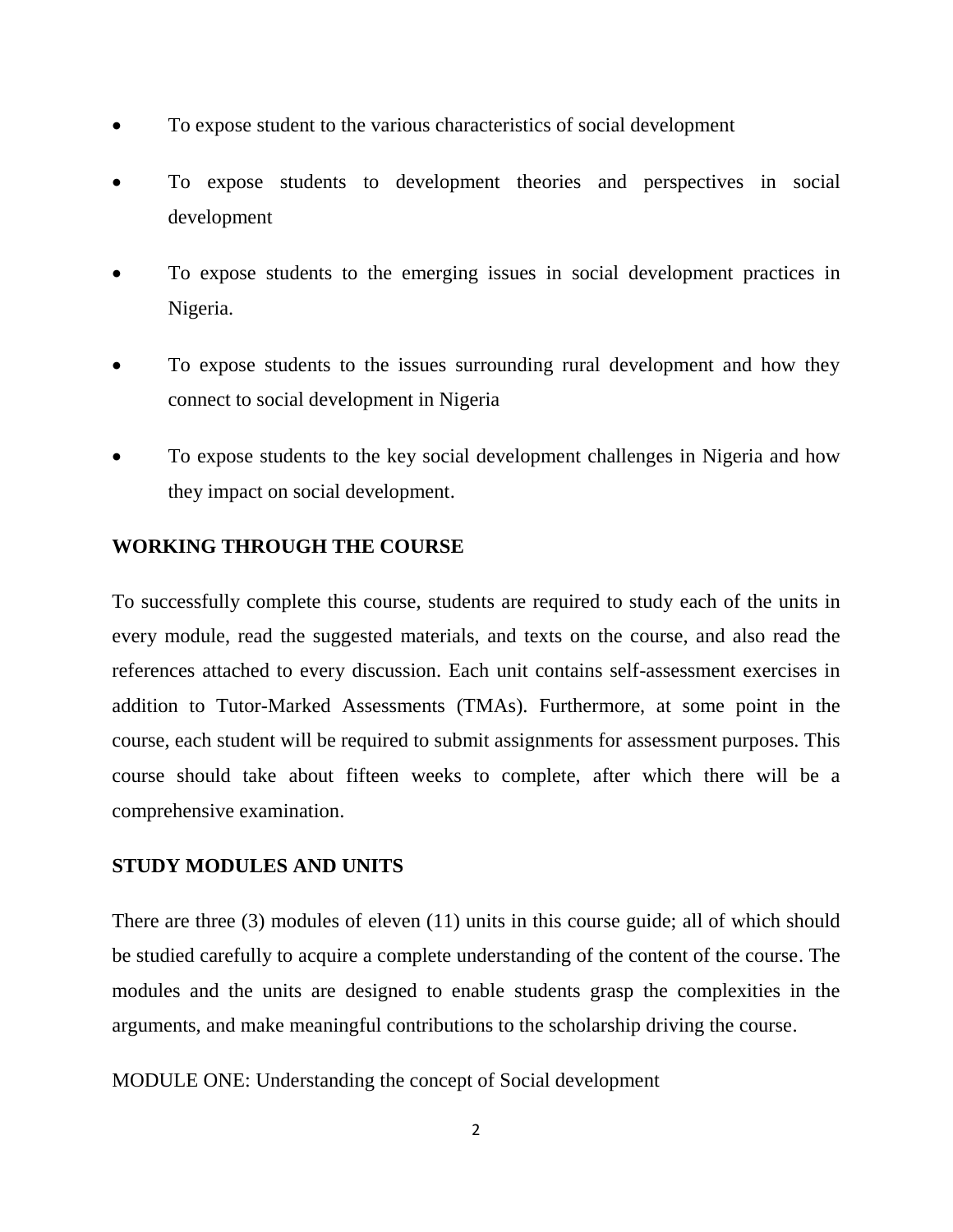- Unit One: The meaning and Definitions of Social Development
- Unit Two: Factors and Agents of Social development
- Unit Three: Dimensions of Social development
- Unit Four: Implications and Challenges of Social development

MODULE TWO: Social development theories and Practice

- Unit One: Development theories and Social development
- Unit Two: Approaches to Social development (Statist, Enterprise, Populist, etc.)
- Unit Three: Politics, Governance and Social development
- Unit Four: Theoretical perspectives in social policy and Social development

MODULE THREE: Social development theories and practice Nigeria

- Unit One: Social development challenges in Nigeria
- Unit Two: Rural development and Social development in Nigeria
- Unit Three: Politics and Gender issues and Social development in Nigeria

# <span id="page-11-0"></span>**REFERENCES AND OTHER RESOURCES**

Every unit contains a list of References and texts for further reading. Students are expected to get those textbooks and materials listed get as many as possible, especially as these textbooks and materials are carefully selected to deepen the knowledge of students on the course. Some of these texts include:

- Anand, S. and Sen, A.K. (1996) 'Sustainable human development: concepts and priorities', Office of Development Studies Discussion Paper, No. 1, UNDP, New York
- Blewitt, J (2015). Understanding Sustainable Development (2nd ed.). London: Routledge. [ISBN](https://en.wikipedia.org/wiki/ISBN_(identifier)) [9780415707824](https://en.wikipedia.org/wiki/Special:BookSources/9780415707824)*.* Retrieved 26 November 2019*.*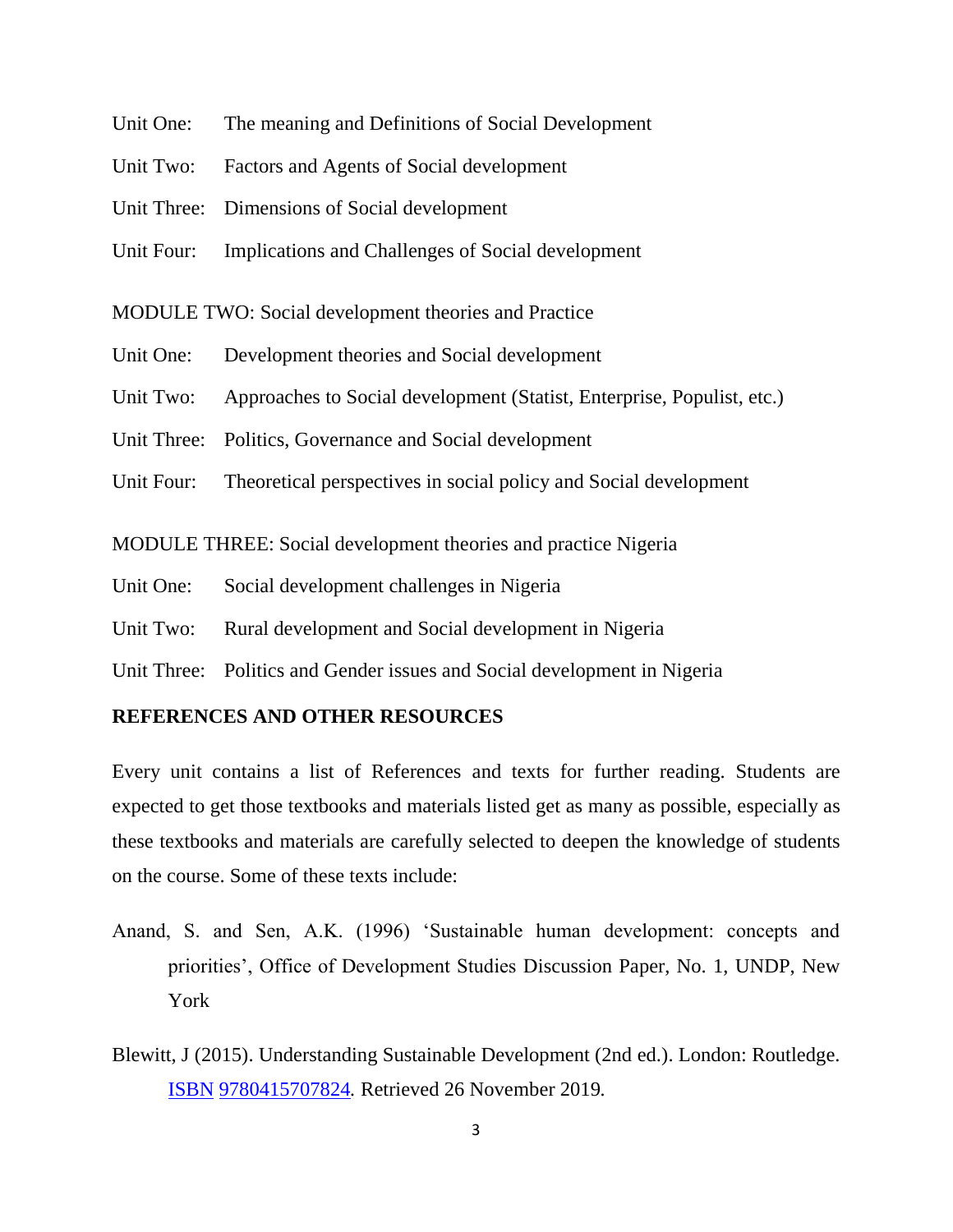- Dugarova*,* E., *et al.* (2014). "Social Drivers of Sustainable Development". UNRISD, Geneva.
- Jones, J. & Pandey, R. (Eds) (1981). Social Development: Conceptual, Methodological and Policy Issues. New York: St. Martin's Press.
- Magee*,* L, James*,* P, and Scerri*,* A (2012). "Measuring Social Sustainability: A Community-Centred Approach". Applied Research in the Quality of Life. 7 (3): 239–61. Doi*:*[10.1007/s11482-012-9166-x.](https://doi.org/10.1007%2Fs11482-012-9166-x)
- Midgley, J. (2014). Theoretical debates and the social development process. In *Social development* (pp. 43-62). SAGE Publications Ltd, Accessed from <https://www.doi.org/10.4135/9781446294987.n3>
- Partridge, E. (2005) 'Social sustainability': a useful theoretical framework? Paper presented at the Australasian Political Science Association Annual Conference 2005, Dunedin, New Zealand, 28–30 September 2005
- Pawar, M.S. and Cox, D. (Eds) (2010). Social Development: Critical Themes and Perspectives. New York: Routledge.
- Seers, D (1969) The Meaning of Development. International Development Review 11(4):3-4.
- Sen, A (1999). Development as freedom (1st ed.). New York: Oxford University Press. [ISBN](https://en.wikipedia.org/wiki/ISBN_(identifier)) [9780198297581](https://en.wikipedia.org/wiki/Special:BookSources/9780198297581)
- United Nations (2019) Social Development for Sustainable Development. Accessed 21st May, 2020 from [https://www.un.org/development/desa/dspd/2030agenda](https://www.un.org/development/desa/dspd/2030agenda-sdgs.html)[sdgs.html](https://www.un.org/development/desa/dspd/2030agenda-sdgs.html)

Woodcraft, S., *et al*. (2012) Design for Social Sustainability, Social Life, London.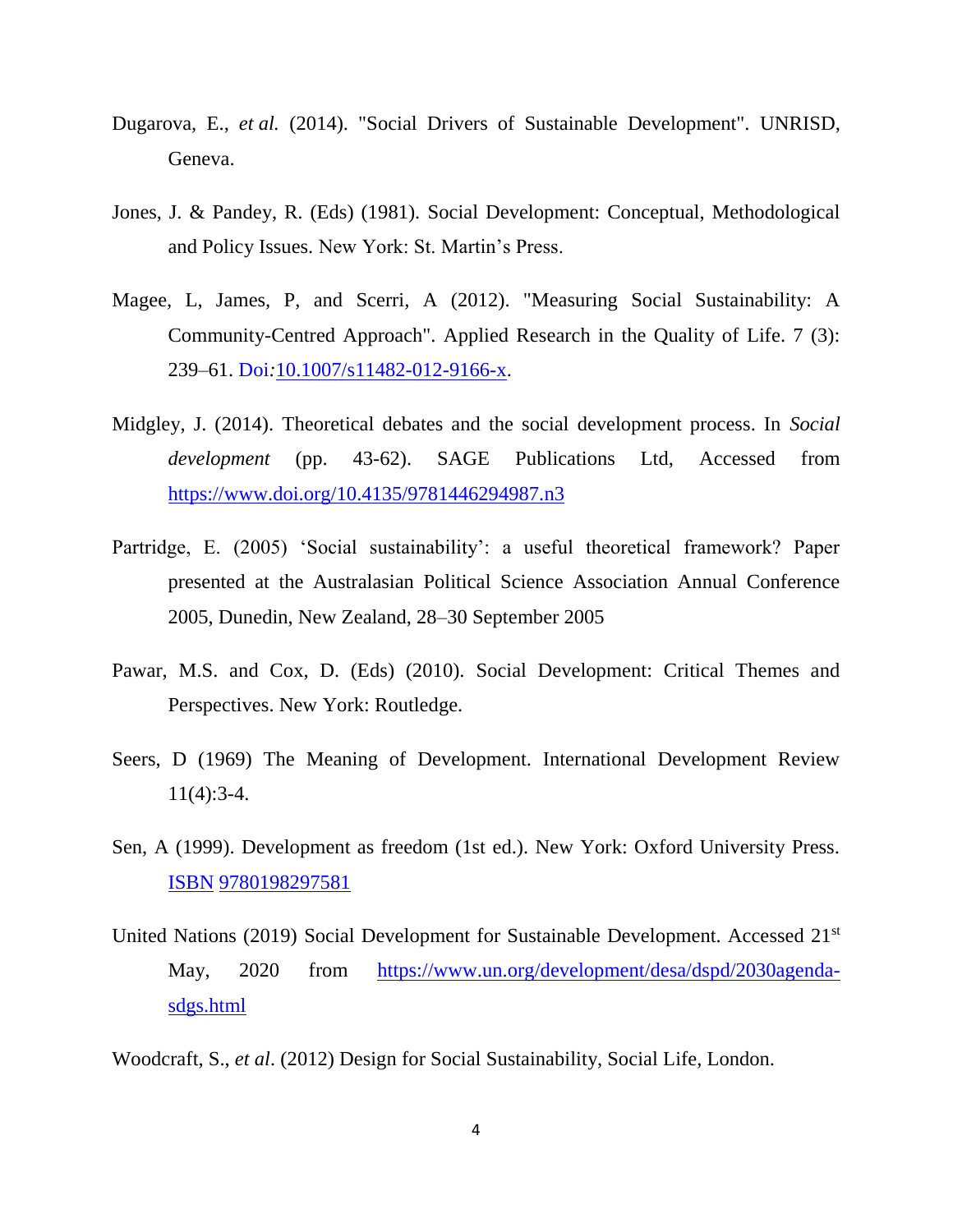#### <span id="page-13-0"></span>**ASSIGNMENT FILE**

There are **twenty-four (24)** assignments (TSA's) in the different units of this course guide, and students are expected to attempt all of them by following the schedule prescribed for them in terms of when to attempt the homework and submit same for grading by your tutor.

### **Module One**

- 1) What is development?
- 2) Explain the different aspects of development
- 3) What are the key factors of social development?
- 4) Explain in clear terms how civil society contributes to social development
- 5) Explain the various ways traditional institutions can drive social development
- 6) In what ways does infrastructural development contribute to social development?
- 7) How are the sustainable development goals connected to social development?
- 8) Explain how social development impacts on public health and climate change
- 9) Mention some challenges that hinder social development.

# **Module Two**

- 10) What are the key assumptions of the structural change model of development?
- 11) Explain the ideological differences in the arguments of the modernization theory and the dependency theories.
- 12) Mention and explain briefly the three approaches to social development.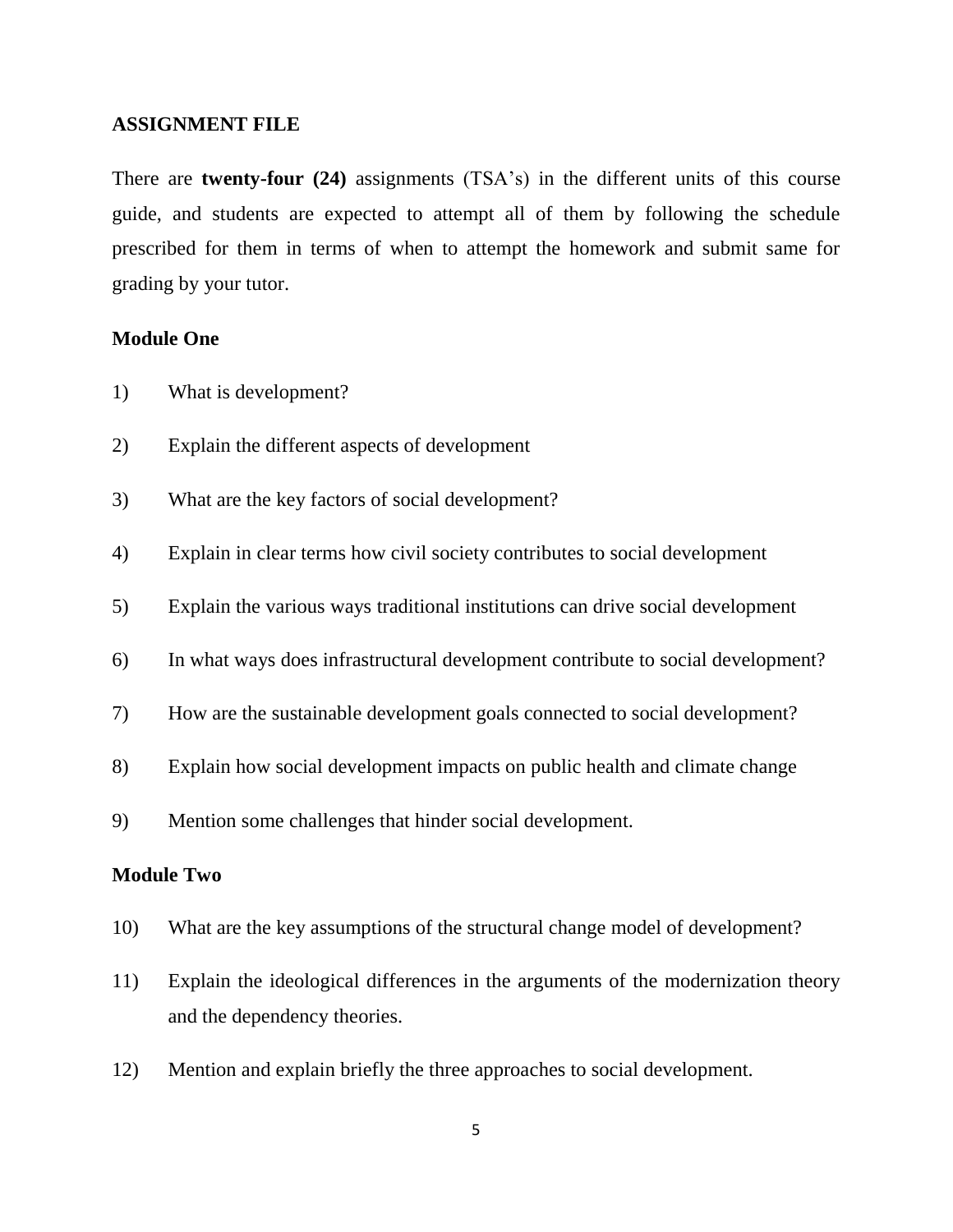- 13) Use any of these approaches to explain the policies associated with social development in your community.
- 14) How does Politics relate to Governance?
- 15) What are the key indicators of Good governance?
- 16) Explain the relationship between governance and development
- 17) Explain the different stages of policy making
- 18) Explain the key concerns of social development policies.

# **Module Three**

- 19) Mention four social development policy areas in Nigeria
- 20) Explain some of the challenges of policy implementation in Nigeria
- 21) Explain the key characteristics of rural areas, and how they differ from urban centers.
- 22) What are the common social development challenges associated with rural areas?
- 23) Explain the following concepts: gender gap, gender ceiling, gender equity, and gender equality.
- 24) What are the common gender issues hindering Nigeria's social development?

#### <span id="page-14-0"></span>**ASSESSMENT**

Your assessment will be based on tutor-marked assignments (TMAs) and a final examination which is written at the end of the course. The TMA's will be submitted at the completion of the entire modules and presented to the Tutor. Students are expected to turn in their TMAs at the due date as it constitutes a major part of the grades.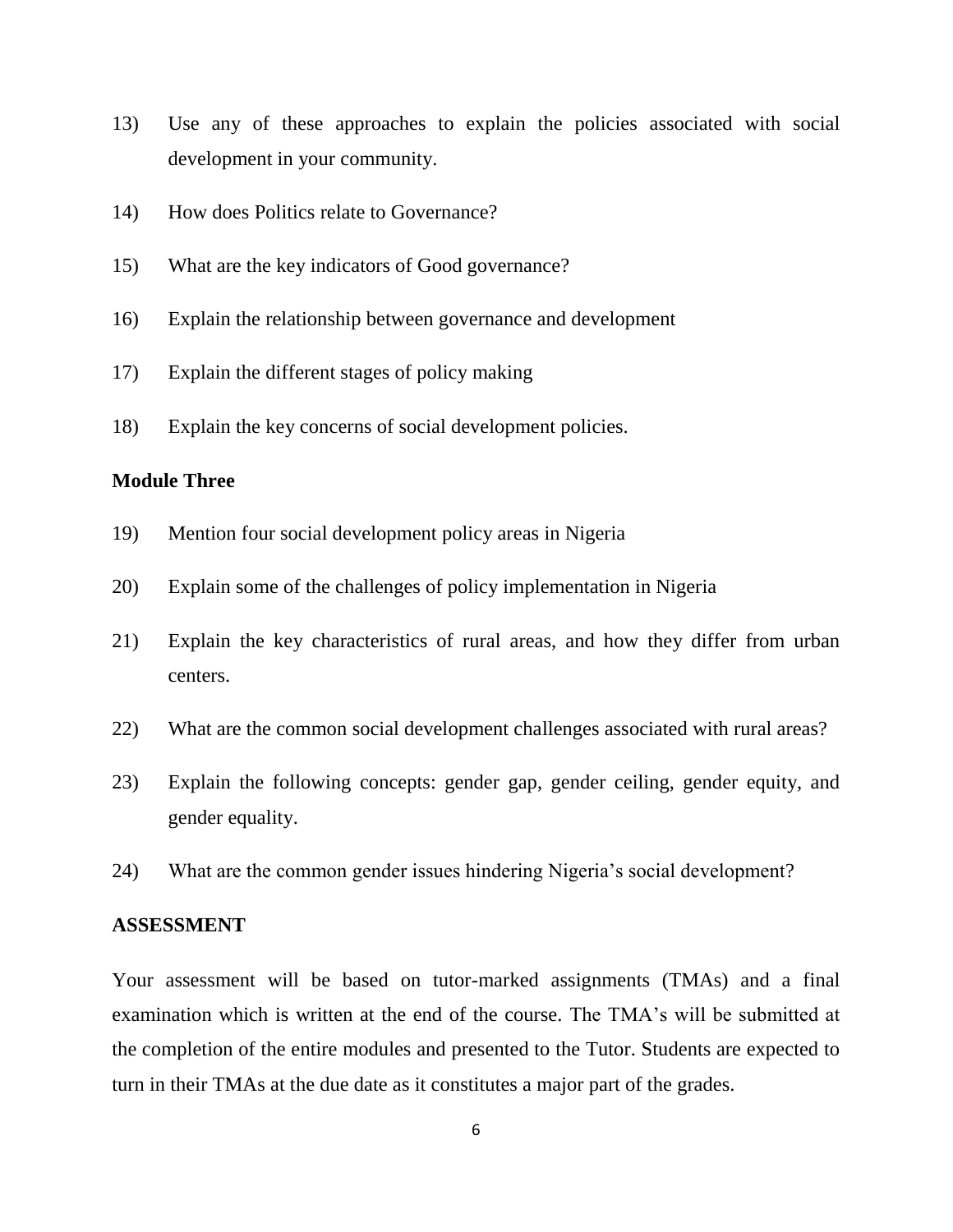#### <span id="page-15-0"></span>**TUTOR-MARKED ASSIGNMENTS (TMAs)**

Assignment questions for the 11 units in this course are presented at the end of each module. The TMAs usually constitute 30% of the total score for the course.

#### <span id="page-15-1"></span>**FINAL EXAMINATION AND GRADING**

The final examination will be of three hours' duration and have a value of 70% of the total course grade. The examination will consist of questions which reflect the types of self-assessment practice exercises and tutor-marked problems you have previously encountered. All areas of the course will be assessed. You should use the time between finishing the last unit and sitting for the examination to revise the entire course material. You might find it useful to review your self-assessment exercises, tutor-marked assignments and comments on them before the examination. The final examination covers information from all parts of the course.

# <span id="page-15-2"></span>**HOW TO GET THE MOST FROM THIS COURSE**

One of the greatest advantages distance learning offers is that the programme is fluid and allows students to determine their own reading time. However, while that is an advantage, it has been observed to make some students complacent too. Thus, this section provides a guide to help students get the best out of the course.

First note that each of the study units follows a common format. The first item is an introduction to the subject matter of the unit and how the particular unit is integrated with the other units and the course as a whole. Next is a set of learning objectives. These objectives let students know what you should be able to do by the time you have completed the unit. You should use these objectives to guide your study. When you have finished the unit, you must go back to them and check whether you have achieved the objectives. If you make a habit of doing this, you will significantly improve your chances of passing the course and getting the best grade.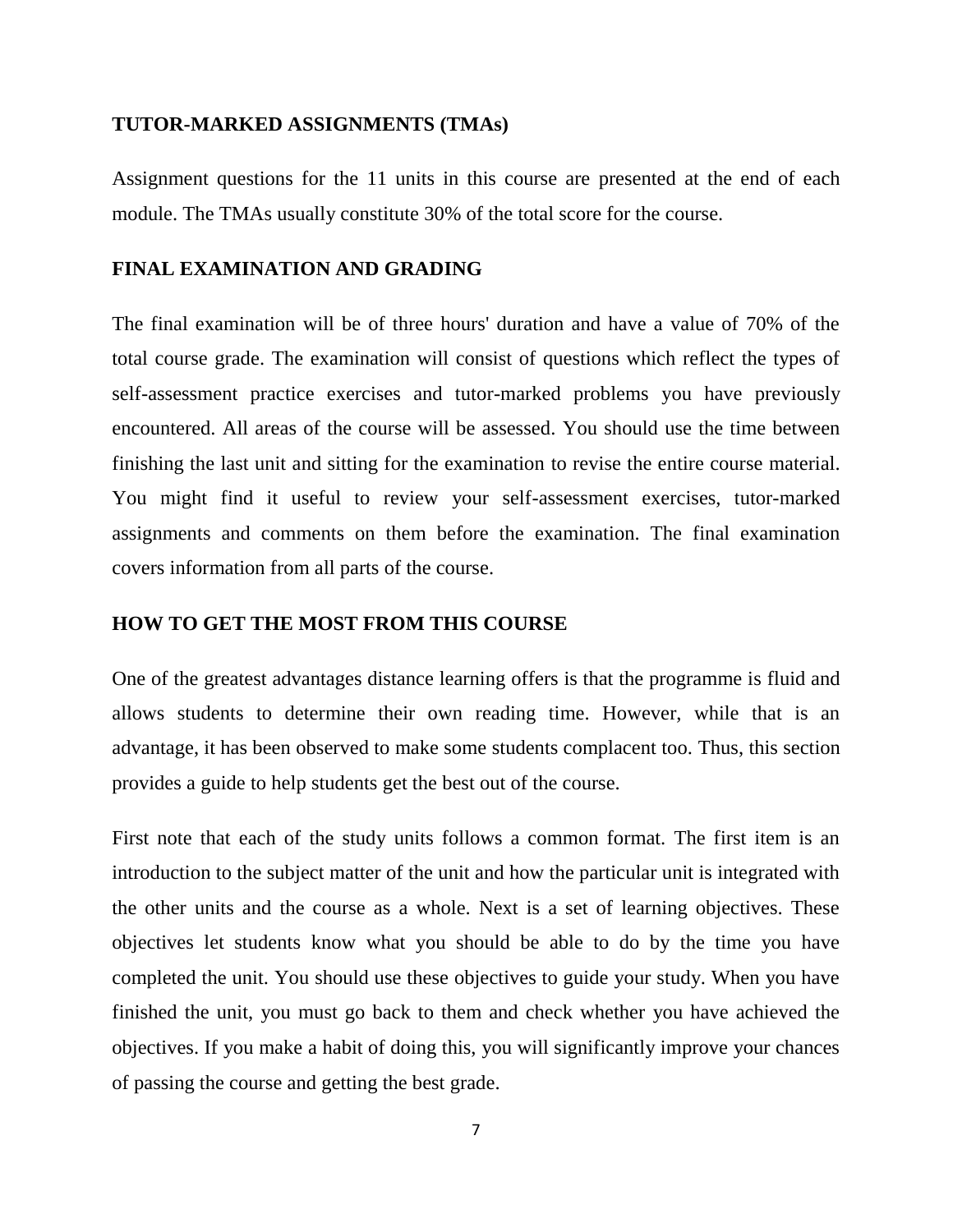The main body of the unit is designed in a self-explanatory way and guides students through the key issues in the unit. There are also self-assessment questions attached to the end of every unit titled Tutor Marked Assessments. You should do each self-assessment exercises as you come to it in the study unit.

The following is a practical strategy for working through the course. If you have any challenges understanding the discussions, do well to consult your Tutor. Remember that your Tutor's job is to help you, so do not hesitate to call and ask your Tutor to provide the help.

- 1. Read this Course Guide thoroughly.
- 2. Organize a study schedule. Refer to the `Course overview' for more details. Note the time you are expected to spend on each unit and how the assignments relate to the units.
- 3. Once you have created your own study schedule, do everything you can to stick to it. The major reason that students fail is that they get behind with their course work. If you get into difficulties with your schedule, please let your Tutor know before it is too late for help.
- 4. Turn to the introduction of each unit you come across and see the objectives for the unit.
- 5. Work through the unit. The content of the unit itself has been arranged to provide a sequence for you to follow. As you work through the unit you will be instructed to read sections from your set books or other articles. Use the unit to guide your reading.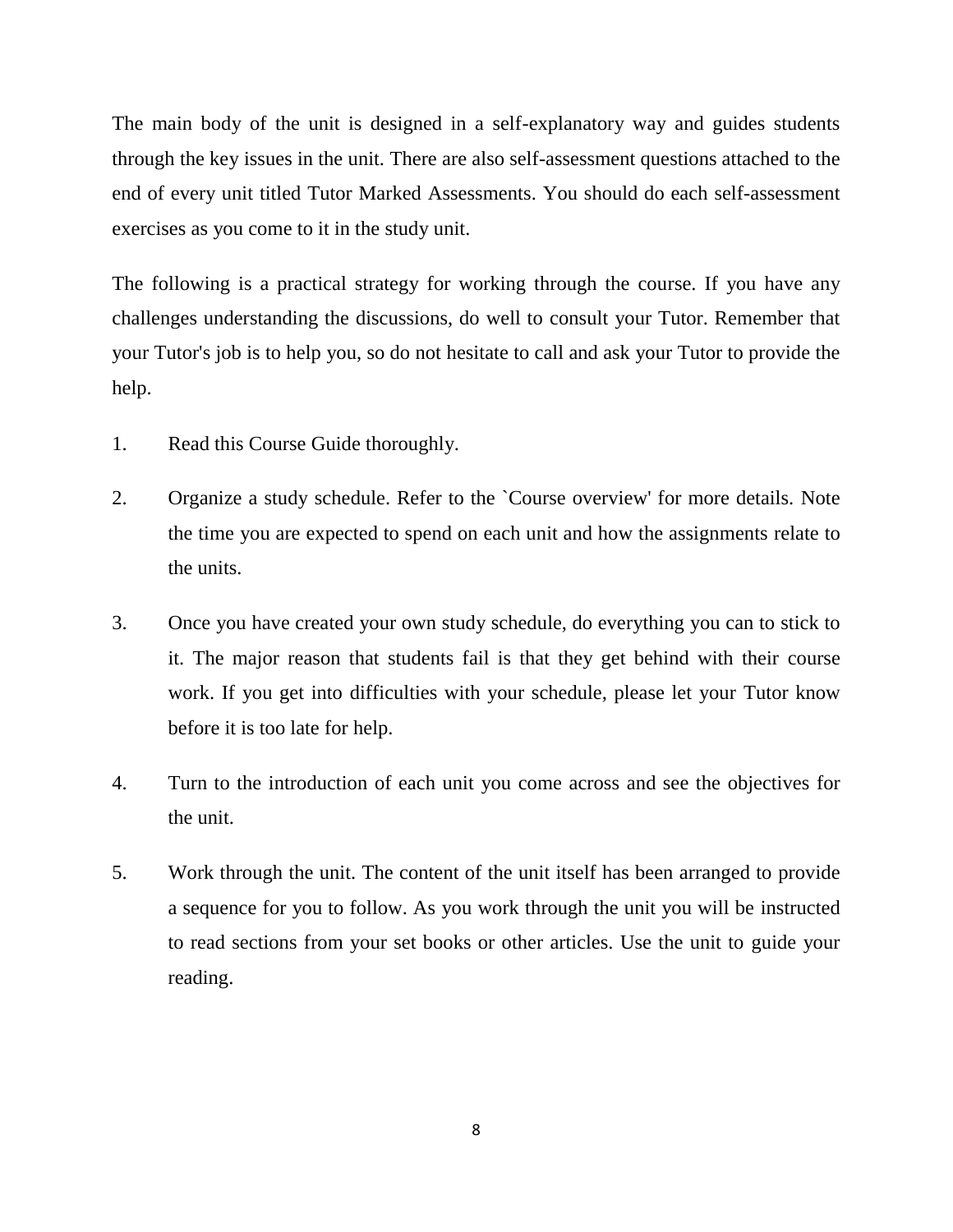- 6. Review the objectives for each study unit to confirm that you have achieved them. If you feel unsure about any of the objectives, review the study material or consult your Tutor.
- 7. When you are confident that you have achieved a unit's objectives, you can then move on to the next unit.
- 8. When you have submitted an assignment to your Tutor for marking, do not wait for its return `before starting on the next units. Keep to your schedule.
- 9. When the assignment is returned, pay particular attention to your Tutor's comments, both on the tutor-marked assignment form and also written on the assignment. Consult your Tutor as soon as possible if you have any questions or problems.
- 10. After completing the last unit, review the course and prepare yourself for the final examination. Check that you have achieved the unit objectives (listed at the beginning of each unit) and the course objectives (listed in this Course Guide).

# <span id="page-17-0"></span>**COURSE MARKING SCHEME**

The table presented below indicates the total marks allocated to the two key components of the course: assessments and examinations. The various assessments in the course will amount to 30% of the students' entire score, while the final examination will be 70%, making a total of 100%. Students are expected to score at least 50% to pass the course.

| <b>Assessment</b>                  | <b>Marks</b> |
|------------------------------------|--------------|
| Assignment (TMA's and Assignments) | 30%          |
| <b>Final Examination</b>           | 70%          |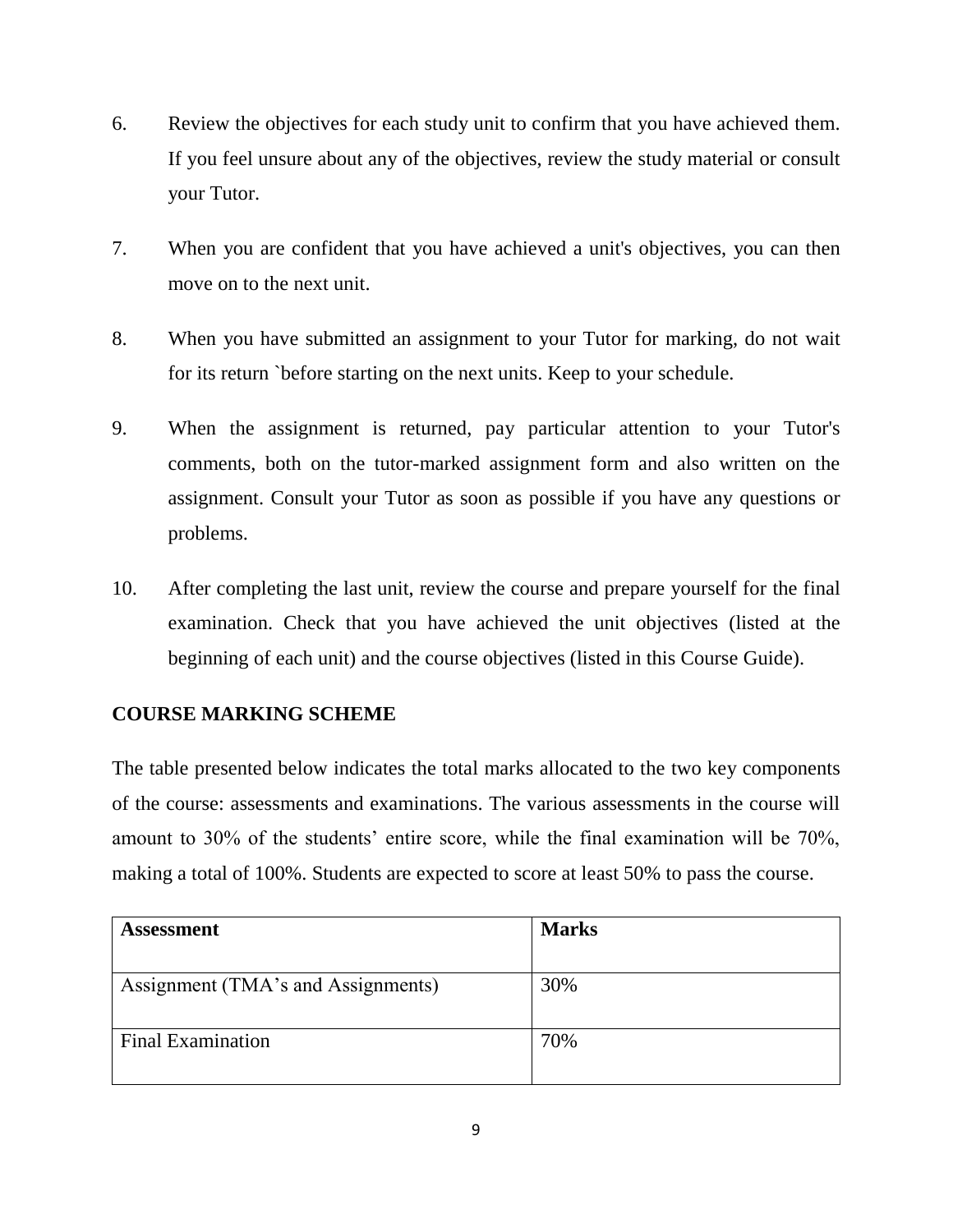| <b>Total</b> | 100% |
|--------------|------|
|              |      |

# <span id="page-18-0"></span>**COURSE OVERVIEW**

The table presented below indicates the modules, the units, number of hours per week and assignments to be taken by students to successfully complete the course.

| <b>Module</b> | <b>Title of Units</b>                                                     | <b>Weekly</b><br>activities | <b>Weekly</b><br>activities |
|---------------|---------------------------------------------------------------------------|-----------------------------|-----------------------------|
|               |                                                                           | (Max Hours)                 | (Min Hours)                 |
| 1.            | The meaning and Definitions of Social<br>Development                      | 3                           | $2^{1/2}$                   |
|               | Factors and Agents of Social<br>development                               | $\overline{2}$              | $1^{1/2}$                   |
|               | Dimensions of Social development                                          | $\overline{2}$              | $1^{1/2}$                   |
|               | Implications and Challenges of Social<br>development                      | $\overline{2}$              | $\overline{2}$              |
| 2.            | Development theories and Social<br>development                            | 3                           | $2^{1/2}$                   |
|               | Approaches to Social development<br>(Statist, Enterprise, Populist, etc.) | 3                           | $1^{1/2}$                   |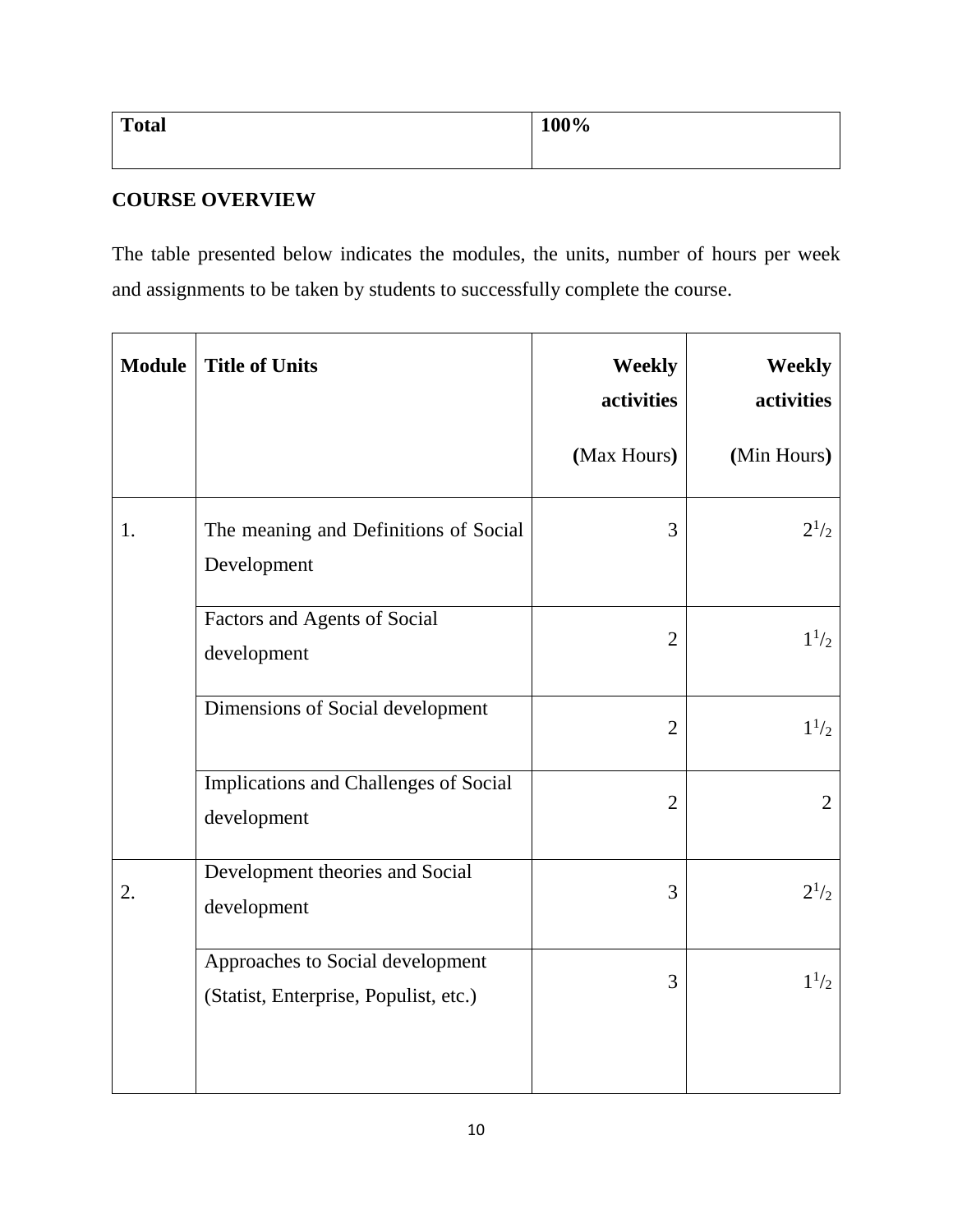|      | Politics, Governance and Social<br>development                  | $\overline{2}$ | $1^{1/2}$ |
|------|-----------------------------------------------------------------|----------------|-----------|
|      | Policies for Social development                                 | $\overline{2}$ | 1         |
| 3.   | Social development challenges in<br>Nigeria                     | 3              | $1^{1/2}$ |
|      | Rural<br>development<br>Social<br>and<br>development in Nigeria | $\overline{2}$ | $1^{1/2}$ |
|      | Gender issues and Social development<br>in Nigeria              | $\overline{2}$ |           |
| week | Total maximum and minimum hours per                             | 26             | 18        |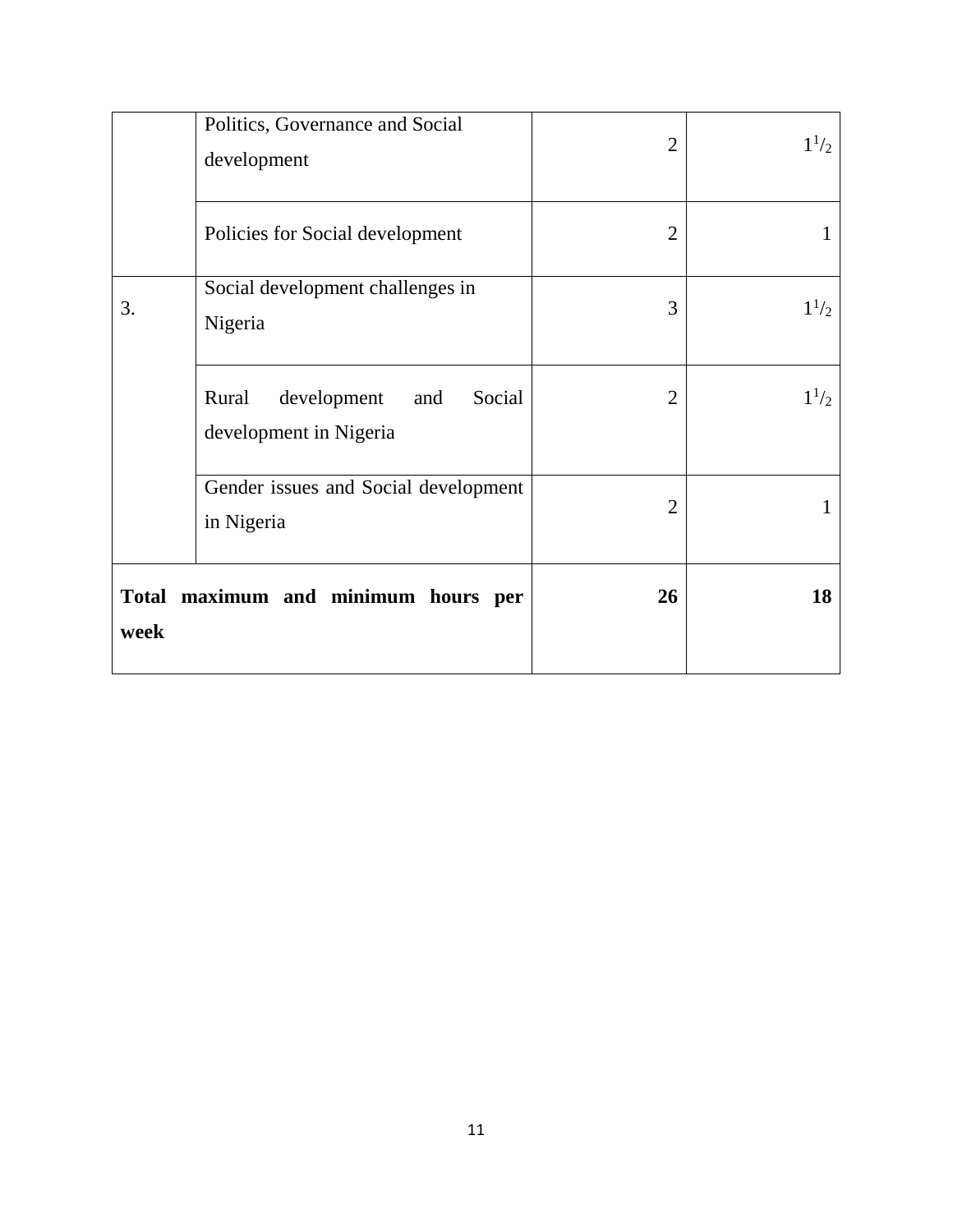# <span id="page-20-0"></span>**COURSE CONTENT**

- MODULE ONE: Understanding the concept of Social development
- Unit One: The meaning and Definitions of Social Development
- Unit Two: Factors and Agents of Social development
- Unit Three: Dimensions of Social development
- Unit Four: Implications and Challenges of Social development
- MODULE TWO: Social development theories and Practice
- Unit One: Development theories and Social development
- Unit Two: Approaches to Social development (Statist, Enterprise, Populist, etc.)
- Unit Three: Politics, Governance and Social development
- Unit Four: Policies for Social development
- MODULE THREE: Social development theories and practice in Nigeria
- Unit One: Social development challenges in Nigeria
- Unit Two: Rural development and Social development in Nigeria
- Unit Three: Gender issues and Social development in Nigeria

# <span id="page-20-1"></span>**CONCLUSION**

On successful completion of this course, a student would have developed critical thinking skills for efficient and effective discussion of the issues surrounding the phenomenon of development and social development in Nigeria. However, to gain a complete understanding of the course content, students are advised to read intensively and extensively, including literature from other academic fields.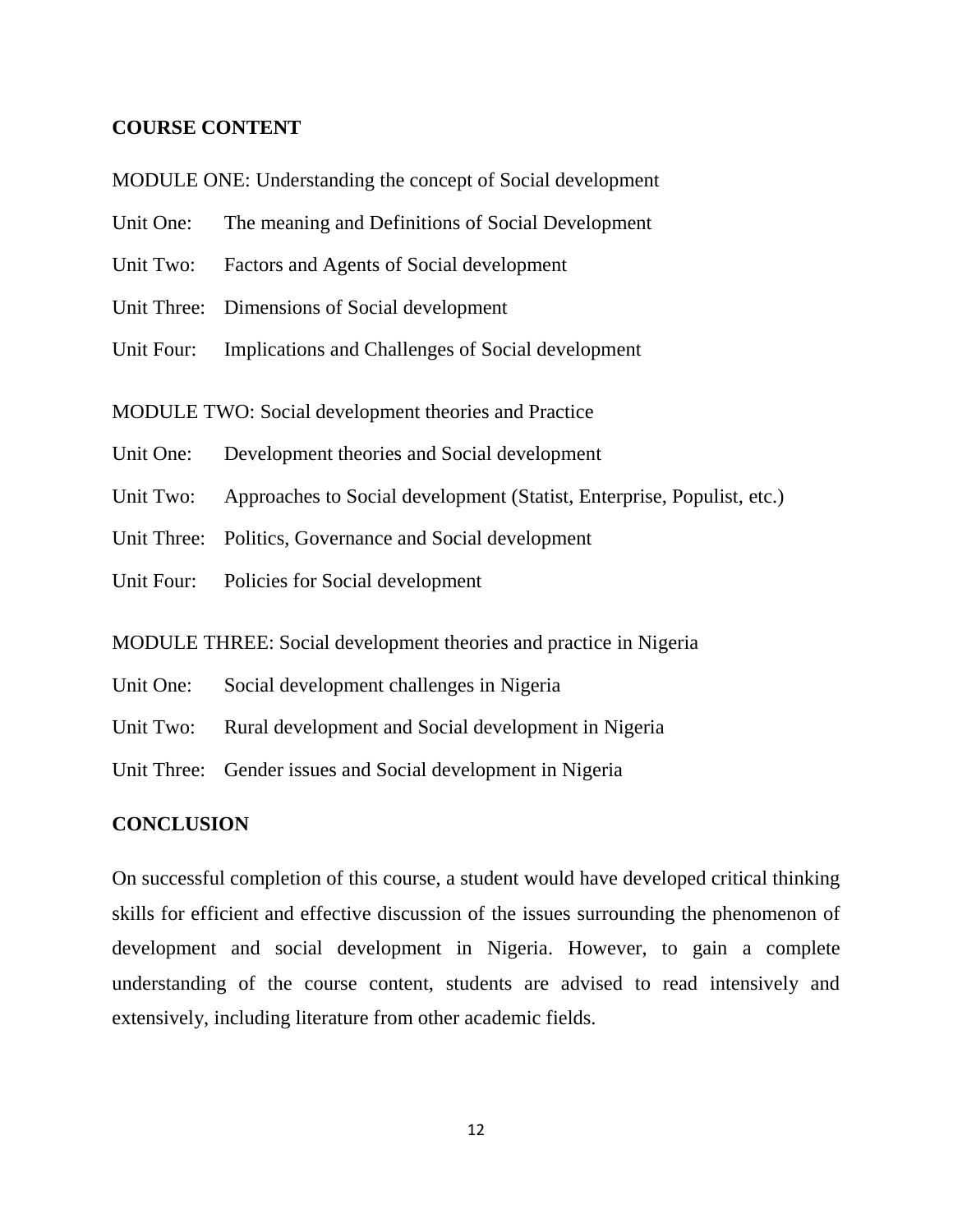# <span id="page-21-0"></span>**MODULE ONE**

# <span id="page-21-1"></span>**UNDERSTANDING THE CONCEPT OF SOCIAL DEVELOPMENT**

# <span id="page-21-2"></span>**MODULE CONTENTS**

# **Unit One:**

The Meaning and Definitions of Social Development

# **Unit Two:**

Factors and Agents of Social Development

# **Unit Three:**

Dimensions of Social Development

# **Unit Four:**

Implications and Challenges of Social Development

# <span id="page-21-3"></span>**UNIT ONE: THE MEANING AND DEFINITIONS OF SOCIAL DEVELOPMENT**

# <span id="page-21-4"></span>**Unit Contents**

- 1.0 Introduction
- 1.1 Objectives
- 1.2 Main contents
- 1.2.1 The concept of development
- 1.2.2 Aspects of development
- 1.2.3 The meaning and attributes of Social development
- 1.3 Conclusion
- 1.4 Summary
- 1.5 References/Further reading
- 1.6 Tutor-Marked Assignments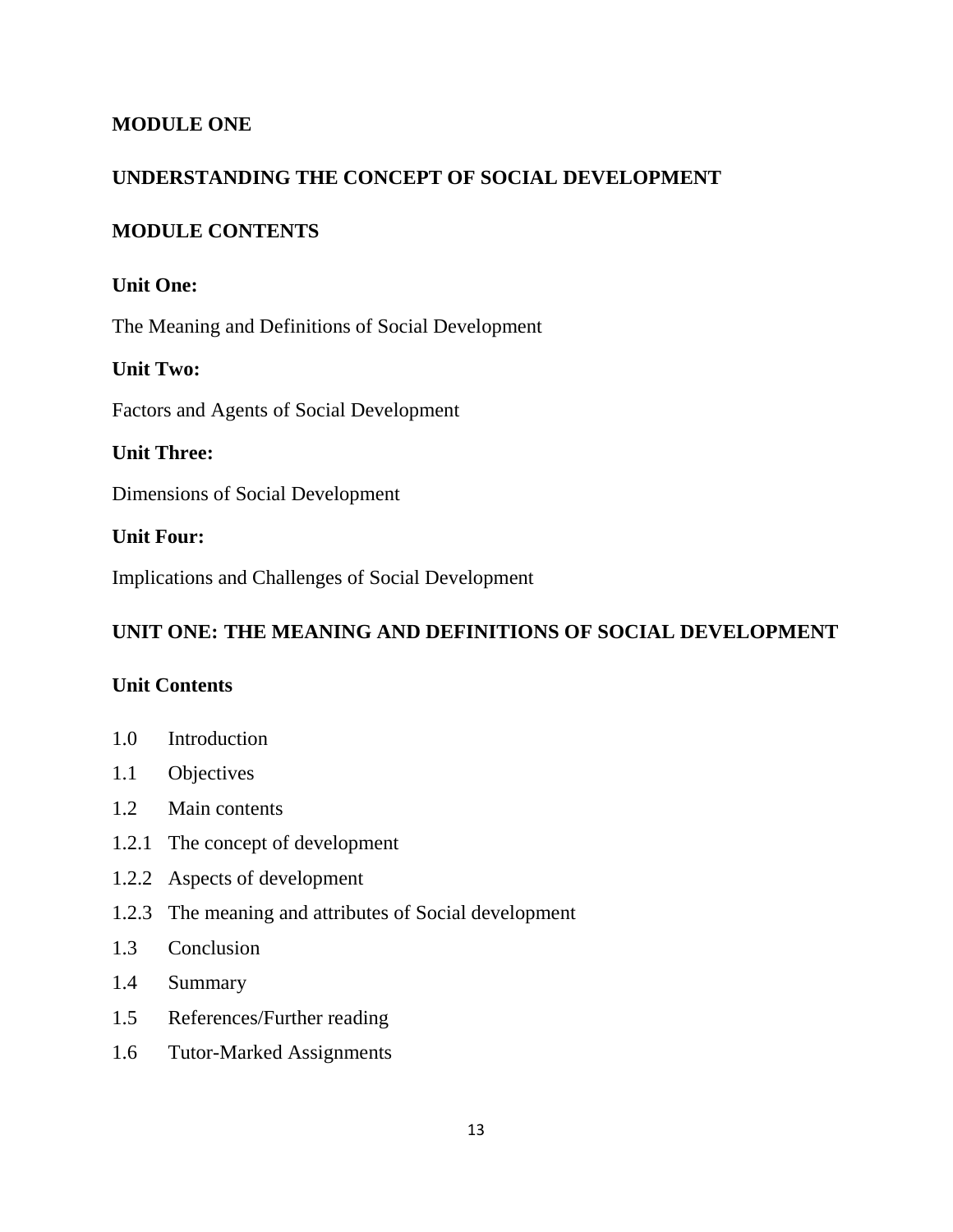#### <span id="page-22-0"></span>**1.0 Introduction**

This unit introduces students to the basic concepts in social development. The unit begins by explaining the various meanings associated with the concept of development. Furthermore, the unit discusses the characteristics of social development and how it derives from the general notion of development.

### <span id="page-22-1"></span>**1.1 Objectives**

At the end of this unit, students are expected to be able to:

- Explain the concept of development
- Discuss the various attributes of social development
- Explain how social development derives from the general notion of development
- Explain the theoretical foundation of the various definitions of social development

# <span id="page-22-2"></span>**1.2 Main Contents**

## <span id="page-22-3"></span>**1.2.1 The concept of Development**

The point of departure for every discuss on development and its subareas, such as the core interest of this course, is imperatively a comprehensive explanation of the meaning and definitions of the concept of development. This is because without a proper understanding of the concept of development, it becomes encumbering for a student to adequately delineate its dimensions and ramifications. It becomes more difficult when the concept of development itself is theoretically ambiguous, multifaceted, and has been explained in numerous dimensions. For instance, some scholars propose that development should mean the positive improvement in the lives of a people, and the enlargement as well as the enrichment of the range of choices at the disposal of the people. However, traditionally, development is understood as an increase in per capita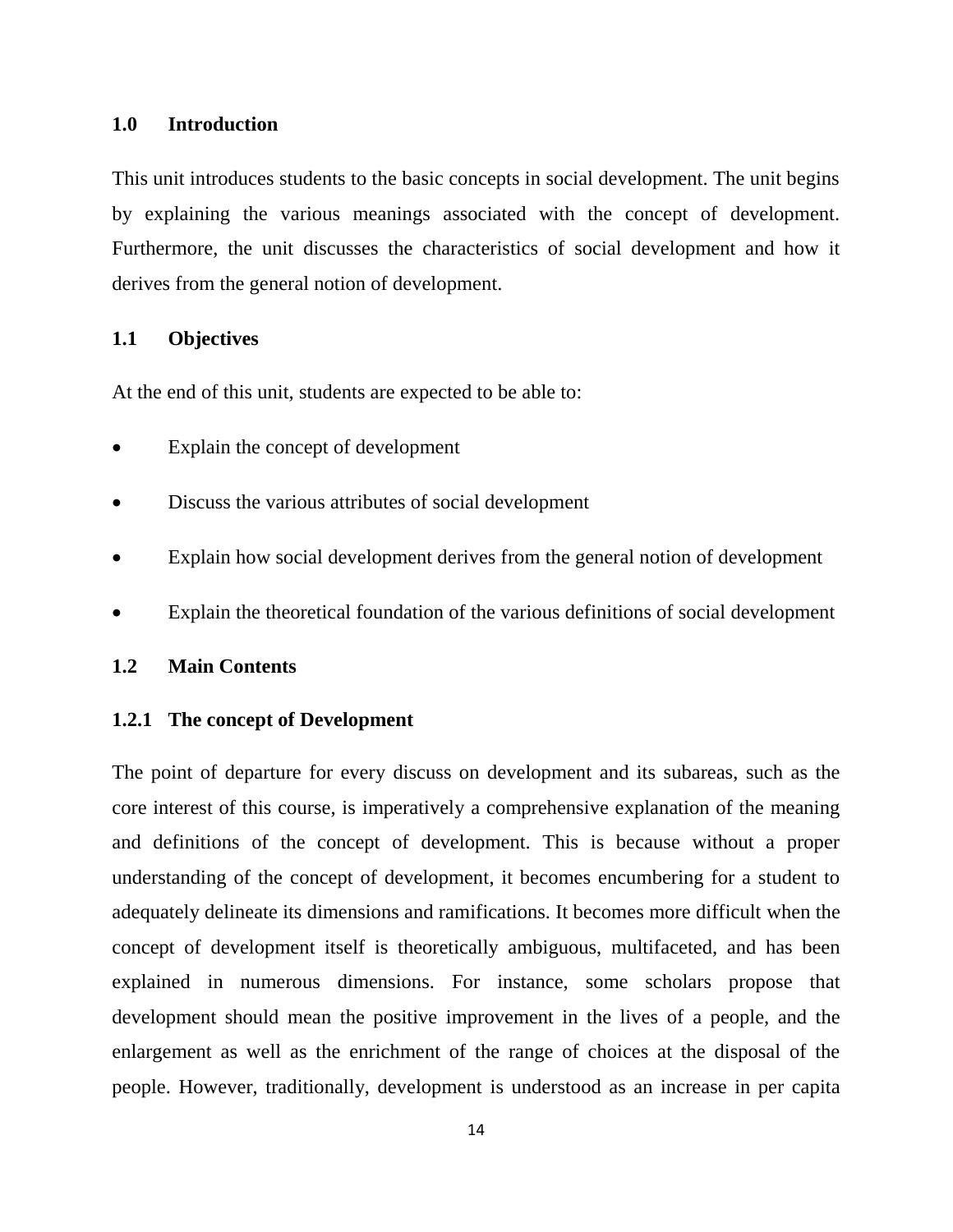income, national income, and positive changes in the economic structure. Scholars such as Adam Smith and Water Crouse define development as that process that brings about an enduring increase in the economy. According to them, development manifests in the levels of per capita income and the increasing wealth of the nation. Bernard, Okun and Richardson (1961) have also argued that development is essentially the sustained improvement in wellbeing of a people, which is reflected in the increasing flow of goods and services.

Ensuing economic definitions of development moved away from the emphasis on economic growth to include the growing capacity in technology and ideological adjustments in decisions that help perpetuate economic stability. For instance, Simon Kuznets (1973) defined development as a long term rise in the capacity to supply increasing diverse economic goods to its population, the growing capacity based on advancing technology, and the institutional and ideological adjustment that the economy demands for expansion. Some scholars, such as Sinkovics, Sinkovics, Hoque, and Czaban (2015), have noted that development can be understood as an improvement in three core values: *sustenance* (the ability to meet basic needs, *self-esteem* (the dignity associated with being a human), and *freedom* (from servitude and social and political limitations). For these scholars, sustenance, which means the ability to meet basic needs, is one of three core values of economic development. The argument here is that economic development cannot be said to have taken place if people lack the ability to meet basic needs in a sustainable fashion. Freedom, on the other hand, implies that development includes freedom from servitude and inability to make choices. It includes political or ideological freedom, economic freedom, and freedom from social servitude Economic development means freeing people from a situation in which their choice is limited. Lastly, self-esteem means to be a person with self-dignity, honour, and respect. The concern here is that development must happen in such a way that the people do not lose their dignity in the process.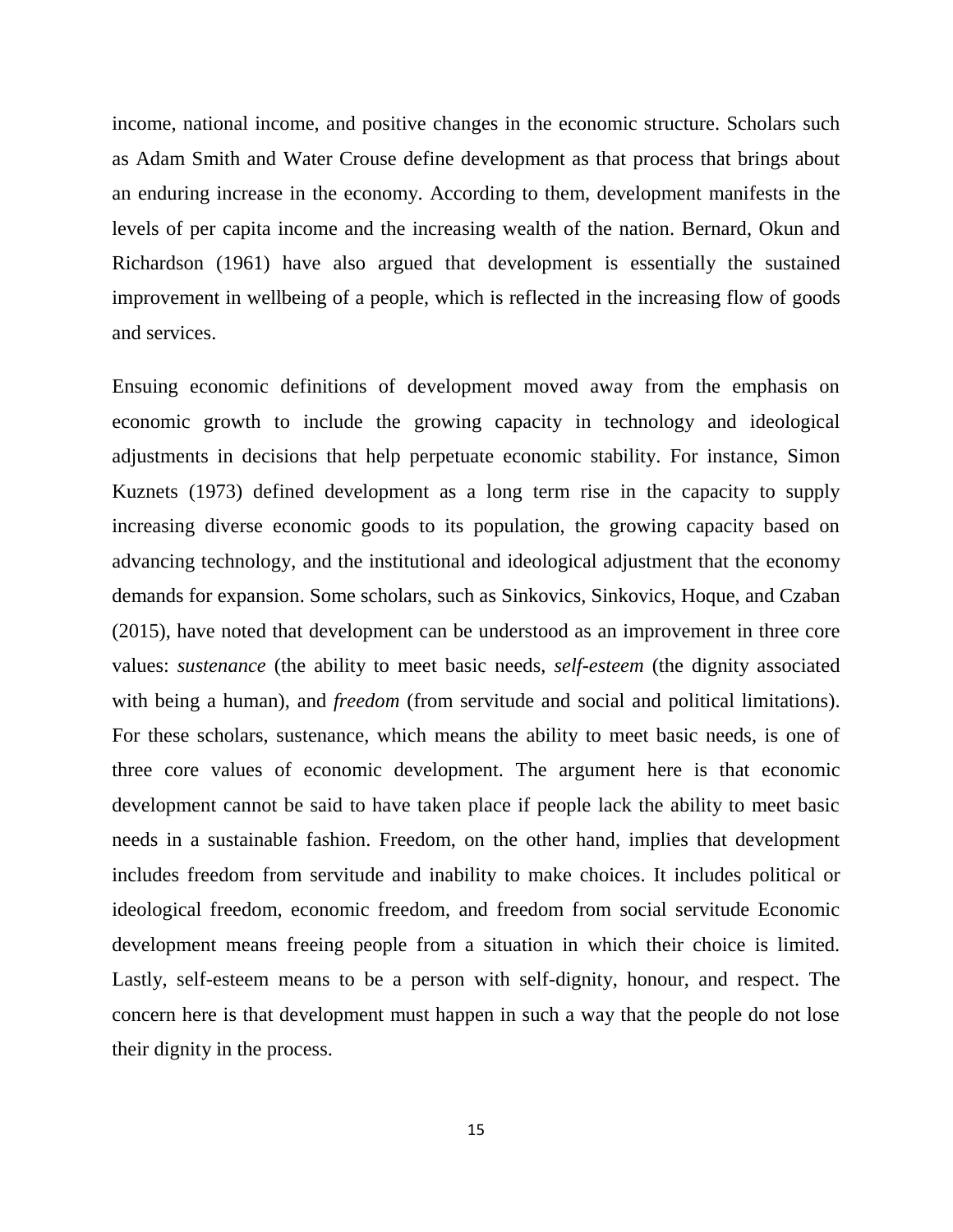Nevertheless, economic development must be understood to be just one aspect of development, and erstwhile economic explanations of development are not encompassing. For instance, scholars such as Dudley Seers, Edgar Owens, and Michael Todaro had challenged the narrow conceptualization of development as economic growth, noting that development encompasses the entire facets of human life and environment. Dudley Seers (1969) argued is not only an increase in per capita income and national income, but includes the reduction and the total elimination of the problems as poverty, inequality and unemployment in the country. Edgar Owens (1987) suggested that development can be said to have happened when there is development of people (human development), not when there is development of things. According to Owen's thesis, development is an improvement in quality of life of people. Todaro (1985) expanded on this view of development, noting that development is a gamut of changes which includes the acceleration of economic growth, reduction of inequality, eradication of poverty, and all other changes that leads to the transformation of unsatisfactory conditions of life into materially and spiritually better conditions of life.

To provide a more encompassing definition, Pritchett and Kenny (2013) explained that the concept of development can be understood in two ways. For Pritchett and Kenny (2013), development can be understood as an improvement in the life of human beings with improvements in education levels, health, freedom, and food security; or in life satisfaction levels or happiness. The other explanation for the term "development" focuses on the improvement in the structure and efficiency of public and private institutions. Sen (2001) further added that development is beyond human development and the improvement in society; education is in part the realization of freedom and the abolishment of limitations (which he termed 'unfreedoms') such as poverty, famine, and lack of political rights in the world. Sen (2001) argues that a nation that attains the status of development has achieved certain levels of freedom, including economic protection from abject poverty, political freedoms and transparency in state-society relations, and freedom of opportunities and privileges.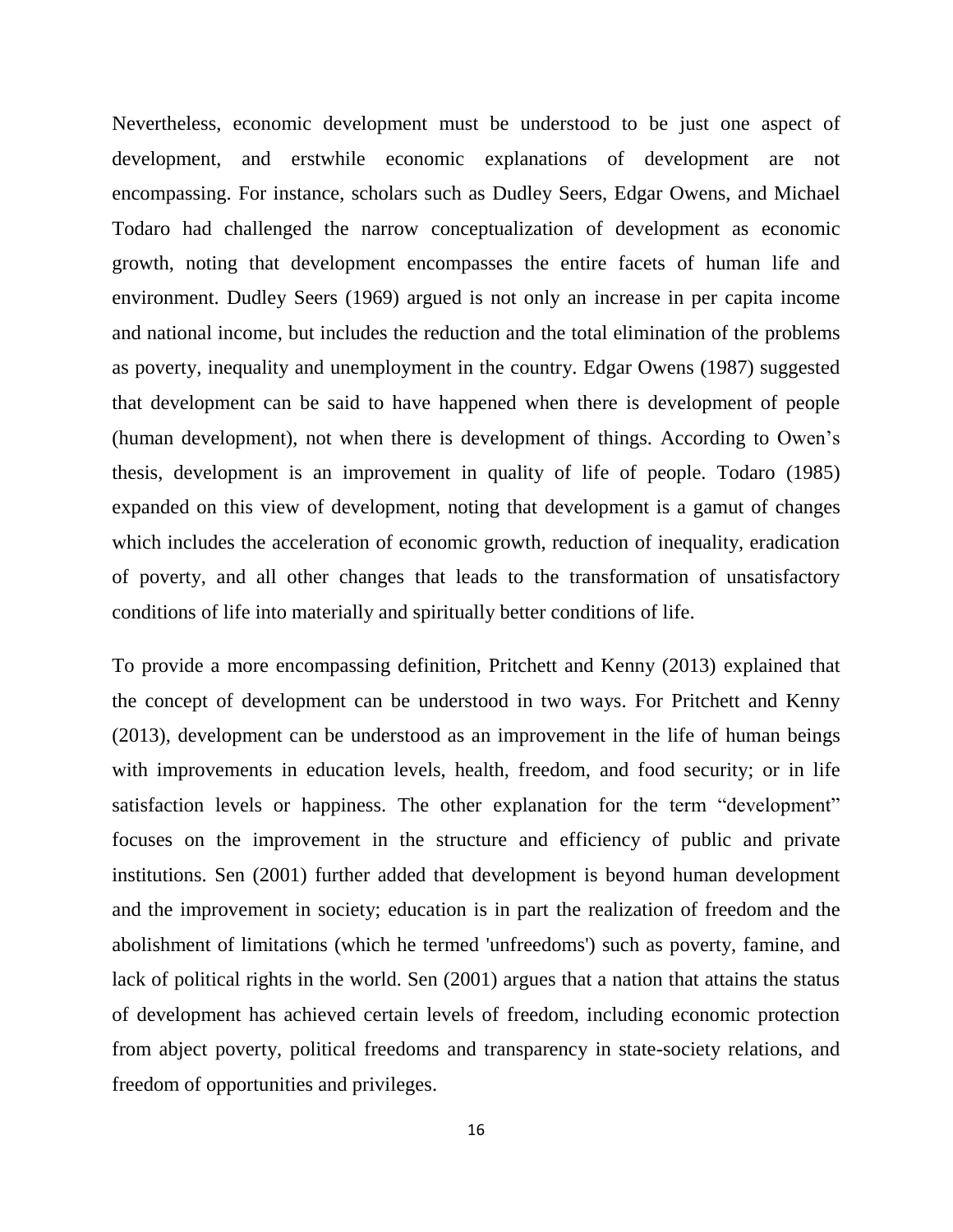#### <span id="page-25-0"></span>**1.2.2 Aspects of development**

The notion that development is multidimensional points to the fact that development manifests in different facets of life and society. Beyond economic growth and improvement in technology, other aspects of development include cultural development, human development, geo-political development and environmental development. All of these are considered the different dimensions of development.

*i. Political development* also points to the advancement in the political systems and practices of a community. As explained by Thomas (2011), it points to the development that enhances a state's capacity to mobilize and allocate resources, to process policy inputs into implementable outputs, and to direct the adaptation to environmental changes and goal realization. For Alfred Diamant (1966), political development entails the processes by which political system acquires an increased capacity to sustain successfully and continuously new types of goals and demands and the creation of new types of organisation. Almond (1967), explains it as the acquisition of a new capability to respond efficiently, and more or less, autonomously to a new range of problems. Both Almond and Powell (1978) reiterate that political development shows the formation of new capabilities, with specialised role-structure and differentiated orientation which enables the political system to deal with new challenges. Pye (1978) had earlier examined the diversity in the explanation of the concept of political development, noting that political development involves the building of a democratic, stable and orderly political system that has the capacity to meet the needs of governance. Thus, political development, according to him, is a three-dimensional process of equality, capacity, and differentiation. He admits that these do not necessarily or easily fit together; however, tensions and problems are generated by them that in the end cause development in the political system.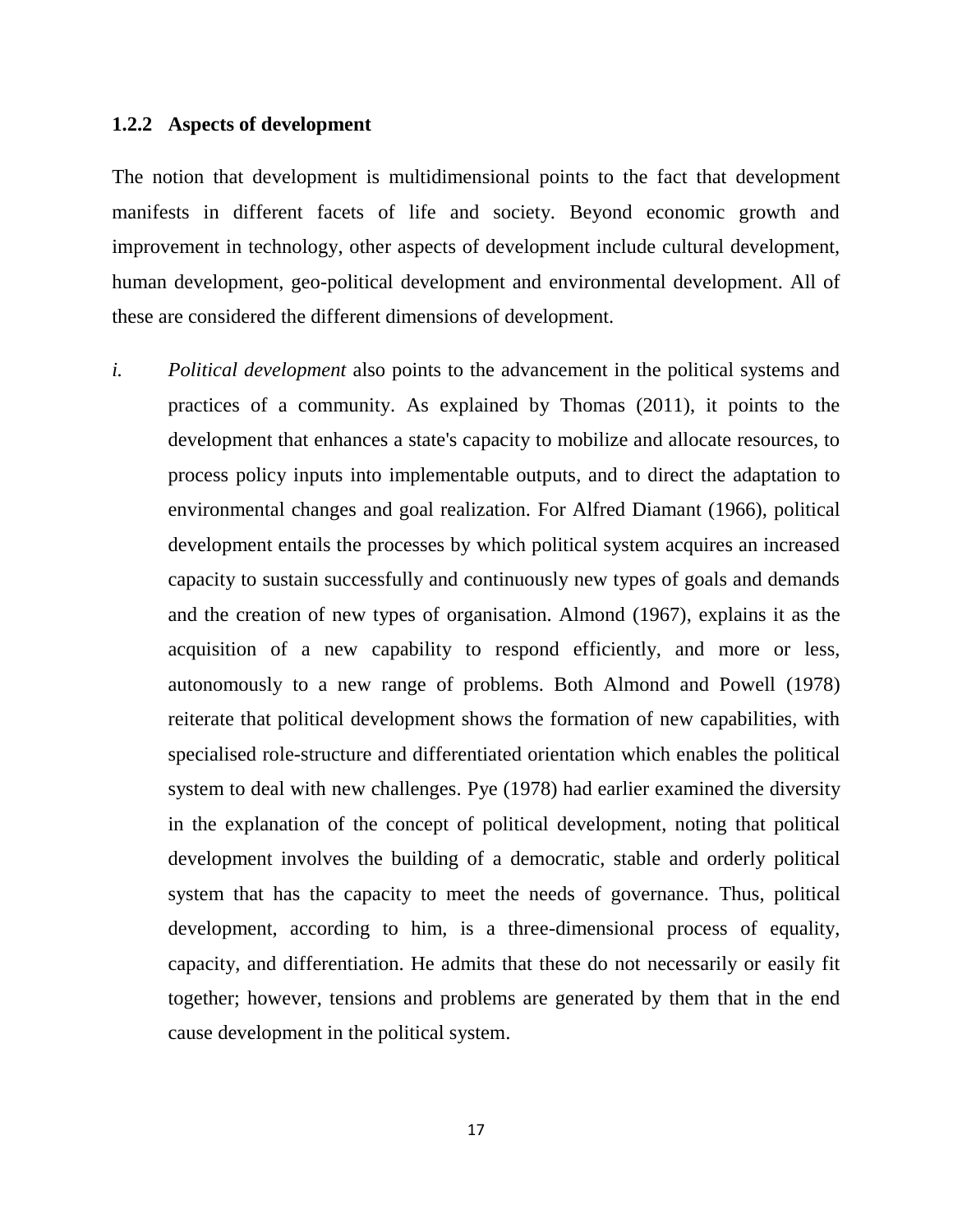- *ii. Technological development*: Another key aspect of development is the advancement in inventions and tools that make living simpler for humans. Technological progress refers to the discovery of new and improved methods of meeting basic human needs, producing goods, ensuring quality health, providing security, and raising quality of life. Changes in technology is beneficial in diverse ways; asides making it easier for people to access quality healthcare, it leads to an increase in productivity of labour, capital, and other factors of production; it also helps man maintain his environment better, and drive development in other areas. As noted by Ruttan (2000), the level of technology is a key measure of development, especially as technological changes have been observed to contribute significantly in the development of advanced economies like the United Kingdom, United States, China, and France. Technology has helped these nations transform their political system, their value system, the educational system, their production system, medical care, and even their level of infrastructure and social services.
- *iii. Cultural development* is used to explain the modifications in the cultural aspects of a people that increases the cultural assets and benefits of the community as a whole. Cultural development is understood to involve the improvements in the cultural activities of a people, including the arts, knowledge and beliefs, towards the realisation of a desired future, particularly of a culturally rich and vibrant community.
- *iv. Human development* points to the development processes that in the long run expands a people's freedoms and opportunities for quality life. Human development entails improving a people's access to basic amenities that make living easier, enlarging their capacity to make a meaningful living through productive jobs, quality health care, decent shelter, and in safe environments. The first human development report by the United Nations introduced the 'Human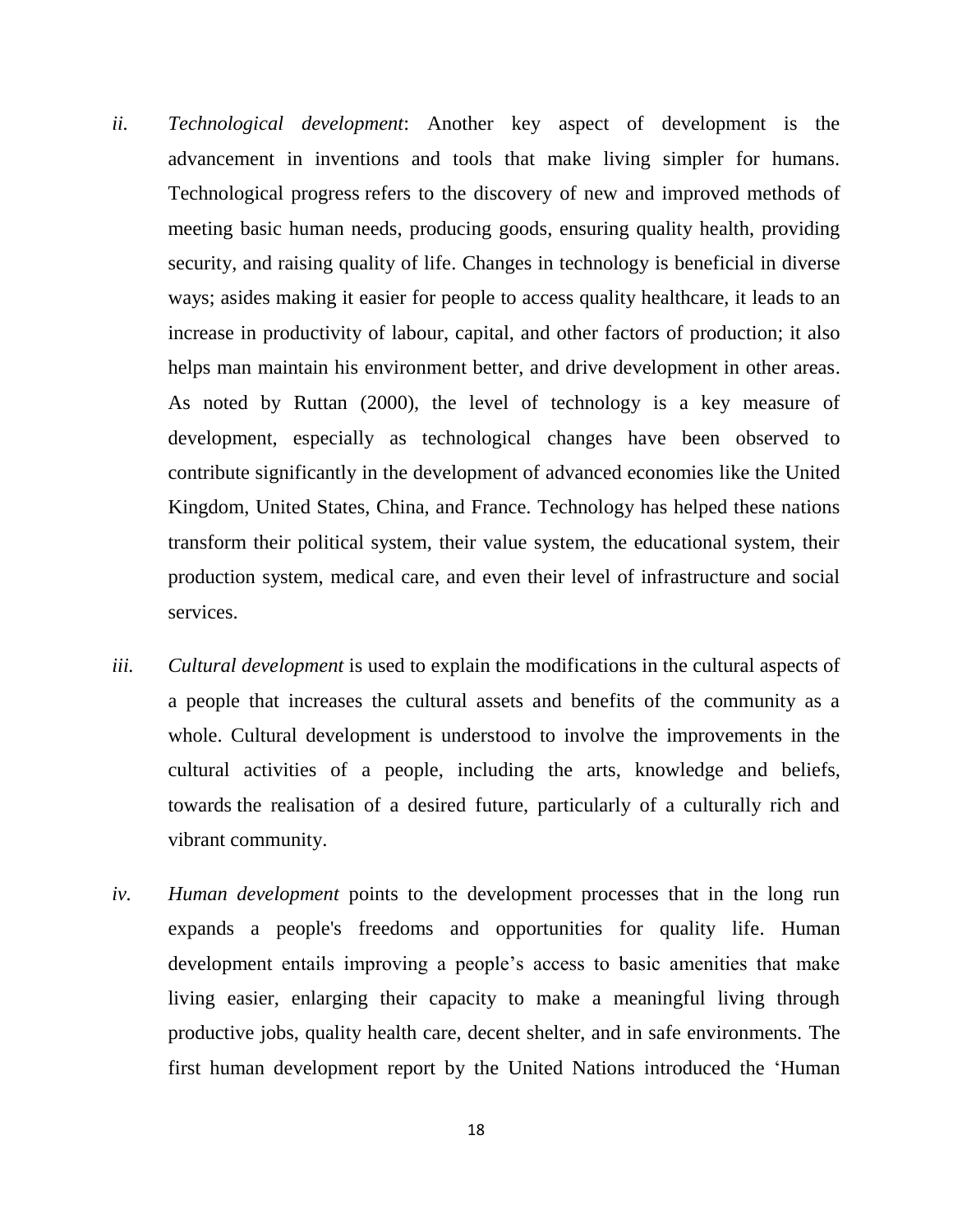Development Index' (HDI) as a measure of achievement in the basic dimensions of human development across countries. The Human Development Index is a measure of average achievement in key dimensions of human development, such as: long and healthy life, education levels, security, and access to decent living standards. The *health dimension* of human development is assessed by life expectancy and the various factors that contribute to morbidity and mortality rates. The *education dimension* is measured by the levels of literacy, the mean of years of schooling for adults aged 25 years and more, and expected years of schooling for children of school entering age. The *security dimension* is measured by the level of safety in neighbourhoods and the efficiency of policing in the country; while the *standard of living dimension* is measured by gross national income per capita (UNDP, 2020). It is important to note that the HDI was created to show that humans and their capabilities should be the ultimate criteria for assessing the development of a country, not economic growth alone. The HDI is also used to question national policy choices on different human development outcomes.

#### <span id="page-27-0"></span>**1.2.3 The meaning and attributes of Social development**

The notion of development is multifaceted and involves the dynamic interaction of factors like technological growth, increase in morality, political stability, improved environmental stewardship, economic growth, and socio-cultural changes. As noted by scholars such as Teodorescu (2015) and Dannefer and Perlmutter (1990), development is three-pronged, in that it includes growth in three key areas, namely: the economy, environment, and social life of a people. Of these tripodal valence of development, social development has been noted to be key, especially as it embodies the development in the other two areas.

Social development is essentially about improving the well-being of every individual in society such that they can, though education, skills acquisition, women empowerment, and access to amenities privileges, reach their full potentials. The thesis here is on the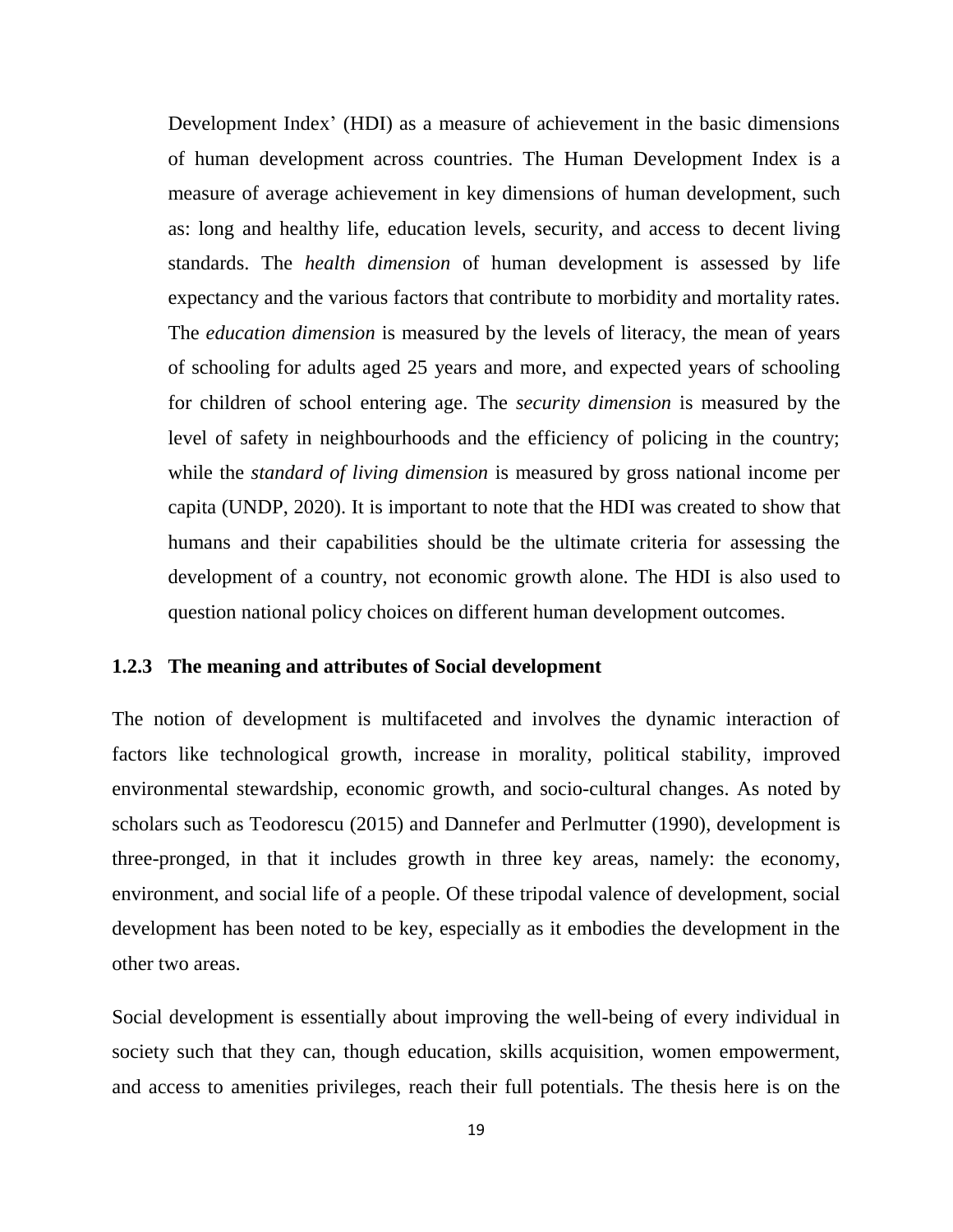fact that the level of development of society is linked to the well-being of each and every citizen. Social development means investing in people. It requires the removal of social, economic, and political barriers so that allow citizens attain personal dreams and national goals with confidence and dignity.

Social development can be said to have happened when:

- there is less discrimination on the basis of ethnicity or gender
- there is access to jobs and productive engagement
- there is an improved gender relations and gender parity in a society,
- there is access to quality education for citizens irrespective of age, sex, or tribe.
- there is reduction in practices that promote illiteracy, violence, corruption or discrimination
- there is increased political participation for both females, and males.
- there is access to leisure and work life balance
- there increased access to quality healthcare, safety and security.

Cutter and Ullah (2015) argued that the processes of social development spreads into eight targets, namely: health, education, gender, inequality poverty, hunger, food security, peace and cities and communities. Munasinghe (2004) concludes that social development is fundamentally targeted at improving a society in both individual wellbeing and the overall welfare of society resulting from increases in social capital, typically the accumulation of capacity enabling individuals and communities to work together.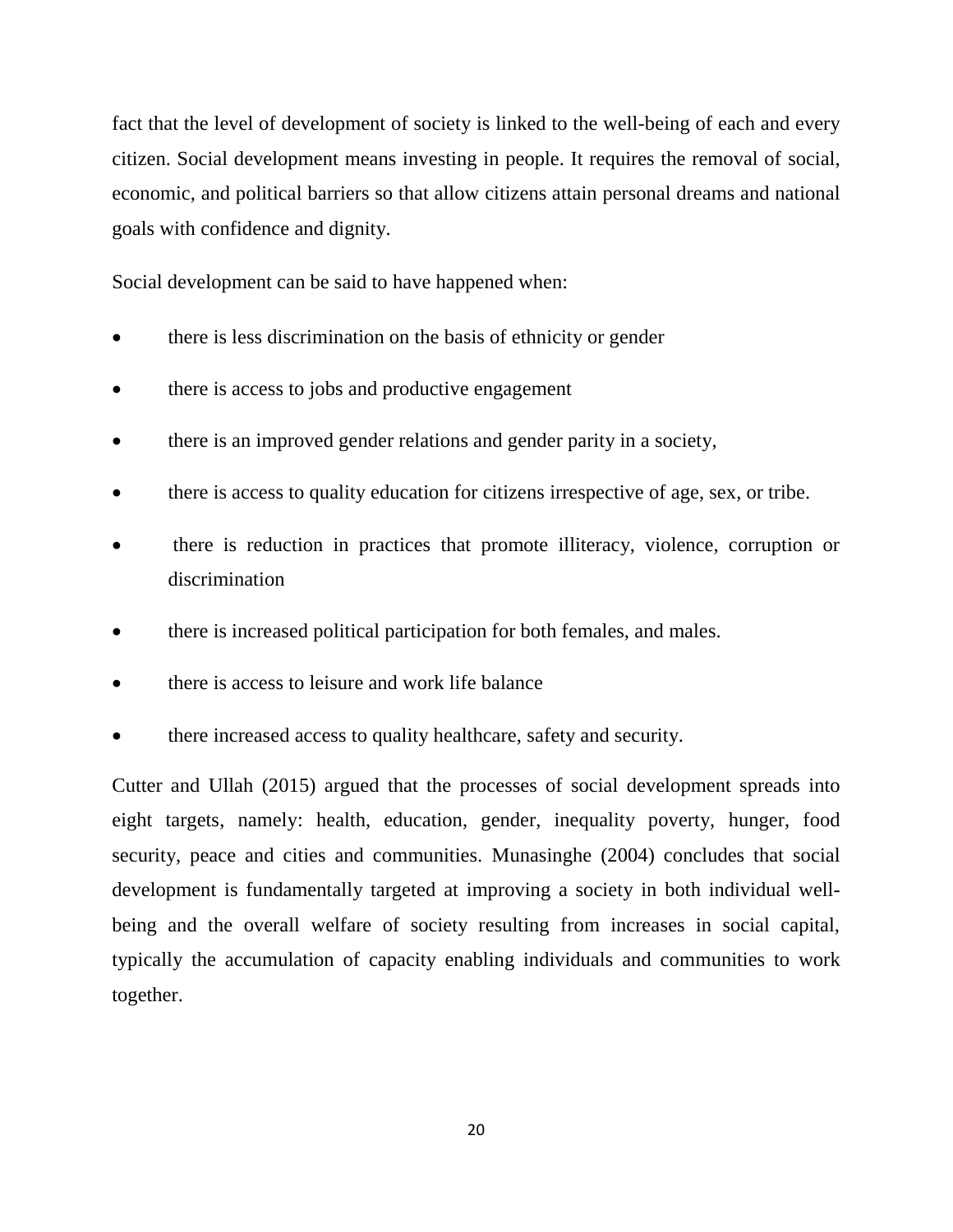## <span id="page-29-0"></span>**1.3 Conclusion**

Providing a perfect definition for the concept of development has been a burden to social scientist and development scholars. This is owing to the varying theoretical backgrounds of the different scholars defining the concept. In all, development is understood to be a process that creates growth, progress, or positive changes in the economic, environmental, social and demographic components of a country. The purpose of development is to create increased access to the level and quality of life of the population, and the expansion of the wealth of the nation.The social aspect of development relates to the wellbeing of a people and include aspects like safety and security, healthcare, education, housing, employment, and access to leisure and work-life-balance. The thesis of social development is hinged on the understanding that economic, technological, cultural or political development is less meaningful if it does not translate into quality life for the people.

# <span id="page-29-1"></span>**1.4 Summary**

This unit explains the key concepts in social development, noting that discussions on any aspect of development must begin with a clarification on what development means, the various aspects of development, and the implications of development. The unit also explained the various aspects of development, and how they all connect to the concept of social development.

#### <span id="page-29-2"></span>**1.5 References/Further reading**

Almond, G.A. (1967) Political Theory and Political Science. New York: McGraw Hill.

Almond, G.A., & Powell, G.B (1978) Comparative politics: System, process, policy. Boston: Little, Brown. [Google Scholar](http://scholar.google.com/scholar_lookup?title=Comparative%20politics%3A%20System%2C%20process%2C%20policy&author=GA.%20Almond&author=GB.%20Powell&publication_year=1978)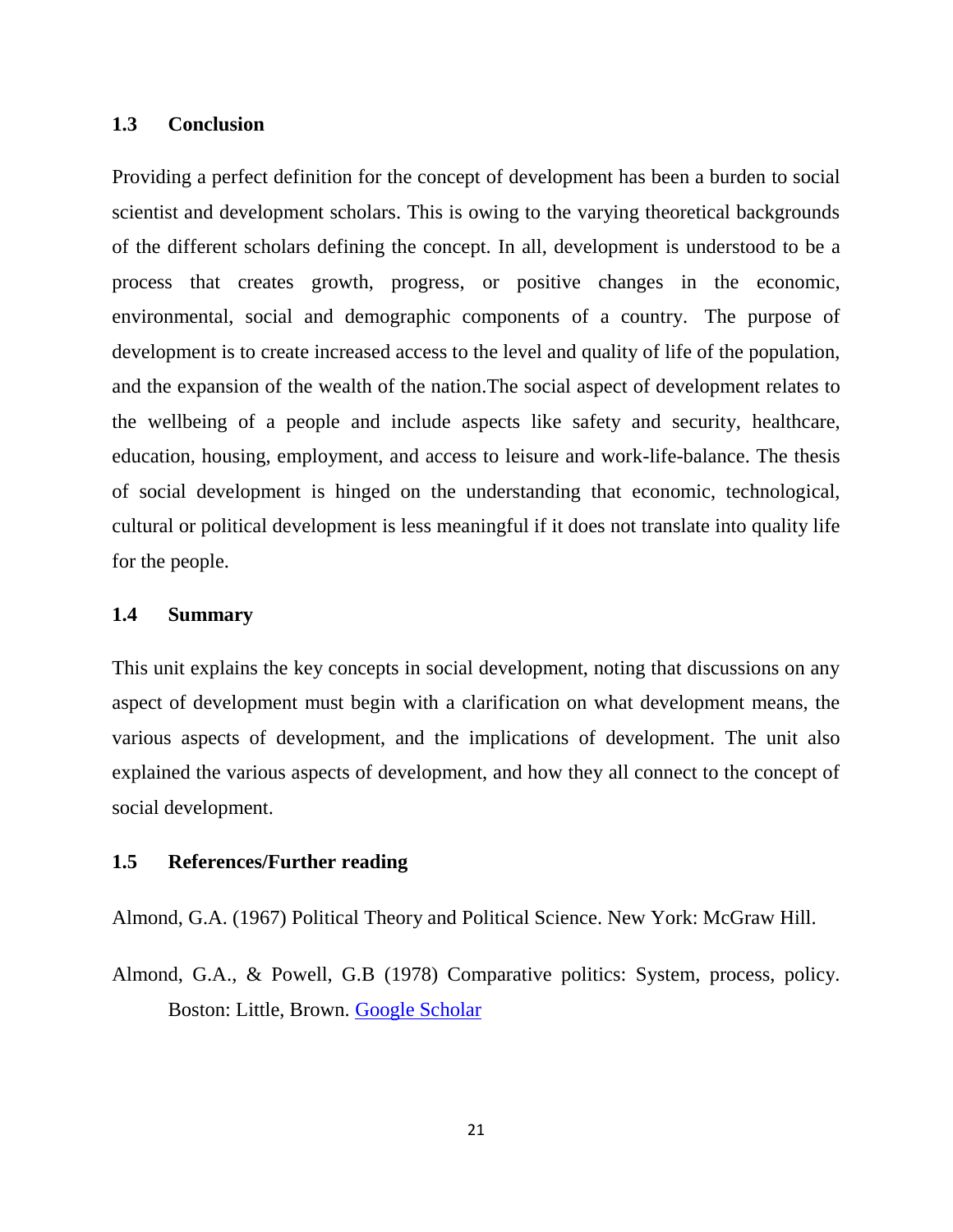- Conteras, R (2011) How the Concept of Development Got Started, Accessed 23rd June, 2017 from [http://blogs.law.uiowa.edu/ebook/uicifd-ebook/part-1-i-how-concept](http://blogs.law.uiowa.edu/ebook/uicifd-ebook/part-1-i-how-concept-development-got-started)[development-got-started](http://blogs.law.uiowa.edu/ebook/uicifd-ebook/part-1-i-how-concept-development-got-started)
- Cutter, A., Osborn, D., Romano, J., & Ullah, F. (2015). Sustainable Development Goals and Integration: Achieving a Better Balance Between the Economic, Social and Environmental Dimensions. In *Stakeholder Forum.*
- Dannefer, D., & Perlmutter, M. (1990). Development as a multidimensional process: Individual and social constituents. Human Development, 33(2-3), 108–137. [https://doi.org/10.1159/000276506](https://psycnet.apa.org/doi/10.1159/000276506)
- Diamant, A (1966) "Political Development: Approaches to Theory and Strategy", in: John D. Montgomery and William J. Siffin (ed) Approaches to Development: Politics, Administration and Change, New York (McGraw-Hill) 1966, pp. 15–48
- Kuznets, S. (1973). Modern Economic Growth: Findings and Reflections. The American Economic Review, 63(3), 247-258. Retrieved March 21, 2021, from <http://www.jstor.org/stable/1914358>
- Munasinghe, M (2004) Sustainable Development: Basic Concepts and Application to Energy, In C.J. Cleveland (Ed), Encyclopedia of Energy, Elsevier, Pages 789-808, ISBN 9780121764807, https://doi.org/10.1016/B0-12-176480-X/00441-1.
- Okun, B. & Richardson, R.W (1961) Studies in economic development, New York: Holt, Rinehart and Winston.
- Pye, L.W (1978) Aspects of Political Development. Boston, Massachusetts
- Seers, D (1969) "The Meaning of Development". Paper presented at the Eleventh World Conference of the Society for International Development, New Delhi
- Seers, D. (1969) The Meaning of Development, IDS Communication 44, Brighton: IDS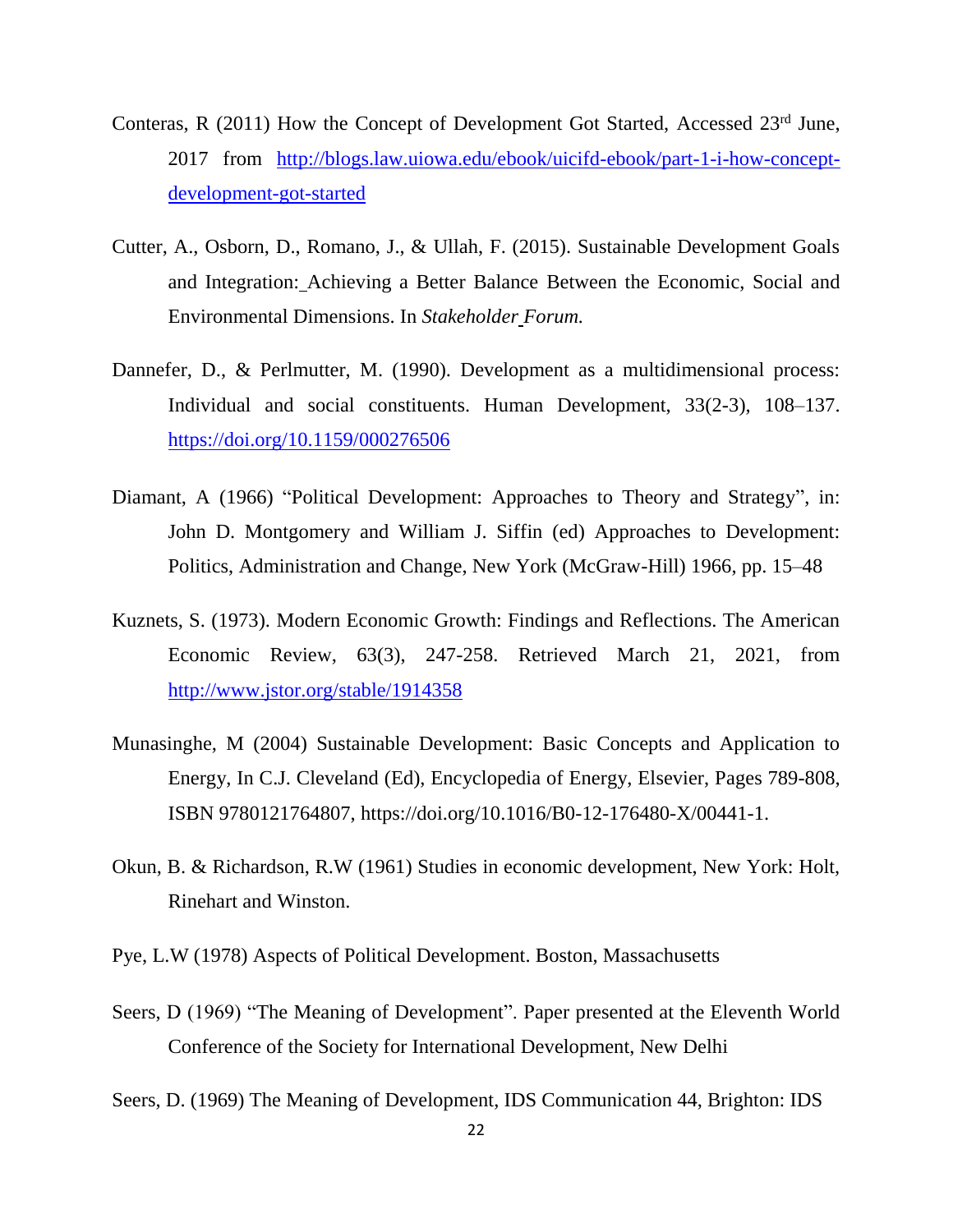- Sinkovics, N., Sinkovics, R.R., Hoque, S.F. & Czaban, L. (2015), "A reconceptualisation of social value creation as social constraint alleviation", critical perspectives on international business, Vol. 11 No. 3/4, pp. 340-363. Available at <https://doi.org/10.1108/cpoib-06-2014-0036>
- Teodorescu, A.M (2015) "Sustainable Development, A Multidimensional Concept," Annals - Economy Series, Constantin Brancusi University, Faculty of Economics, vol. 1, pages 82-86, July.
- Thomas, G. (2011). What Is Political Development? A Constitutional Perspective. The Review of Politics, 73(2), 275-294. doi:10.1017/S0034670511000076
- Todaro, M.P (1985) Economic Development in the Third World. United Kingdom: Longman
- United Nations Development Programme (2020) Human development reports. <http://hdr.undp.org/en/content/human-development-index-hdi>

# <span id="page-31-0"></span>**1.6 Tutor-Marked Assignments**

- What is development?
- Explain the different aspects of development

# <span id="page-31-1"></span>**UNIT TWO: FACTORS AND AGENTS OF SOCIAL DEVELOPMENT**

#### <span id="page-31-2"></span>**Unit Contents**

- 2.0 Introduction
- 2.1 Objectives
- 2.2 Main contents
- 2.2.1 Factors of social development
- 2.2.2 Agents of social development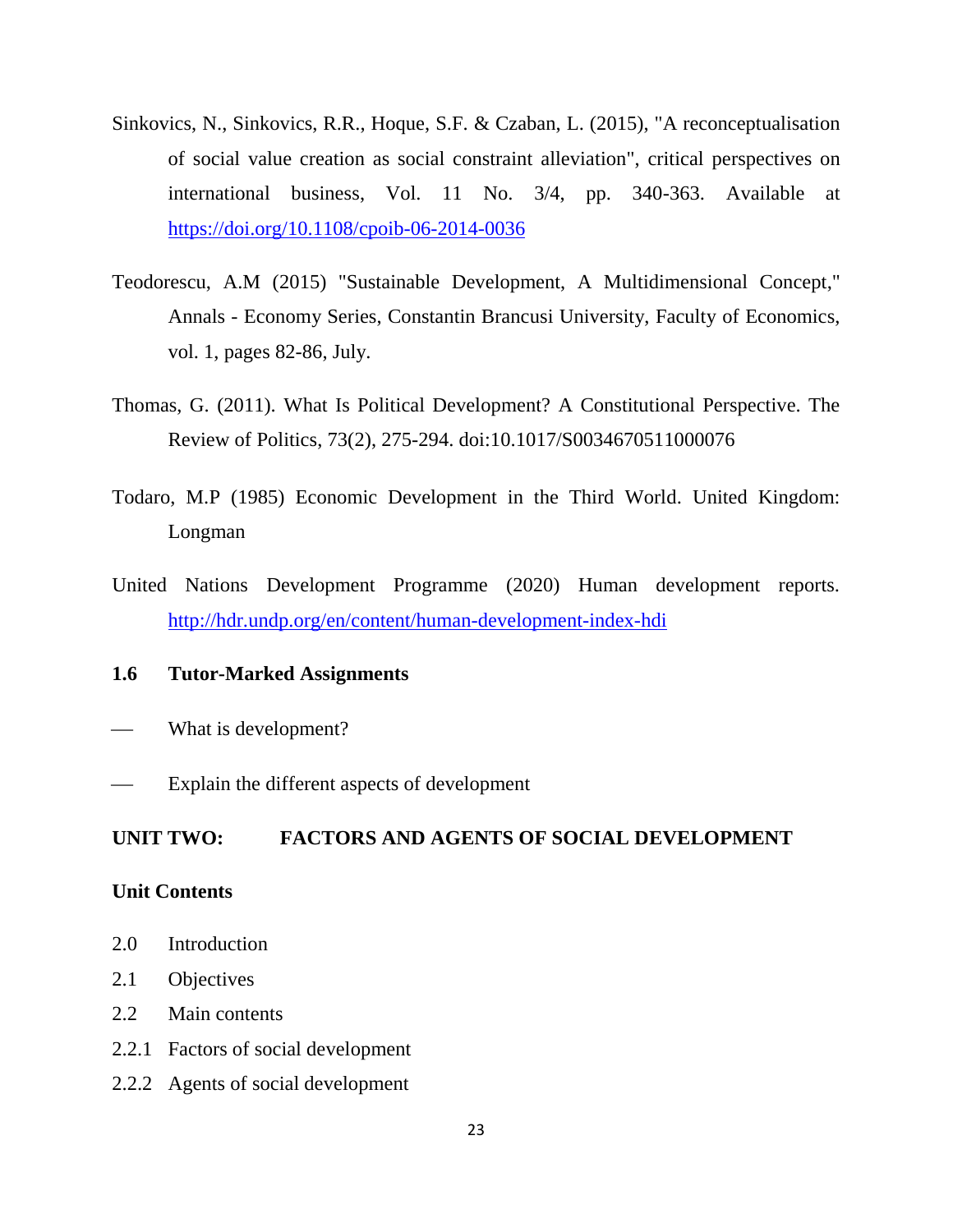- 2.3 Conclusion
- 2.4 Summary
- 2.5 References/Further reading
- 2.6 Tutor-Marked Assignments

# <span id="page-32-0"></span>**2.0 Introduction**

As a development process, social development is driven by a number of factors. There are also processes that influence social development or cause social development to happen in a society. In this unit, students will be exposed to some of the factors and agents of social development, as well as the processes of social development.

# <span id="page-32-1"></span>**2.1 Objectives**

At the end of this unit, students are expected to be able to:

- Identify the various factors of social development
- Mention some of the agents of social development
- Explain the implications of each of these factors or agents for social development

# <span id="page-32-2"></span>**2.2 Main Content**

#### <span id="page-32-3"></span>**2.2.1 Factors of Social development**

The idea that social development has to do with the social life of a people is connected to the fact that social development includes processes that cause an improvement in the welfare and wellbeing of a people in society. This sort of development includes, but is not limited to: reduced vulnerability; political inclusion; safety and security; accountability; freedom from violence, access to education, healthcare, and jobs; skills acquisition and empowerment for entrepreneurship; and access to basic amenities. As rightly proposed by Filgueira and Filgueira (2001), social development is fundamentally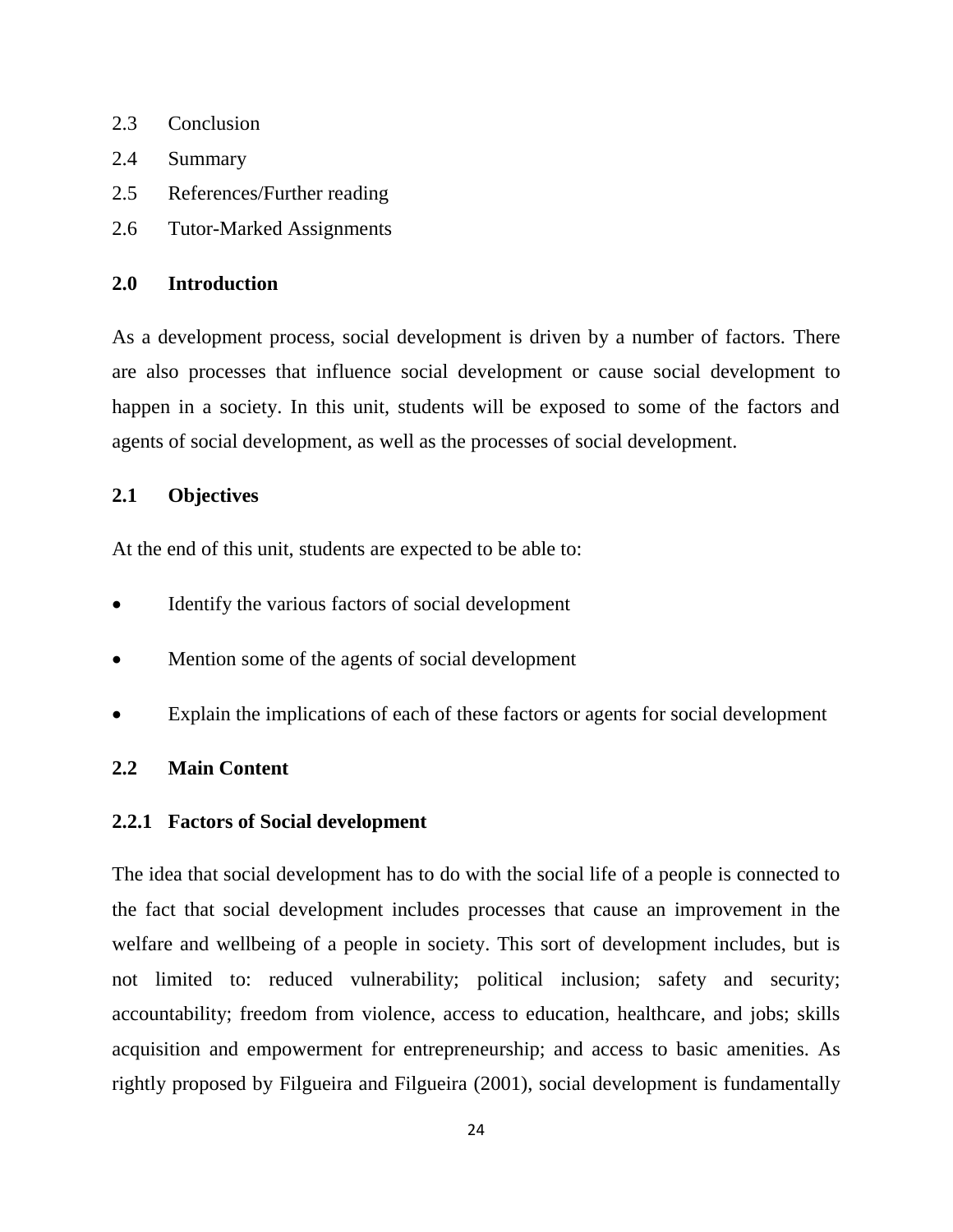concerned with human rights, formal and informal power relations, education, reduction of unfreedoms such as poverty, unemployment, and insecurity, and increasing possibilities for building greater equality among individuals and groups within societies. The following are thus factors that enable social development:

## 1) Engagement in Human rights

Human rights generally include formally and universally recognized civil, political, economic, social, and cultural rights available to people as humans and members of a society. The International human rights law sets out the obligation of countries to respect and fulfil human rights for all; thus, the true engagement of these rights affects the social life of a people and indicates human development. Human rights for social development rely on mutual accountability, whereby the government and its citizens, communities, and organisations, are responsible for respecting and fulfilling mutually agreed human rights obligations. In simpler terms, without an active engagement in human rights, a society cannot be said to be on the pathway to actualizing a wholesome social development.

# 2) Education

Education has been noted to encompass the acquisition of skills and knowledge necessary for better functioning as members of a society and improved ability to work and contribute to productivity and development. Education is also recognized as a human right that should be accessed by *without discrimination or exclusion*. Education is an important factor of social development, particularly as it improves the options of members of the society, and helps the grow socially and economically, reduces poverty, increases knowledge, and fosters peace; thus, it must be available; accessible (including to the most marginalized); of acceptable quality, relevant, non-discriminatory and culturally appropriate; and adaptable to suit local context. As noted by Browne and Millington (2015), there it is social development cannot be said to be complete and effective if people do not have access to education, or when education is discriminatory.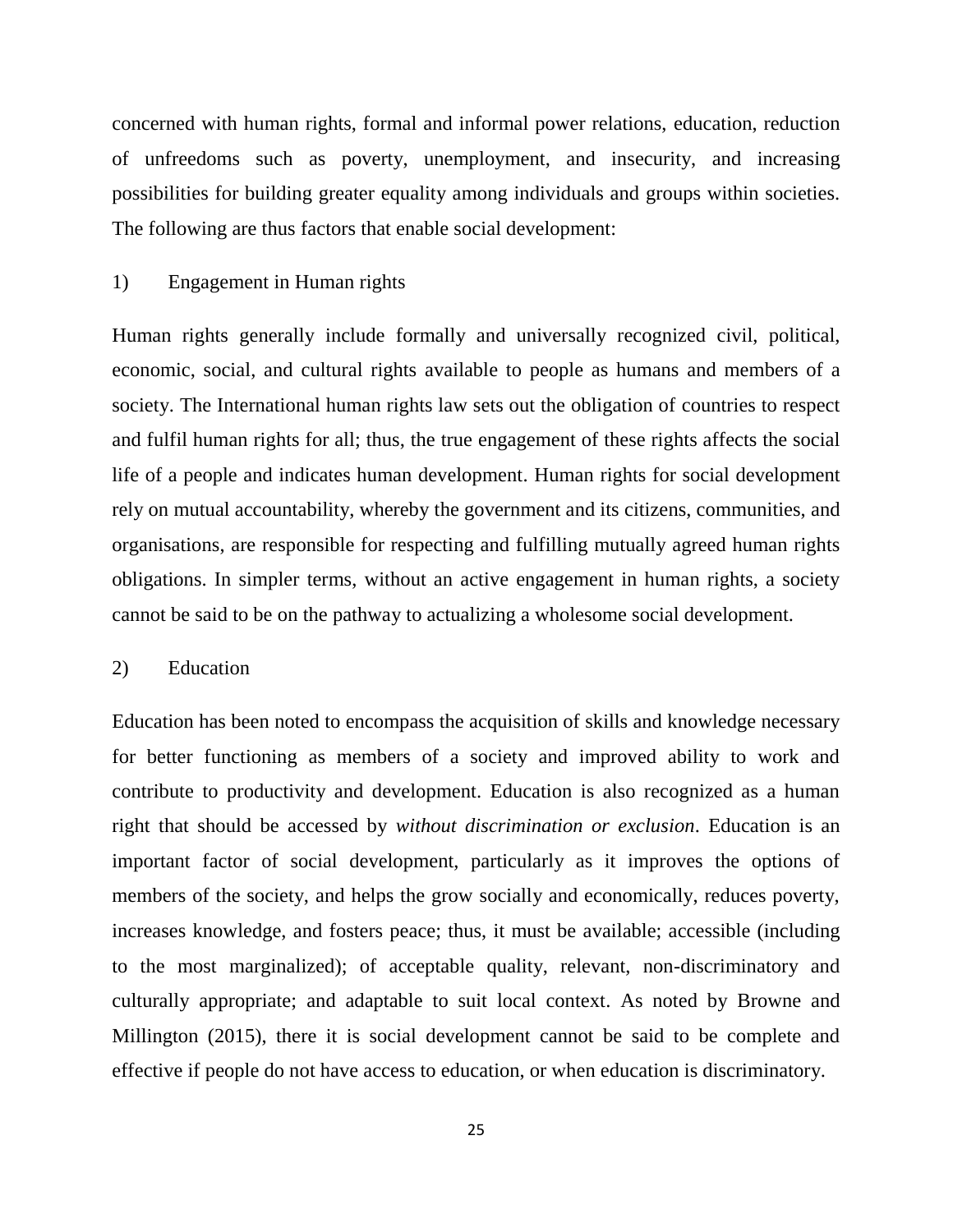#### 3) Gender equality

Scholars have noted that persistent and entrenched gender inequalities mean that men and women will experience lower human development outcomes. Beyond limiting the chances of one gender to enjoy certain privileges, gender inequality results in ill health, lower educational levels and poor access to services; thus, from a gender perspective, social development must include ways of addressing social factors perpetuating gender inequality

# 4) Social exclusion

Another important factor of social development is social inclusion. This because, exclusionary processes create inequitable distribution of resources and unequal access to capabilities and rights necessary for human development (Popay, 2010; Popay, et al., 2008). The World Bank in its 2019 world development report defines social inclusion as "the process of improving the terms for individuals and groups to take part in society", or more precisely "the process of improving the ability, opportunity, and dignity of people, disadvantaged on the basis of their identity, to take part in society". Social inclusion includes increased participation in politics, economics, and social life, and unrestricted access to freedom, legal systems, land and labour market.

#### **2.2.2 Agents of Social development**

This unit discusses the various agencies that drive social development. As opined by different scholars, such as Browne and Millington (2015), Sen (1999), and Seers (1969), the Government, Education institutions, Traditional institutions, and Civil society, are key agencies of social development.

1) Government

The Government is a major driver of policies and actions for development. The government has the responsibility to make laws, generate policies, and initiate actions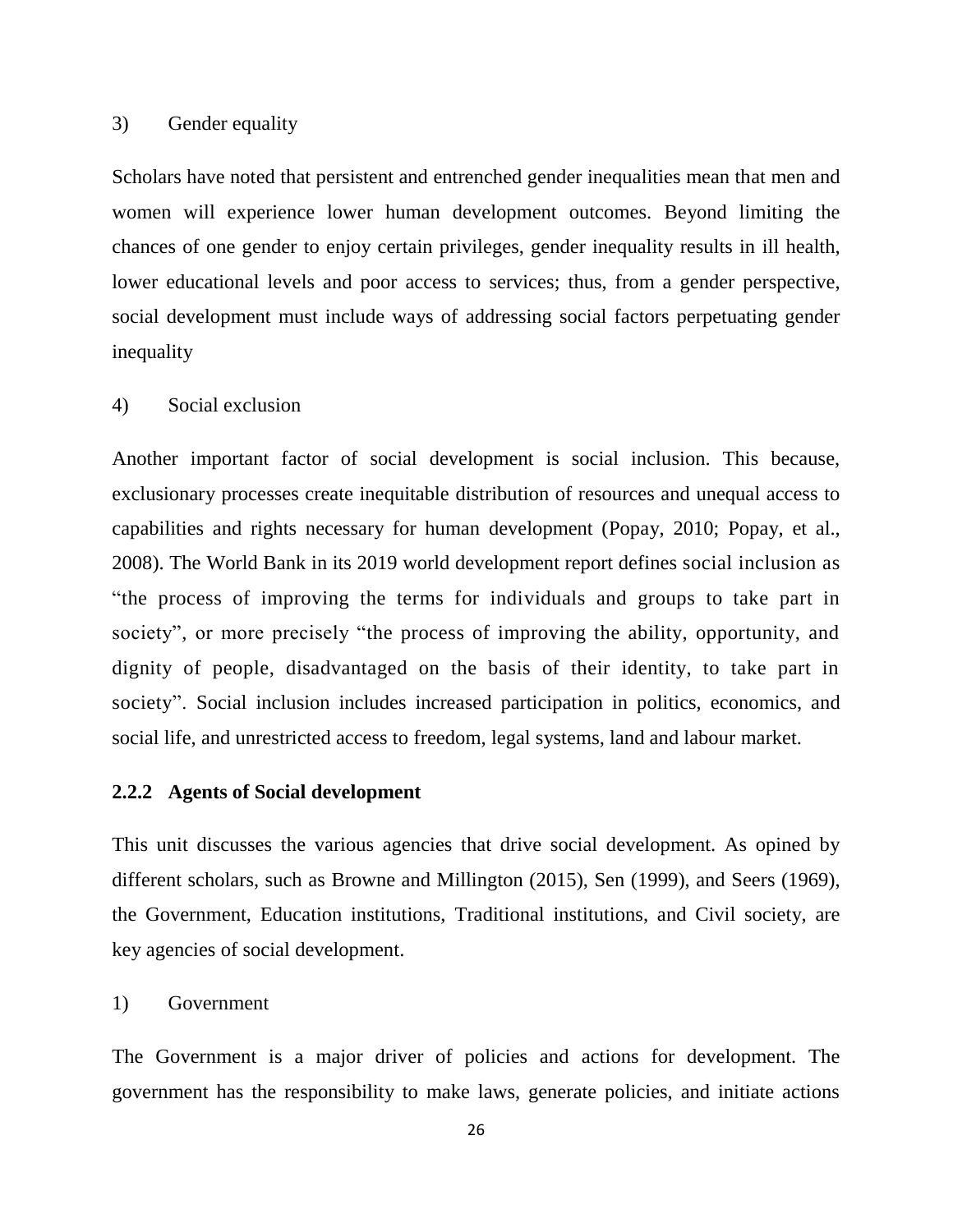that bring about development. It is also the responsibility of the state to ensure that the populace have the capacity to meet their basic needs, while enjoying social amenities and security in all ramifications.

#### 2) Education institutions

Education as earlier mentioned involves exposing people to the right skills and knowledge to lead a better life. The knowledge industry is important for social development as it teaches civic rights and responsibilities, equips people with skills that improve productivity, and also generates knowledge and theories for a better society.

#### 3) Traditional institutions

Traditional institutions also play an important role in driving social development. Omole (2016), identified traditional institutions as those social, economic or political organizations or bodies which derive their power, legitimacy, influence and authority from the traditions of a particular people. Traditional institutions are largely informal institutions formed and guided by cultural beliefs and practices, and are actively involved in resource allocation practices, conflict resolution, judicial systems, and decision-making practices. They can influence behaviour and can drive social changes; thus, can be used to influence behavioural, cultural and institutional changes.

#### 4) Civil society

The role of civil society in driving has been severally emphasized by different scholars. Nwakanma (2019) and Imobighe (2003) refer to civil societies as autonomous associations that pursue public good through resistance, protest, and advocacy for change, accountability, human rights and democratization of government. Civil society is regarded as the third sector of the society which helps to deepen governance through vibrant social intermediation between the state, business, and family. For Ingram (2020), civil society are those organizations that are not associated with government, however are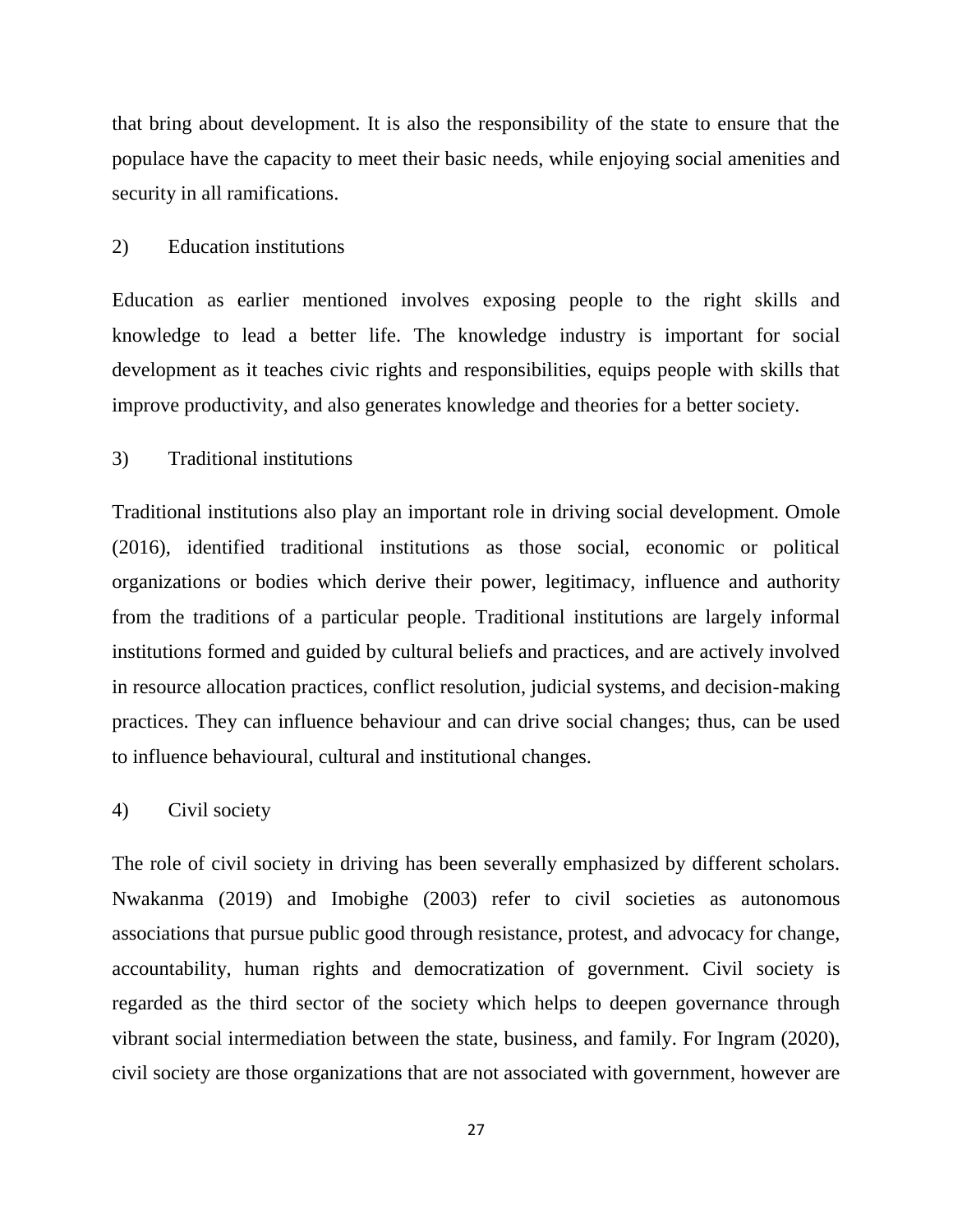involved in the welfare needs of the people. This includes schools and universities, advocacy groups, professional associations, churches, and cultural institutions (business sometimes is covered by the term civil society and sometimes not). Civil society organizations play multiple roles. For instance, they are an important source of information for both citizens and government, they also monitor government policies and actions, and hold government accountable. They equally engage in advocacy and offer alternative policies for government, the private sector, and other institutions. Above all, they deliver services, especially to the poor and underserved and defend citizen rights and work to change and uphold social norms and behaviors (Ingram, 2020; Nwakanma, 2019; Results For Development, 2007).

## **2.3 Conclusion**

Social development is understood to be made possible by factors such as human rights engagement, modification of formal and informal power relations, education, reduction of unfreedoms such as poverty, unemployment, and insecurity, and increasing the possibilities for building greater equality. Without these factors social development cannot be achieved easily. Browne and Millington (2015), Sen (1999), and Seers (1969), have also noted that the Government, Education institutions, Traditional institutions, and Civil society, are also important agencies that drive social development.

#### **2.4 Summary**

Issues surrounding social and human development spirals into reducing certain barriers to welfare of citizens and human development. For social development to be impactful, it must impact on the wellbeing of the people, their income, safety, access to leisure, access to jobs, and opportunities for quality life.

#### **2.5 References/Further reading**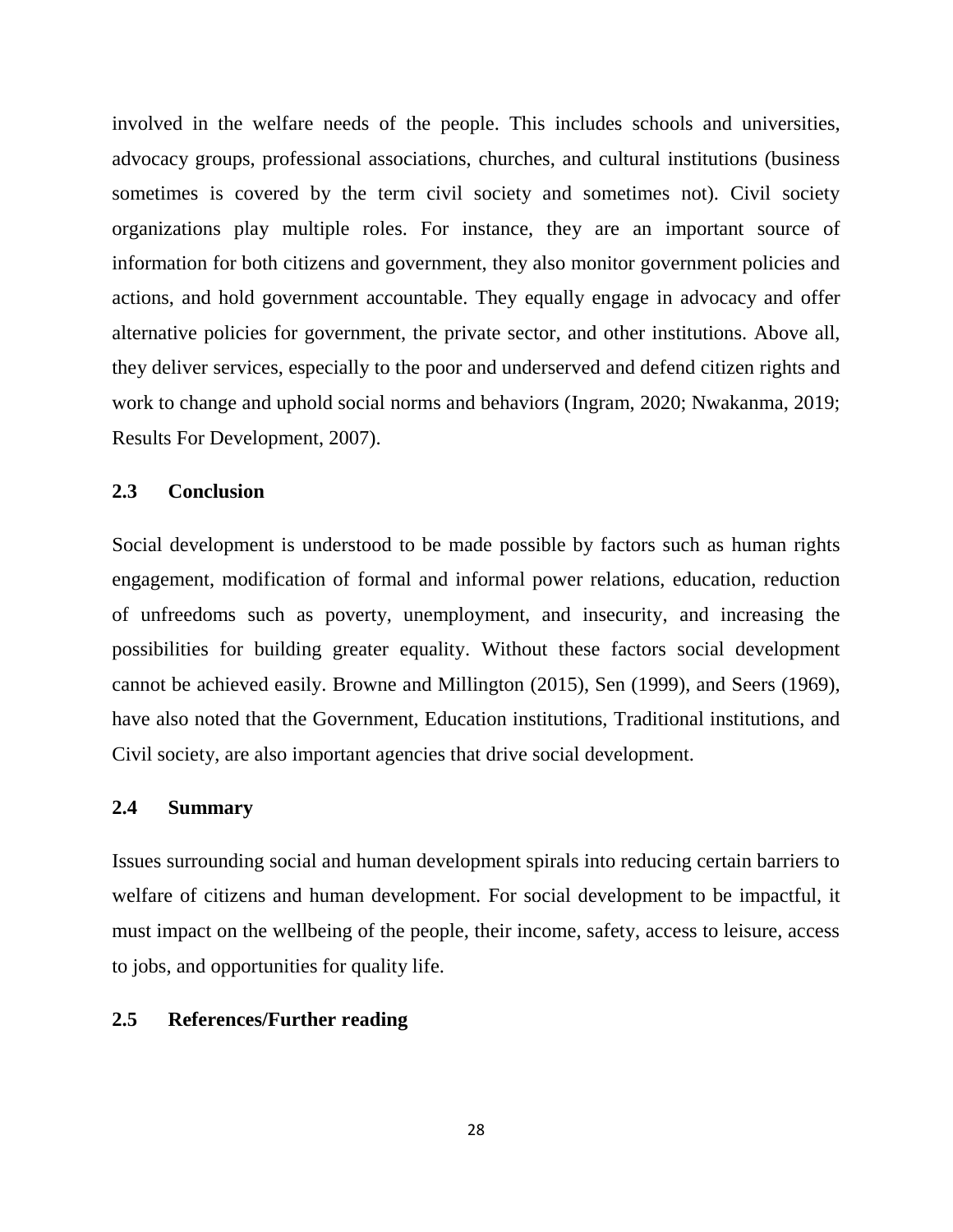- Browne, E. & Millington, K.A. (2015). Social development and human development: Topic guide. Birmingham/Oxford: GSDRC, University of Birmingham / HEART.
- Filgueira, C.H., & Filgueira, F. (2001). Development: Social. International Encyclopedia of the Social & Behavioral Sciences*, 3583–3587.* doi:10.1016/b0-08-043076- 7/03343-x
- Ingram, G (2020, April 6) Civil society: An essential ingredient of development [https://www.brookings.edu/blog/up-front/2020/04/06/civil-society-an-essential](https://www.brookings.edu/blog/up-front/2020/04/06/civil-society-an-essential-ingredient-of-development/)[ingredient-of-development/](https://www.brookings.edu/blog/up-front/2020/04/06/civil-society-an-essential-ingredient-of-development/)
- Nwakanma, E (2019) "Civil Society, Democratic Governance and Social Work in Nigeria". In O. Nwodim, M.D Ogali and E.C Ndu (Ed) 'The State, Politics and Development'. Essays in Honour of Professor Eme Ekekwe. Port Harcourt: University of Port Harcourt Press. ISBN: 978-978-57207-1-6
- Omole, B. (2016). Traditional institutions, democracy and development: role of oba and his citizens. Accessed June, 2019 [http://www.nigeriatoday.ng/2016/06/traditional](http://www.nigeriatoday.ng/2016/06/traditional-institutions-democracy-and-development-role-of-oba-and-his-citizens/)[institutions-democracy-and-development-role-of-oba-and-his-citizens/](http://www.nigeriatoday.ng/2016/06/traditional-institutions-democracy-and-development-role-of-oba-and-his-citizens/)
- Popay, J. (2010). Understanding and tackling social exclusion. *Journal of Research in Nursing*, *15*(4), 295–297.<https://doi.org/10.1177/1744987110370529>
- Popay, J. et al., (2008) 'Defining and Measuring Social Exclusion', in Understanding and Tackling Social Exclusion, Final Report to the WHO Commission on Social Determinants of Health from the Social Exclusion Knowledge Network, Part 2
- Results for Development (2007) The Role of Civil Society Organizations in Supporting Fiscal Transparency in African Countries. [https://r4d.org/resources/role-civil](https://r4d.org/resources/role-civil-society-organizations-supporting-fiscal-transparency-african-countries/)[society-organizations-supporting-fiscal-transparency-african-countries/](https://r4d.org/resources/role-civil-society-organizations-supporting-fiscal-transparency-african-countries/)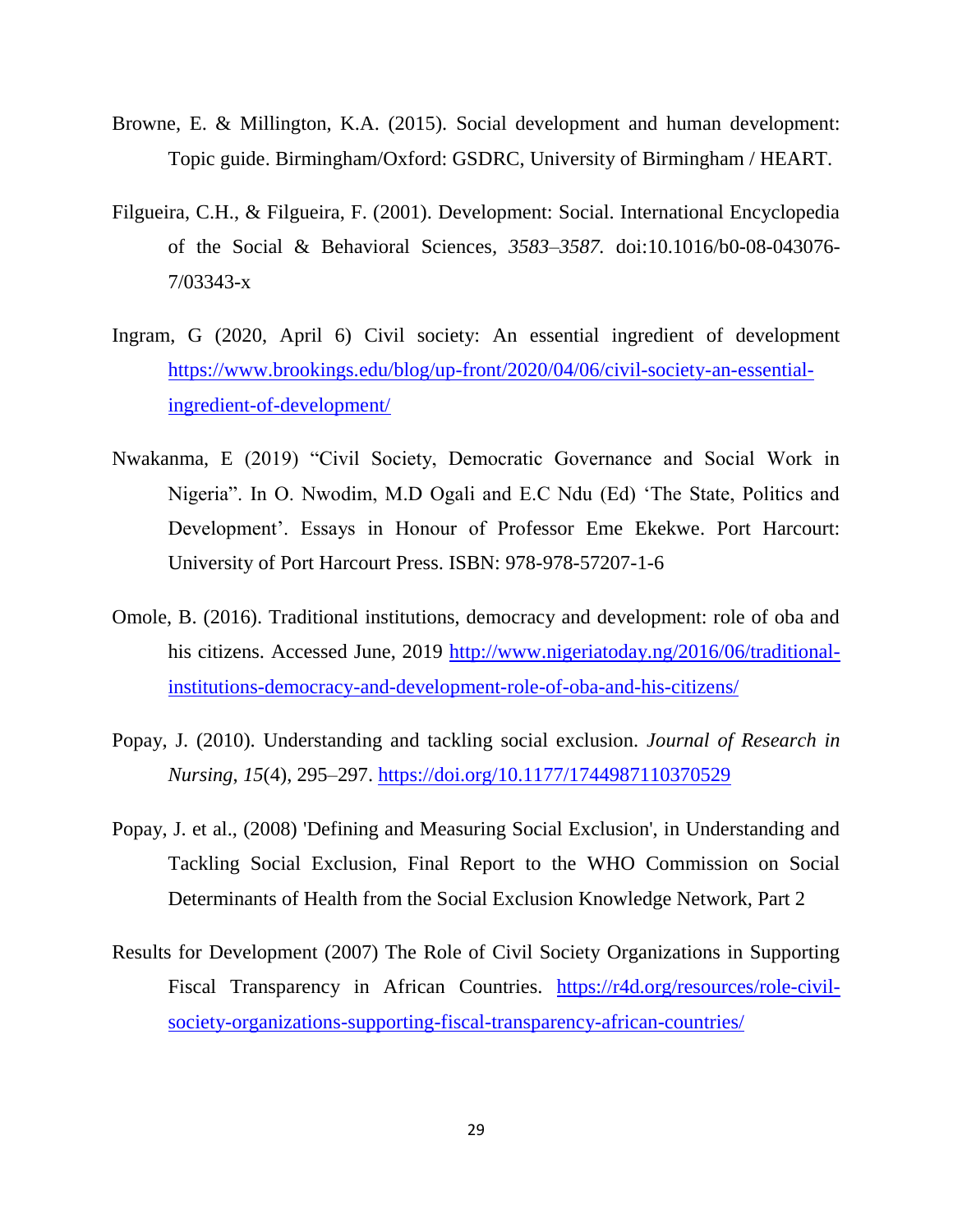World Bank (2019) World Development Report: The Changing Nature of Work. Accessed 23rd June 2019 from [https://www.worldbank.org/en/topic/social](https://www.worldbank.org/en/topic/social-inclusion)[inclusion](https://www.worldbank.org/en/topic/social-inclusion)

## **2.6 Tutor-Marked Assignments**

- What are the key factors of social development?
- Explain in clear terms how civil society contributes to social development
- Explain the various ways traditional institutions can drive social development

#### **UNIT THREE: DIMENSIONS OF SOCIAL DEVELOPMENT**

#### **Unit Contents**

- 3.0 Introduction
- 3.1 Objectives
- 3.2 Main contents
- 3.2.1 Infrastructural development and Social development
- 3.2.2 Human development and Social development
- 3.2.3 Sustainable development goals and social development
- 3.3 Conclusion
- 3.4 Summary
- 3.5 References/Further reading
- 3.6 Tutor-Marked Assignments

## **3.0 Introduction**

Social development is generally directed at improving social and human stability and progress. It is a process of progress and growth that is continuously comprehensive; however, varying in its forms and dimensions but all directed at expanding life options, living stability and prosperity, and human capabilities in all economic, social and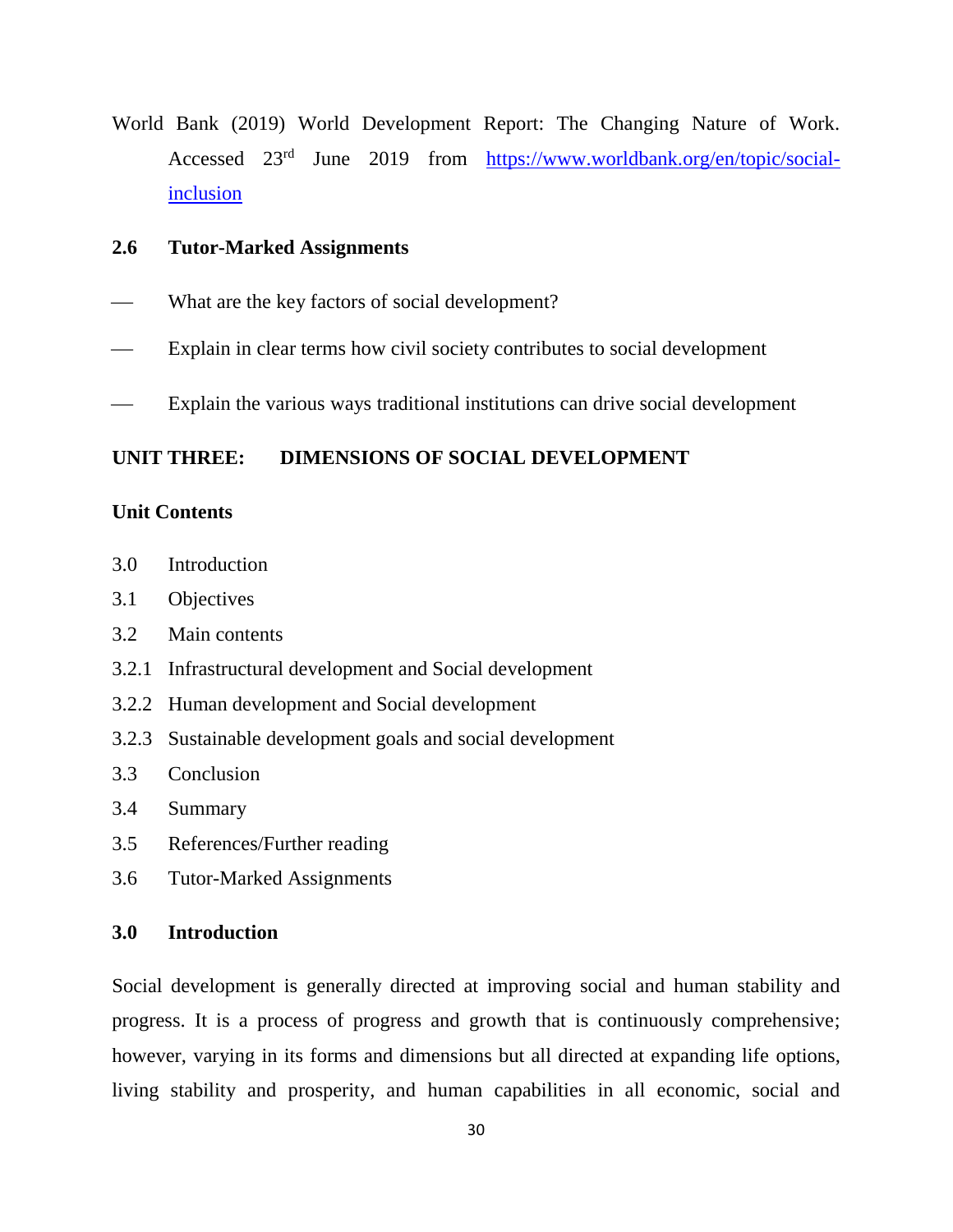intellectual fields. This unit highlights the various dimensions of social development. As noted by some scholars, such as Todaro and Smith (2012) and Ruttan (2000), the dimensions of social development are divided into separate but consecutive dimensions characterized by infrastructural development, human development, and overall sustainable development.

## **3.1 Objectives**

At the end of this unit, students are expected to be able to:

- Describe how infrastructural development impacts of social development
- Explain how human development connects to social development
- Explain the challenges of sustainable development as a factor of social development

#### **3.2 Main contents**

#### **3.2.1 Infrastructural development and Social development**

Infrastructural development can be explained as the deliberate construction and improvement of social amenities, facilities, and foundational services in place with the goal of sparking economic growth and improving quality of life. It involves improving the set of fundamental facilities and systems that support the sustainable functionality of people, households and firms; or expanding the availability and quality of services and facilities necessary for better living and a functional society.

Infrastructure includes services and facilities such as healthcare, transport systems, usable roads, electricity, potable water, education, Internet, social security, safe environments, and sanitation.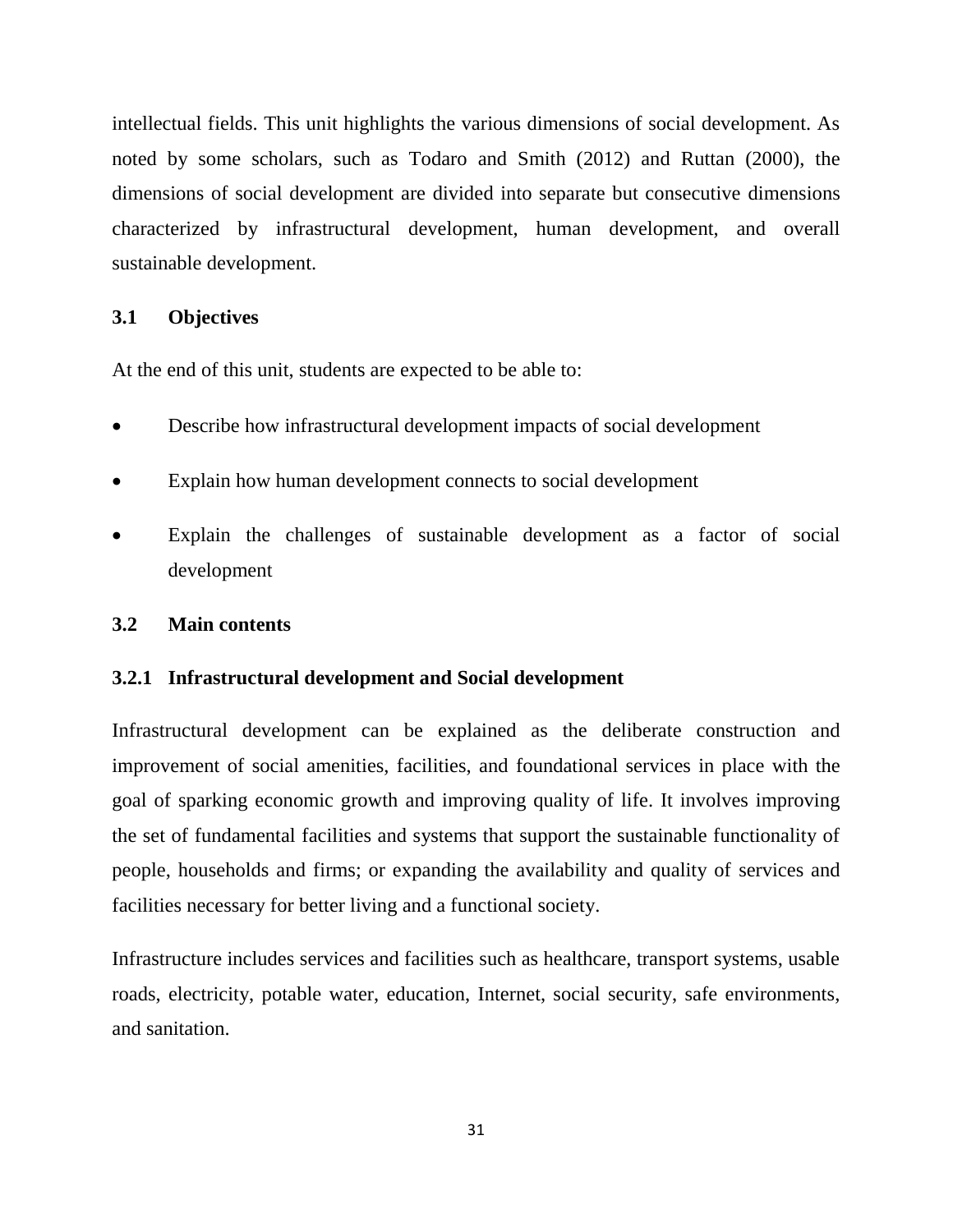Fulmer (2009) opined that one way to classify the different types of infrastructure is to view them as two distinct kinds, namely: hard infrastructure and soft infrastructure. Whereas hard infrastructure refers to the physical or tangible facilities or systems necessary for the functioning of a society (such as potable water, roads, bridges, railways, etc), soft infrastructure refers to all the institutions that maintain the economic, health, social, environmental, and cultural standards of a country. This includes educational services, law enforcement, legal services, and recreational facilities.

For IGI Global (2018) the development of a country's infrastructure is vital to the growth of its sectors and the overall economy. Infrastructure is considered to be the key for promoting sustainable and inclusive economic and social development. Kasper (2015) noted that the development of the most basic infrastructure can affect the entirety of social development. For instance, the provision of potable water supply affects human life and the society in diverse ways, including: extending life expectancy by reducing the risk of water-related infections. Clean water also enables the irrigation of plantations in arid areas or seasons and thus prevents malnutrition. Irrigated plantations yield higher outputs and show lower risks in failure than non-irrigated plantations. The implication of this on the economy is also visible, as these excess-outputs can be sold on markets and the earnings invested in different nutritional products or in health care, or invested in education, leisure or community development (Kasper, 2015).

## **3.2.2 Human Development and Social Development**

The concept of Human development is connected to the growth processes that enlarges a people's freedoms and opportunities, as well as improves their quality of life. The United Nations Development Programme (UNDP), in 1997 defined human development as the process of enlarging people's choices, allowing them to lead a long and healthy life, to be educated, to enjoy a decent standard of living, experience political freedom and other guaranteed human rights, alongside various ingredients of self-respect. Central to the concept of Human development is the notion of *capabilities*. As noted by Shirokova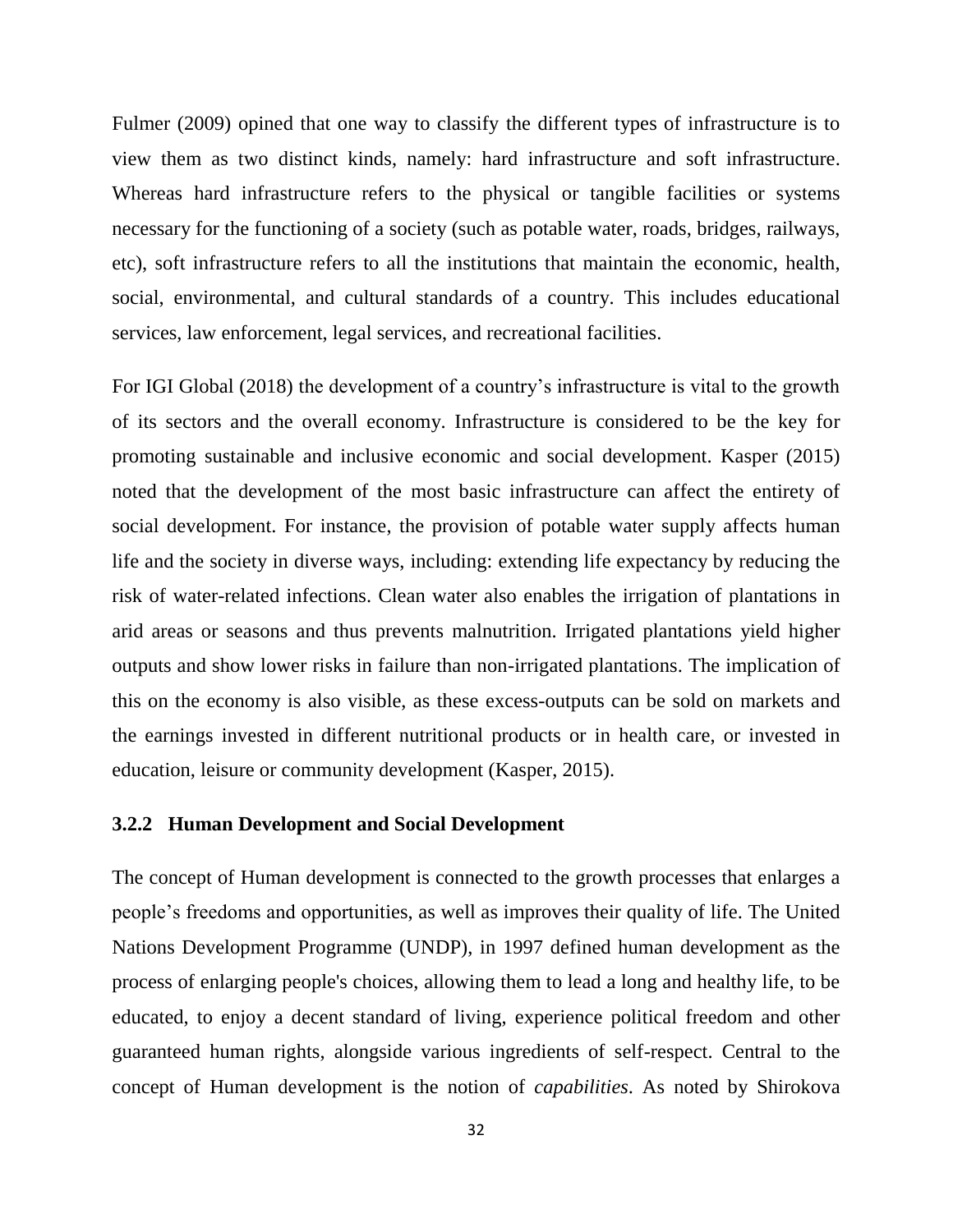(2012) and Streeten (1994), human development is essentially directed at improving a people's capabilities as regards what they can do to enjoy a better life and what they can become. These processes include providing people with good health, access to knowledge, decent material standard of living, and the ability to participate in the decisions that affect one's life, have control over one's living environment, enjoy freedom from violence, respect, and to relax. Without these, many choices are not available, and many opportunities in life remain inaccessible.

UNDP (1997) and Streeten (1994), further noted that there are six basic pillars of human development, namely: equity, sustainability, productivity, empowerment, cooperation, and security. *Equity* is the idea of ensuring fairness and justice for every person, irrespective of age, gender, religion, tribe or colour. *Sustainability* connects to the notion that humans must have access to sustainable living, and can access decent and productive jobs. *Productivity* takes into consideration the full participation of people in the process of income generation in decent work environments. *Empowerment*, on the other hand, is the freedom of the people to influence development and decisions that affect their lives. *Cooperation* stipulates participation and community solidarity as a means of mutual enrichment and growth; while *Security* suggests that development can only happen where there is safety, freedom, and people can work with the confidence that they will not suddenly lose their lives, or property, or privileges in the society.

Human development is usually measured with the Human Development Index (HDI). The HDI is an index that measures key dimensions of human development in three key areas:

 **A long and healthy life**: which is measured by *life expectancy*. Life expectancy here explains the average time a people are expected to live based on the circumstances of birth, the age, and other demographic, social and political factors. The life expectancy in societies with high level of human development is usually higher that that of societies with very low human development.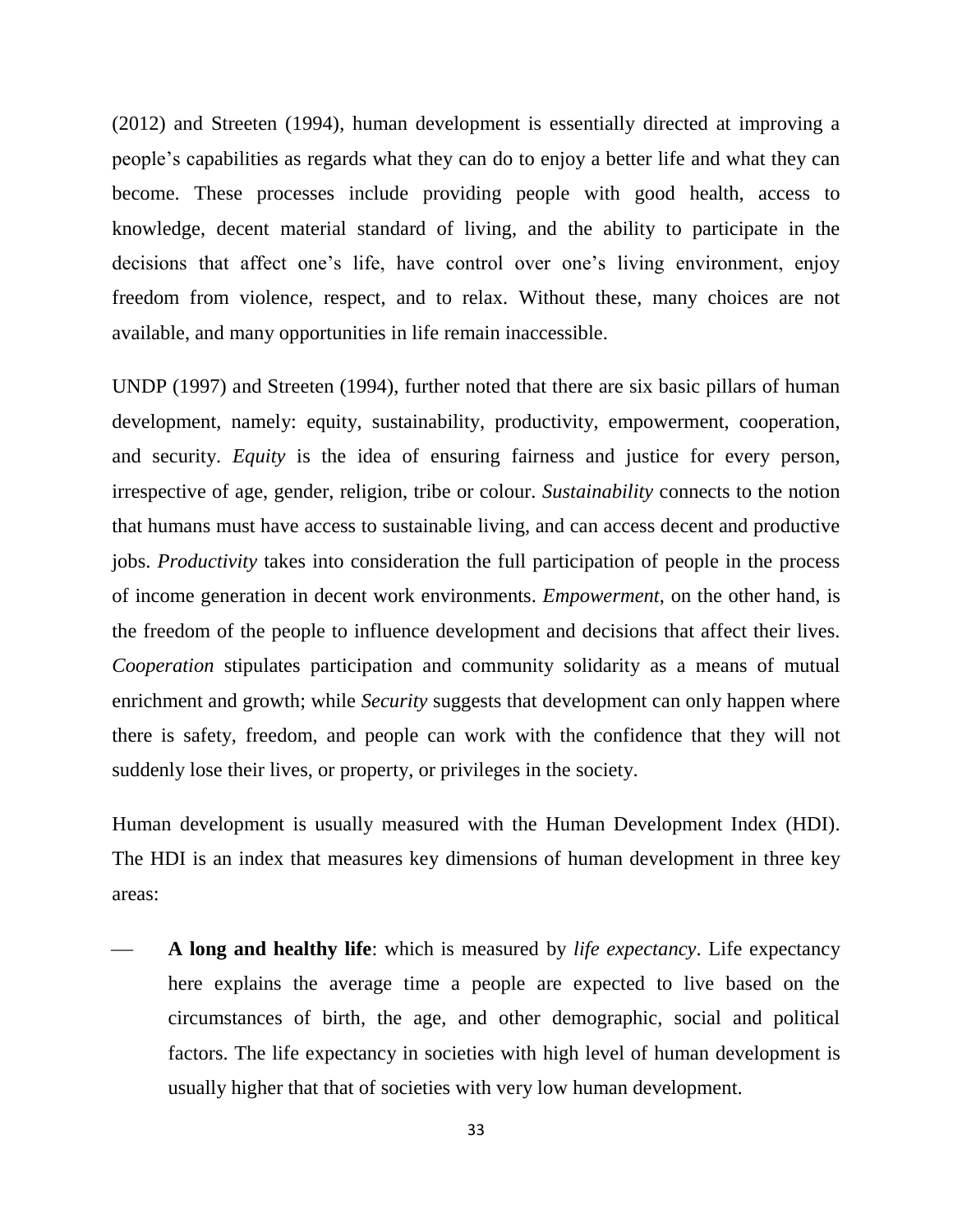- **Access to education**: measured by *expected years of schooling* of children at school-entry age and *mean years of schooling* of the adult population.
- **A decent standard of living**: measured by *Gross National Income per capita* adjusted for the price level of the country.

All of these shows the extent to which social development is feasible in such society, and the necessary steps that needs to be taken to ensure full and all-encompassing development.

#### **3.2.3 Sustainable Development Goals and Social development**

Sustainable development is the consideration of decent living, human wellbeing, economic stability, and healthy environments for people. Sustainable development is a recent way of thinking about the interdependencies among natural, social, and economic systems in our world. It represents a process in which financial, trade, energy, agricultural, and industrial policies are designed and implemented to bring about development that is sustainable. Thus, the goal of sustainable development is to ensure that the economic, social and environmental needs of the present and the future are seamlessly met.

As noted by the Brundtland report of 1987, sustainable development is the idea that human societies must live and meet their needs without compromising the ability of future generations to meet their own needs. Sustainable development is based on three key pillars, namely: economic development, economic development, and social development.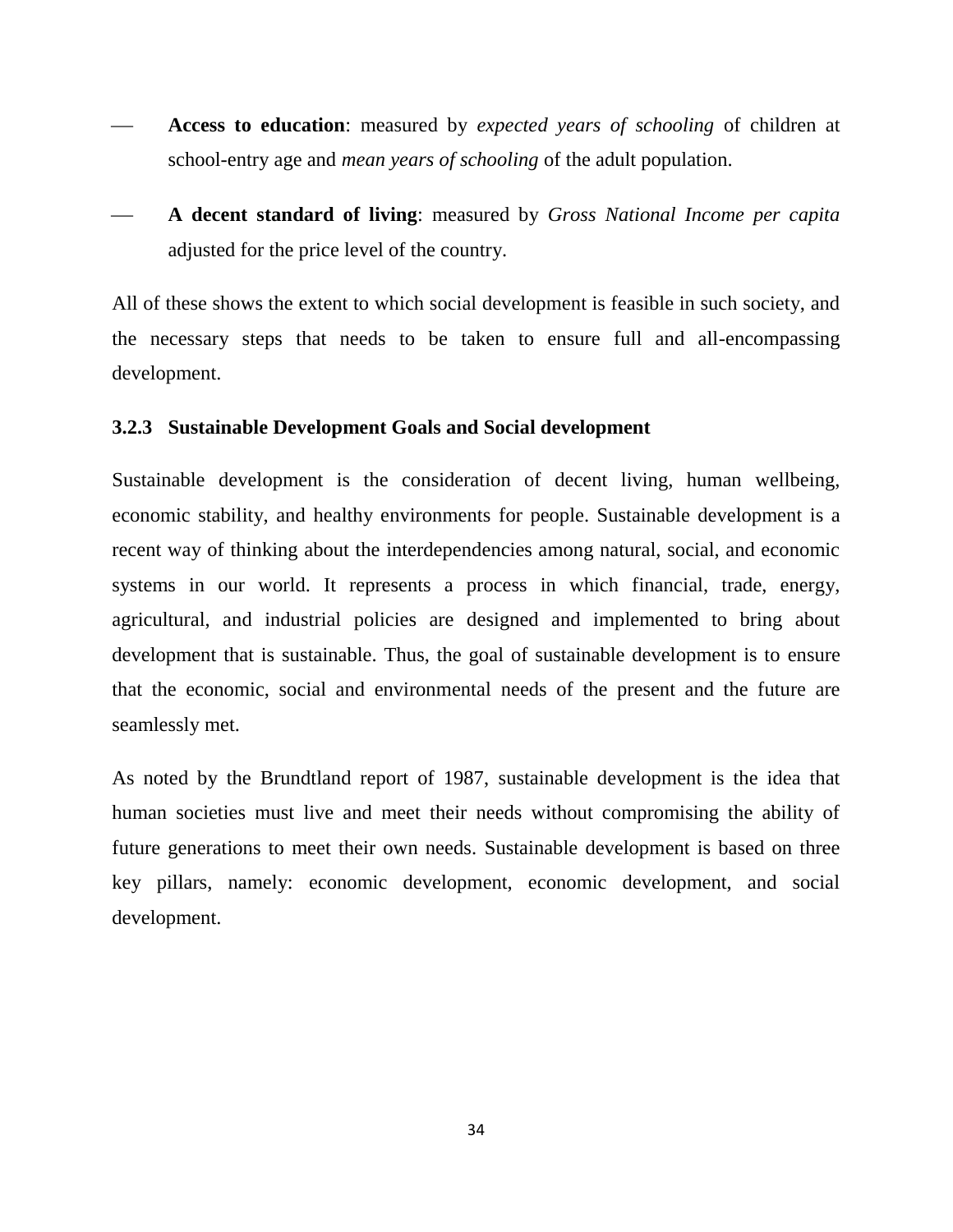

*Figure 3. Diagram showing Sustainable development. Source: UNHCR (2017)*

Economic development points to the creation of wealth by increasing gross domestic product and income per capita of a country. Economic development is usually measured with Real GDP per capita – gross domestic product, GDP at purchasing power parity (PPP) which takes into account the local purchasing power of the currency and is a better guide to actual living standards; and the levels of absolute poverty, that is the percentage of the population with income less than minimum necessary to meet basic necessities of life. Environmental development involves creating a safe ecosystem for humans and other organisms in a geographic area. This includes ensuring a friendly and protective utilization of natural systems. As noted by development scholars, in sustainable communities', environments and ecosystems are consciously maintained both for their own essential natural functions, their beauty, their livability as a landscape, and their ability to provide sustainable supplies of natural resources for humans. These two aspects of sustainable development are further reinforced by social development in which the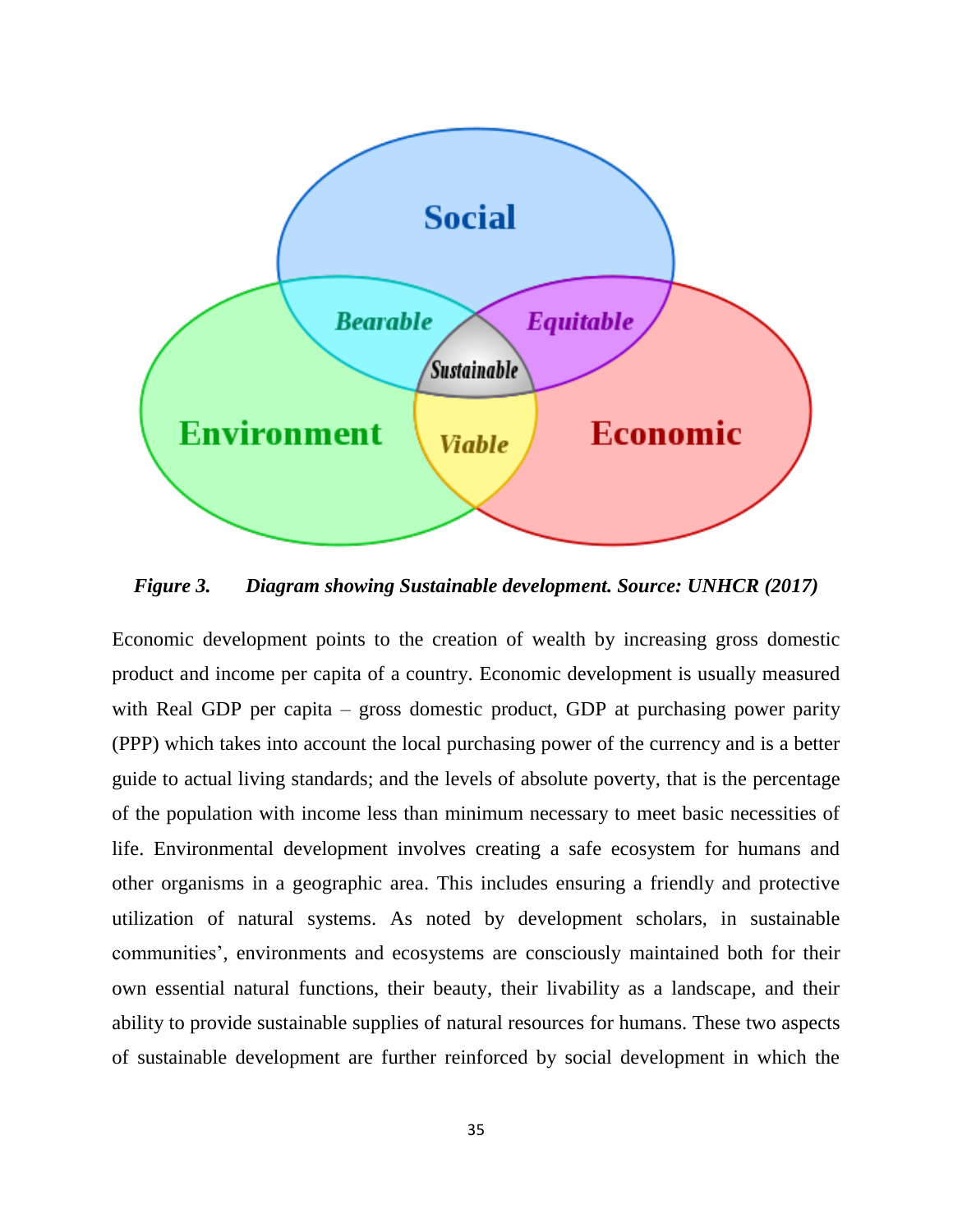people are equally adequately equipped to manage the economy and make good use of the environment for the benefit of present generation and the future.

The Sustainable Development Goals (SDGs) are a collection of seventeen interlinked global goals designed to be a blueprint to achieve a more sustainable, safe and advanced society for all. The SDGs were set in 2015 by the United Nations General Assembly and are intended to be achieved globally by the year 2030. The SDGs is concerned with the following:

- (1) Eradicating Poverty,
- (2) Ensuring Zero Hunger,
- (3) Increasing Good Health and Well-being,
- (4) Ensure Quality Education,
- (5) Build Gender Equality,
- (6) Ensure Sustainable Clean Water and Sanitation,
- (7) Affordable and Clean Energy,
- (8) Decent Work and Economic Growth,
- (9) Industry, Innovation and Infrastructure,
- (10) Reducing Inequality,
- (11) Sustainable Cities and Communities,
- (12) Responsible Consumption and Production,
- (13) Climate Action,
- (14) Life Below Water,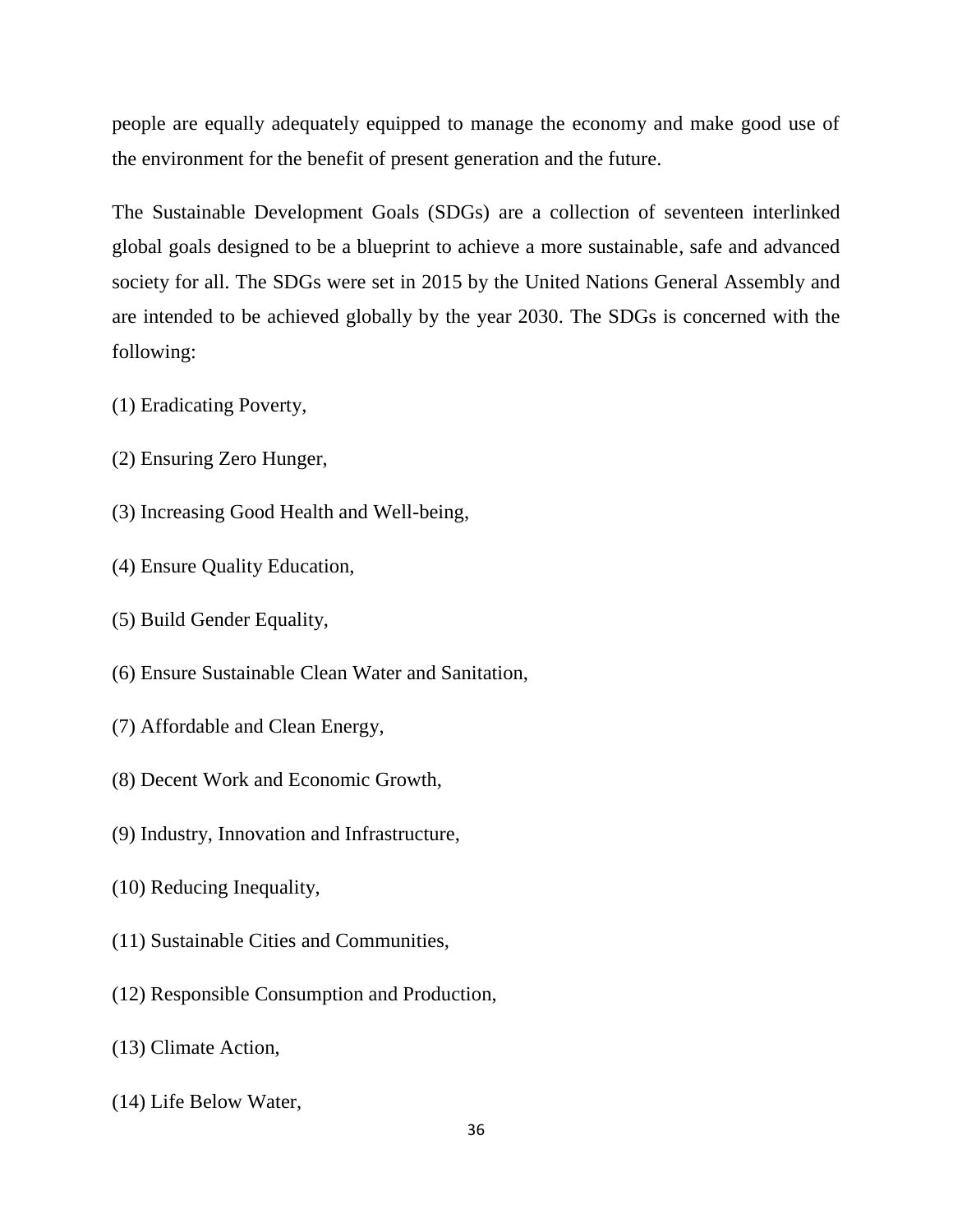(15) Life on Land,

(16) Peace, Justice, and Strong Institutions,

(17) Partnerships for the Goals (United Nations, 2017; United Nations, 2015).

All of these culminate into a better economically, environmentally, and socially developed society.

# **3.3 Conclusion**

A sustainable society cannot be achieved unless and until social development also takes place. Consequently, the social dimensions of development are clearly as important as the economic and environmental dimensions. In societies where there is social inequality, stratification, poverty, social exclusion, there is hampered economic growth and individual prosperity, and people tend not to appreciate the environment or seek to protect it.

#### **3.4 Summary**

A more sustainable community is in harmony with natural systems by reducing and converting waste into non-harmful and beneficial purposes, and by utilizing the natural ability of environmental resources for human needs without undermining their function and longevity.

## **3.5 References/Further reading**

- Fulmer, J (2009). "What in the world is infrastructure?". PEI Infrastructure Investor (July/August): 30–32.
- IGI Global (2018) What is infrastructural development? Accessed from [https://www.igi](https://www.igi-global.com/dictionary/the-impact-of-infrastructure-on-growth-and-development/59129)[global.com/dictionary/the-impact-of-infrastructure-on-growth-and](https://www.igi-global.com/dictionary/the-impact-of-infrastructure-on-growth-and-development/59129)[development/59129](https://www.igi-global.com/dictionary/the-impact-of-infrastructure-on-growth-and-development/59129)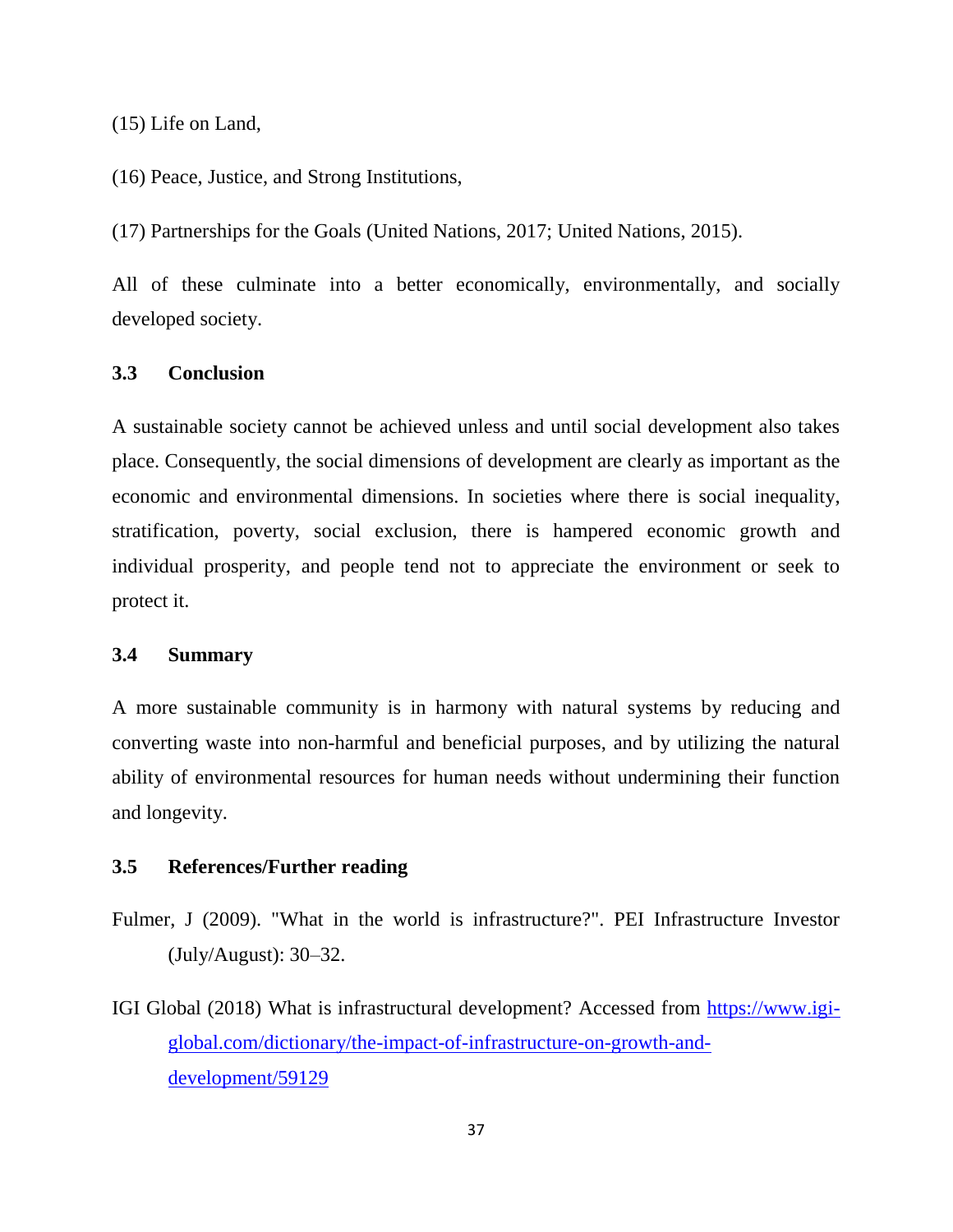- Shirokova, Y (2013) "Human Rights and Development: Potential integration?". [Archived](https://web.archive.org/web/20130616023341/http:/www.prof.msu.ru/publ/omsk/25.htm) from the original on 16 June 2013. Retrieved 3 September 2017
- Streeten, P (1994). "Human Development: Means and Ends". Human Development. 84 (2): 232–37.
- UNDP (2009) "Human Development". Human Development Reports (UNDP). 22 October 2009. Archived from [the original](http://hdr.undp.org/en/humandev/) on 15 April 2012. Retrieved 23<sup>rd</sup> June 2018.
- UNDP (2012) "What is Human Development?". UNDP. Archived from [the original](http://www.undp.org.bz/human-development/what-is-human-development/) on 1 June 2012. Retrieved 3 September 2017.
- UNDP (2017) "What is Human Development? Human Development Reports". hdr.undp.org. [Archived](https://web.archive.org/web/20171027132851/http:/hdr.undp.org/en/content/what-human-development) from the original on 2017-10-27.
- United Nations (1987) "Report of the World Commission on Environment and Development." General Assembly Resolution 42/187, 11 December 1987. Retrieved: 2007-04-12
- United Nations (2015) Resolution adopted by the General Assembly on 25 September 2015, [Transforming our world: the 2030 Agenda for Sustainable Development](https://en.wikipedia.org/wiki/File:N1529189.pdf)
- United Nations (2017) Resolution adopted by the General Assembly on 6 July 2017, [Work of the Statistical Commission pertaining to the 2030 Agenda for Sustainable](https://en.wikipedia.org/wiki/File:A_RES_71_313_E.pdf)  [Development.](https://en.wikipedia.org/wiki/File:A_RES_71_313_E.pdf) [A/RES/71/313](https://undocs.org/A/RES/71/313) [Archived](https://web.archive.org/web/20201128194012/https:/undocs.org/A/RES/71/313) 28 November 2020
- United Nations Development Programme (1997). Human Development Report 1997. Human Development Report. p. 15. [ISBN](https://en.wikipedia.org/wiki/ISBN_(identifier)) [978-0-19-511996-1.](https://en.wikipedia.org/wiki/Special:BookSources/978-0-19-511996-1)

#### **3.6 Tutor-Marked Assignments**

In what ways does infrastructural development contribute to social development?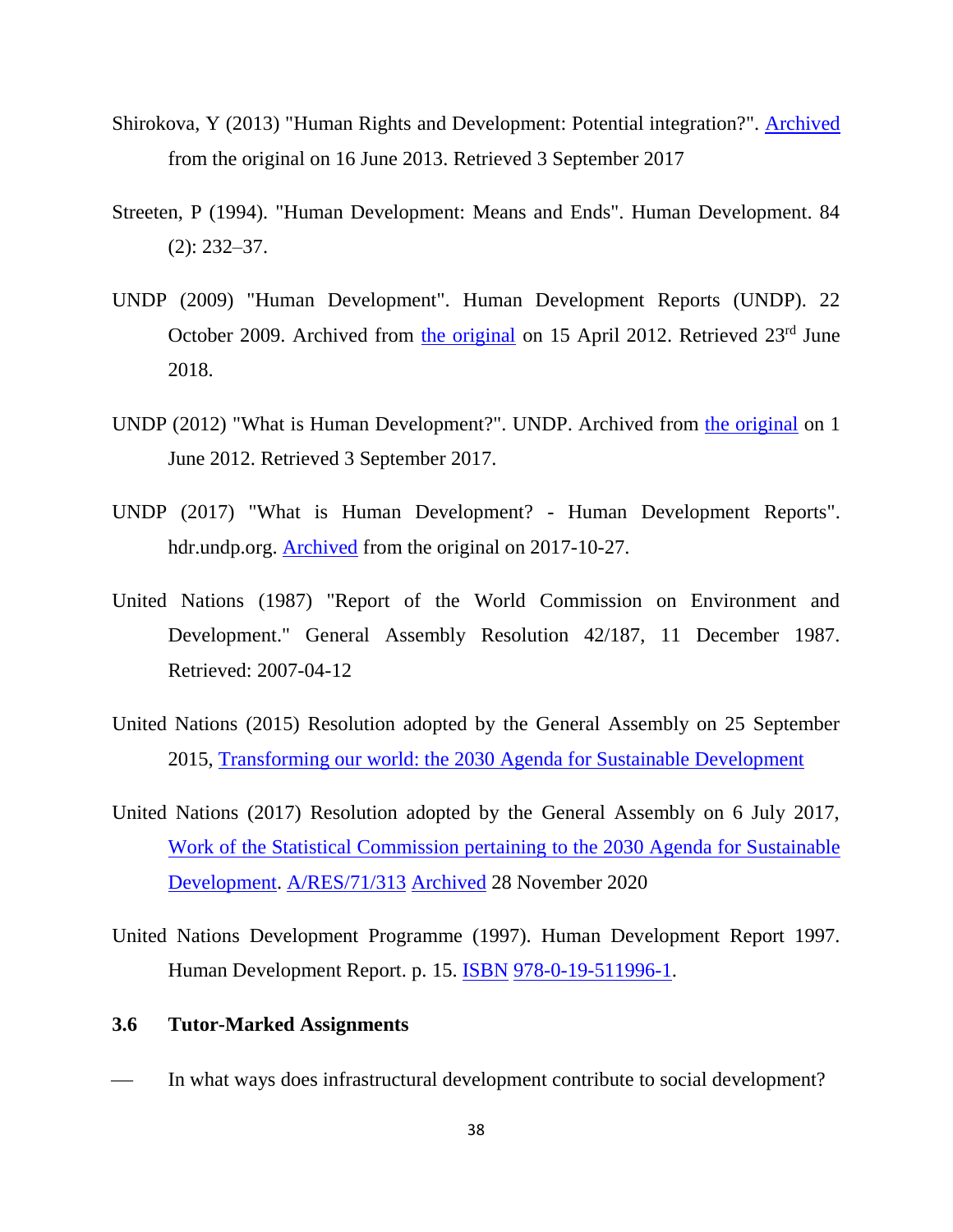How are the sustainable development goals connected to social development?

# **UNIT FOUR: IMPLICATIONS AND CHALLENGES OF SOCIAL DEVELOPMENT**

## **Unit Contents**

- 4.0 Introduction
- 4.1 Objectives
- 4.2 Main contents
- 4.2.1 Implications of Social development
- 4.2.2 Challenges of Social development
- 4.3 Conclusion
- 4.4 Summary
- 4.5 References/Further reading
- 4.6 Tutor-Marked Assignments

## **4.0 Introduction**

This unit revisits the discussions on the implications and challenges of social development. Efforts shall be made here to outline the key concerns in achieving social development.

## **4.1 Objectives**

At the end of this unit, students should be able to:

- Explain in more details the meaning of social development
- Mention some of the implications of social development
- Discuss the challenges of social development in the context of developing and underdeveloped societies.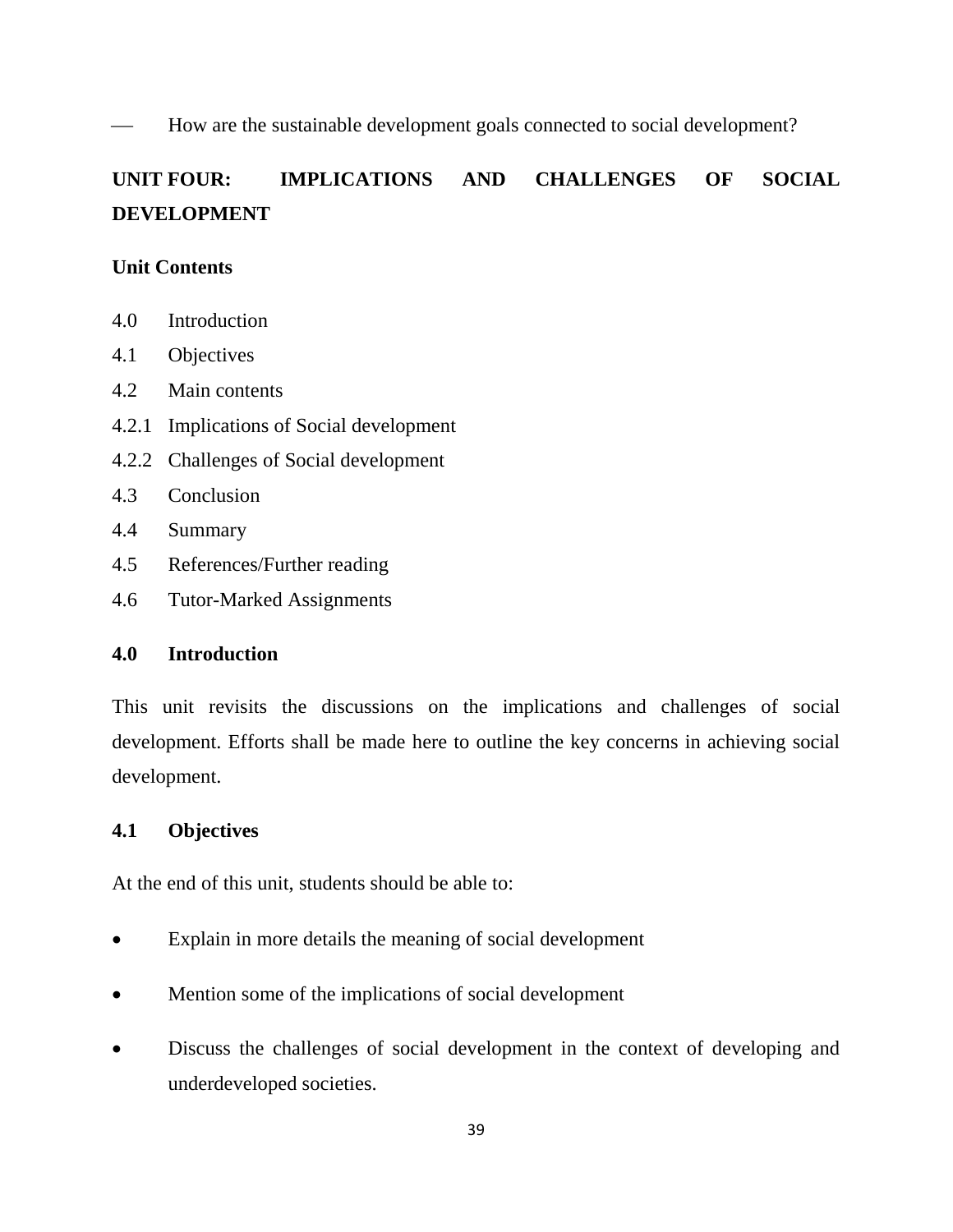## **4.2 Main Contents**

#### **4.2.1 Implications of Social development**

Social development is largely about improving the options and privileges of people, improving their well-being, and creating a livable environment for them. In this context, the implications of social development are extensive, and generally impacts on the social life of a people, the extent to which they govern their resources, engage in productive activities, manage socio-economic challenges, as well as natural disasters. Scholars such as Dow and Wilbanks (2003) and Downing (2002) have argued that development impacts on different aspects of the human world. It impacts on man's social life, economic life, physical environment, and health, among many others. For instance, development policies on climate change will always have implications for economic production and services, human settlements, food security, and human social relationships (Downing, 2002).

Social development also has implications for public health, especially as it reduces the chances of people to indulge in risky behaviours that attract illness and diseases. It also helps people trust more public healthcare systems; thus, increasing access to quality healthcare. Another angle to this is that, social development will create the environment where people access the best of services and are treated properly irrespective of social status, tribe, gender, or colour.

Scholars, such as Frone (2003), have equally noted that social development also has implications for access to leisure, work-life-balance, and occupational productivity. A society that has attained a high level of social development appreciates the place of holiday, rest, and relaxation in the life of the people. Rest and relaxation help to improve a person's agility and enthusiasm for work. Frone (2000) revealed that there is a high correlation between work-family conflict and high degree of anxiety, irritability and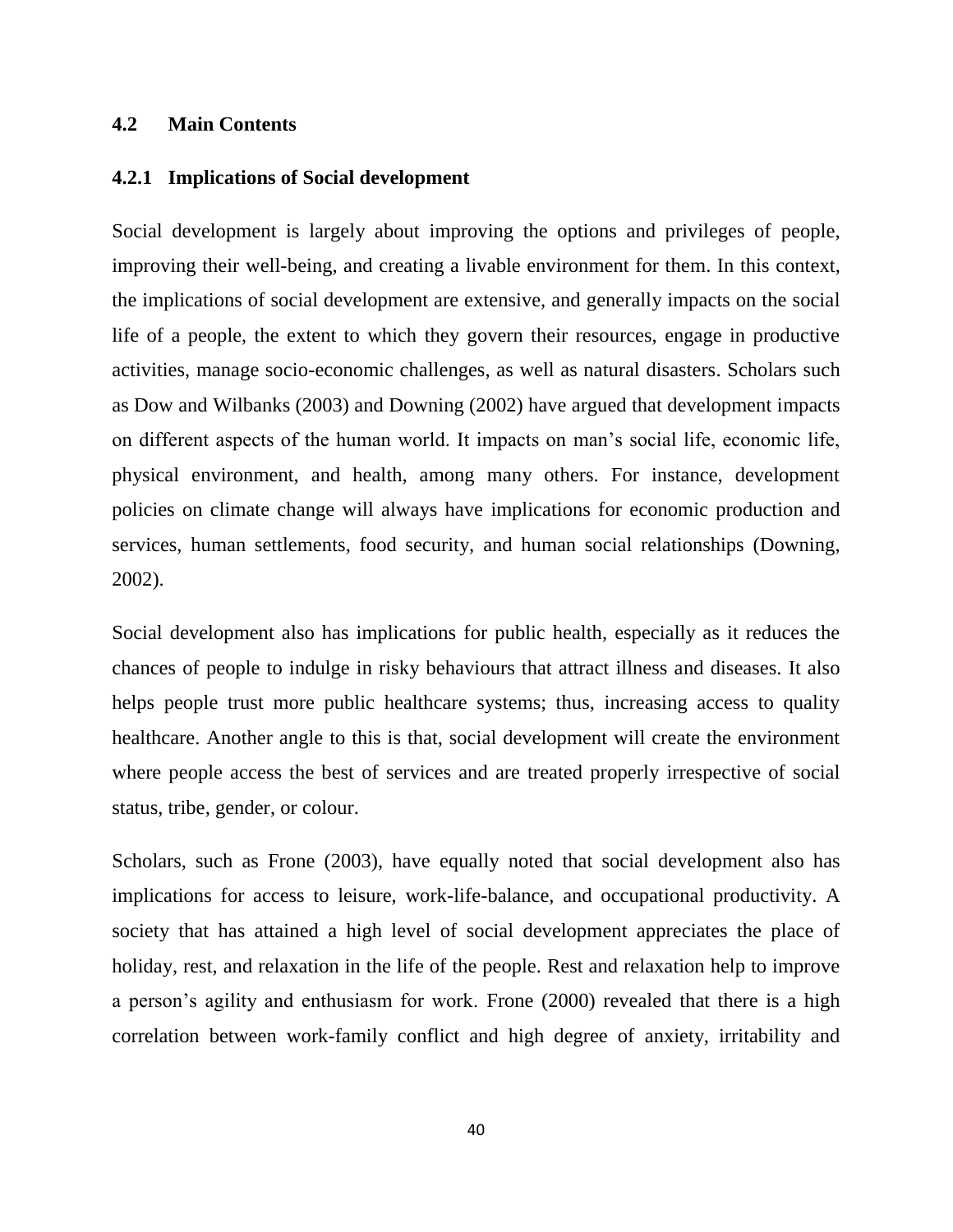overall anxiety in one's life which often times translates into feelings of frustration and tension at home and at work. The overall outcome of this is that productivity is affected.

Social development also has implications for crime management. As rightly noted by Rawlinson (2004) and Hawkins (1985), social development eliminates the strains and motives for criminality and deviant behaviour. Whereas crime emanates from different sources, it is commonly associated with feelings of deprivation and marginalization, unemployment, poverty, lack of access to basic social amenities and infrastructure; as such, some affected persons indulge in crime as a way to afford a good living. Crime, for some scholars, is also connected to situations where neighbourhood structures are disorganized, infrastructure is dilapidated, and there is low social control. However, with social development, most of these concerns are taken care of, thus, reducing the number of persons who go into crime owing to them.

#### **4.2.2 Challenges of Social development**

The notion of social development was born out of the drive to eliminate socio-economic challenges that inhibit access to quality life, such as: poverty and exclusion, unemployment, climate change, conflict, public health concerns, and abuse of human rights and privileges. Social development galvanizes the gains of economic and environmental development, to create a decent living standard for members of the society. Having highlighted the importance of social development, it is also important to understand that, like many other things in life, it has challenges that make it difficult for some societies to achieve. Some of these challenges include, but are not limited to the following:

1. Lack of resources to plan and implement sustainable social development goals: Whereas some societies sincerely desire to actualize social development, lack of resources, especially finance, can hinder such drive.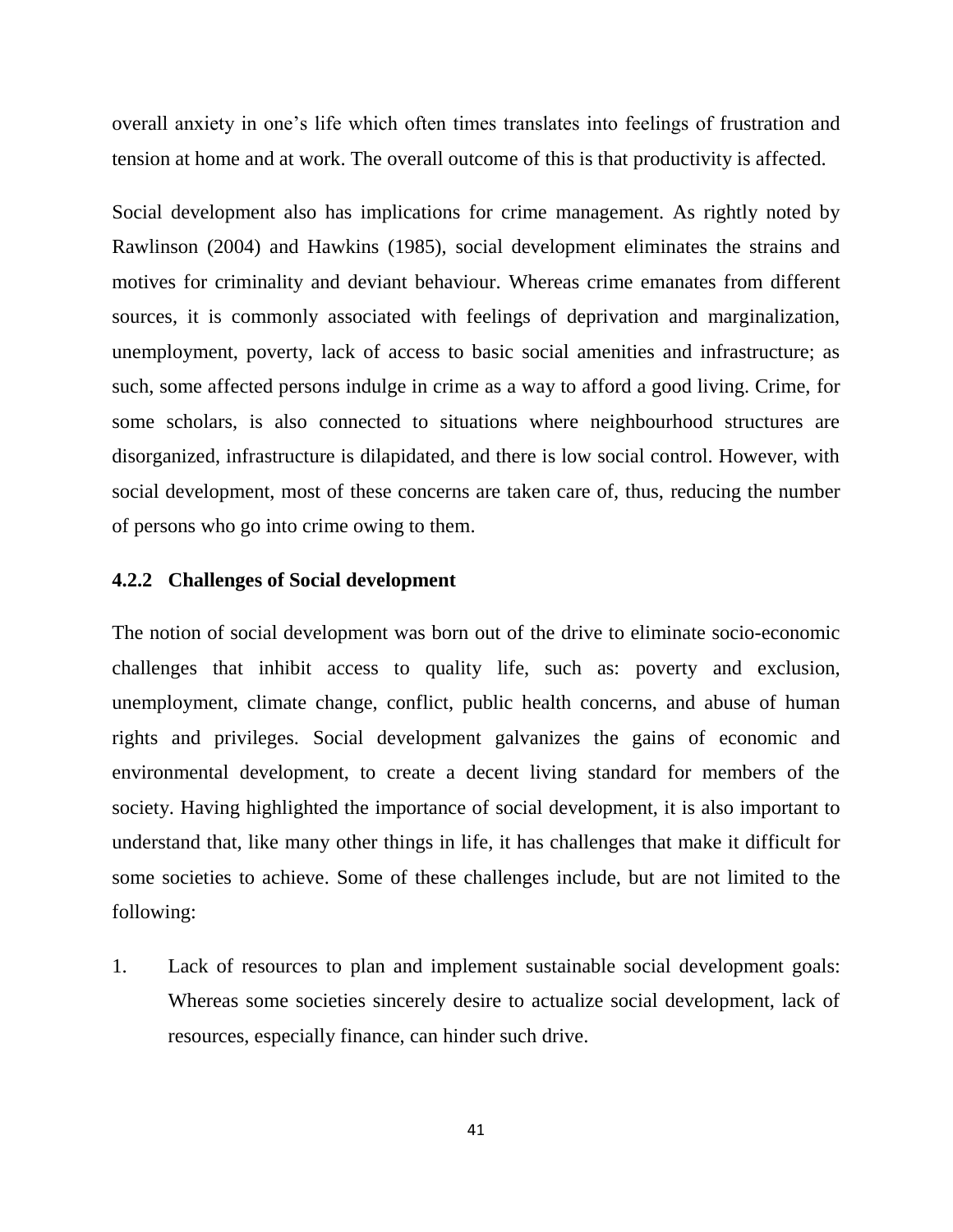- 2. Weak governance and lack of political will to transform development programmes into sustainable long-term practices can also be a major hindrance to achieving social development.
- 3. Social development is also difficult to achieve in situations of conflict or in wartorn countries as there are other priorities on hand such as making and keeping peace.
- 4. Poor planning and lack of clear development goals can also be a major challenge, especially when the development programmes do not fit the local context
- 5. Disasters and other devastating natural occurrences, such as flooding, volcanoes, earthquakes or tsunamis, can equally become a major hinderance to achieving sustainable social development. The natural disaster can destroy certain elements of infrastructure, or cause other socioeconomic challenges such as unemployment, poverty, and conflict.
- 6. Corruption: lack of transparency, misappropriation of funds, or embezzlement of public funds makes it difficult for the government to pursue social developing, especially as corruption thrives in the absence of social development.

## **4.3 Conclusion**

Whereas social development is desirable, and has implications for different important aspects and sectors of the society, studies have shown that some societies find it difficult to actualize. However, sustainable development cannot be said to be complete if there is no social development, especially as social development galvanizes the gains of other aspects of sustainable development, including economic and environmental development. It is thus important for societies to fashion out ways to manage these challenges in other to attain sustainability.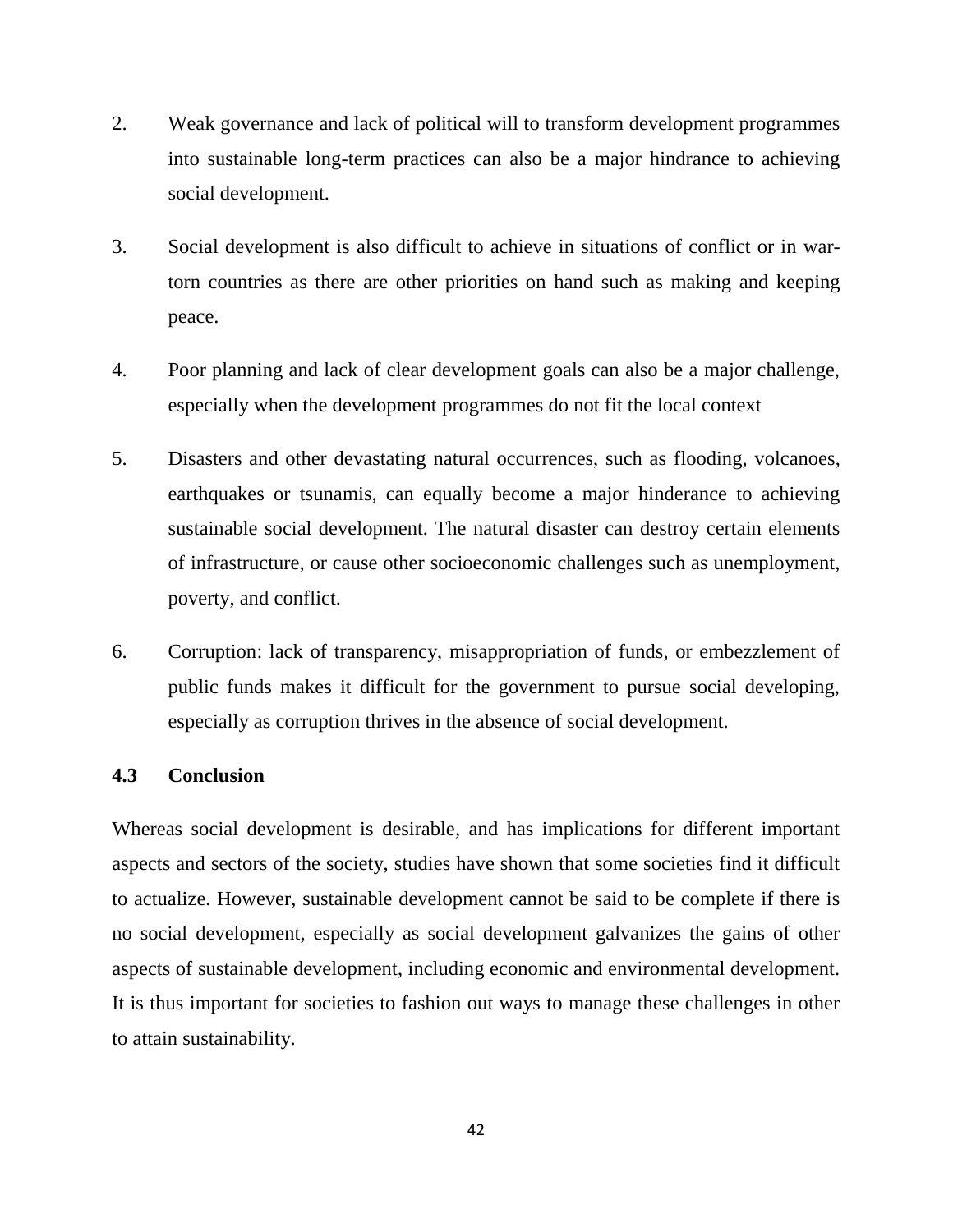## **4.4 Summary**

This unit examines the key implications of social development in the society. As identified by some scholars, social development has implications for virtually every facet of human society, especially: social relationships, public health, the physical environment, and climate change. This unit also examined some challenges usually faced by societies in the actualization of social development goals. These challenges such as poor development policies, corruption, diversion of public funds, excessive population growth, natural disasters, lack of resources to carry out development plans, and poor planning and implementation of development programmes, make it difficult for social development to happen.

# **4.5 References/Further reading**

- Adhikari, O (2018) Sustainable Development and its Challenges in Developing Countries. Available at [http://www.iynf.org/2018/08/a-guide-to-sustainable](http://www.iynf.org/2018/08/a-guide-to-sustainable-development-and-its-challenges-in-developing-countries/)[development-and-its-challenges-in-developing-countries/](http://www.iynf.org/2018/08/a-guide-to-sustainable-development-and-its-challenges-in-developing-countries/)
- Frone, M.R. (2003). Work-family balance. In, J.C. Quick & L.E. Tetrick (Eds.). Handbook of Occupational Health Psychology, Washington, DC: APA Books

# **4.6 Tutor-Marked Assignments**

- Explain how social development impacts on public health and climate change
- Mention some challenges that hinder social development.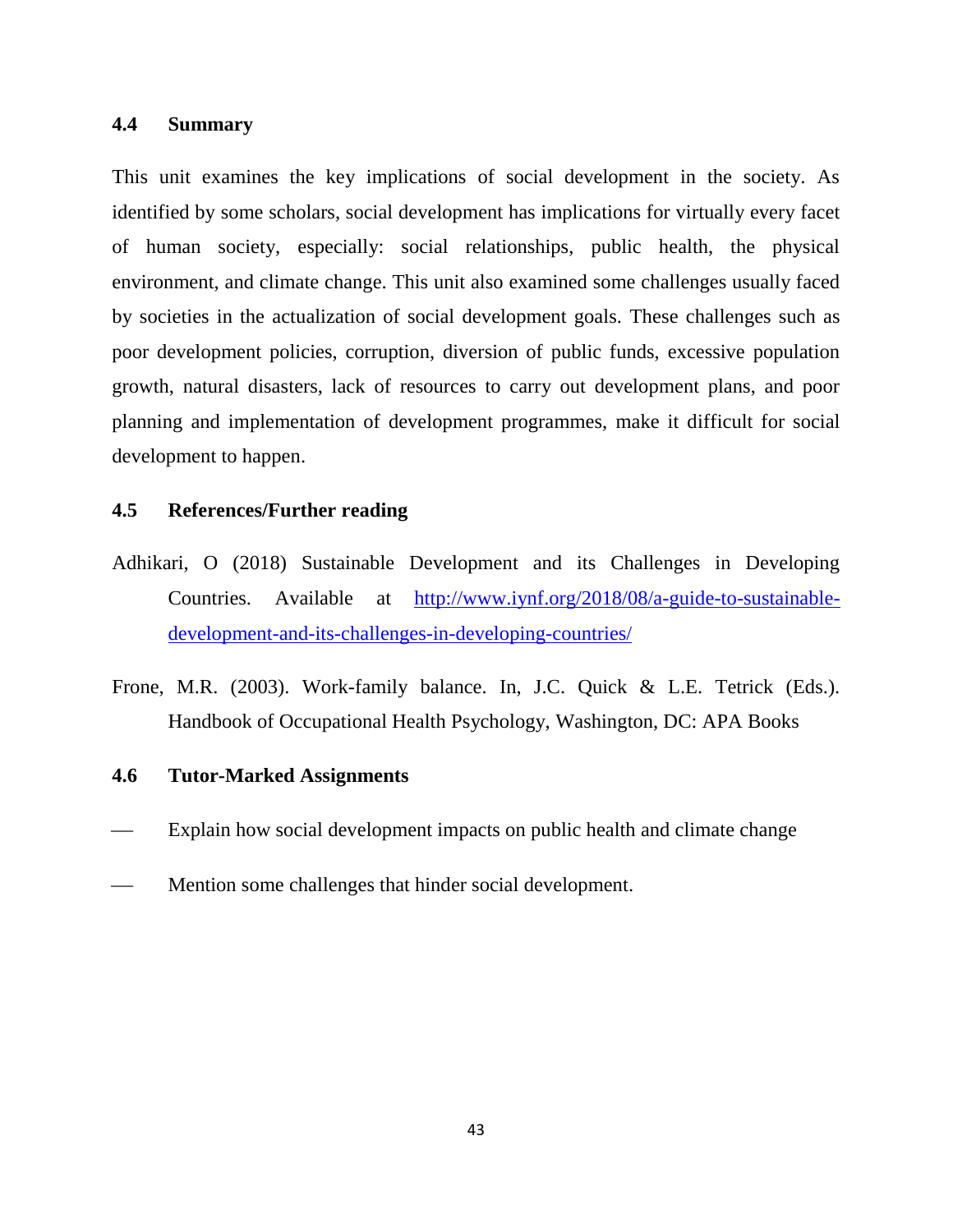# **MODULE TWO**

# **SOCIAL DEVELOPMENT THEORIES AND PRACTICE**

# **MODULE CONTENTS**

# **Unit One:**

Development theories and Social development

# **Unit Two:**

Approaches to Social development (Statist, Enterprise, Populist, etc.)

# **Unit Three:**

Politics, Governance and Social development

# **Unit Four:**

Policies for Social development

# **UNIT ONE: DEVELOPMENT THEORIES AND SOCIAL DEVELOPMENT**

# **Unit Contents**

- 1.0 Introduction
- 1.1 Objectives
- 1.2 Main contents
- 1.2.1 Classical Development theories
- 1.2.2 Neoclassical theories of development
- 1.3 Conclusion
- 1.4 Summary
- 1.5 References/Further reading
- 1.6 Tutor-Marked Assignments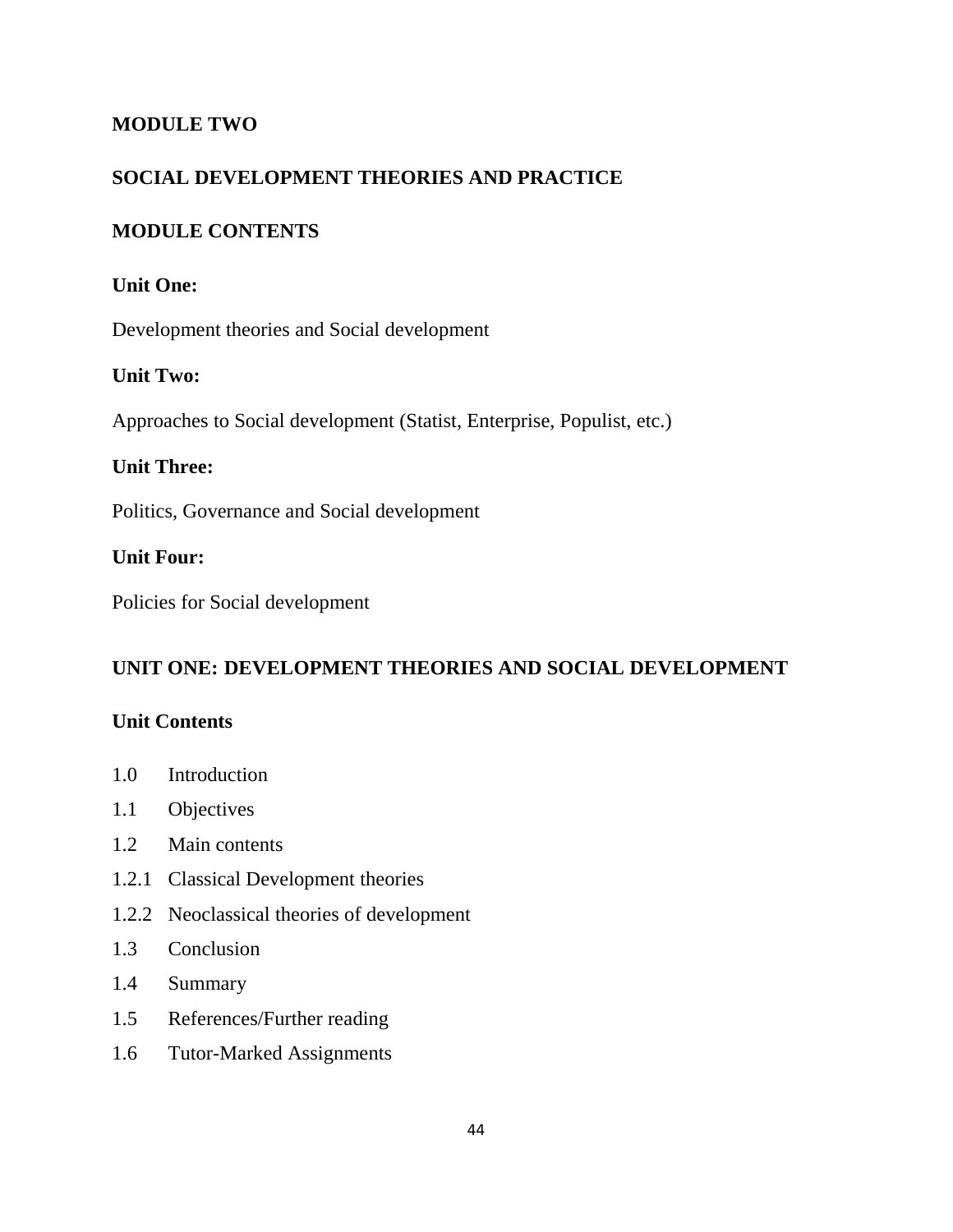#### **1.0 Introduction**

Following the varying definitions attributed to the concept of development, various theories have been postulated to explain its nature and meaning. Development for some is a positive process that brings about transformations in the way of doing things; while for others, development is an exploitative process where some individuals, groups, or countries benefit from the growth challenges of others. Theories of development are usually classified into classical theories and neoclassical theories such as: linear stages theories, structural-change models, modernization theory, dependency theory, World's systems theory, and a host of many others.

#### **1.1 Objectives**

It is the aim of this chapter to carefully discuss the key concerns of these theories showing their basic assumptions and suppositions. At the end of this course, students should be able to explain these theories of development.

#### **1.2 Main contents**

#### **1.2.1 Classical theories of Development**

#### *a) Linear stages theories*

Linear stages theory of development is an economic model that views the process of development as a series of successive stages of economic growth. Scholars of this school of thought argue that to achieve modernity, all societies must pass through certain stages that indicate growth and maturity. For instance, Walt Whitman Rostow, popularly known as W.W Rostow, suggested that developed countries have passed through five important stages that helped them become socio-economically stable. As shown in Figure 1 below, the different stages of development societies pass through, according to Rostow, are as follows: *Traditional Society*, *Precondition take-off*, *Take-off, Drive to Maturity*, and the *Stage of large scale of mass consumption*.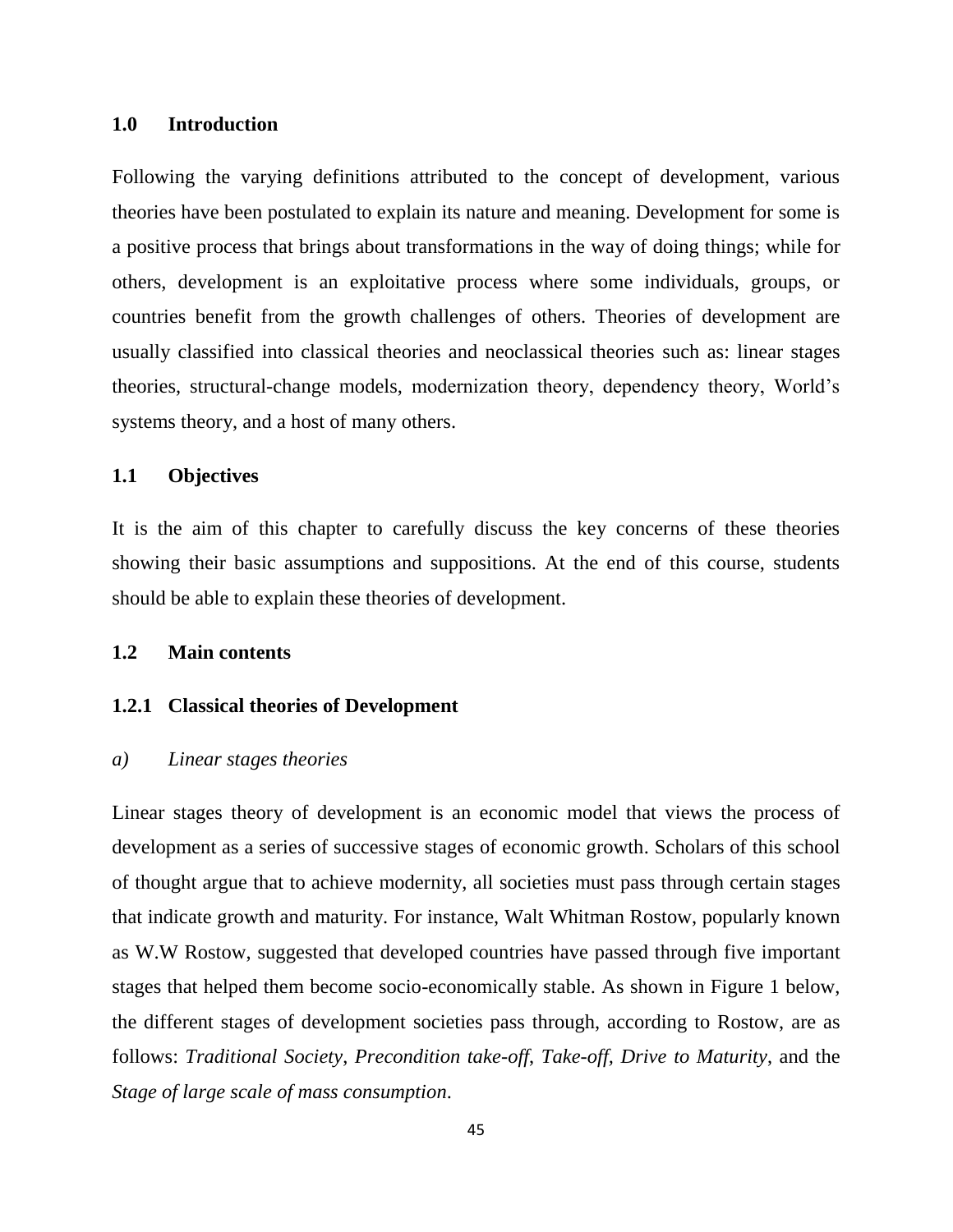

#### *Figure 1: Rostow's development stages. Source: Author's illustration*

For Rostow (1960), all societies begin as Traditional societies characterized by subsistence economic activities where trade are commonly based on barter, while production is less intensive, using only limited quantities of capital. Rostow noted that societies are to move away from this stage to a transitional stage which he referred to preconditions for takeoff. In this stage, there is increased specialization where surplus is generated for trading. As noted, Coccia (2019), at this stage, there is the emergence of transport infrastructure to support trade; external trade also occurs concentrating on primary products; while entrepreneurs emerge and savings and investment grow. In the Take-Off stage, there is rapid Industrialization, the level of investment also surpasses 10% of GNP, and investments lead to increasing incomes in turn generating more savings to finance further investment (Coccia, 2019). In the stage of Drive to Maturity there is industrial diversification and the country is now producing a wide range of goods and services, while reliance on exports and imports may start decreasing. This stage culminates into the stage of High Mass Consumption, where a country's economy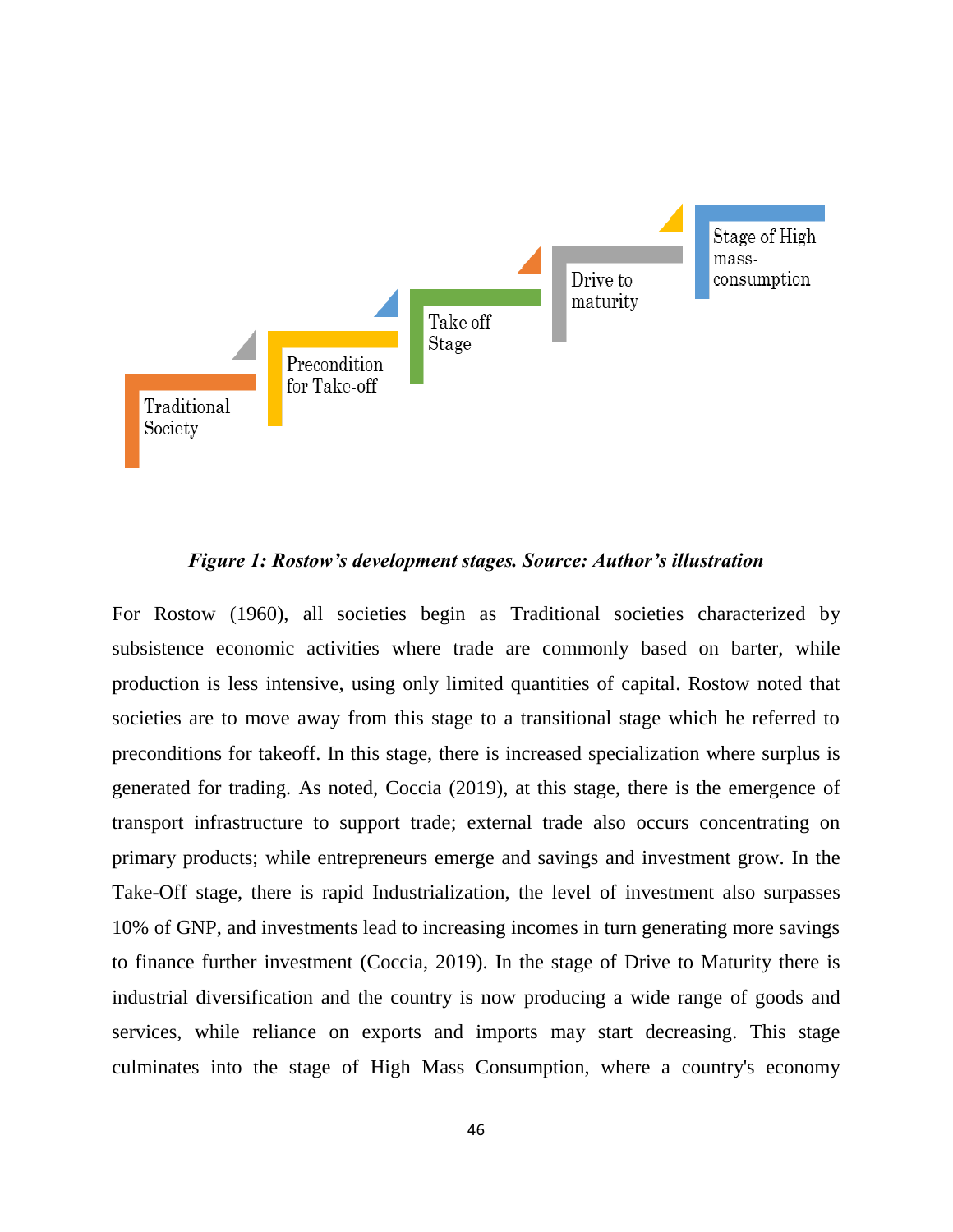flourishes in a capitalist system, and is characterized by mass production and consumerism.

#### *b) Structural change models*

Theories in this model focuses on development mechanisms that help change economic structure of nations from traditional agriculture to industrial and service systems. Structural change model explains the various processes by which underdeveloped economies transform their domestic economic structures from traditional subsistence agriculture to a more modern, more urbanized and more industrially diverse manufacturing and service economy. Two main approaches are commonly discussed in this development model, namely: the model of two-sector surplus labor propounded by Lewis in 1954, and the econometric analysis of the patterns of development by Chenery and his colleagues in 1960.

The two-sector theory according to Lewis (1954) considers development as a process of growth and expansion that follows transfer of surplus rural labour to productive economic activities in industrial sectors of urban areas. For Lewis (1954), underdeveloped economies consist of two sectors: a traditional, over populated rural subsistence sector with surplus labour, and a high productivity modern sector to which this surplus labour must be transferred to, for high productivity, increased income, and economic growth. Lewis calculated that with an increase of 30% or more in the urban wages, workers will migrate from the rural areas to the urban areas, which would lead to growth in output and employment in the modern sector. The key assumptions of this theory as noted by Coccia (2019) and Ogoke (2016), are:

- All economies usually begin with two sectors, specifically: a rural agricultural sector and an urban industrial sector.
- The agricultural sector generally under-employs workers and the marginal productivity of agricultural labour is virtually zero.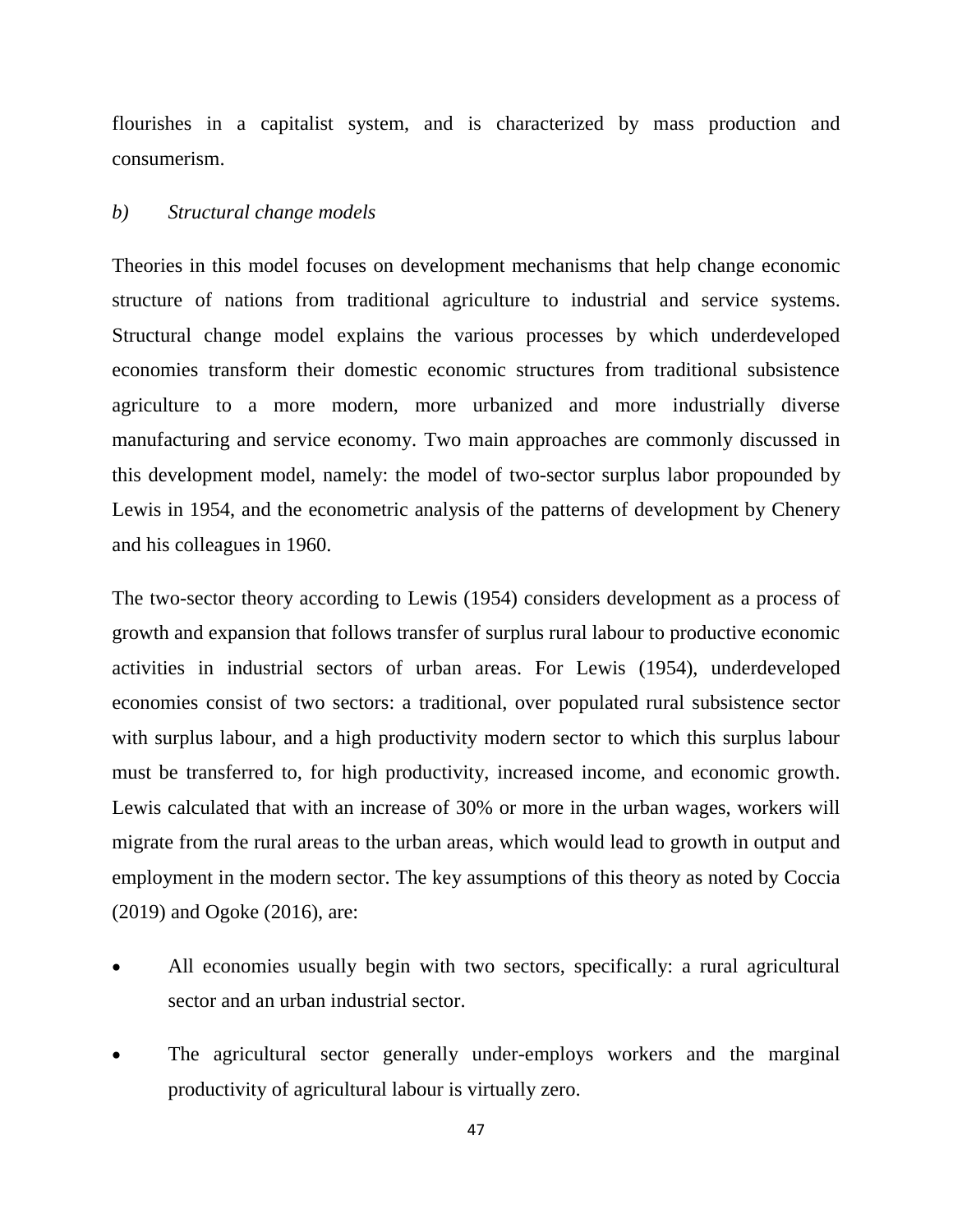- For economic growth, labour should be released for work in the more productive, urban, industrial sector.
- Transferring workers out of agriculture does not reduce productivity in the whole economy.
- Given the increase in the supply of labour, industrialisation is now possible.
- Industrial firms start to make profits, which can be re-invested into even more industrialisation, and capital starts to accumulate.
- As soon a capital accumulates, further economic development can sustain itself.

Whereas this theory has its limitations, it provides a basic explanation of how increased and productive labour is important for development.

Another theory of the Structural change model is that of H.B Chenery which is called the Patterns of Demand theory. Chenery's model defines development as economic growth that follows interrelated changes in the structure of an underdeveloped economy transforming it into an industrial economy from an agricultural economy, for continued growth in addition to accumulation of capital both human and physical. Chenery's development theory, as described by Ogoko (2016), requires an altering of the existing structures within an underdeveloped economy to pave way for the penetration of new industries and modern structures to attain the status of an industrial nation. Ogoke (2016) further noted that Chenery's model adopts four main strategies to achieve economic growth:

- Transformation of production from agricultural to industrial production
- Changing composition of the consumer demand from emphasis on food commodities and other consumables to desire for multiple manufactured goods and services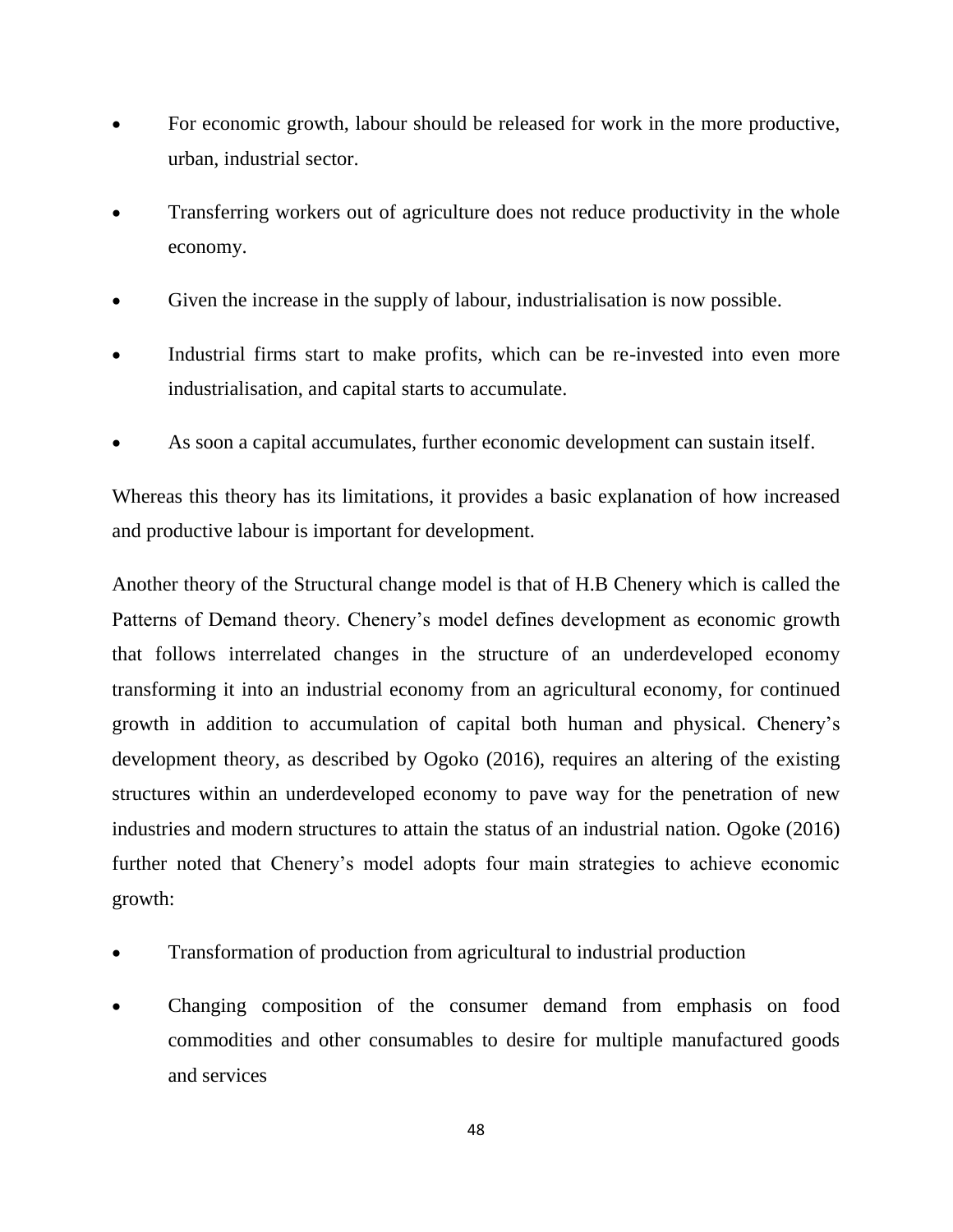- International trade; creating a market for its exports
- Using resources as well as changes in socio-economic factors as the distribution of the country's population.

## **1.2.2 Neoclassical theories of Development**

Theories such as the modernization theory, dependency theory, World's systems theory, and a host of many others, are regarded as neoclassical theories in that they emerged after the era of economic definitions of development.

*a) Modernization theory:*

Modernization theory is one of the popular theories of development. The theory attempts to identify the social variables that contribute to development and progress of societies, as well as the processes of social change. For scholars in this school of thought, development is a gradual process that follows certain principles and concerted efforts that help a society transmute from a simple and traditional society to a very organized and complex society. For Thompson (2015) modernization theories have two major aims: firstly, it attempted to explain why less developed countries have failed to develop, focusing on how cultural and economic conditions act as 'barriers' to development. Secondly, it aimed to provide a non-communist solution to poverty in the developing world by suggesting that economic change, in the form of Capitalism, and the adoption of western financial values and culture will play a key role in bringing about modernization.

Modernization scholars argue that traditional societies are entangled by norms, beliefs and values which hinder their development process. Thus, they must adapt the western style of financial management, culture, market systems, and mode oof production to drive development. In line with this set of assumptions, scholars such as W.W Rostow, have proposed swift machineries that can help societies transit from traditional societies to developed societies, which includes stages like the preparation to take-off, take-off stage,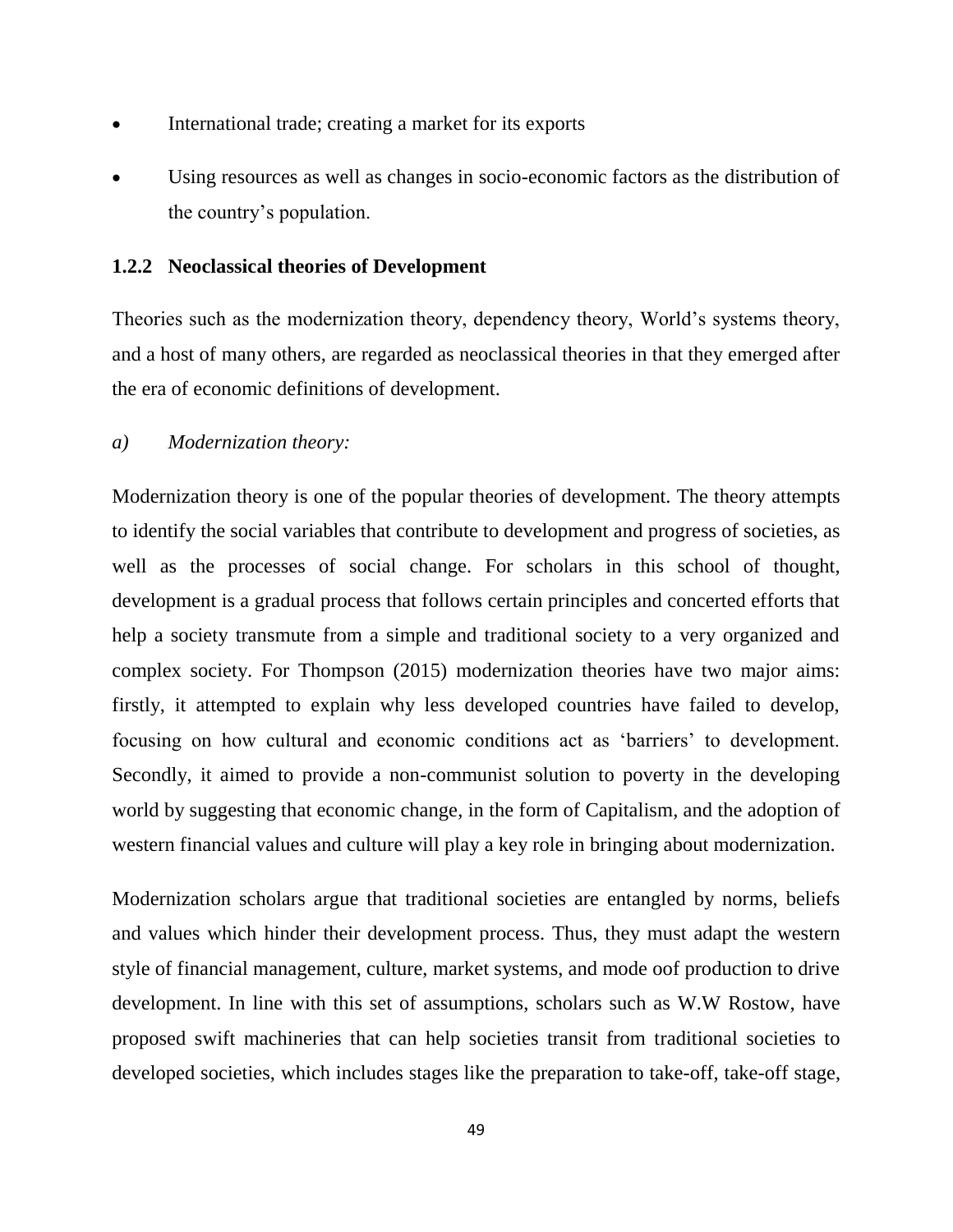the drive to maturity, and the period of mass consumption. For Rostow, these transitional path processes must be conscientiously followed to put less developed societies on the path of development. Thompson (2015) has documented the differences in the ideas, norms, values and beliefs of traditional and modern societies, and how they affect the rapidity of social change and development.

| <b>Traditional Societies</b>                                                                                             | <b>Modern Societies</b>                                                                                                      |
|--------------------------------------------------------------------------------------------------------------------------|------------------------------------------------------------------------------------------------------------------------------|
| In traditional societies, there is simple                                                                                | In modern societies, there is a complex                                                                                      |
| division of labour, less specialised job                                                                                 | division of labour, individuals tend to have                                                                                 |
| roles, individuals rely on few persons in                                                                                | very specialised jobs and rely on thousands                                                                                  |
| for basic needs to be met.                                                                                               | of others for basic needs to be met.                                                                                         |
| and tradition<br>Also, religious<br>beliefs<br>influence day-to-day life, and sometimes<br>creates resistance to change. | Rational decision making driven by cost-<br>benefit analysis is dominant. This creates<br>positive attitude to social change |
| There is also stronger community and                                                                                     | There are a weaker community and family                                                                                      |
| family bonds. Collectivism, and affective                                                                                | bonds means more individual freedom in                                                                                       |
| relationships.                                                                                                           | modern societies.                                                                                                            |
| Roles and responsibilities are largely                                                                                   | Responsibilities are distributed on the basis                                                                                |
| ascribed, which oftentimes encourages                                                                                    | of merit, and people are more motivated to                                                                                   |
| mediocrity and laxity.                                                                                                   | innovate and change society for the better.                                                                                  |
| The society is also largely patriarchal;                                                                                 | There are gender rights and policies that                                                                                    |
| thus, restricting the potentials of women                                                                                | ensure gender equality and the active                                                                                        |
| for development.                                                                                                         | participation of women in development.                                                                                       |

*Table 1: Attributes of Traditional and Modern societies*

*Source: Thompson (2015)*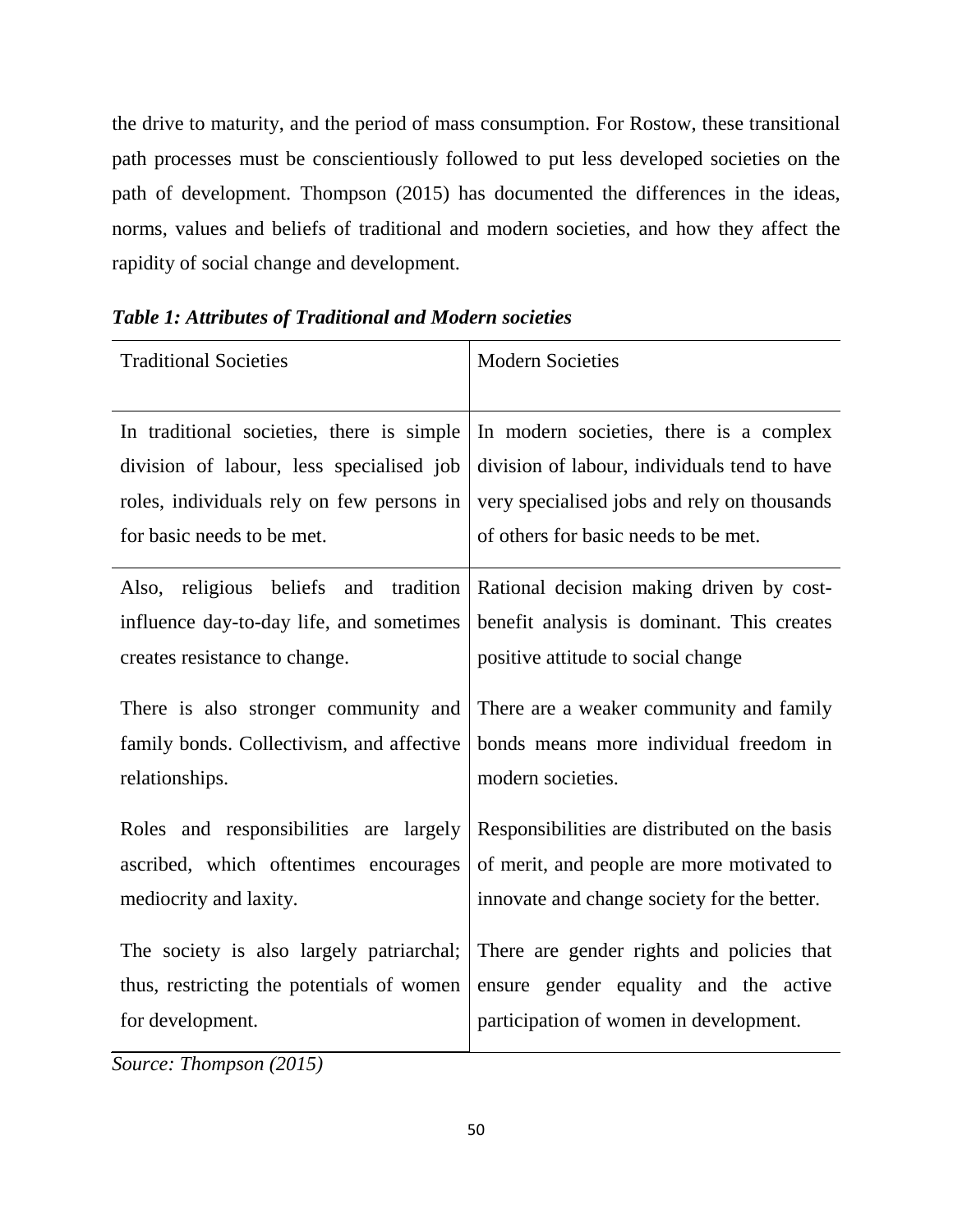For Thompson (2015), the characteristics of traditional societies prevent sustainable economic growth, and cannot inspire social change and economic growth. The concept of modernization is today understood in three different meanings; firstly, as the internal development of Western Europe and North American countries. Secondly, as a process by which countries, that do not belong to the first group of countries, can equally develop like them; and thirdly, as a process of evolutionary development that helps societies transit from low-income economies to a postindustrial society (Gavrov and Klyukanov, 2015). It is important to note that the modernization theory has been accused of being Eurocentric, and encouraging the dependency of nations on the West.

#### *b) Dependency theories:*

Dependency theory is a direct response to the Eurocentric modernization theory, and is used to explain the causal factors of the failure of non-European countries to develop economically. Scholars of the dependency school of thought argue that the problem of underdevelopment is essentially exogenous and is connected to contact with advanced economies (Crossman, 2017; Gavrov and Klyukanov, 2015). The central argument of this school of thought is that the world economic system is highly unequal in its distribution of power and resources due to factors like colonialism and neocolonialism, and thus leaves less developed countries disarticulated and depending on external economies for survival and efficiency. For instance, Andre Gunder Frank (1966) in his thesis on '*The Development of Underdevelopment*', argued that developing nations have failed to progress socially and economically not because of 'internal barriers' to development as modernization theorists argue, but because the developed West has systematically underdeveloped them, keeping them in a state of dependency.

The concern of this theory is that is that, the persistent increment in industrialization in the developed countries rather equally subject poor countries to underdevelopment as a result of the economic surplus of the poor countries being exploited by developed countries. Andre Gunder Frank further noted that the factors such as colonialism,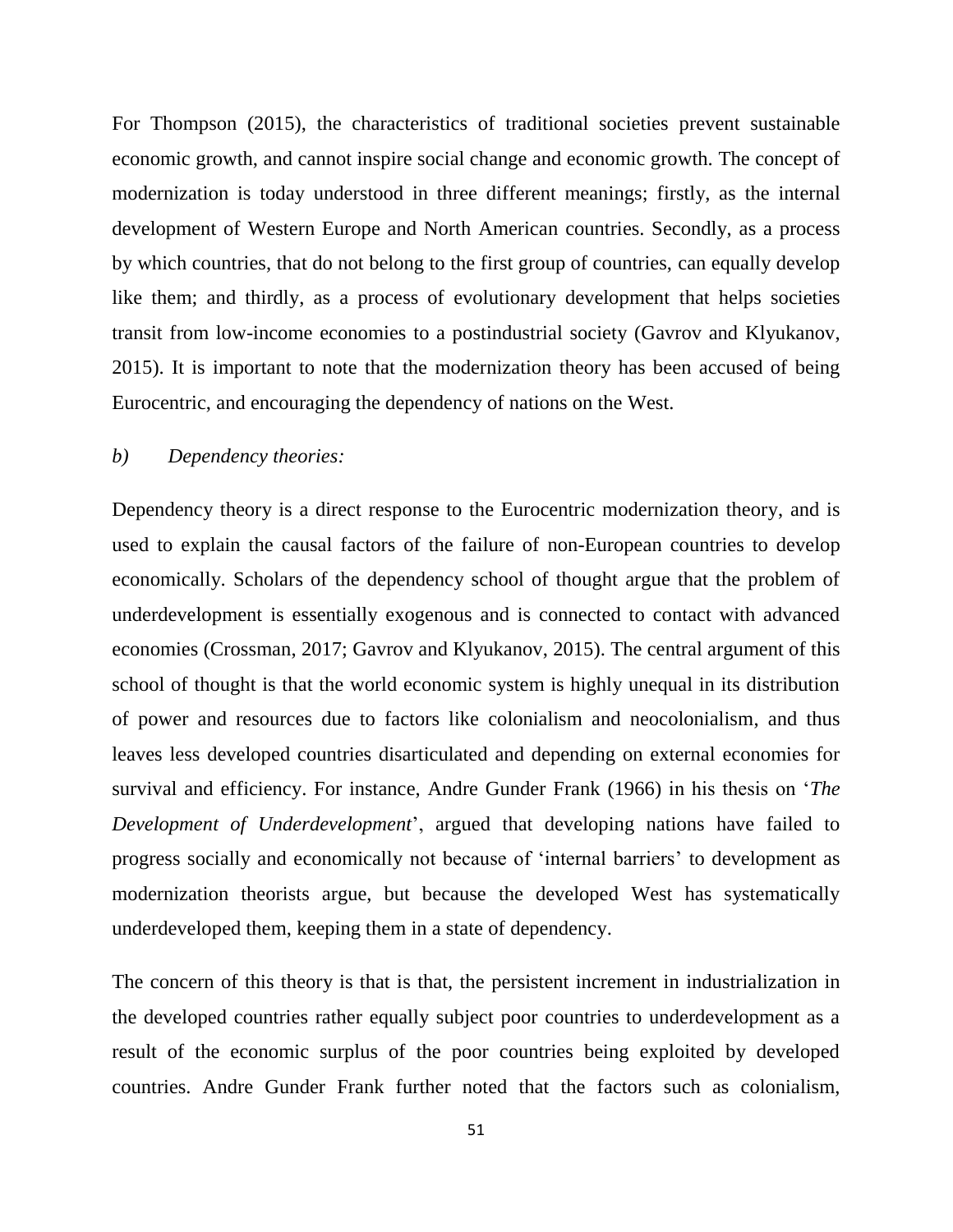globalization and neocolonialism antics of West, and the exploitation of economic surplus in developing countries enabled the economic and technological inequalities between the developed countries the various periphery countries (Munro, 2018). Theotonio Dos Santos, one of the renowned scholars of the dependency school of thought, describes dependency as "a situation in which the economy of some countries is conditioned by the development and expansion of another economy to which the former is subjected" (Dos Santos 1970:231). Dependency theorists argue that underdeveloped countries are not merely primitive versions of developed countries, but have unique features and structures of their own; but are unfortunately weaker members in a world market economy owing to their contact with the Western and the destruction of their economy through slavery, colonization, political interference, and unequal trade relationships.

#### *c) World systems theory:*

The World systems theory, like dependency theories, suggests that there is a global inequality where some countries benefit from other economically weak and less organized countries. The theory originated with Immanuel Wallerstein who argued that the way a country is integrated into the capitalist world system determines how economic development takes place in such country, and how much the country benefits from the world system. For Wallerstein (1974), there are three types of economic nations, namely: the core, the semi-periphery, and the periphery (see Figure 2). The *core* consists of those nations which are economically advanced and have a dominant economic relationship with other countries. Examples of such countries include the United States of America, the Great Britain, France, etc. The *periphery* consists of those nations that have very weak economic and political systems, and depend on other nations for most of their needs. They are considered the periphery mainly because they benefit less from the world system, and like in most cases, even contribute more in terms of raw materials, cheap labour, and a market for finished goods. Majority of the nations in this category are found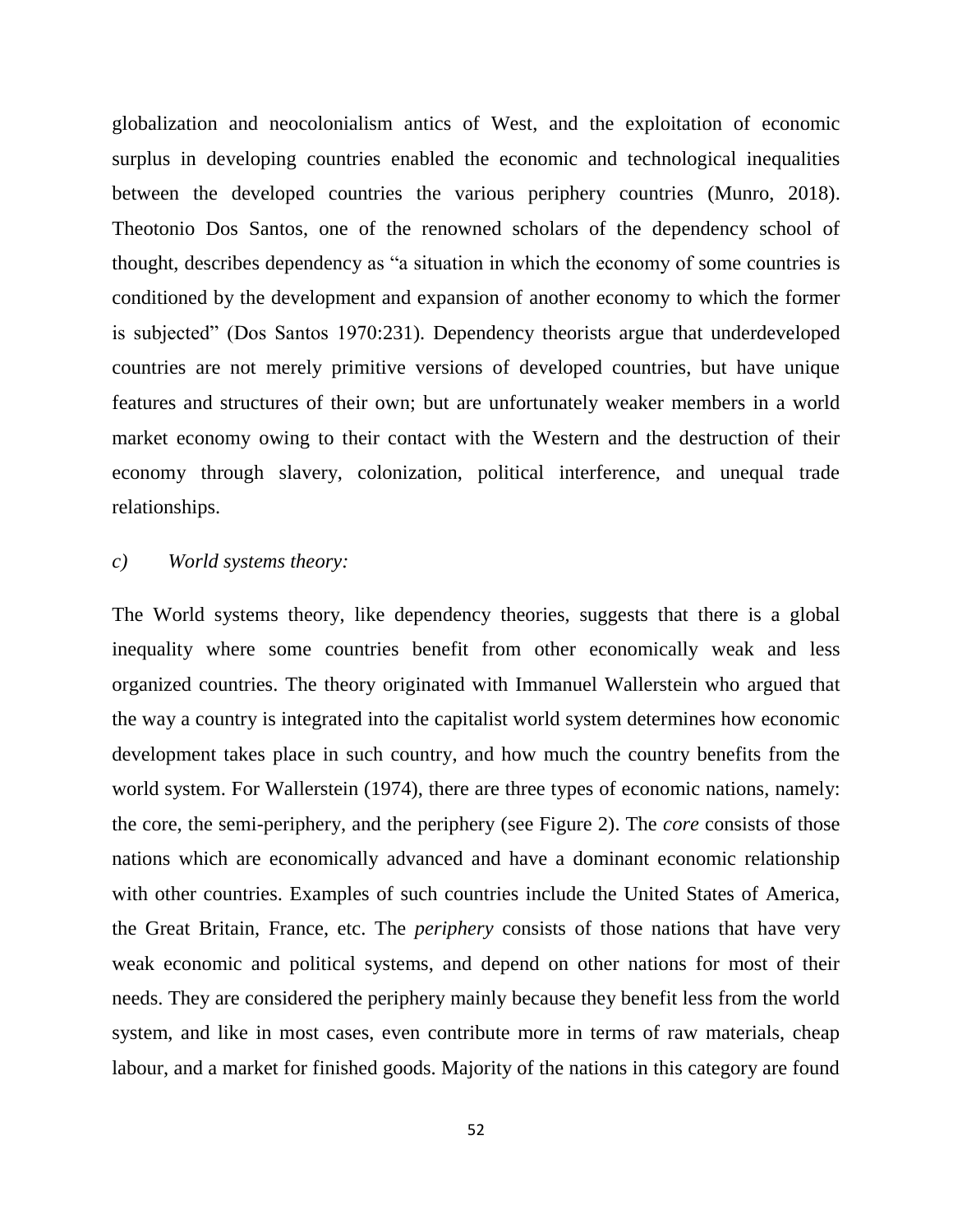in Africa, Asia, and many other developing nations countries. In between these two is the *semi-periphery*, which includes nations who both have dominating economic relationships with the periphery and less dominant relationship with the core nations.



*Figure 2: World systems theory. Source: Coursehero (2018)*

As noted by Barfield (1998), the World systems theory was aiming to replace modernization theory which was heavily criticized for its assumption that there is only a single path of evolutionary development for all countries, while ignoring the existence of transnational structures that constrain local and national development.

#### **1.3 Conclusion**

Discussing the classical and neoclassical theories of development is important for a comprehensive understanding of the assumptions surrounding the definitions of development. The classical theories of development essentially explain development as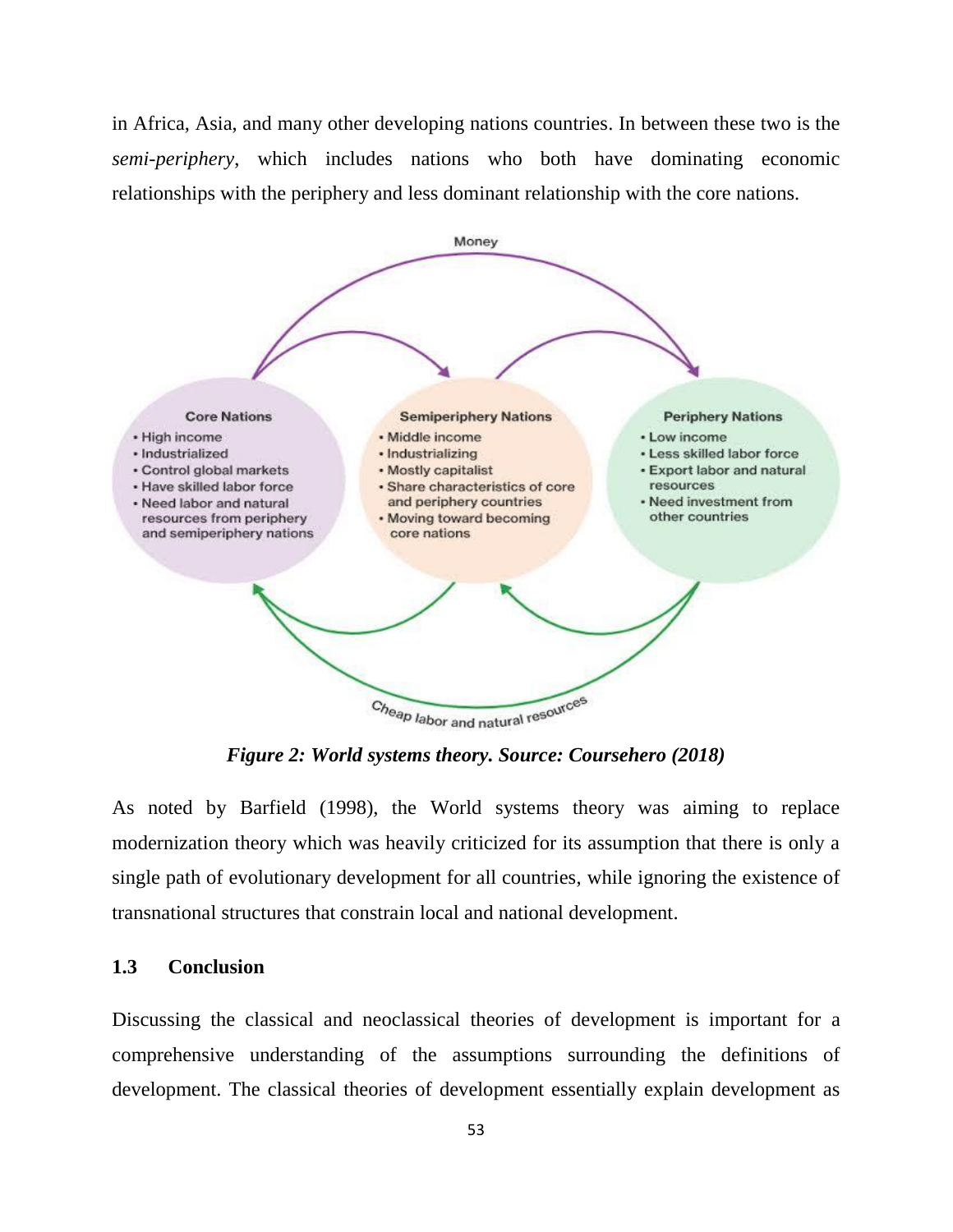an economic process of growth involving linear changes or transformations from traditional societies to capitalist societies characterized by industrial production of goods and services. The neoclassical theories on the other hand rejects the notion economic growth as the only meaning of development, noting that development entails changes in the culture, intergroup relations, mode of production, and economic policies of a country.

#### **1.4 Summary**

This unit explains the theoretical explanations behind the meaning of development, and how development is understood by early and contemporary scholars. Classical theories generally see development as a process of growth that can only happen when societies modify their mode of production and expand on capitalism. Neoclassical theories on the other hand vary in their arguments. While some see development as an evolutionary process of westernization, others such as the dependency theories, emphasize on the ability of some societies to develop by exploiting other less organized societies. However, in spite of their ideological differences, both classical and neoclassical theories provide a complimentary continuum in the conceptualization of development.

## **1.5 References/Further reading**

- Barfield, T (1998). The dictionary of anthropology (ed). Wiley-Blackwell. pp. 498–499. [ISBN](https://en.wikipedia.org/wiki/ISBN_(identifier)) [1-57718-057-7.](https://en.wikipedia.org/wiki/Special:BookSources/1-57718-057-7)
- Coccia, M (2019) Theories of Development. In A. Farazmand (ed.), Global Encyclopedia of Public Administration, Public Policy, and Governance. Available at https://doi.org/10.1007/978-3-319-31816-5\_939-1
- Crossman, A. (2020, August 27). Dependency Theory. Retrieved from <https://www.thoughtco.com/dependency-theory-definition-3026251>
- Dos Santos, T. (1970) "The Structure of Dependence," The American Economic Review, 60:2, pp. 231-236.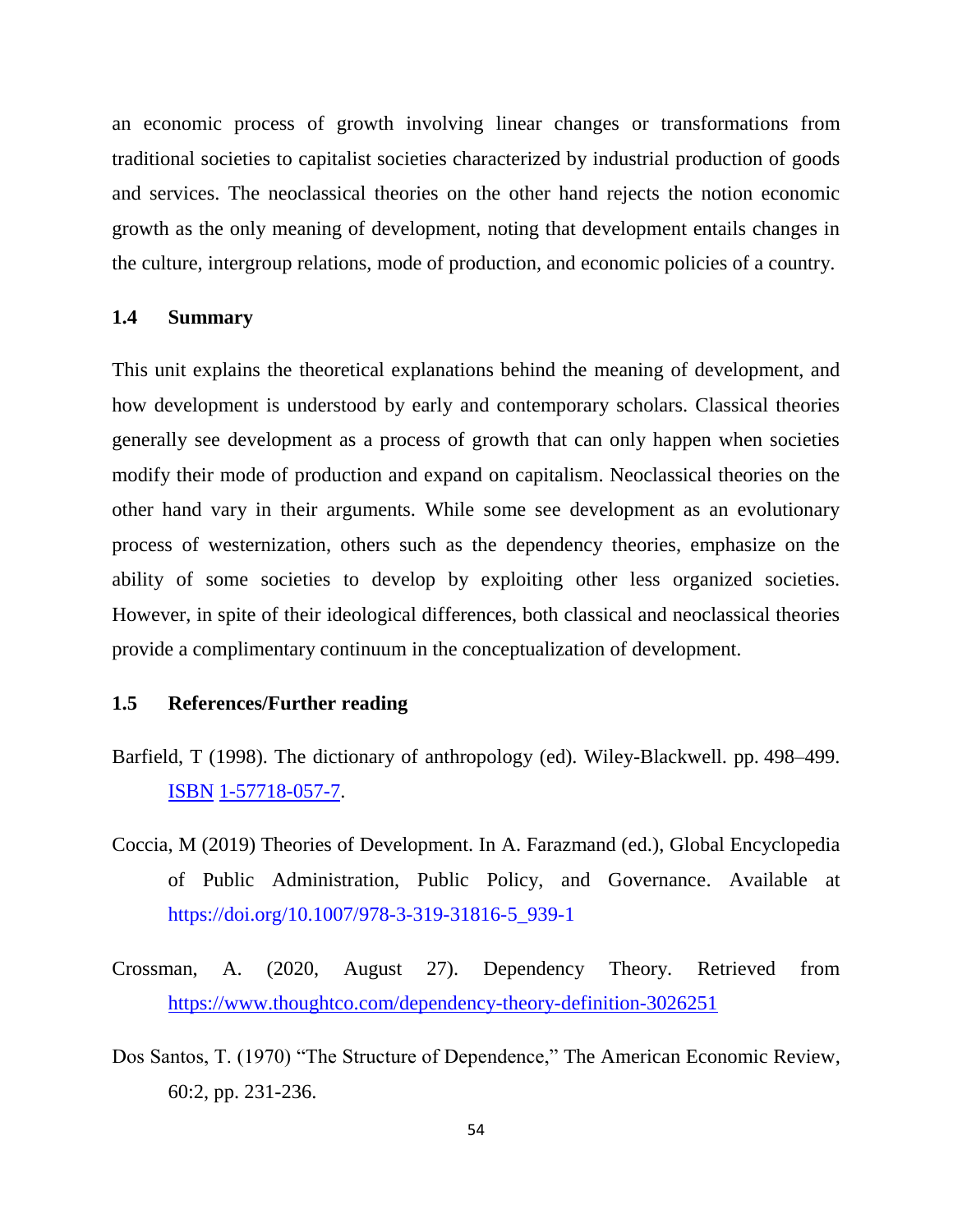- Frank, A.G. (1966). "The Development of Underdevelopment." In Development Studies: A Reader, by Stuart Corbridge. ed. 1995. p. 27-37. London: Arnold.
- Gavrov, S and Klyukanov, I (2015). "Modernization, Sociological Theories of". In Wright, James D. (ed.). International Encyclopedia of the Social & Behavioral Sciences. Vol 15 (2nd ed.). Oxford: Elsevier Science. pp. 707–713. [ISBN](https://en.wikipedia.org/wiki/ISBN_(identifier)) [978-0-](https://en.wikipedia.org/wiki/Special:BookSources/978-0-080-97086-8) [080-97086-8](https://en.wikipedia.org/wiki/Special:BookSources/978-0-080-97086-8)[.\[1\]](https://www.academia.edu/24901103/Modernization_Sociological_Theories_of)
- Lewis, W.A. (1954) Economic development: theory, policy, and international relations. New York: Basic Books
- Munro, A. (2018, October 15). Dependency theory. Encyclopedia Britannica. <https://www.britannica.com/topic/dependency-theory>
- Ogoko, G (2016, June 15) Analysis of the structural change & Linear growth models of development. [https://www.linkedin.com/pulse/analysis-structural-change-linear](https://www.linkedin.com/pulse/analysis-structural-change-linear-growth-models-gerald-ogoko/)[growth-models-gerald-ogoko/](https://www.linkedin.com/pulse/analysis-structural-change-linear-growth-models-gerald-ogoko/)
- Rostow, W.W (1960). The Stages of Economic Growth: A Non-communist Manifesto
- Ruttan, VW (2000) "Technology, growth, and development: an induced innovation perspective." OUP Catalogue
- Sen, A (1993). Development as freedom. New York: Oxford University Press. 2001
- Thompson, K (2015, September 27) Modernisation Theory (Development and Underdevelopment). Accessed 3:45pm on the 23<sup>rd</sup> September, 2017 from [https://revisesociology.com/2015/09/27/modernisation-theory-development-and](https://revisesociology.com/2015/09/27/modernisation-theory-development-and-underdevelopment/)[underdevelopment/](https://revisesociology.com/2015/09/27/modernisation-theory-development-and-underdevelopment/)
- Todaro M.P and Smith S.C (2003) Economic development. Parson Addison Wesley, **Harlow**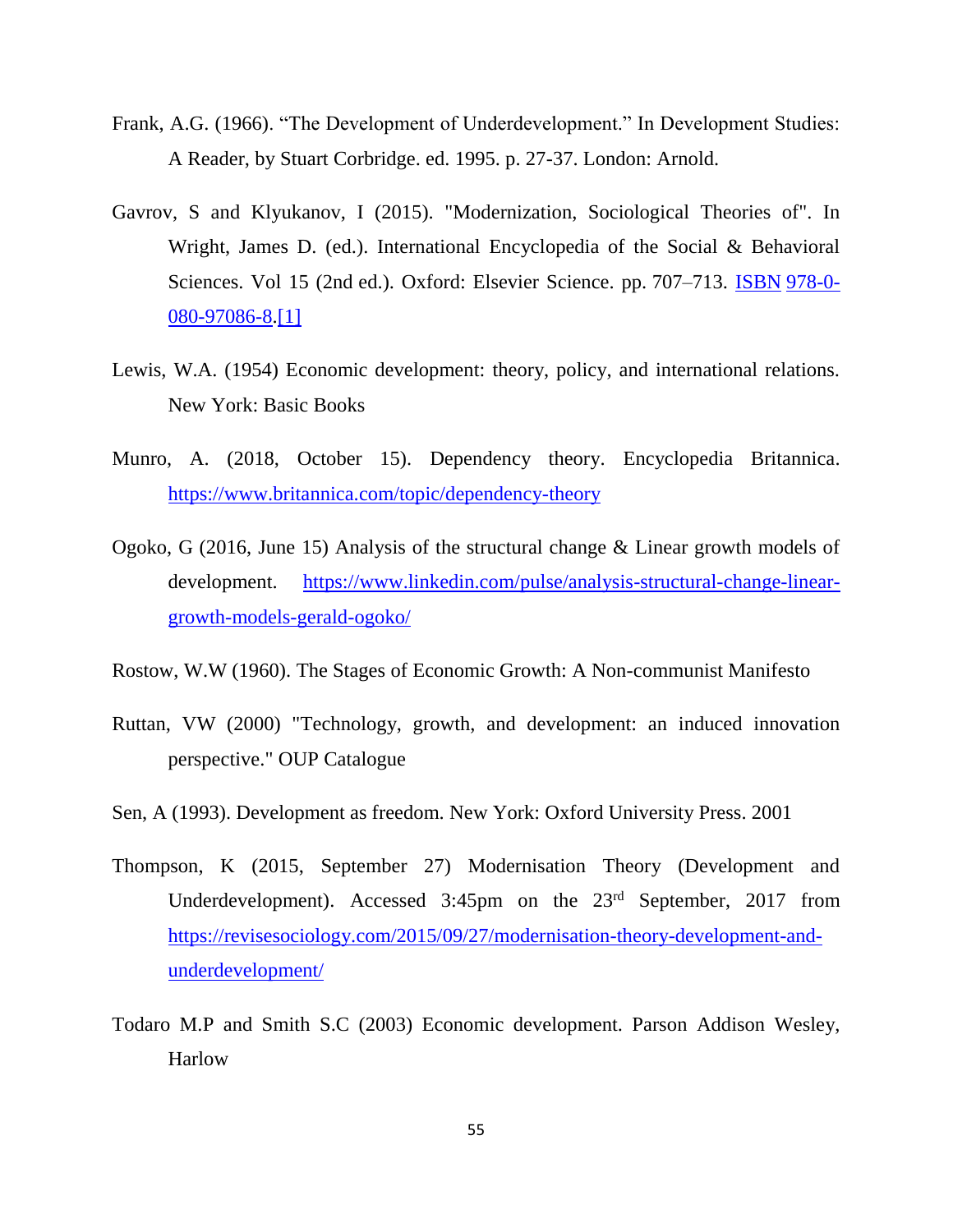- Todaro, M and Smith, S (2012). "What Do We Mean by Development?" in Economic Development. (11<sup>th</sup> edition). P. 14-25. England: Pearson Education Limited.
- Wallerstein, I (1974). The Modern World-System, vol. I: Capitalist Agriculture and the Origins of the European World-Economy in the Sixteenth Century. New York/London: Academic Press.
- World-Systems Theory. (2021, February 20). Retrieved March 18, 2021, from <https://chem.libretexts.org/@go/page/8190>

## **1.6 Tutor-Marked Assignments**

- What are the key assumptions of the structural change model of development?
- Explain the ideological differences in the arguments of the modernization theory and the dependency theories.

## **UNIT TWO: APPROACHES TO SOCIAL DEVELOPMENT**

#### **Unit Contents**

- 2.0 Introduction
- 2.1 Objectives
- 2.2 Main contents
- 2.2.1 The Statist approach to Social development
- 2.2.2 The Populist approach to Social development
- 2.2.3 The Enterprise approach to Social development
- 2.3 Conclusion
- 2.4 Summary
- 2.5 References/Further reading
- 2.6 Tutor-Marked Assignments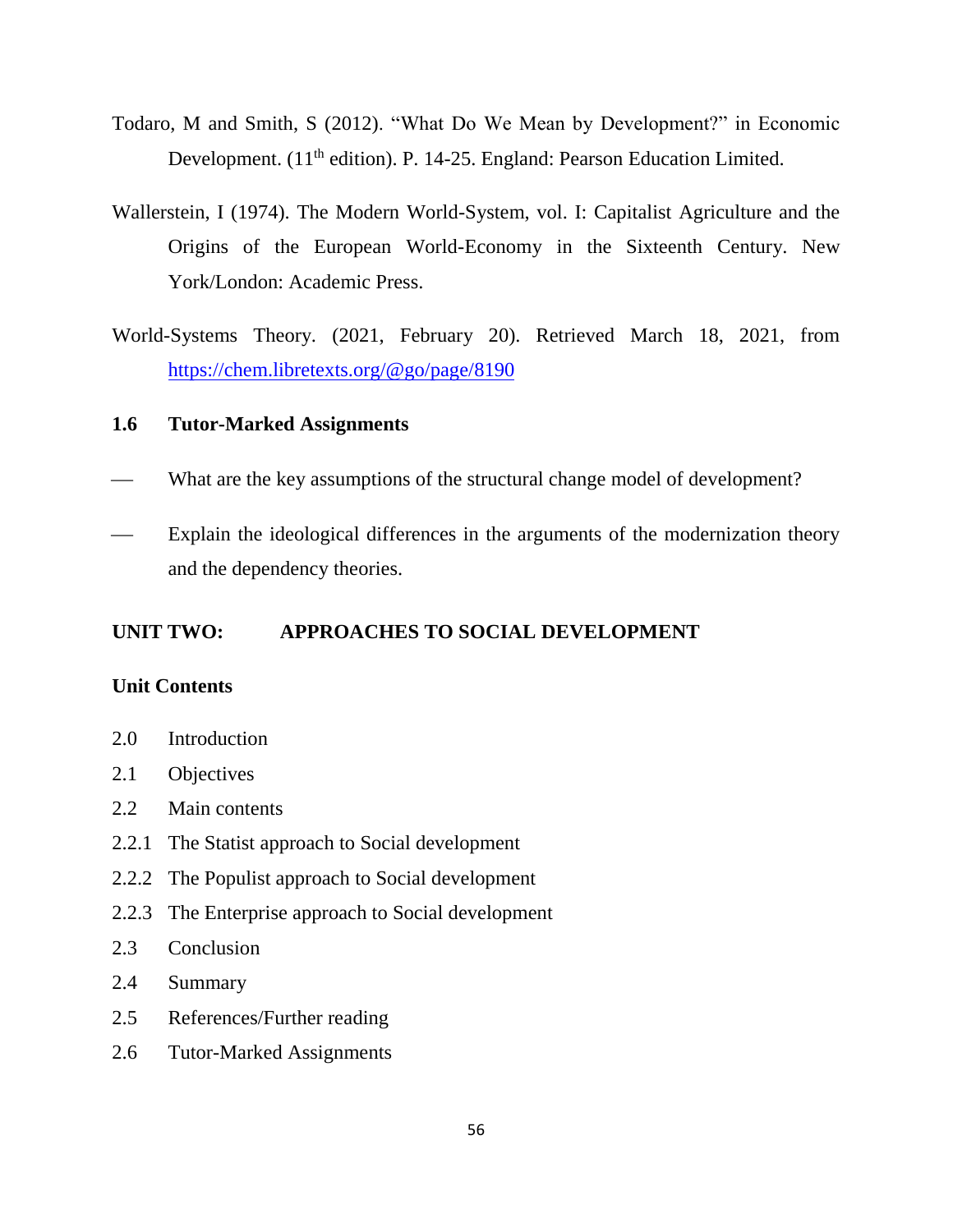#### **2.0 Introduction**

Since the beginning of development studies different scholars have articulated various approaches to understanding the concept of social development, the role and importance of the State, and the strategies of development that countries should follow. Of these approaches, the Statist, the Populist, and the Enterprise approaches are common. This unit introduces students to these approaches and the implications of each approach to social development.

#### **2.1 Objectives**

At the end of this unit, students should be able to

- explain the differences between these approaches to social development.
- Use these approaches to explain the development challenges in some societies

## **2.2 Main contents**

## **2.2.1 The Statist approach to Social development**

The idea of Statism is drawn form the view that the political authority of the State is legitimate, and the State has a major and necessary role in directing the major aspects of the society, either directly through state-owned institutions, or indirectly through socioeconomic policies and governance. In simpler terms, statism means that the State has a substantial centralized control over social and economic affairs of a country. *The Statist approach* to social development has historically been strongly influenced by the idea of Statism. The approach proposes that the society is better organized when the State takes charge and directs all development activities and in meeting the common needs of the populace. As opined by Hall, and Midgley (2004), this conception largely inspired nineteenth-century liberal reformers, and social democrats who believed that the State's power and ability to control and direct resources could be used to promote the well-being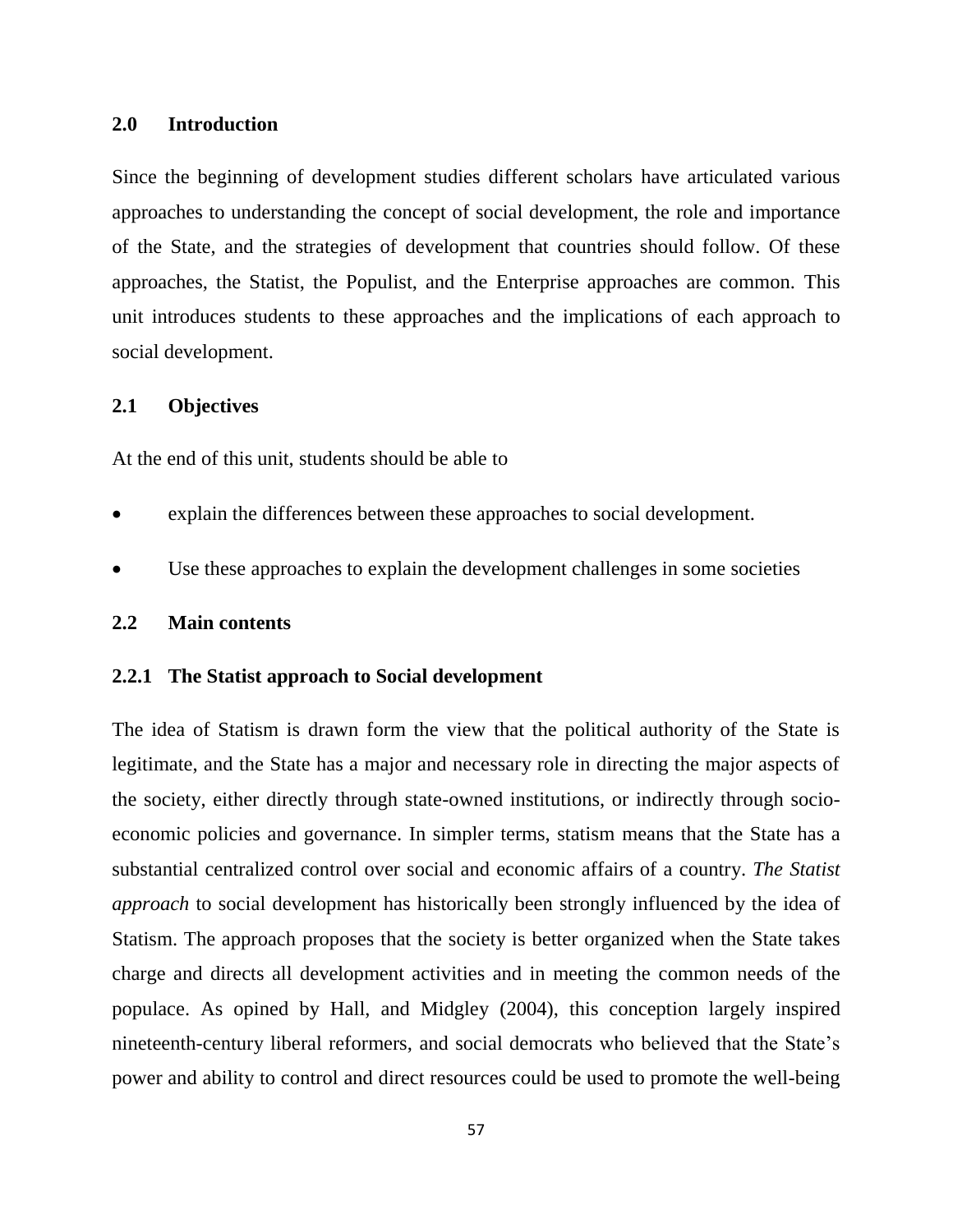of all, and countries that adopted this approach to social development are commonly referred to as *welfare states*.

#### **2.2.2 The Populist approach to Social development**

Populist theories center on 'the people' as a focus of governance. Populism, as a political ideology, is the idea that the society is usually divided into two contending groups: the people and the elite that represent the people. Populists argue that the society must be about the people, and the people should be first in the line for social benefits. Scholars of the Populist school of thought often contrast the interests and welfare of ordinary people with the interests of the elite class, noting that the elite class sometimes conspire with government to marginalize the people, and deprive them of welfare; thus, the interest of the State must be to protect the people and ensure that they have access to quality life (Hall and Midgley, 2004).

The *Populist approach* to Social development emphasizes the involvement of 'the people' and their common values, beliefs and culture in social welfare planning and implementation. Although the concept of 'the people' is sometimes inadequately defined, the populist approach to social development believe that the people rather than individuals or collectives form the core of society and that the best society is one that recognizes and gives expression to their needs and welfare.

#### **2.2.3 The Enterprise approach to Social development**

The enterprise approach to social development is largely based on the primacy of the market in social welfare planning and implementation. Scholars in this school of thought argue that social policies should be compatible with the market economy and must reinforce market relations. The implication of this is that, social development policies are more sustainable if it takes into consideration of the market economy. As noted by Hall, and Midgley (2004), social policies designed for social development should encourage individual responsibility and enterprise. Also, social needs should, as far as possible, be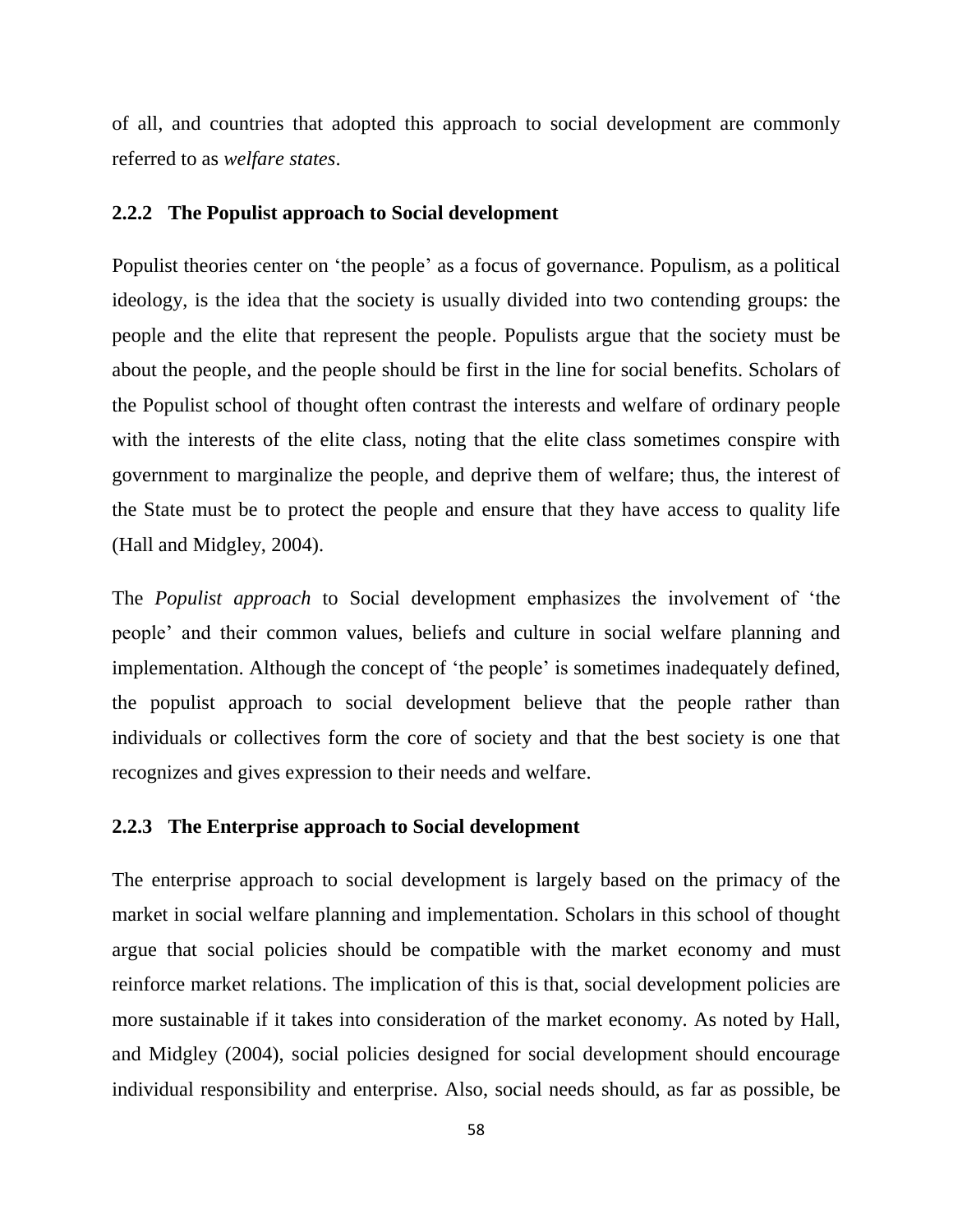met through the market. This requires the creation of viable markets in the social services. Private commercial firms should equally be encouraged to provide health, education, social security and other services previously supplied by government. Government health programmes should be replaced with private medical care and social insurance should be abolished and replaced with commercially managed retirement accounts. Similarly, education and housing should be obtained through the market. The enterprise approach also finds expression in efforts to integrate the poor and the recipients of social benefits into the capitalist economy (Midgley, 2014; Hall and Midgley, 2004).

#### **2.3 Conclusion**

Social development is understood to be instigated through different approaches. As noted by scholars such as Hall and Midgley (2004) and Law (2009), three methods have been identified by scholars as social development approaches. The Statist approach suggest that the State is the best institution to drive social development. Whereas this appears viable particularly as the State is seemingly the main administrator of the country; however, there may be challenges especially when the State lacks the resources or the will to deliver such necessities. The populist approach suggests that social policies for development should be designed to meet the needs and aspirations of the people, while the enterprise approach argues that social development is essentially about building capacities and the culture of enterprise, and as such, social policies for development should be designed to encourage that.

#### **2.4 Summary**

This unit provides explanations for the three key approaches to social development. The essence of these explanations is to show how each of these approaches influences the successes of social development in different societies. As noted by some scholars, any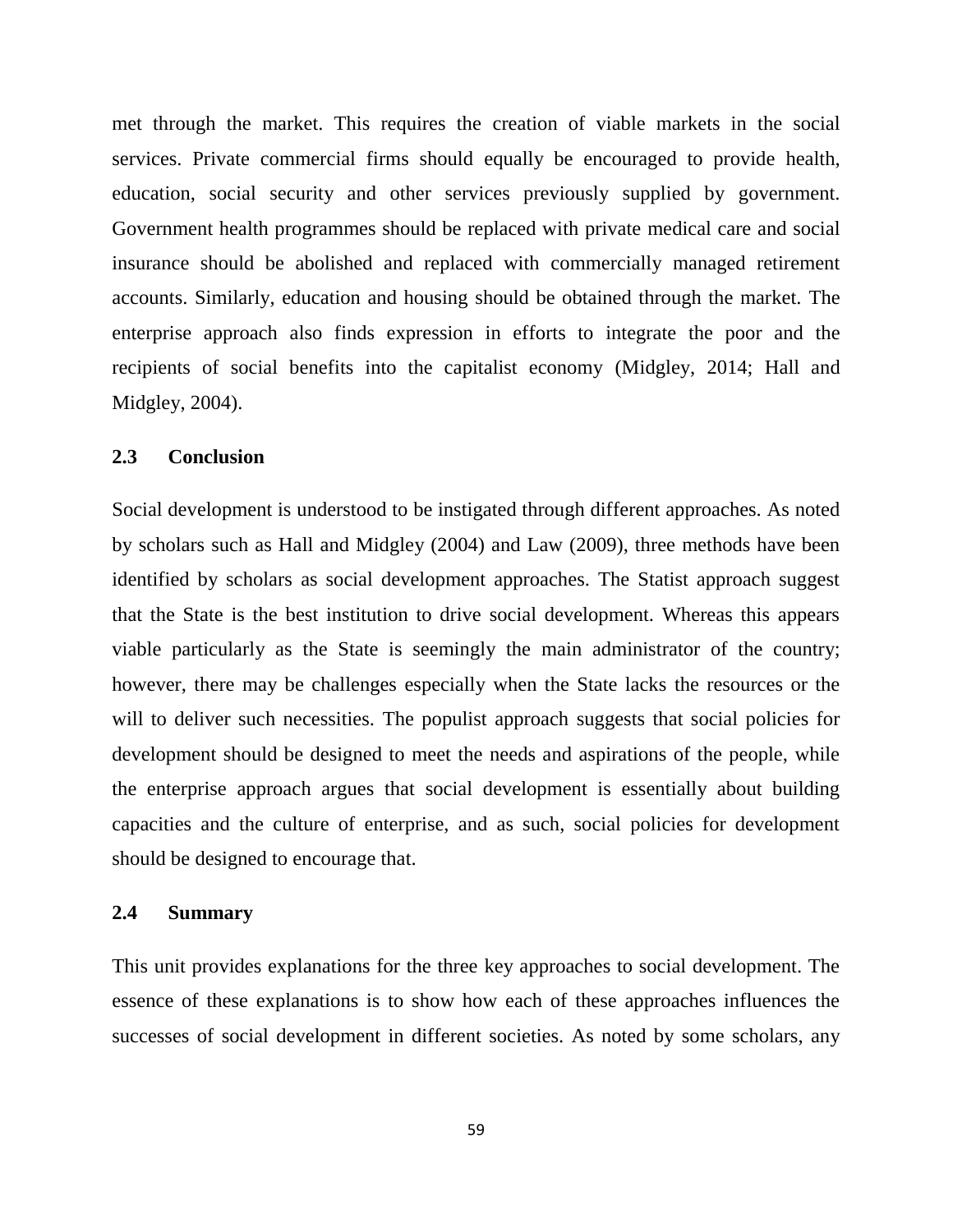approach employed has its own merits as well as limitation, and thus should be applied with such considerations.

## **2.5 References/Further reading**

- Hall, A.L & Midgley, J (2004) Social Policy for Development. SAGE Publications Ltd, ISBN: 076196715X, 9780761967156
- Law, W.W. (2009) The Developmental State, Social Change, and Education. In: Cowen R., Kazamias A.M. (eds) International Handbook of Comparative Education. Springer International Handbooks of Education, vol 22. Springer, Dordrecht. [https://doi.org/10.1007/978-1-4020-6403-6\\_17](https://doi.org/10.1007/978-1-4020-6403-6_17)
- Midgley, J. (2014). Theoretical debates and the social development process. In *Social*  development. SAGE Publications Ltd, Accessed 23<sup>rd</sup> June, 2019 from <https://www.doi.org/10.4135/9781446294987.n3>
- Pawar, M.S. & Cox, D. (Eds) (2010). Social Development: Critical Themes and Perspectives. New York: Routledge.

#### **2.6 Tutor-Marked Assignments**

- Mention and explain briefly the three approaches to social development.
- Use any of these approaches to explain the policies associated with social development in your community.

#### **UNIT THREE: POLITICS, GOVERNANCE AND SOCIAL DEVELOPMENT**

#### **Unit Contents**

- 3.0 Introduction
- 3.1 Objectives
- 3.2 Main contents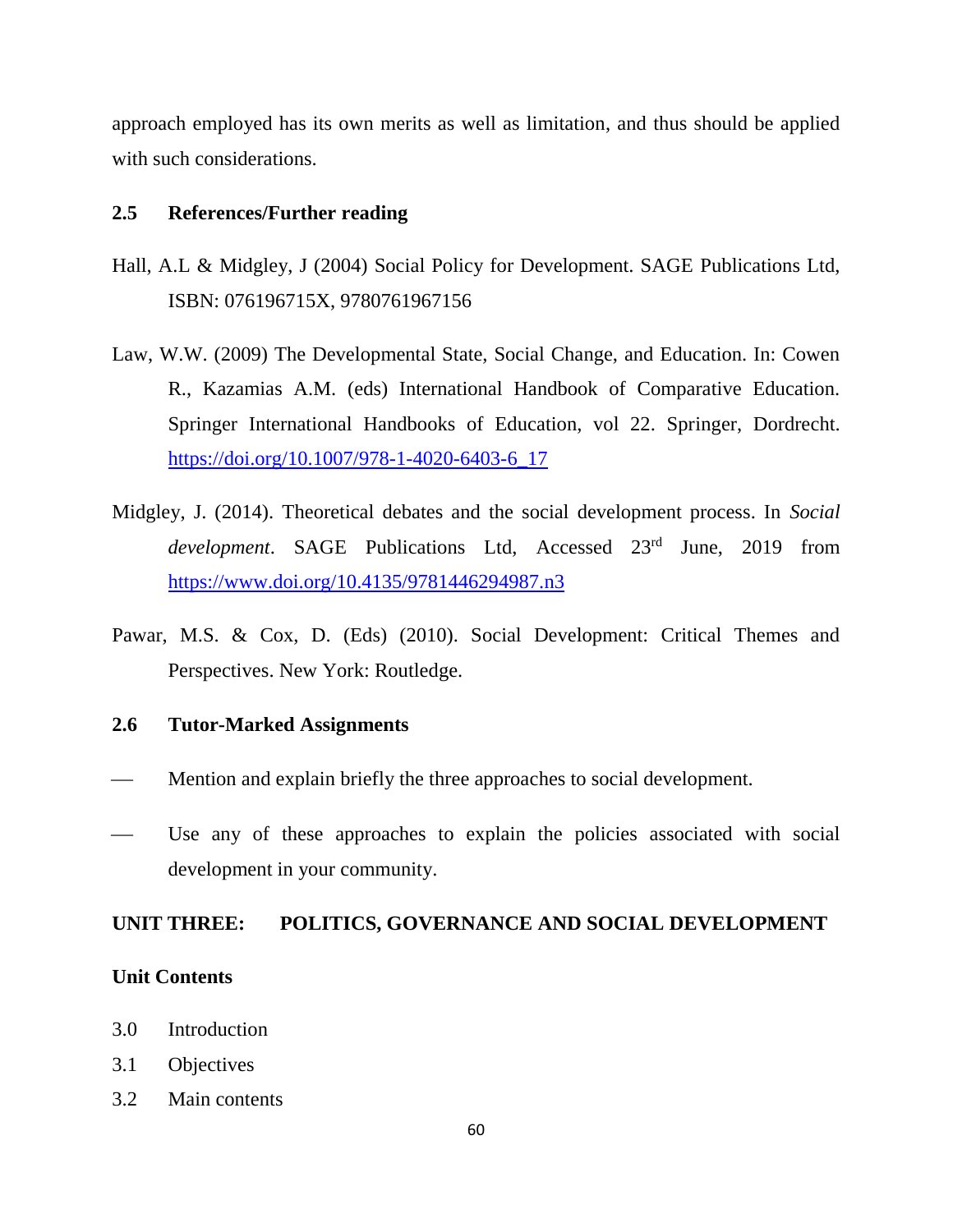- 3.2.1 The concept of Politics and Governance
- 3.2.2 Governance and Social development
- 3.3 Conclusion
- 3.4 Summary
- 3.5 References/Further reading
- 3.6 Tutor-Marked Assignments

## **3.0 Introduction**

As noted in earlier parts of this study guide, social development is oftentimes affected by politics and governance. Although these two concepts are sometimes used interchangeably, they mean different things. This course introduces students to the definitions and meanings of the concept of politics and governance, and how these two concepts are connected to social development.

## **3.1 Objectives**

The aim of this unit is to expose students to the concept of politics and governance, and show how these two are associated and influence social development. At the end of this unit, students should be able to:

- Explain the meaning of politics and governance
- Show how Politics and Governance impact on social development

## **3.2 Main Content**

## **3.2.1 The concept of Politics and Governance**

Politics is commonly used to mean government; that is the institution of the society where power and the responsibility to govern the society, allocate resources, and make decisions resides. Politics refers to all the activities that are associated with making decisions or other forms of power relations between individuals and groups, including the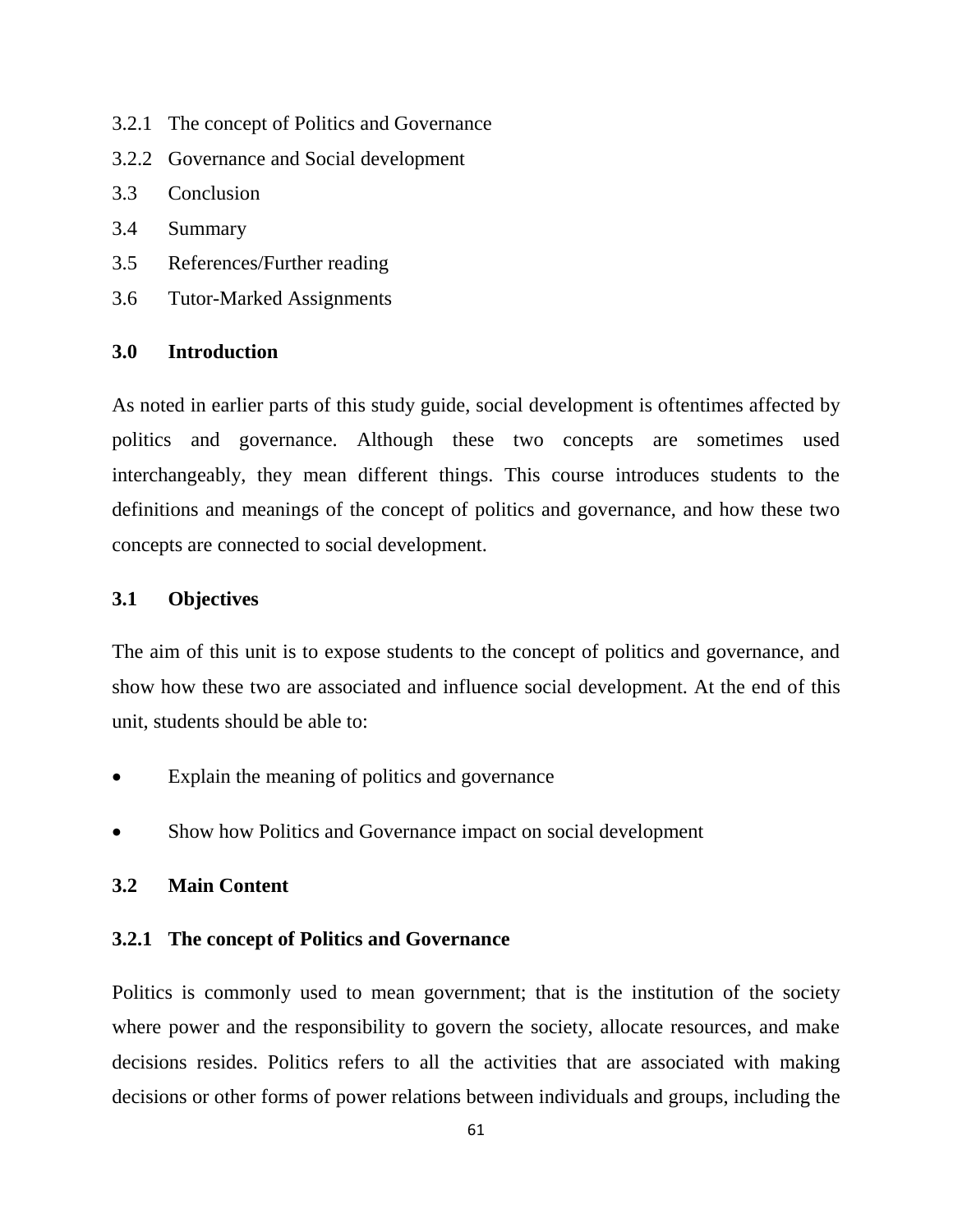distribution of resources and delegation of duty. Bernard Crick (1972), in his popular thesis on Politics, argued that 'politics is a distinctive form of rule whereby people act together through institutionalized procedures to resolve differences, to conciliate diverse interests and values and to make public policies in the pursuit of common purposes'. For Leftwich (2004), politics comprises all the activities of co-operation, negotiation and conflict within and between societies, whereby people go about organizing the use, production or distribution of human, natural and other resources in the course of the production and reproduction of their biological and social life.

Governance, on the other hand, refers to the patterns of rule or practices of governing. As explained by Bevir (2012), governance comprises of all of the processes of governing – whether undertaken by the government of a state, by a market, or by a network – over a social system, and whether through the laws, norms, power or language of an organized society. According to the United Nations Development Programme's Regional Project on Local Governance for Latin America, governance is the rules of the political system to organize the society, solve social problems, manage resources, solve conflicts between actors, and adopt decision to move the society forward. In its most abstract sense, governance is a theoretical concept referring to the actions and processes by which stable practices and organizations arise and persist (Applebaugh, 2010; Lijun and Wei, 1998). Good governance is an indeterminate term used in international development literature to describe various normative accounts of how public institutions ought to conduct public affairs and manage public resources for the benefit of the society and the populace. For instance, the World Bank sees governance as the manner in which power is exercised in the management of a country's economic and social resources for development. The concept of governance is also used to refer to structures and processes that are designed be a society to ensure proper management, accountability, transparency, responsiveness, rule of law, stability, equity and inclusiveness, empowerment, and broad-based participation.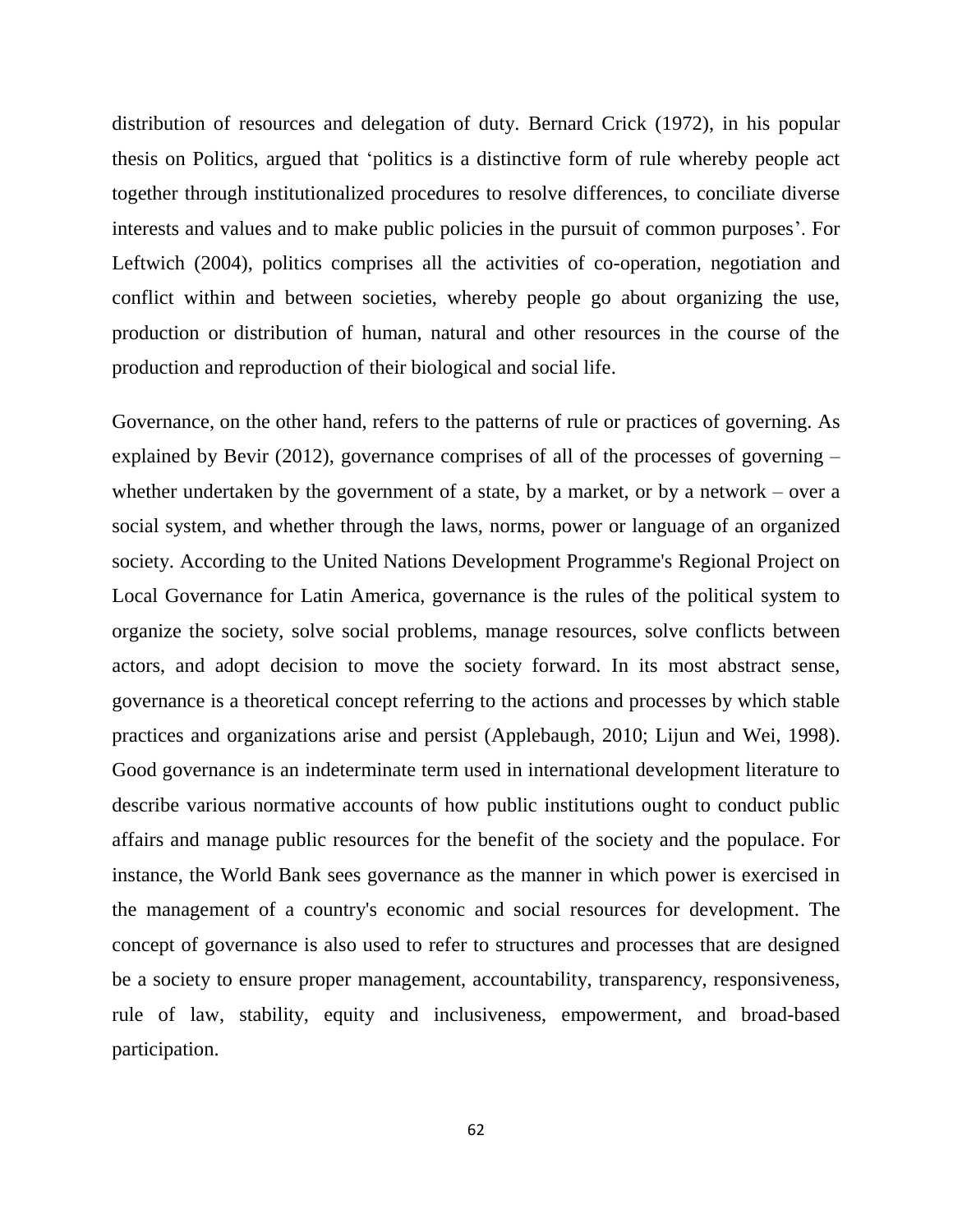Good governance, as explained by Tamayao (2014), is understood to have certain correlates as indicators or characteristics. For Tamayao (2014), governance is considered to be good when it is: participatory; effective and efficient; transparent; responsive; equitable and inclusive; consensus oriented; accountability; and very importantly respects rule of law. For instance, without the active participation among the various actors in governance, there would be a concomitant lack of responsiveness. Likewise, if decisionmaking is not transparent, then inevitably there would be no participation and accountability. However, it is important to note that these indicators must be understood in the context of democratic governance. This is because some of the indicators cannot be applied in other forms of government. For example, a communist governance may never be consensus oriented or genuinely participatory (Tamayao, 2014; Kjaer, 2004).

Kjaer (2004) also noted that governance entails two important processes, which are: *decision-making* and *implementation of the decision*. While decision-making is the process of arriving at action plans guided by socio-political structures, and communal needs and wants; implementation entails the actualization or materialization of the plan or decision. Governance becomes ineffective if it cannot make decisions or cannot implement decisions for the good of the society. As such, the two processes necessarily complement each other, and are constitutive of good governance.

#### **3.2.2 Governance and Social development**

The role of politics and governance has been highlighted by different scholars. It has been shown in several studies that politics and governance influences how a society's objectives are set and achieved, how risk is monitored and addressed, and how performance is optimized. As noted by Nwakanma (2019) and Cheema (2005), development is more likely to manifest in a society where good governance exists. For these scholars, societies where popular participation in electoral processes, the involvement of the people in decision-making, protected fundamental human rights, freedom of the press, freedom of association and expression, and transparency in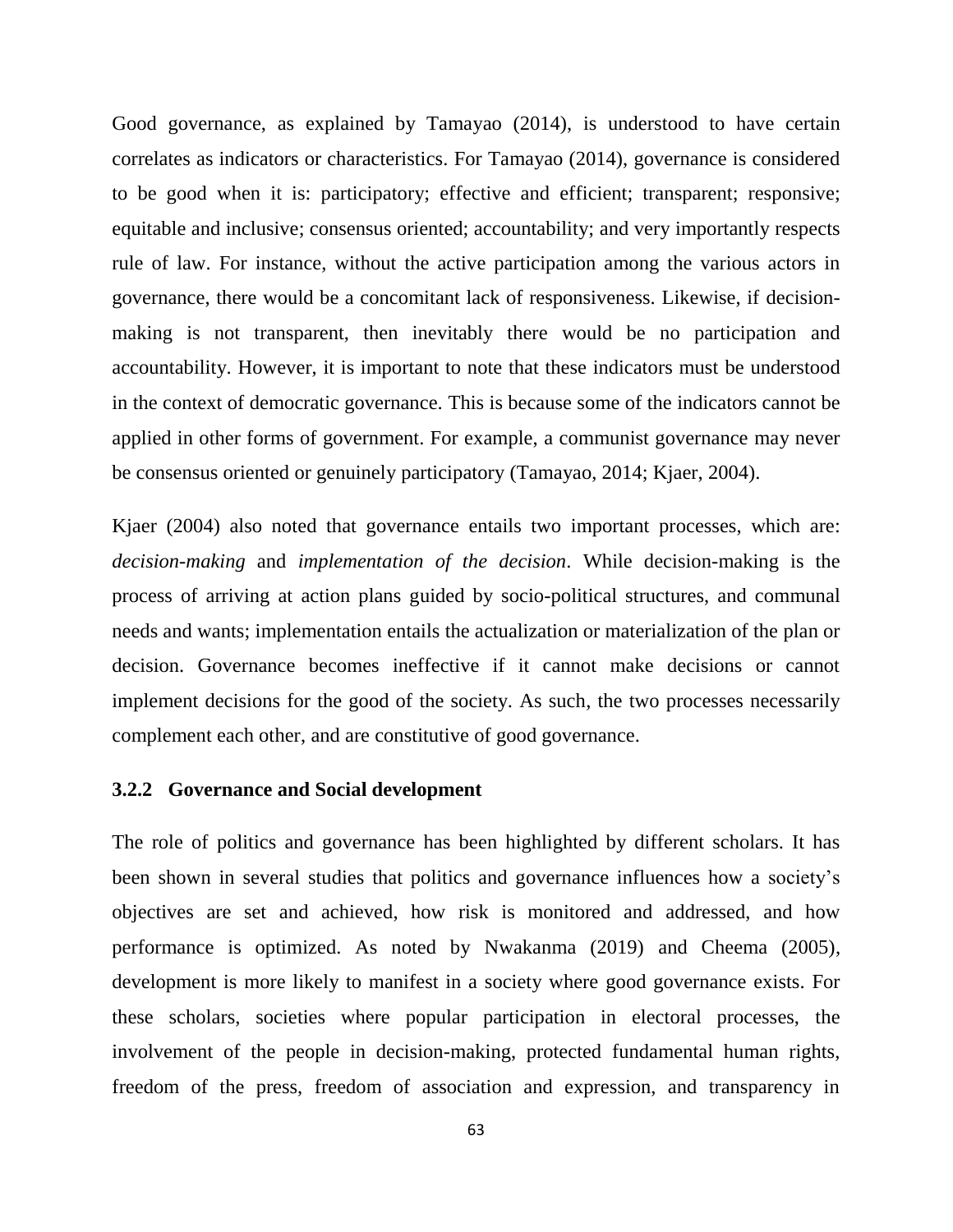government are guaranteed, the basis for a developed society; and all these can only be driven and advanced by an active civil society.

Cheema (2005) explained that democratic governance addresses the distribution and management of a country's resources to meet collective problems in a manner that is distinguished by the principles of transparency, equity, participation, accountability, rule of law, effectiveness and strategic vision. For Cheema (2005), as cited in Nwakanma (2019), these principles eventually translate into tangible goods for the people such as: free, fair and frequent elections; a *representative* legislature that makes laws and provides oversight; and an independent judiciary that interprets laws. They also translate into the guarantee of human rights, the rule of law and transparent and accountable public institutions.

Islam (2017) and the UN Development Agenda (2015), have noted that governance manifests in development in the following ways:

- a) Development as meeting human needs and aspirations through governance: Governance is here understood to perform the function of meeting human needs and aspirations.
- b) Provision of Infrastructure Development: Overall development of a country depends on effective governance. By this process, a country achieves its ultimate social and economic goals. If government takes proper initiatives to both social and economic sector, the development of countries will be ensured.
- c) Macroeconomic stability and economic growth: Macroeconomic stability would involve a commitment to low inflation which creates a climate where foreign investors have more confidence to invest in that country. This process requires governance to ensure:
	- Effective monetary policy.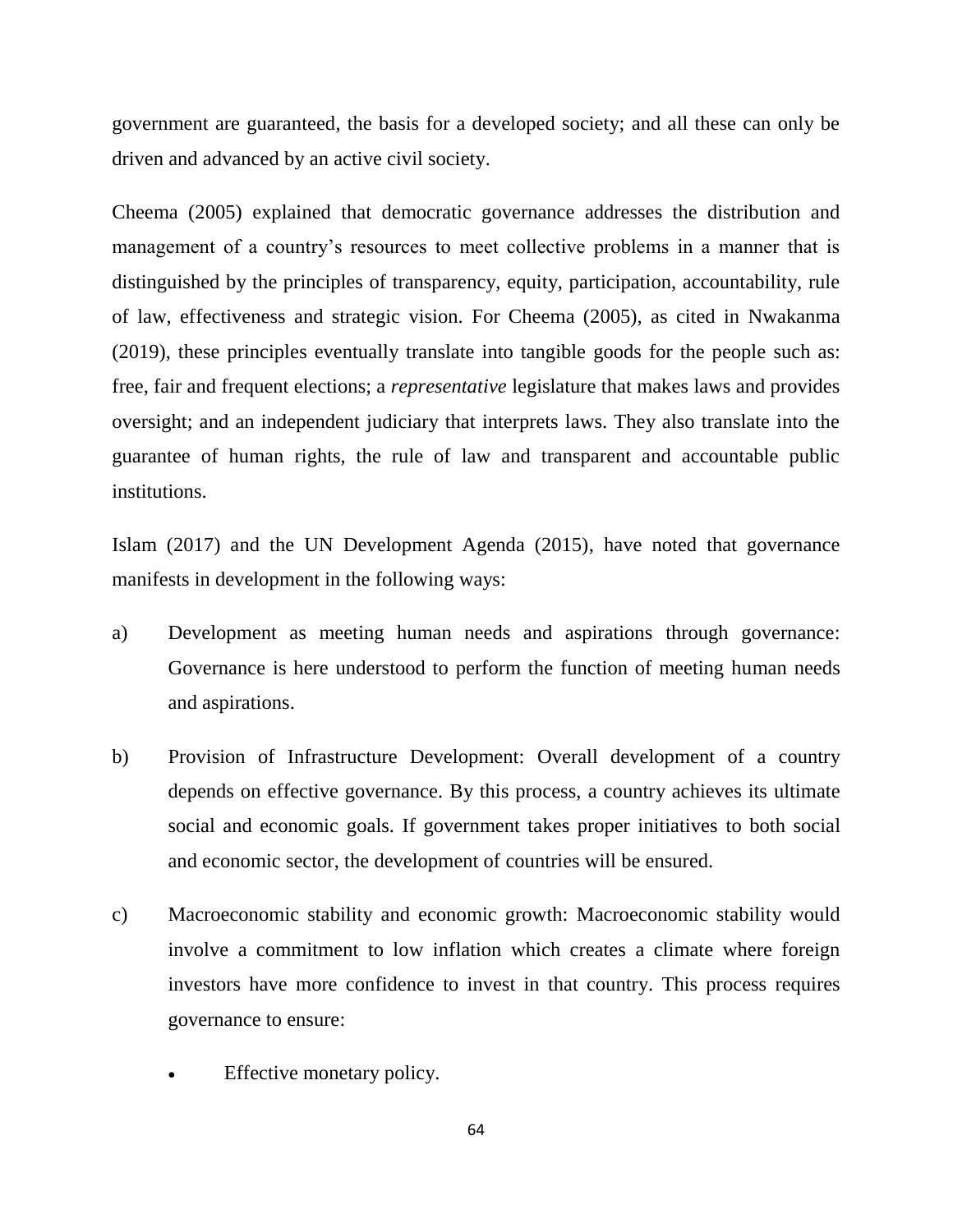Disciplined Fiscal Policy

Economic growth on the hand must involve policies such as: improved macroeconomic conditions, free market supply policies (e.g., privatisation, deregulation, lower taxes, less regulation to stimulate private sector investment), government interventionist supply-side policies (such as increased spending on 'public goods' such as education, public transport and healthcare).

d) Governance as a means to enhance Human development: The meaning of governance is essentially a functional institution that ensures equity, transparency, participation, responsiveness, accountability, and the respect rule of law. These characteristics are crucial for human development. Governance, based on these key correlates, will create the environment for strengthening institutions and human resource capacities at all levels.

Obi and Obikeze (2004) have noted that governance as a tool for social development must:

- i) focus on the people, be people-centered and for their overall advancement and benefits.
- ii) Increase the availability and the distribution of basic life sustaining goods such as food, shelter, good health and protection from danger.
- iii) Raise the level of living, and in addition to higher incomes, the provision of more jobs, better education and better attention to cultural and humanistic values all of which will serve not only to enhance material wellbeing but also generate individual freedom and participation in the decision of issues affecting his society.
- iv) Expand the range of economic and social choices to individual and nations by freeing them from servitude and dependence, not only in relevance to other people and nation - state but also to the process of ignorance and human society.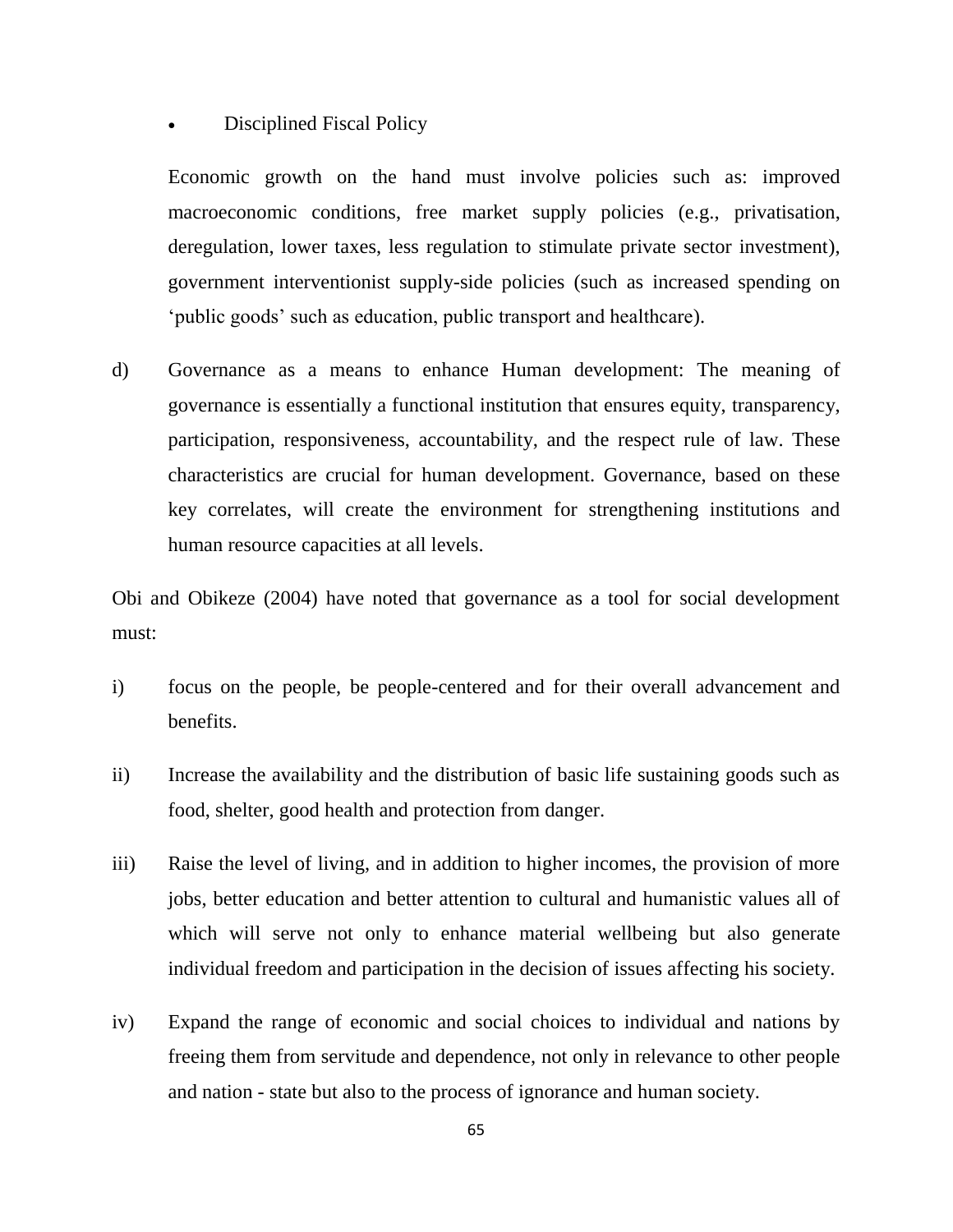#### **3.3 Conclusion**

The concept of governance is essentially intertwined with the notion of politics, in that politics is the business of acquiring powers to govern. However, they are distinct from each other in the sense that politics is broader than governance. Politics entails the activities surrounding acquiring power and legitimacy to exercise power through a government. The study of governance, on the contrary, is generally attuned to the concept of democracy, and on how government can ensure certain deliverables for the people.

This unit has looked at how politics and governance relate, and how governance contributes to social development. It is noted in this unit that governance is important for the provision of the means to achieve individual needs and aspirations, and enjoying quality life. As rightly observed by Obi and Obikeze (2004), governance as a tool for social development must, among other things, focus on the people, be people-centered and for their overall advancement and benefits.

#### **3.4 Summary**

Governance and development are essentially connected, and signify a broader spectrum of things such as: protection of human rights, equitable distribution of resources, enhancement of individual capabilities, and creation of an enabling environment to foster growth of human potentials. Human development is essentially about 'meeting basic needs', 'people empowerment', and 'respect for human rights', all of which requires a functional and effective governance system.

### **3.5 References/Further reading**

- Applebaugh, J. (2010), "Governance Working Group", power-point presentation, National Defense University and ISAF, 2010, slide 22.
- Bevir, M (2012). Governance: A very short introduction. Oxford, UK: Oxford University Press*.* [ISBN](https://en.wikipedia.org/wiki/ISBN_(identifier)) [9780191646294](https://en.wikipedia.org/wiki/Special:BookSources/9780191646294)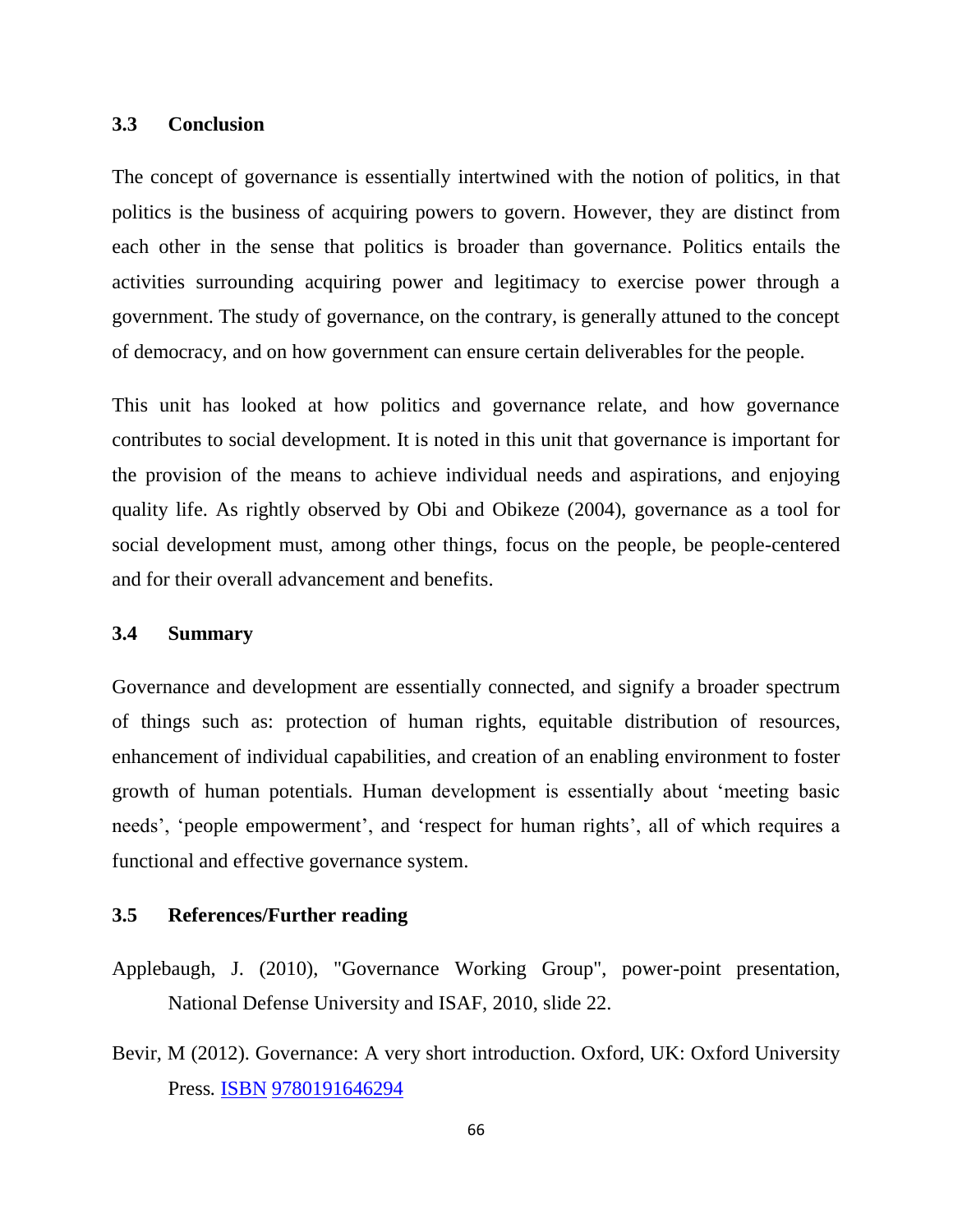- Cheema, G.S (2005) "Democracy, Governance and Development" chapter one in G.S Cheema, "Building Democratic Institutions: Governance Reform in Developing Countries". Westport: Kumarian Press
- Crick, B (1972). In defence of politics. University of Chicago Press. ISBN 0-226-12064- 3*.* [OCLC](https://en.wikipedia.org/wiki/OCLC_(identifier)) [575753](https://www.worldcat.org/oclc/575753)*.*
- Islam M.S. (2017) Governance and Development. In: Farazmand A. (eds) Global Encyclopedia of Public Administration, Public Policy, and Governance. Springer, Cham. [https://doi.org/10.1007/978-3-319-31816-5\\_1990-1](https://doi.org/10.1007/978-3-319-31816-5_1990-1)
- Kjaer, A.M (2004) "Governance," (Cambridge: Polity Press, 2004), p. 3.
- Leftwich, A (2004). What is politics? the activity and its study. Polity. [ISBN](https://en.wikipedia.org/wiki/ISBN_(identifier)) [0-7456-](https://en.wikipedia.org/wiki/Special:BookSources/0-7456-3055-3) [3055-3](https://en.wikipedia.org/wiki/Special:BookSources/0-7456-3055-3)*.* [OCLC](https://en.wikipedia.org/wiki/OCLC_(identifier)) [1044115261](https://www.worldcat.org/oclc/1044115261)
- Lijun, Y and Wei, S (1998). New Humanism and Global Governance*.* World Scientific*.*  [ISBN](https://en.wikipedia.org/wiki/ISBN_(identifier)) [9789813236196](https://en.wikipedia.org/wiki/Special:BookSources/9789813236196)*.*
- Nwakanma, E (2019) "Civil Society, Democratic Governance and Social Work in Nigeria". In O. Nwodim, M.D Ogali and E.C Ndu (Ed) 'The State, Politics and Development'. Essays in Honour of Professor Eme Ekekwe. Port Harcourt: University of Port Harcourt Press. ISBN: 978-978-57207-1-6
- Obi E.A., Obikeze O.S. (2004): *Public administration in Nigeria: A development approach*. Onitsha. Book Point Ltd.
- Tamayao, M.J (2014) What is Governance. Accessed 23<sup>rd</sup> June, 2017 from <https://tamayaosbc.wordpress.com/2014/08/21/what-is-governance/>

## **3.6 Tutor-Marked Assignments**

How does Politics relate to Governance?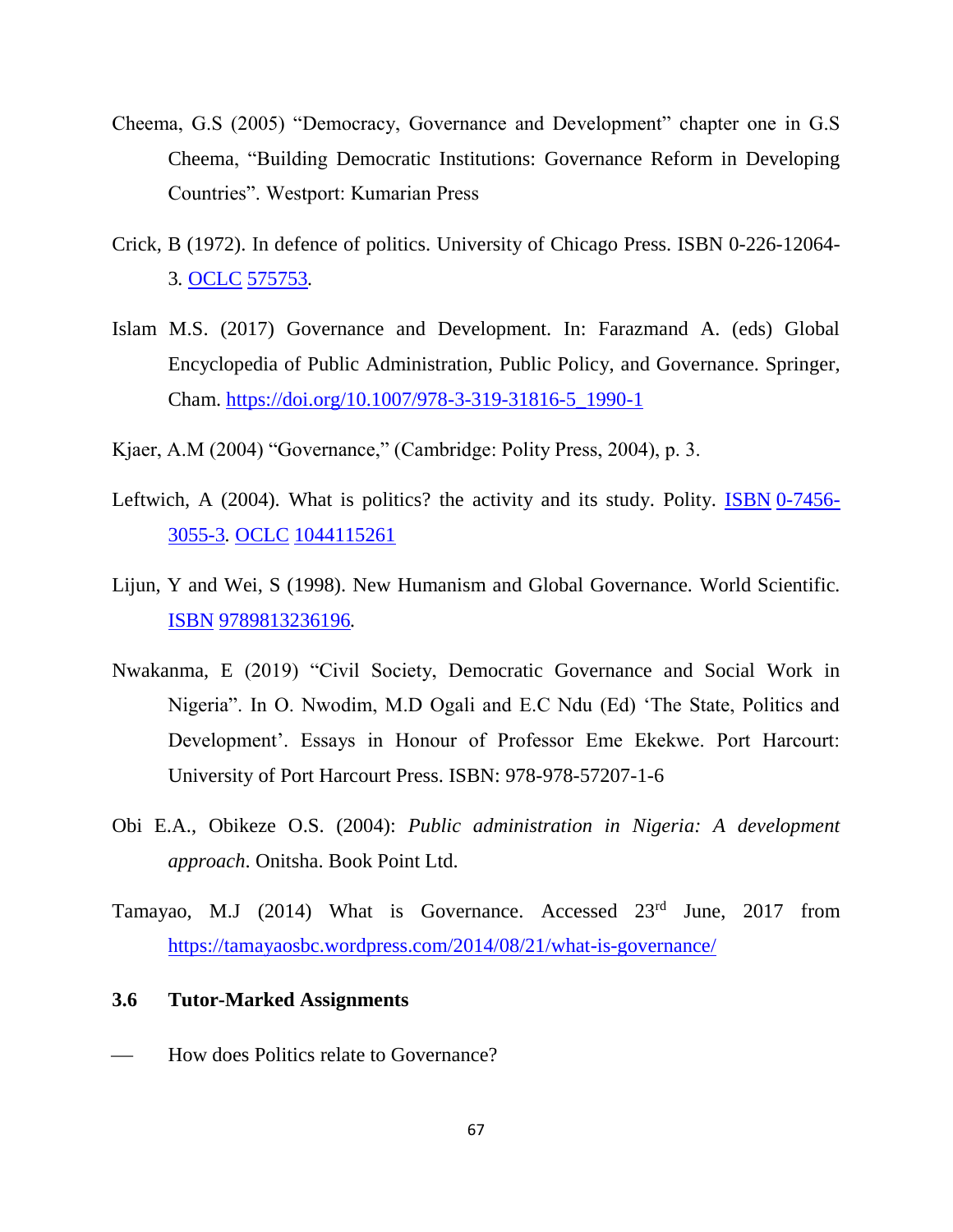- What are the key indicators of Good governance?
- Explain the relationship between governance and development

# **UNIT FOUR: POLICIES FOR SOCIAL DEVELOPEMNT**

# **Unit Contents**

- 4.0 Introduction
- 4.1 Objectives
- 4.2 Main contents
- 4.2.1 The meaning of policies
- 4.2.2 Typology of Policy
- 4.2.3 Social policies and Social development
- 4.3 Conclusion
- 4.4 Summary
- 4.5 References/Further reading
- 4.6 Tutor-Marked Assignments

# **4.0 Introduction**

The notion of policy is frequently mentioned in development studies, political science, and governance. In development studies, policies are seen as the instruments of decision making and are generally adopted by a governance body within an organization or a society. This unit introduces students to the concept of policies and how social policies are important for social development.

# **4.1 Objectives**

At the end of this unit, should be able to explain the key definitions of policy and social policy. Furthermore, students should be able to mention some of types and implications of social policies.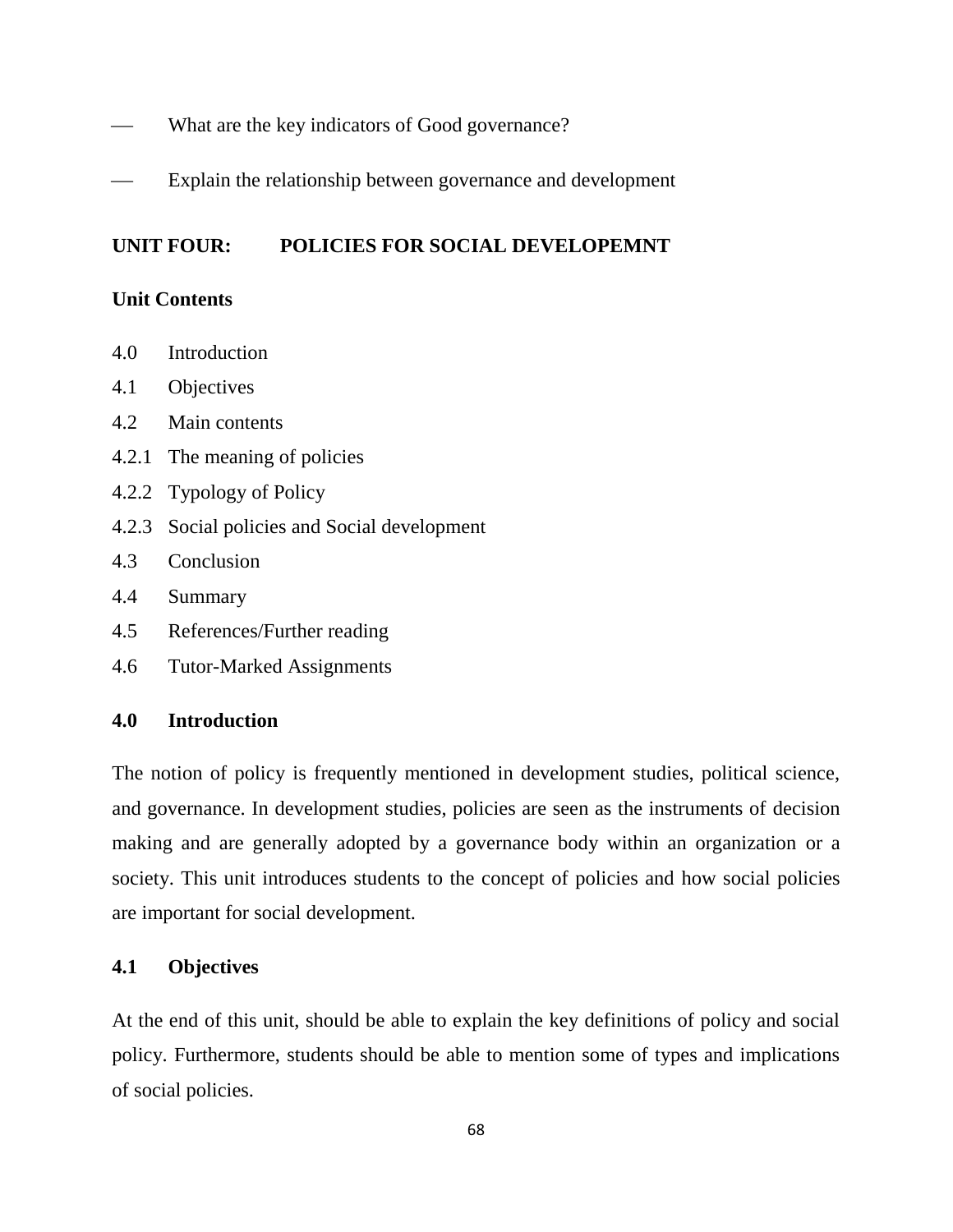# **4.2 Main contents**

#### **4.2.1 The meaning of Policies**

The concept of 'policy' is one that every student of the society will always come across, especially in studies relating to politics and governance. It is a term commonly used to explain the course of action proposed or adopted by the State. Scholars such as Howlett (2011), Anderson (1974), and Lowi (1972), have defined policy as a deliberate system of principles that guides the decisions, intents, and actions of a government. As a statement of intent, policies are usually deliberated on by policy makers to achieve rational outcomes, and are implemented as a procedure or protocol.

Scholars such as Howlett (2011) and Anderson (1974), have explained the principles and processes involved in policy making. For Anderson (1974), for improved outcomes, policies follow the following processes (see Figure 4):

- 1. *Problem identification*: Policies usually begins from identification of problems or the recognition of certain subjects as a problem demanding further government attention.
- 2. *Agenda setting*: The problem identification stage is usually followed by the agenda setting stage where policy actors determine the relevance, benefits and demerits of the policy as a tool for meeting public needs. In this stage, policy actors also decide what public policies shall take preeminence and what the priorities of the emerging policy-making process.
- 3. *Policy formulation*: This stage involves exploring a variation of options or alternative courses of action available for addressing the problem. Actions taken in this stage entails appraisal, dialogue, and the consolidation of intents.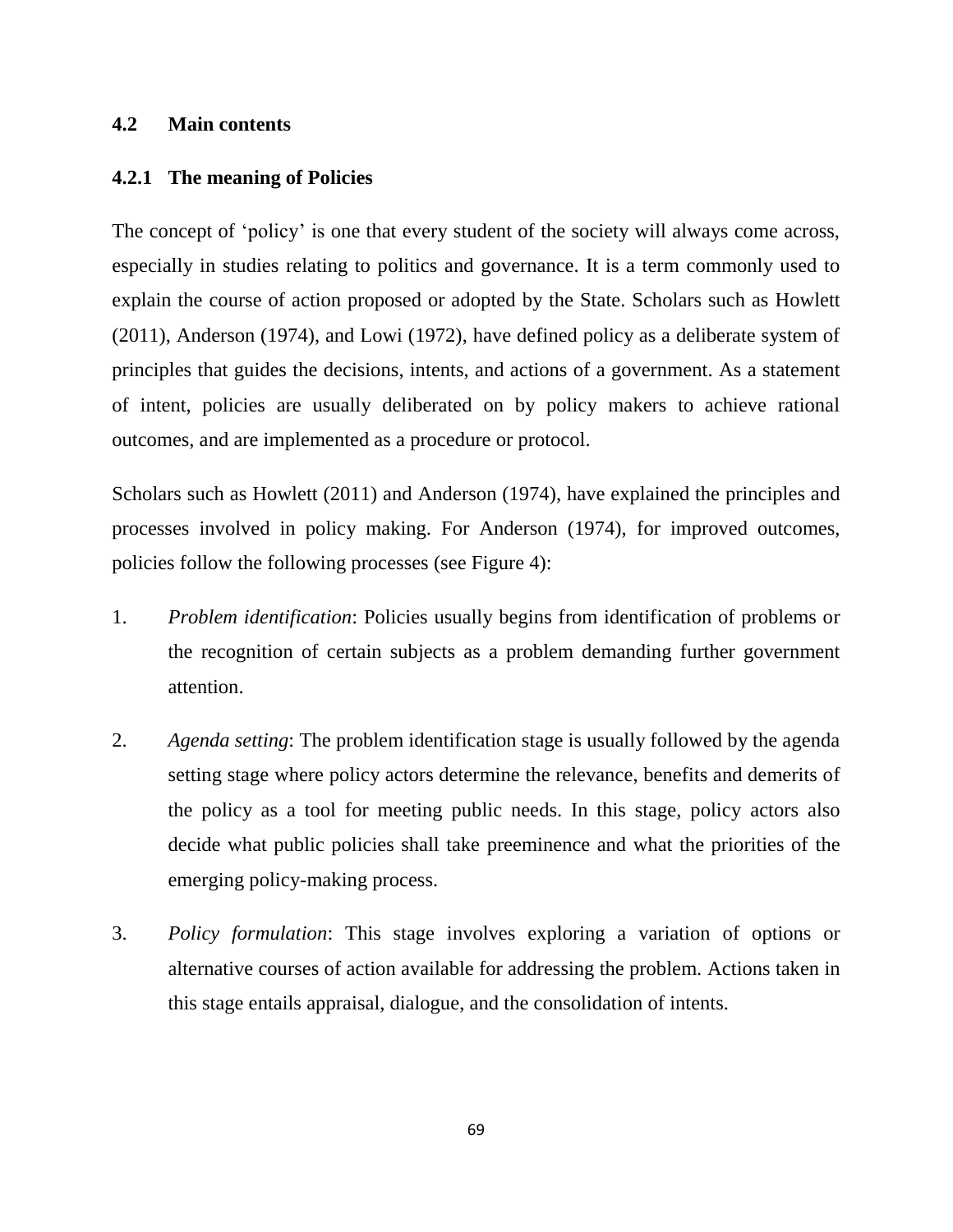- 4. *Decision-making*: At this stage, the governance body deliberates on the ultimate course of action. The decisions taken here is to determine if the policies earlier formulated should be modified, expanded, or discarded considering new options.
- 5. *Implementation*: At the stage of implementation, the statement of intents and decisions of the policy makers are applied to solve the given problems in the society.
- 6. *Evaluation*: The idea of evaluation is to assess the extent to which the implemented policies are effective in solving the identified concerns in the society. At this stage, policy actors attempt to determine whether the course of action is a success or failure by examining its impact and outcomes. It is important to note that at this stage, the policy is considered for either termination or renewal based on the assessment of the effectiveness in achieving policy goals.



*Figure 4: Processes of Policy making. Source: Karagiannis and Radaelli (2007)*

Harold Lasswell (1971), as cited in Howlett (2011), had earlier developed a model of the policy cycle which divides the process of policy formulation and policy making into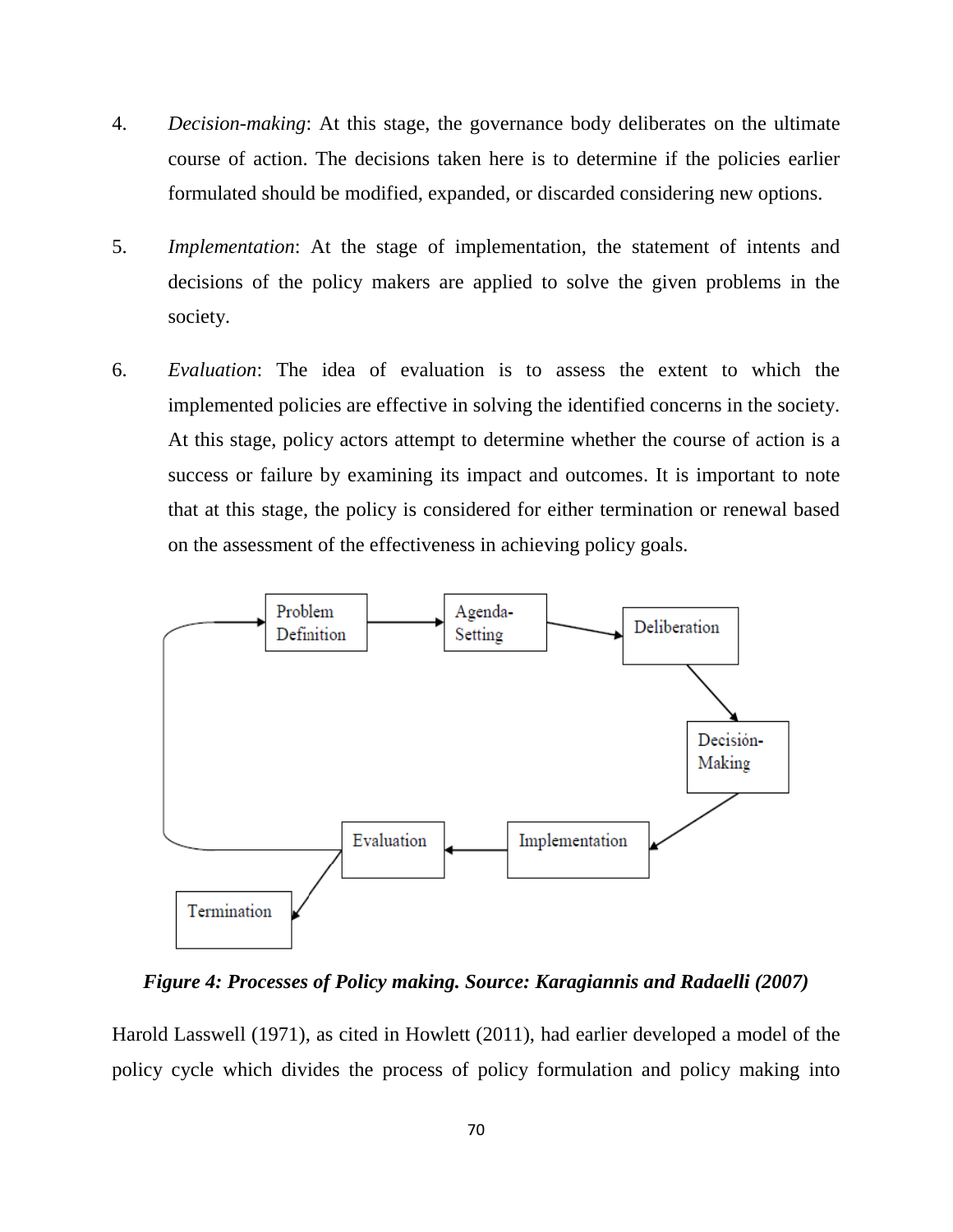seven distinct stages, namely: intelligence, promotion, prescription, invocation, application, termination and appraisal. As noted by Ronit and Porter (2015), Laswell argued that public policies begin with information on specific public concerns that require government attention and ends in the adoption of the most effective policy for public good. The decision-making process in Harold Laswell's policy cycle includes:

- **Intelligence**: At this stage in Laswell's policy cycle, various types of information are collected and processed into decision making.
- **Promotion**: This stage requires the policy actors to convince other policy actors on the significance of the policy. In some cases, as noted by Ronit and Porter (2015), agencies tasked with the promotion of policy may be asked to provide alternative actions and specify the various costs and benefits with each of them.
- **Prescription:** At this stage, the policy actors deliberate on the most suitable action to take based on the amount of information and options available to them.
- **Invocation**: In the stage of invocation, the guiding rules of the intended policies are evaluated and presented to the public. The stage of invocation is a preliminary stage that is meant to prepare for the later and stricter application of rules.
- **Application**: At this stage, the conduct of actors, both those that oversee rules and those that are supposed to comply with them, adjust their behaviour incompliance with the new policies.
- **Appraisal**: After rules have been adopted, and implemented, it is important for policy actors to assess the extent of effectiveness. Usually, the successes of the policy will be measured against the prescriptions. Furthermore, the reasons for successes or failure must be studied carefully in order to determine the best line of action.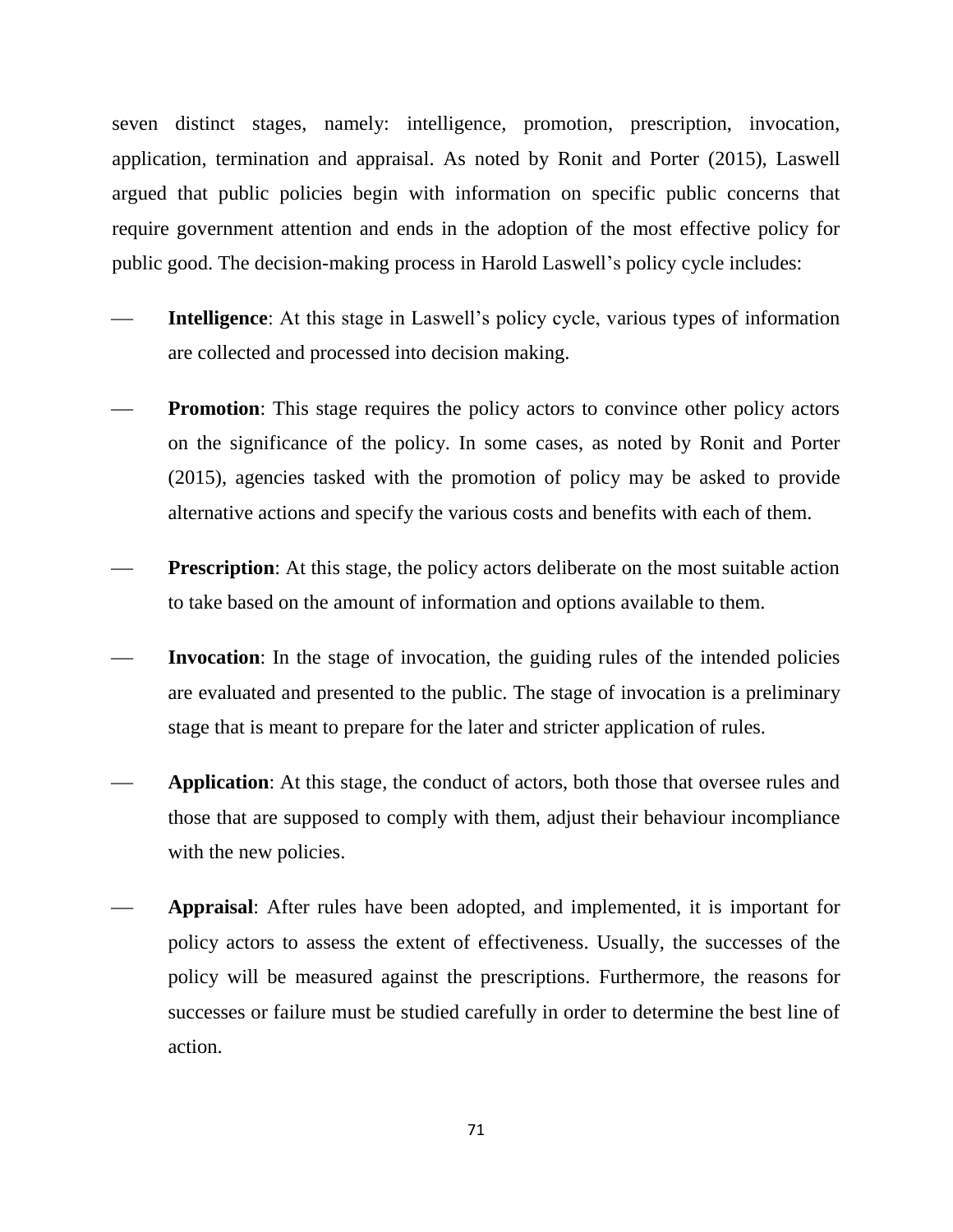**Termination**: One of the normal outcomes of the appraisal stage is to either renew or to terminate the policies implemented. Policies are terminated when they do not elicit the expected behaviour or when they are ineffective in resolving the policy goals. Policies are also terminated when the outcomes generate further problems or when more viable alternatives emerge.

#### **4.2.2 Typology of Policy**

Scholars have suggested different types of policies based on the nature of problems they are created for. The American political scientist Theodore J. Lowi, in his thesis on 'Four systems of Policy, Politics and Choice', published in 1972, proposed four types of policy, namely *distributive*, *redistributive*, *regulatory* and *constituent*.

- a) Distributive policies: For Lowi (1972), distributive policies are created to meet the needs of certain segments of the society. These policies extend goods and services to members of such selected groups and distribute the costs of the goods/services amongst the members of the group. Examples include government policies that impact spending for welfare, public education, highways, and public safety, or a professional organization's benefits plan.
- b) Regulatory policies: Regulatory policies and practices are essentially created to keep check and *regulate* the tendencies of public institution to divert from the established plans and schemes as declared by the government. These policies are concerned with the regulation of businesses, healthcare systems, safety measures, public utilities and others. Regulatory policies compel specific types of behaviour and limit the discretion of agencies or individuals. The intent of this policy type is to ensure that the public get the best of services and quality products.
- c) Redistributive policies: As noted by [United Nations Economic and Social](https://www.unescwa.org/)  [Commission for Western Asia,](https://www.unescwa.org/) redistributive policies are essentially created to improve equality of outcome through the redistribution of income and for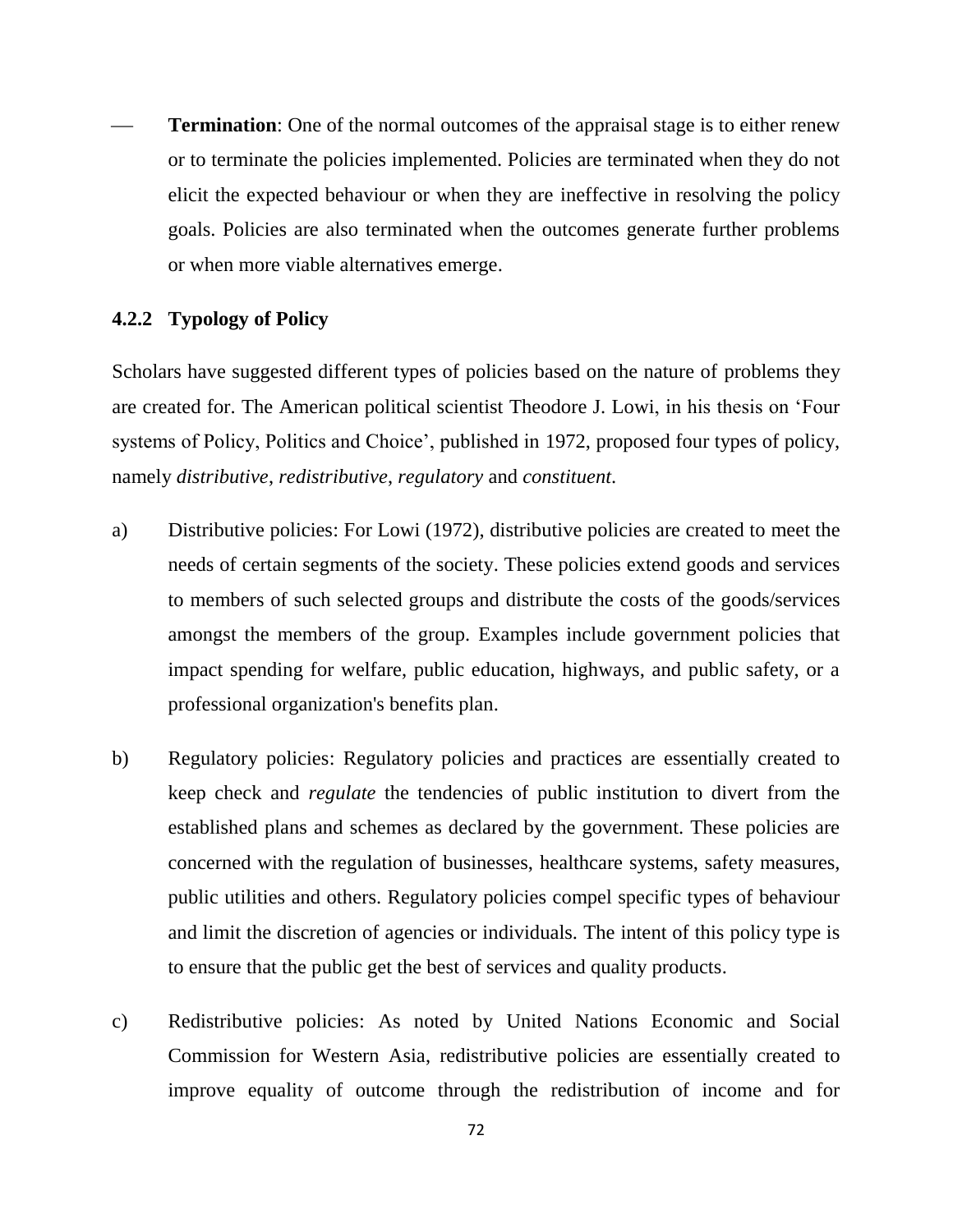enhancing equality of opportunity by improving the distribution of incomegenerating assets, such as human capital and wealth (including land and industrial and financial capital) across individuals and groups as well as between the private and the public sector.

d) Constituent policies: Constituent policies deal with laws and create executive power entities. They also deal with fiscal policies under certain circumstances

Social policy addresses how governments and societies respond to social, demographic, and economic challenges faced by the populace. Social policy is concerned with welfare of the people and human needs, and describes the methods, approaches and techniques which governments use for welfare and social protection.

#### **4.2.3 Social Policies and Social development**

The term 'social policy', as earlier described, is used to refer to the instruments of governance with which governments use for social protection. It is intertwined with the concept of social development, and is fundamentally concerned with social services and the welfare of the populace. Spicker (1995) argued that social policy is a tool for social development and is meant to address needs of social life. Aravacik (2018) and Mkandawire (2001) explained that social development policy refers to collective interventions by the State directly affecting transformation in social welfare, social institutions, and social relations.

The aim of social development policies is to improve human welfare and to meet human needs for education, health, housing and economic security. Important policy of social development are wellbeing and welfare, poverty reduction, standard of living, employment, healthcare, social security, equality, pensions, social housing, family policy, social care, child protection, social exclusion, education policy, criminal justice, urban development, and labour welfare.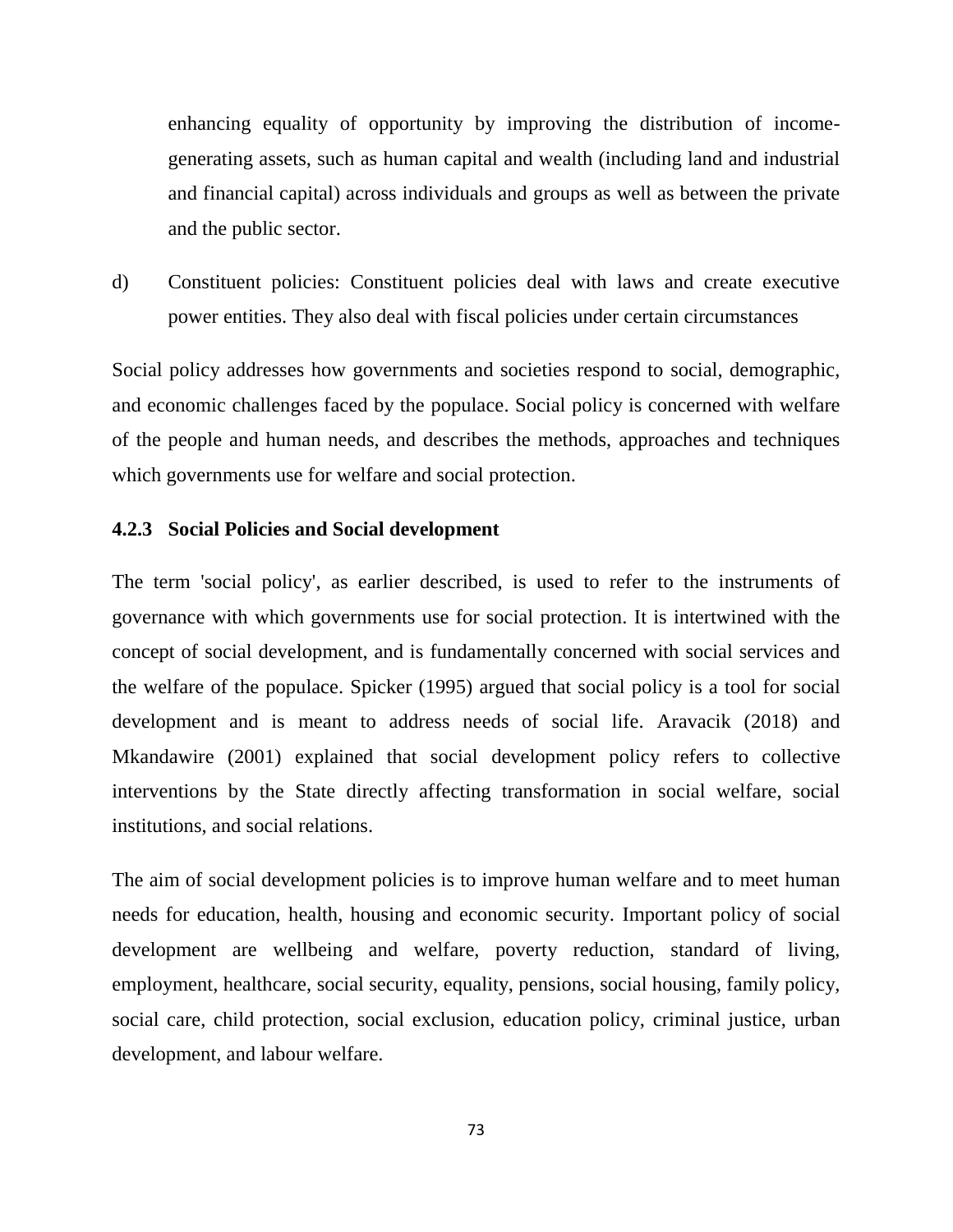#### **4.3 Conclusions**

With the different misconceptions about the function of governance and public policies, this unit has provided an explanation for the types, processes and outcomes of public policies.

## **4.4 Summary**

In this unit, it has been established that public policies are the collective actions of the government which includes laws, rules, regulations, judgments, case studies, and government programmes directed at meeting the needs and aspirations of the public. Public policies are also of different types based on the nature of social problem they ae created to cater for. Social development policies range from public health concerns to issues of criminal justice and social security.

# **4.5 References/Further reading**

- Aravacik, E.D (2018) Social Policy and the Welfare State. DOI: 10.5772/intechopen.82372
- Howlett, M. (2011) Designing public policies: principles and instruments. Routledge.
- Karagiannis, Y and Radaelli, C.M (2007) Policy Making. In D. Caramani (ed.) Comparative Politics. Oxford University Press
- Laswell, H (1971). A Pre-View of Policy Sciences. New York, Elsevier.
- Lowi, T.J. (1972). "Four Systems of Policy, Politics, and Choice". Public Administration Review. 32 (4): 298–310. [doi](https://en.wikipedia.org/wiki/Doi_(identifier))*:*[10.2307/974990](https://doi.org/10.2307%2F974990)*.* [JSTOR](https://en.wikipedia.org/wiki/JSTOR_(identifier)) [974990.](https://www.jstor.org/stable/974990)
- Mkandawire, T (2001), 'Social Policy in a Development Context', Social Policy Paper no. 7, United Nations Research Institute for Social Development (UNRISD), Geneva.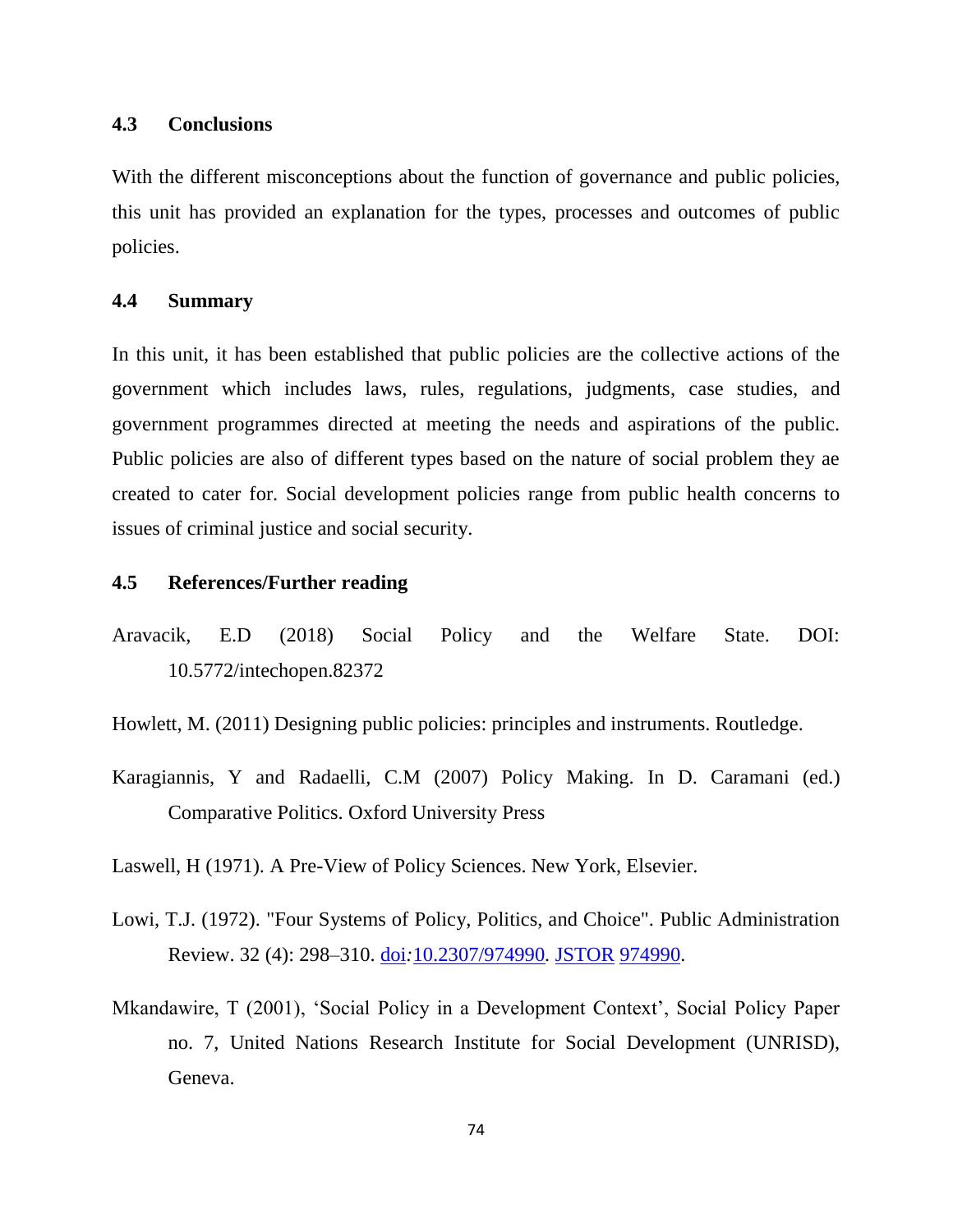Spicker, P (1995) Social policy: Themes and Apporaches. Harvester Wheatsheaf. ISBN: 0133547620, 9780133547627

# **4.6 Tutor-Marked Assignments**

- Explain the different stages of policy making
- Explain the key concerns of social development policies.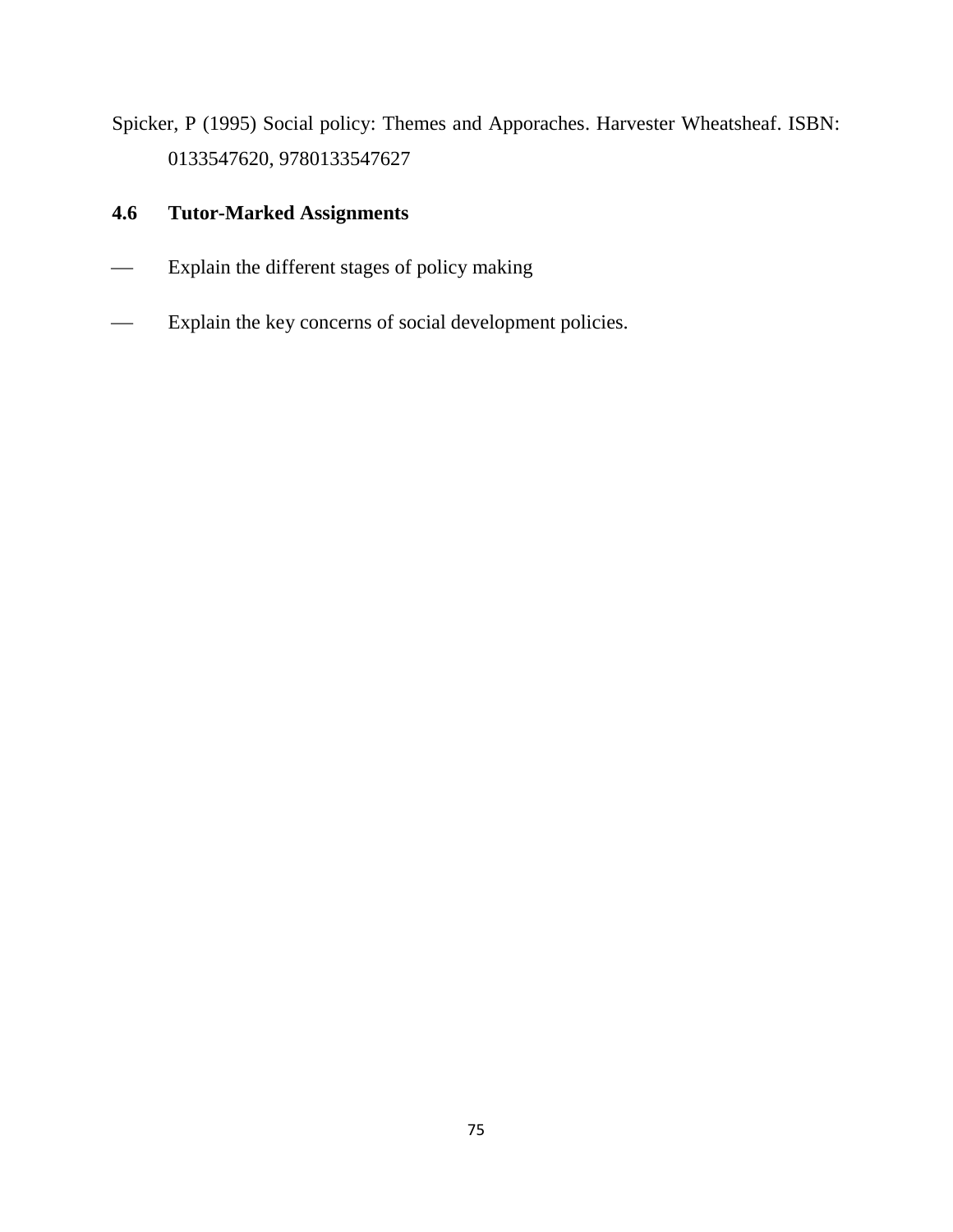# **MODULE THREE:**

# **SOCIAL DEVELOPMENT THEORIES AND PRACTICE NIGERIA**

# **MODULE CONTENTS**

# **Unit One:**

Social development challenges in Nigeria

# **Unit Two:**

Rural development and Social development in Nigeria

# **Unit Three:**

Gender issues and Social development in Nigeria

# **UNIT ONE: SOCIAL DEVELOPMENT CHALLENGES IN NIGERIA**

# **Unit Contents**

- 1.0 Introduction
- 1.1 Objectives
- 1.2 Main contents
- 1.2.1 Policy actions for Social development in Nigeria
- 1.2.2 Social development challenges in Nigeria
- 1.3 Conclusion
- 1.4 Summary
- 1.5 References/Further reading
- 1.6 Tutor-Marked Assignments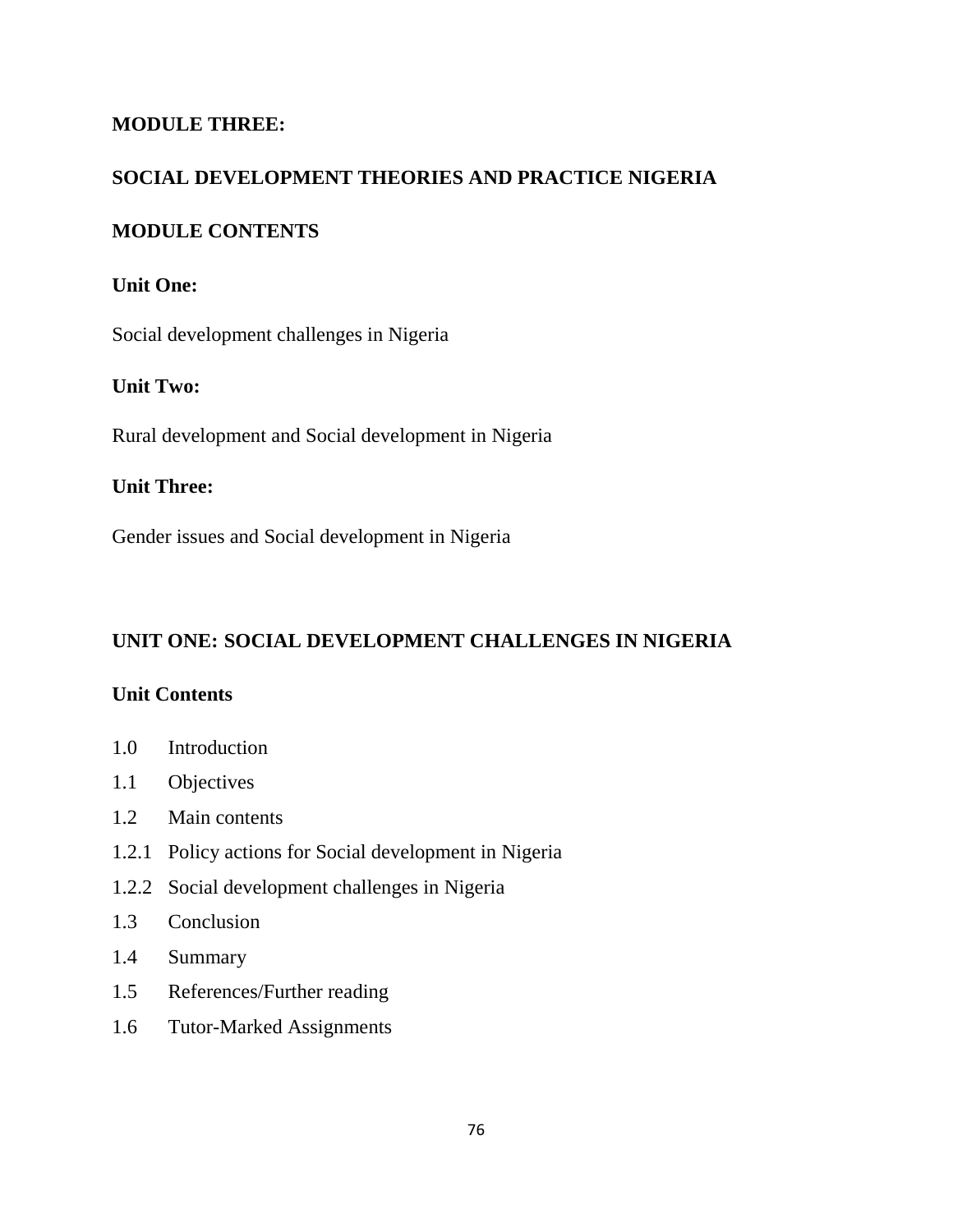#### **1.0 Introduction**

This unit examines the various challenges faced by Nigeria as a country in implementing social development policies.

## **1.1 Objectives**

At the end of this unit, students should be to explain some of the challenges of social development policies in Nigeria.

#### **1.2 Main content**

## **1.2.1 Policy actions for Social development in Nigeria**

Successive governments in Nigeria have made different interesting development policies with some directed at social protection and improving the wellbeing of the people. The extent to which these polices succeeded in driving development and improving the standard of living of Nigerians remains arguable especially as many Nigerians still live in excruciating poverty and squalor, suffer untold hardship owing to unemployment, live in despicable environments, and are exposed daily to risks and harm associated with environmental pollution, unregulated food products, fake drugs, poor working conditions, and insecurity.

According to Ogunmike (1995), Nigeria's first development policy was proposed in 1962 as part of Nigeria's post-Independence strategies for fostering economic growth and improving the general welfare of its citizens by improving her Gross Domestic product, and depending heavily on multilateral aid. The development plan was to be operational for a period of six years; however, it came to an abrupt end as a result of the collapse of the first republic and the subsequent eruption of the civil war. In addition, out of the 50 percent of foreign aid which were expected, only about 14 percent were received, thus leading to the inability to achieve the identified objectives (Ahmed and Dantata, 2016; Ogunmike, 1995). Ogumike (1995), as cited in Ahmed and Dantata (2016), further nited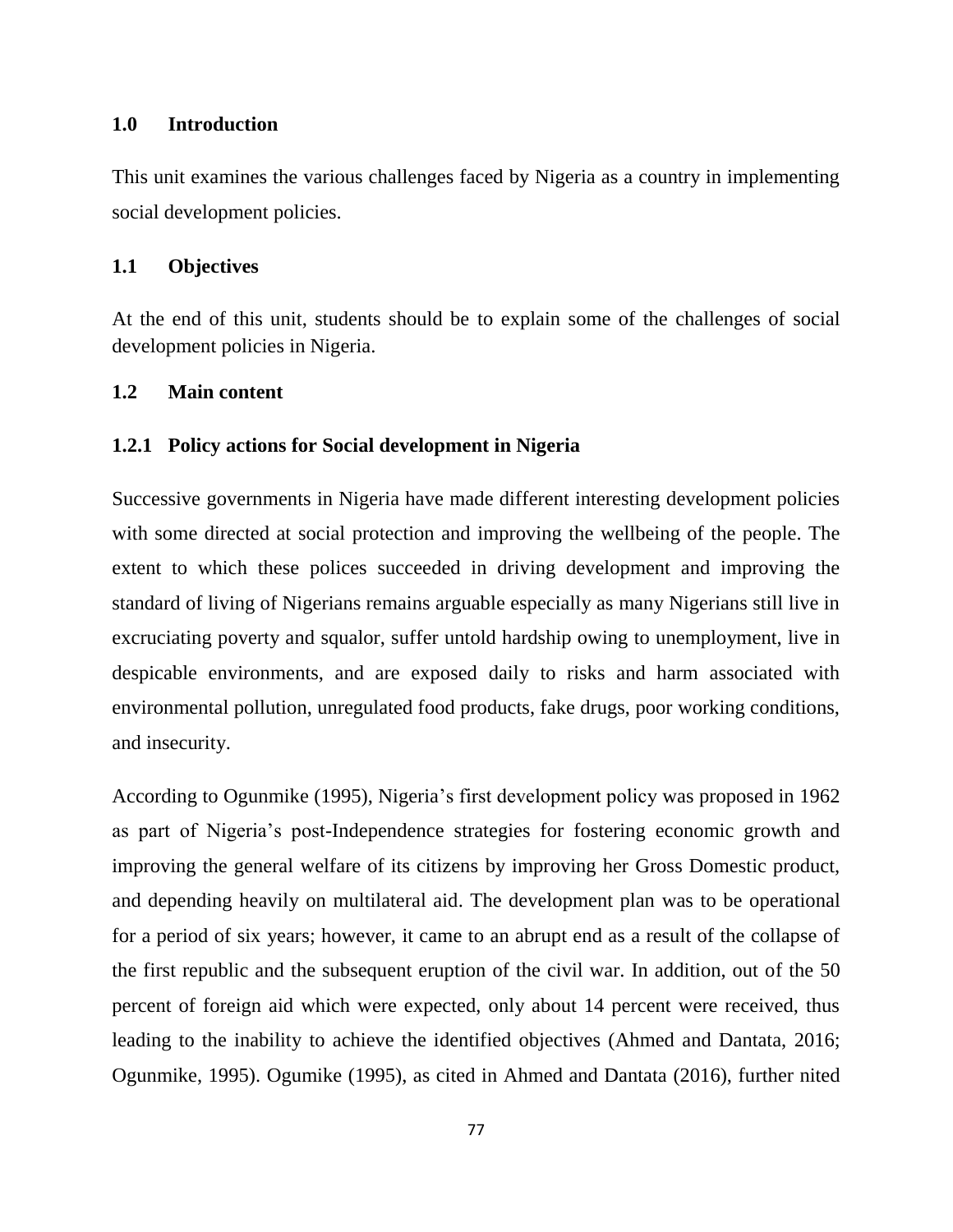that a second development plan was launched spanning from 1970 to 1974 after the civil war. The plan included policies aimed at developing agriculture, industry, transportation, man power, defence, electricity, communication, water supply and provision of social services. The plan also aimed at restructuring the nation from the structural and economic impact of the civil war. Following the actualize all the second development plan, the Nigerian State proposed a third development plan between 1975 to 1980 with special emphasis on rural development and agriculture, alongside other development policies in manufacturing, building and construction sectors. The fourth development plan followed the Structural Adjustment Programme (SAP), which was aimed at restructuring and diversifying the economy, achieving a stable fiscal and balance of payments over a stipulated period, laying foundation for non-inflationary growth and enhancing the possible growth of the private sector. As noted by Ahmed and Dantata (2016) and Ogumike (1995), other national development policies such as National Economic Empowerment Development Strategy (NEEDS), Seven Point Agenda and the Transformation Agenda have also been launched in recent times, as a response to the development challenges of Nigeria and a national plan for prosperity.

Nigeria have also made a number of policies in the areas of education, healthcare, labour and employment, electricity provision, waste management, food security, and provision of social amenities. For instance, after Independence, Nigeria operated an educational policy inherited from Britain at independence. However, the failure of this policy to satisfy the educational aspirations of the country rendered it unpopular. Thus, in 1973, a National Seminar was organised by the National Educational Research and Development Council (NERDC) to develop a framework for quality education in the country. This gave rise to the National Policy on Education of 1977. The Policy was aimed creating a free and democratic society; a just and egalitarian society; a united strong and self-reliant nation; a great and dynamic economy, and country of opportunities for all citizens. Another interesting educational policy is the universal basic education which started in 1976 under the name Universal Primary Education (U.P.E). UBE and U.P.E were both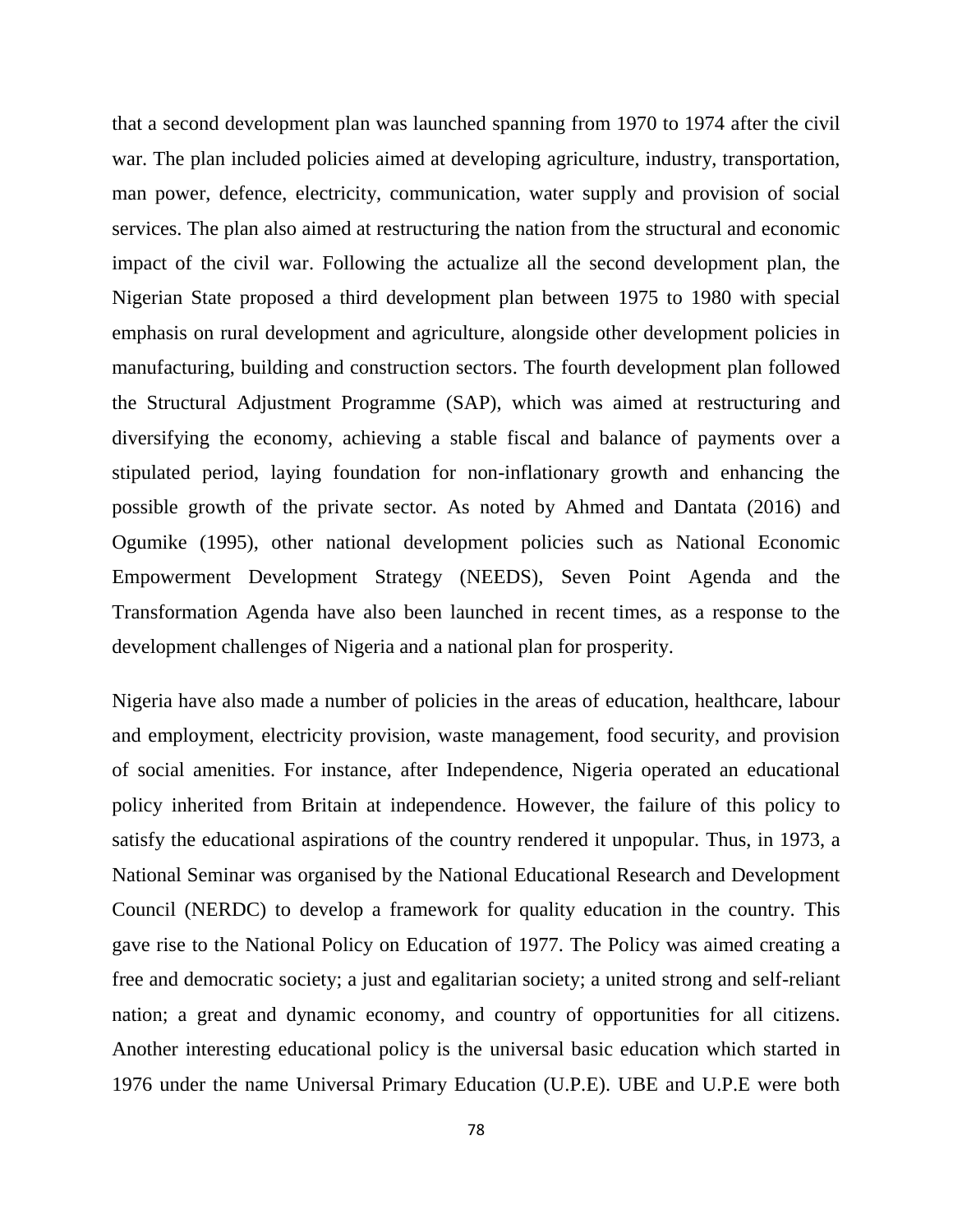intended to rejig the primary and secondary education in Nigeria. However, both policies appear to have achieved little especially as public primary and secondary education in Nigeria still remain elementary till date. The revised NHPP (2019) is also another policy meant to contribute to achieving *Nigeria's National Health Policy* commitment; and to deliver *health* care that is preventive, promotive, protective, restorative and rehabilitative to every citizen of the country.

#### **1.2.2 Social development challenges in Nigeria**

The inability of Nigeria to achieve most of its development policies has been linked to a number of factors. In spite of the different social policies on education, power, education, infrastructure, and economy, the country continues to face massive developmental challenges, including the need to reduce the dependency on oil and diversify the economy, address insufficient infrastructure, and build strong and effective institutions and public financial management systems. Scholars such as Umana (2018); Ahmed and Dantata (2016), and Egonmwan (2003), have identified the following as common challenges in Nigeria policy implementation for development, including social development.

- 1) Politicization of public policies in Nigeria: Umana (2018) have noted that in Nigeria, most policies are usually affected by political changes and usually end when the government in power leaves office. Sometimes, the policies are merely proposed as political stunts to deceive the public or syphon funds. take place with much difficulty if not total failure and are usually affected by the politics of the day.
- 2) Narrow view in policy formulation: Umana (2018) and Egonmwan (2003) also noted that in Nigeria, policy actors often focus on very few variables that influence the problem identified. In most cases, they focus on only the political and economic variables failing to include the social, administrative and external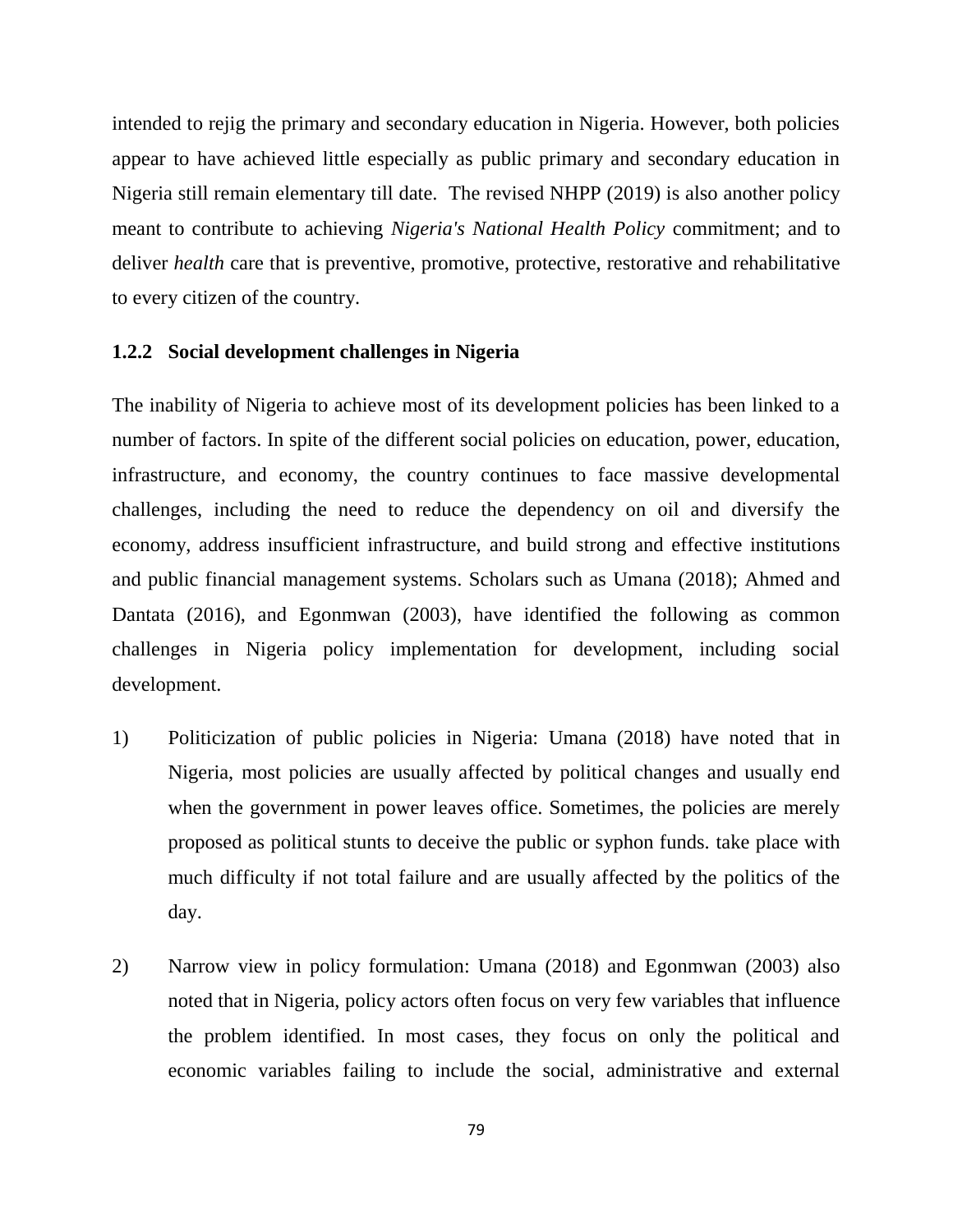environmental factors and variables. Hence, right from the start, the policy is formulated with deficiencies.

- 3) Bribery and Corruption: The phenomenon of bribery and corruption is another chronic problem in Nigeria. In the policy setting, corruption accounts for most of the difficulties faced at the implementation stage. Policy actors both at the top level and at the field syphon financial resources to satisfy themselves. Agents and institutions put in place to ensure accountability are also bribed to falsify their reports and massage their probing. In the end, the system is weakened and the formulated policies are unable to achieve their stated goals (Umana, 2018; Egonmwan, 2003).
- 4) Lack of participation by the target groups: Development is more successful when the concerned groups or communities participate in the development process. By participation, we mean when the target group which the policy is meant for is given much room to contribute in policy formulation and implementation. However, in Nigeria the target group is usually left out at the policy formulation stage. Only high officials of government and policy actors are made to participate. The policy so defined therefore fails to be client-oriented and gets out of touch from the local people (Umana, 2018; Ahmed and Dantata, 2016; Egonmwan, 2003).
- 5) Lack of clear policy goals: As noted by Ahmed and Dantata (2016) and Egonmwan (2003), various governments in Nigeria have the obvious tendencies of pursuing multiple goals that in most cases are complicated. Policy goals often lack clarity and consistency with demands of the people.
- 6) Lack of appropriate technology for implementation: Another common policy challenge in Nigeria as identified by scholars is the lack of appropriate modern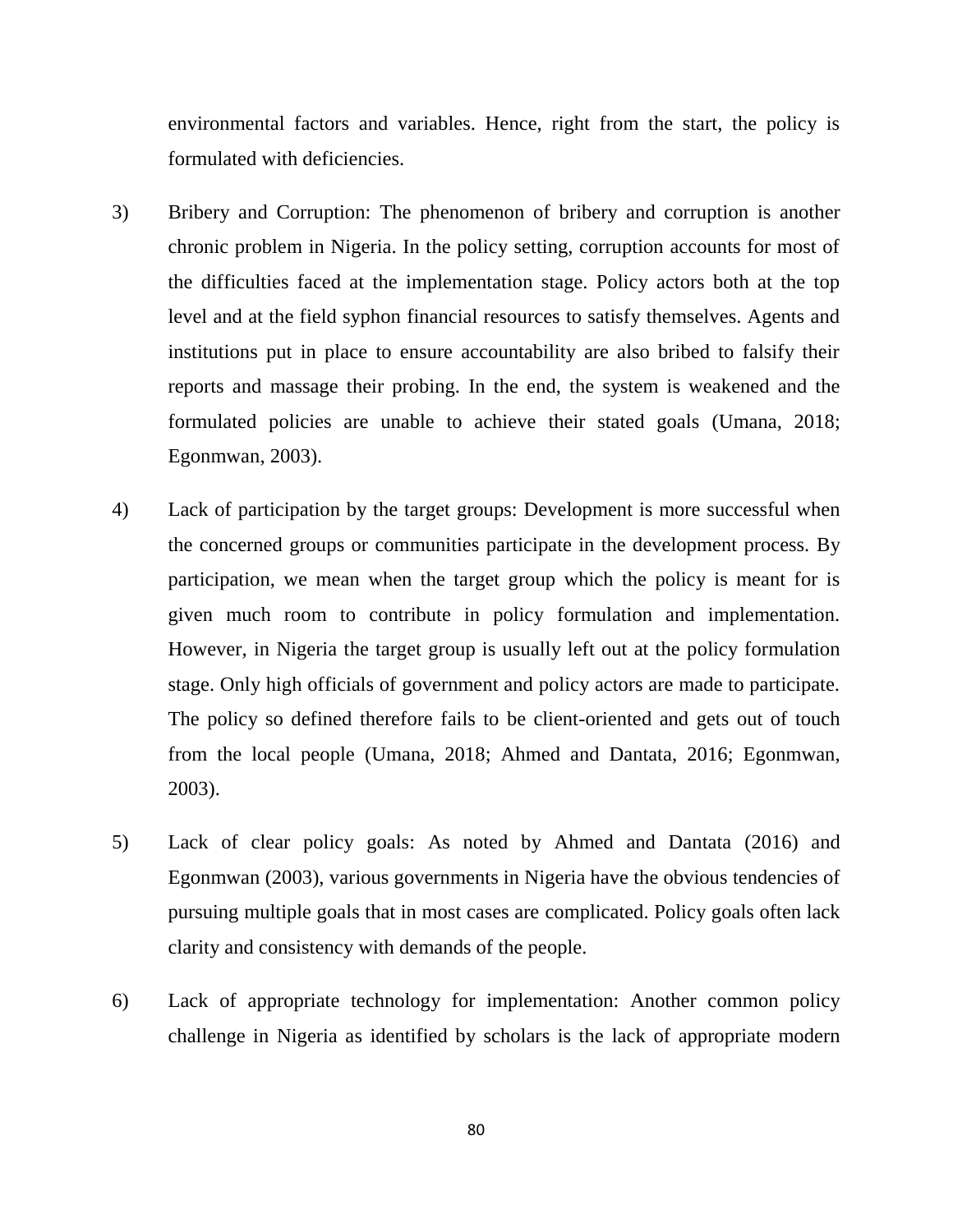technology, managerial skill and administrative capacity required for effective policy implementation.

7) Lack of continuity and commitment to development policies: Ahmed and Dantata, (2016) and Egonmwan (2003) have also noted that in Nigeria, a change in government is more often accompanied by change in priorities and development strategies which makes policy implementation more difficult as the switch over to entirely different priorities and objectives will require new processes, personnel, resources and technology, as well as the duration of the new policies.

#### **1.3 Conclusion**

From the discussions above, it is clear that policies are meaningless without adequate implementation. One common problem in Nigeria has been the issues of implementing policies. As identified by some scholars, policy implementation in Nigeria are usually affected by corruption, lack of continuity, and commitment to development policies, and exclusion of target groups from policy processes, among many other issues.

#### **1.4 Summary**

This unit have explained some of the issues associated with the implementation of development policies in Nigeria. What comes out of the above discussion is that development becomes difficult in Nigeria owing to the inability of the Nigerian state to galvanize the necessary resources and follow the right processes to policy implementation.

#### **1.5 References/Further reading**

Ahmed, I.K and Dantata, B.S (2016) Problems and Challenges of Policy Implementation for National Development. Research on Humanities and Social Sciences [www.iiste.org.](http://www.iiste.org/) ISSN (Paper)2224-5766 ISSN (Online)2225-0484 (Online) Vol.6, No.15, 2016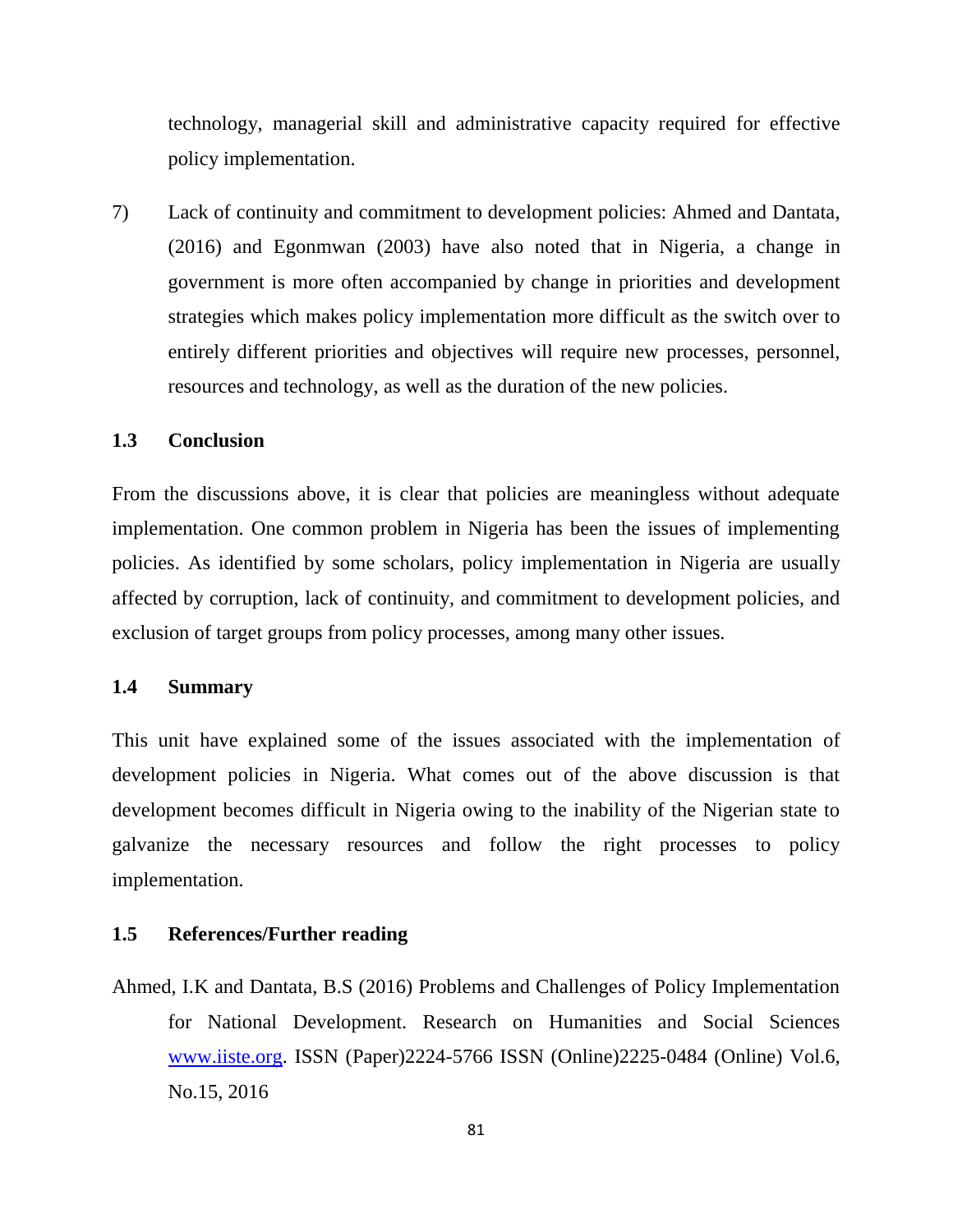- Egonmwan, J.A. (2003). Policy Failure in developing Countries, An issue deserving analysis; Ambil Press Otiki-Odibi Benin City
- Ogunmike, F. (1995). The Effect of Macro Level Government Policies in Rural Development and Poverty Alleviation in Nigeria. Ibadan Journal of Social Sciences, 1: 15-24.
- Umana, K (2018) Challenges of Public Policy Implementation in Nigeria. <https://researchcyber.com/challenges-of-public-policy-implementation-in-nigeria/>

#### **1.6 Tutor-Marked Assignments**

- Mention four social development policy areas in Nigeria
- Explain some of the challenges of policy implementation in Nigeria

# **UNIT TWO: RURAL DEVELOPMENT AND SOCIAL DEVELOPMENT IN NIGERIA**

#### **Unit contents**

- 2.0 Introduction
- 2.1 Objectives
- 2.2 Main contents
- 2.2.1 The concept of rural development
- 2.2.2 Rural development challenges and social development
- 2.3 Conclusion
- 2.4 Summary
- 2.5 References/Further reading
- 2.6 Tutor-Marked Assignments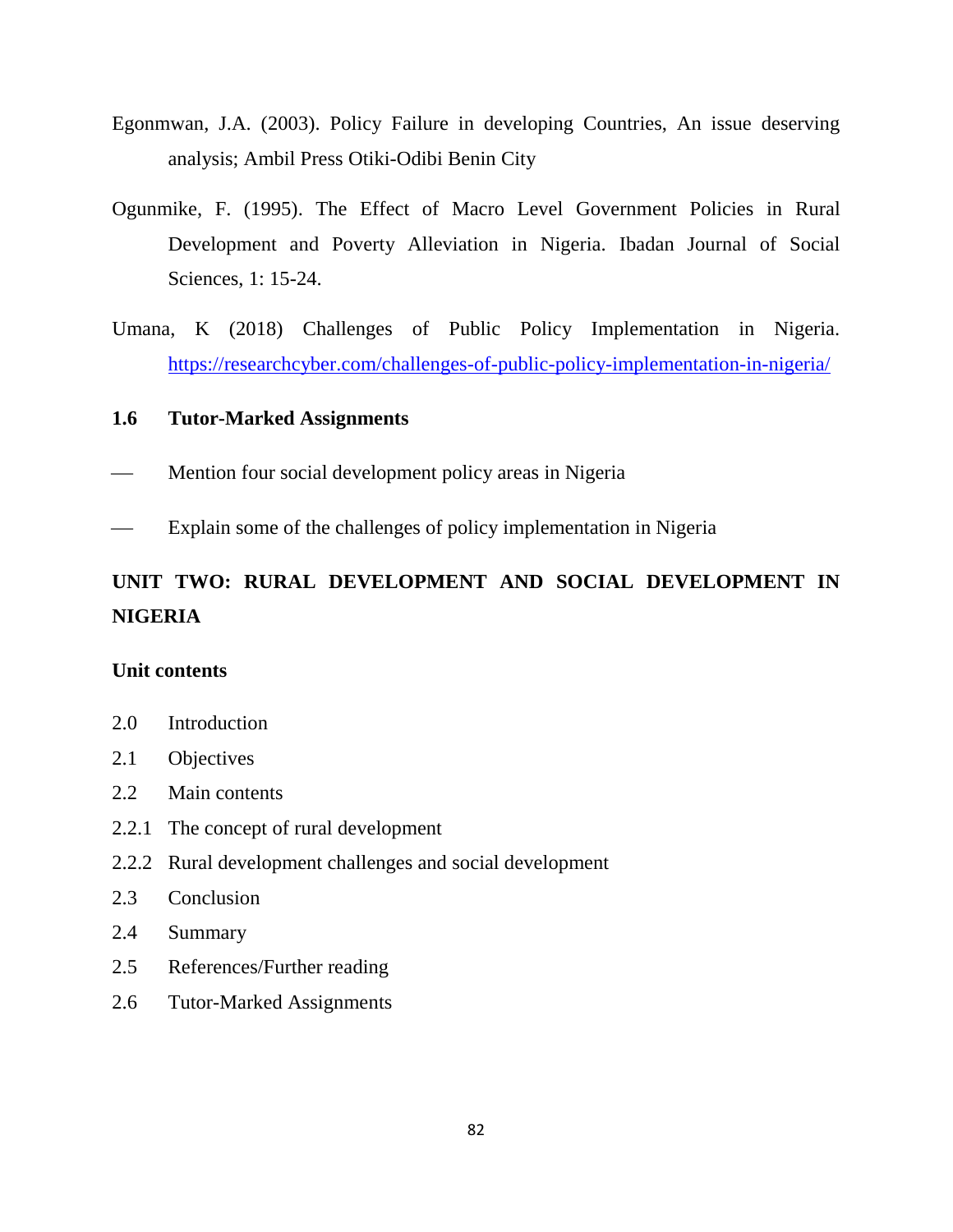#### **2.0 Introduction**

This unit examines the social development concerns associated with rural development. Rural development is understood to be the process of improving the quality of life and economic well-being of people living in rural areas which is equally a concern of social development.

#### **2.1 Objectives**

At the end of this unit, students will be able to discuss the processes of rural development, the implications of rural development and the development challenges associated with rural development

## **2.2 Main Content**

#### **2.2.1 The concept of Rural development**

The term *rural development* generally refers the processes and approaches to interventions by the State in the economies of rural areas. The word 'rural' relates parts of a country that have a relatively low population density compared to cities, and where agriculture and related activities usually dominate the landscape and economy. In rural areas also, basic infrastructure, such as transport and communications, are absent, and the people residing in such areas depend more on local mechanisms for food production, healthcare, etc. (Pellissery, 2012; Moseley, Malcolm, 2003).

Rural development is a multi-dimensional and a comprehensive approach which takes into consideration rural poverty, livelihoods, system of education, health care and medical facilities, shelter, infrastructure, environmental conditions, skills development opportunities for the individuals, administration and management practices, employment opportunities and human resource development.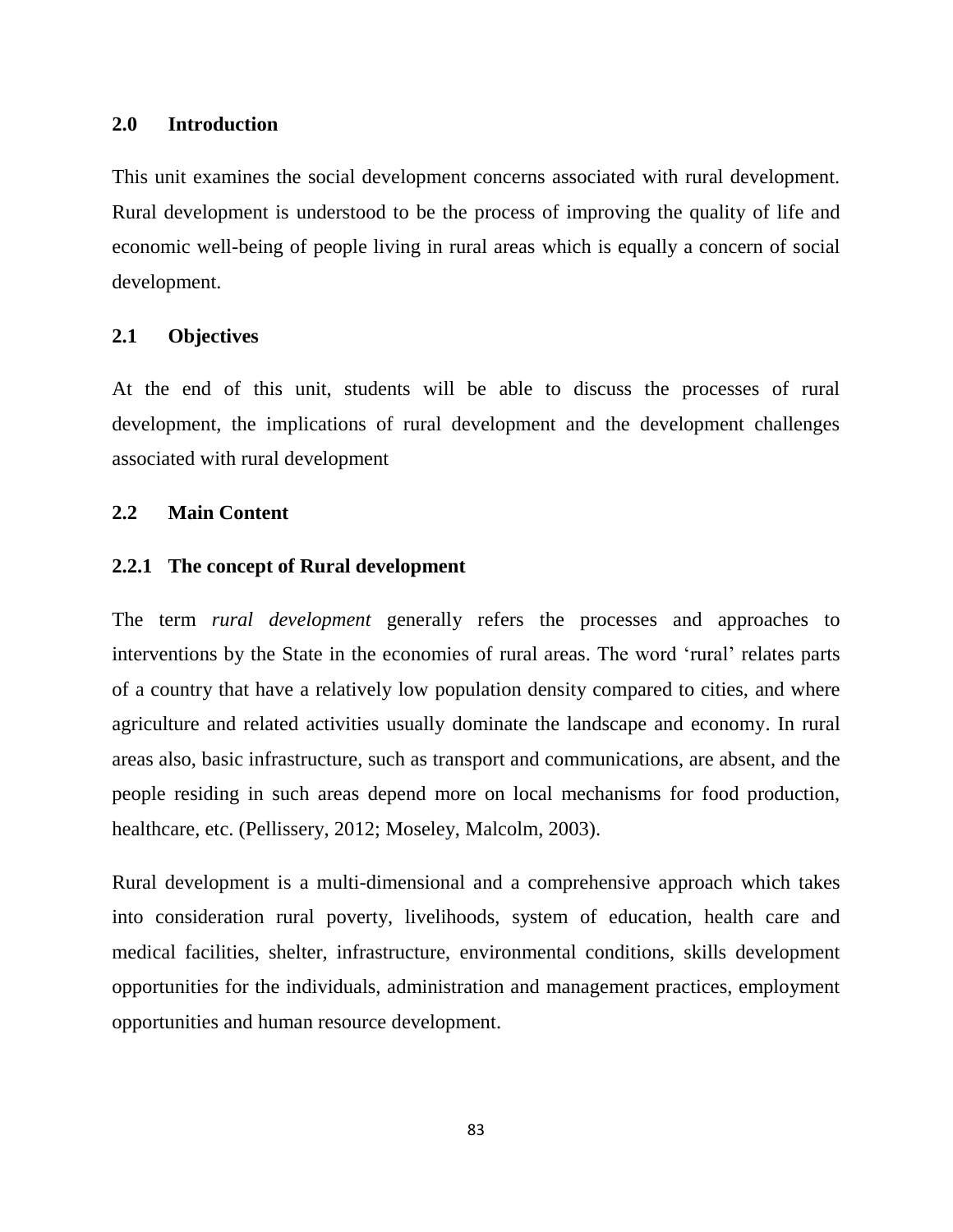Scholars have noted that rural development is one of the key achievements of social development and is at the centre of sustainable development. As explained by the United Nations knowledge platform (2009), rural development is vital to the economic, social and environmental viability of nations. It is essential for poverty eradication since global poverty is overwhelmingly rural.

Kapur (2019) have identified the following as development objectives of rural areas:

- 1. Improvement of Economic Capabilities
- 2. Improvement of Human Capabilities
- 3. Improvement of Protective Capabilities
- 4. The rural individuals need to recognize the significance of education.
- 5. Improvement of Political Capabilities

#### **2.2.2 Rural development challenges and Social development**

Rural areas, in comparison to urban centers, have peculiar problems that border on social development. In rural areas, there is usually low literacy levels, poor healthcare systems, limited access to social amenities, and heightened public heath challenges. Idachaba (1985) explained that rural areas are usually far from development and are befuddled with challenges such as: vicious cycle of poverty, poor rural infrastructure, high level of illiteracy, low social interaction and local politics, harmful traditional practices, and lack of employment opportunities.

On the phenomenon of rural poverty, Idachaba (1985) noted that owing to the low paying jobs they have access to, rural dwellers have low resulting in low capital formation. On poor rural infrastructures, Idachaba (1985) noted that rural areas grossly lack basic infrastructure and social amenities that guarantee quality life. Illiteracy is also high in the rural areas owing to inadequate schools and learning environment. Rural dwellers are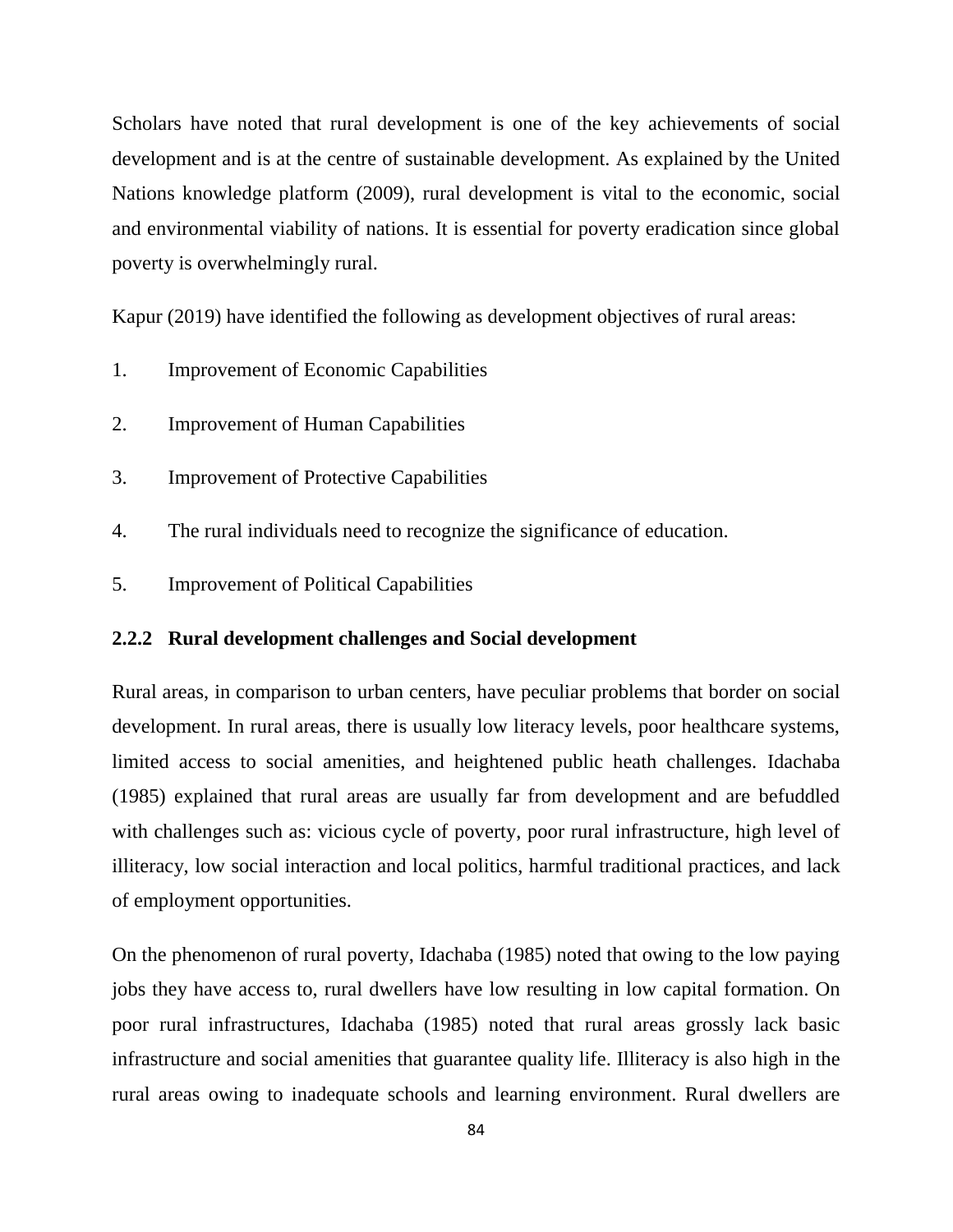also rarely involved in politics; thus, do not contribute much to policies that affect their welfare. Furthermore, Idachaba (1985), noted that rural dwellers engage in ancient traditional practices that are inimical to civility, wellbeing, quality health, equality, and human safety. Practices such as female genital mutilation, tribal marking, patriarchy, child preference, child marriage, etc., are common in rural areas, and affect the development of their socio-economic and cultural lifestyle. There is equally low rate of employment opportunities in the rural areas. Men and women that are capable of working, and who possess natural skills are usually not gainfully employed. Other common social development challenges associated with rural areas include: rural migration, loss of livelihoods owing to urbanization, poor maternal healthcare, and increased child mortality.

#### **2.3 Conclusion**

The main objective of rural development is simply to improve the social, economic, and environmental life of rural people for them to enjoy quality life. This objective, fortunately, traverses the need for social development. For instance, an improvement in the livelihoods of rural people will cascade into better healthcare, access to descent living conditions and improved social chances, which satisfies social development. As such, when the challenges of development in rural areas is addressed, social development can be achieved.

#### **2.4 Summary**

This unit has explained the concept of rural development and how it is intertwined with the concept of social development. What comes out of the entire discussion is that when the challenges of rural areas are met, social development can be said to have been achieved. Thus, the aim of every government is to the problems associated with rural areas, especially the problems of rural poverty, lack of adequate healthcare, low literacy levels, and prevalence of harmful cultural practices, among many others.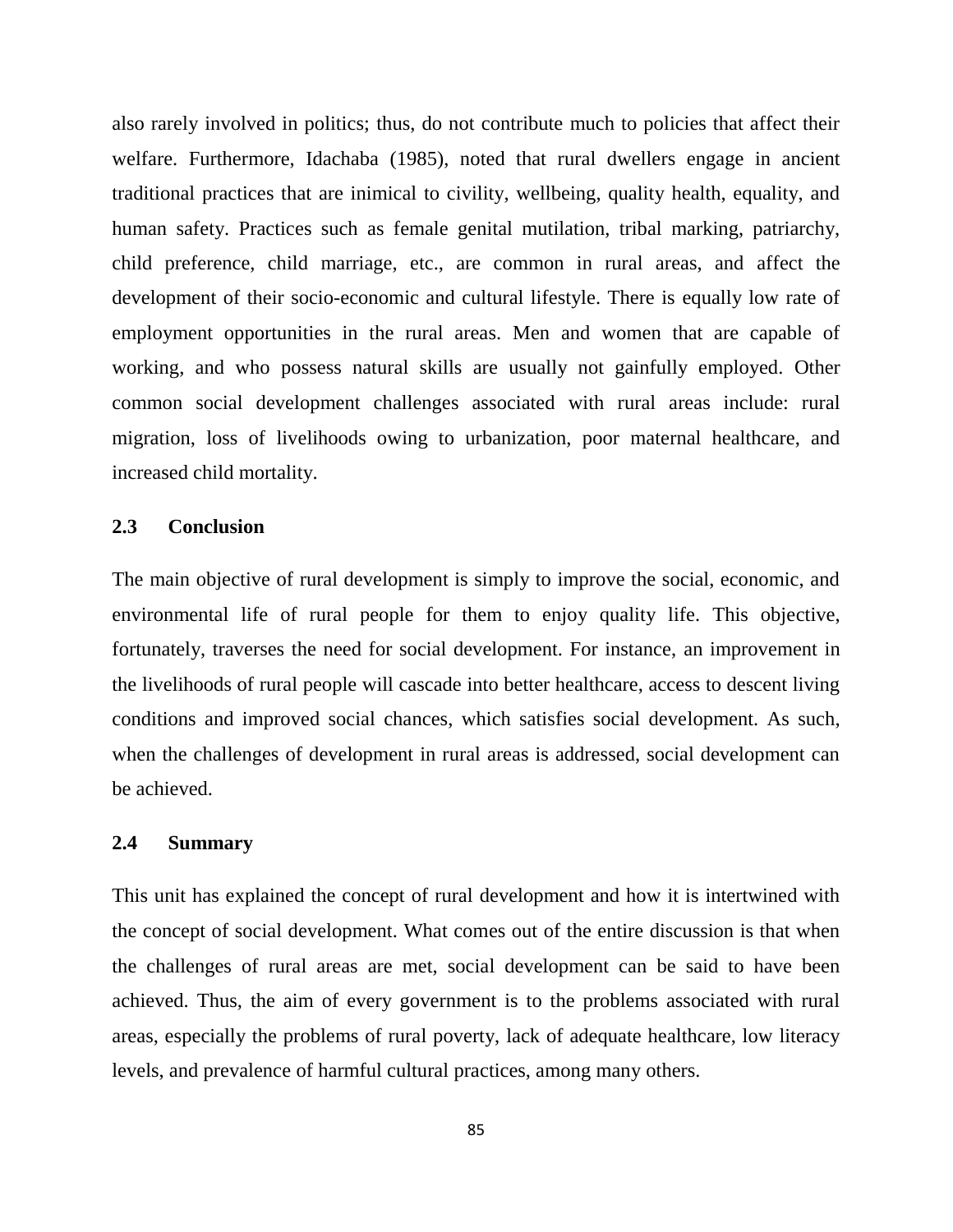# **2.5 References/Further reading**

- Idachaba, F.A. (1985). "Integrated rural development: Lessons from experience." I.F.A.D."- FIATPANAS
- Kapur, R (2019) Rural Development Approaches and Strategies. Available at [http://shodhganga.inflibnet.ac.in/bitstream/10603/131642/10/10\\_chapter%203.pdf](http://shodhganga.inflibnet.ac.in/bitstream/10603/131642/10/10_chapter%203.pdf)
- Moseley, M.J. (2003). Rural development: principles and practice (1. publ. ed.). London: SAGE. p. 5. [ISBN](https://en.wikipedia.org/wiki/ISBN_(identifier)) [978-0-7619-4766-0.](https://en.wikipedia.org/wiki/Special:BookSources/978-0-7619-4766-0)
- Pellissery, S (2012). "Rural Development". Encyclopedia of Sustainability. **7**: 222–225.
- United Nations (2009) Rural Development. Report on the 17th session of CSD. <https://sustainabledevelopment.un.org/topics/ruraldevelopment/decisions>

# **2.6 Tutor-Marked Assignments**

- Explain the key characteristics of rural areas, and how they differ from urban centers.
- What are the common social development challenges associated with rural areas?

# **UNIT THREE:**

#### **GENDER ISSUES AND SOCIAL DEVELOPMENT IN NIGERIA**

- 3.0 Introduction
- 3.1 Objectives
- 3.2 Main contents
- 3.2.1 The concept of Gender
- 3.2.2 Gender issues in Social development
- 3.3 Conclusion
- 3.4 Summary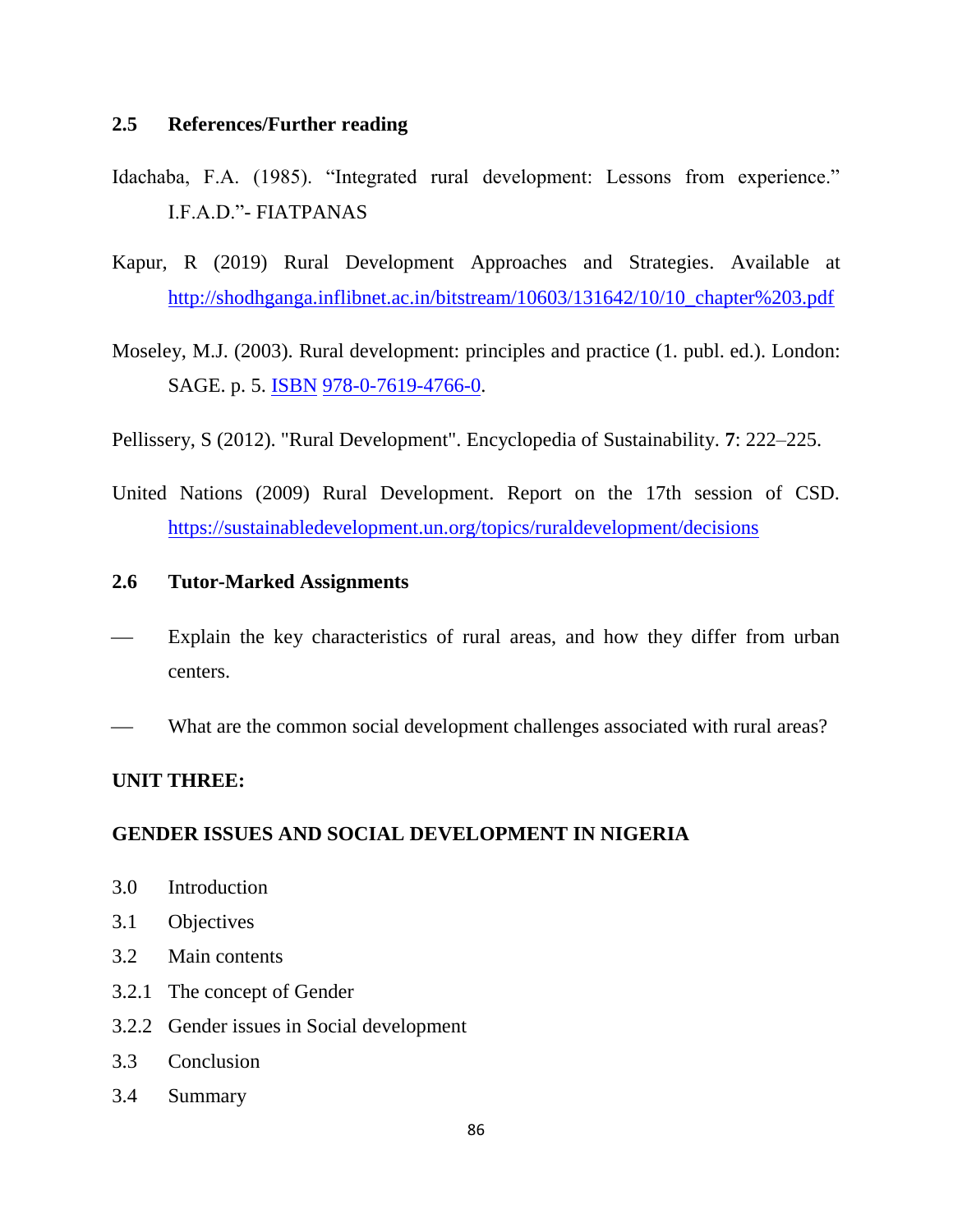- 3.5 References/Further reading
- 3.6 Tutor-Marked Assignments

# **3.0 Introduction**

Another common issue in the study of social development is the relationship between gender and development. This unit explains the politics of gender and how gender issues manifest in social development.

# **3.1 Objectives**

This unit aims to explain to students the concept of gender, the politics of gender, and the relationship between gender and development.

# **3.2 Main content**

# **3.2.1 The concept of Gender**

The concept of gender is erroneously used today to explain the social and economic issues faced by women in society; however, it is a socially constructed definition of the physical and social features of women and men. It is not the same as sex (*which refers to the biological characteristics and differences in women and men*), and it is not the same as women. Gender refers to the social characteristics of women and men in the society, such as the tasks, roles and functions attributed to women and men in society, as well as the relationships between groups of women and men.

Gender analysis is important for social development, especially as it takes into consideration the social, political and economic differences between women and men in different societies. The intention of such analysis is to understand: the differences between women's and men's life chances and privileges even within the same society; the social arrangements that determine women's and men's roles and responsibilities in the family, community and society at large; the differences between women and men,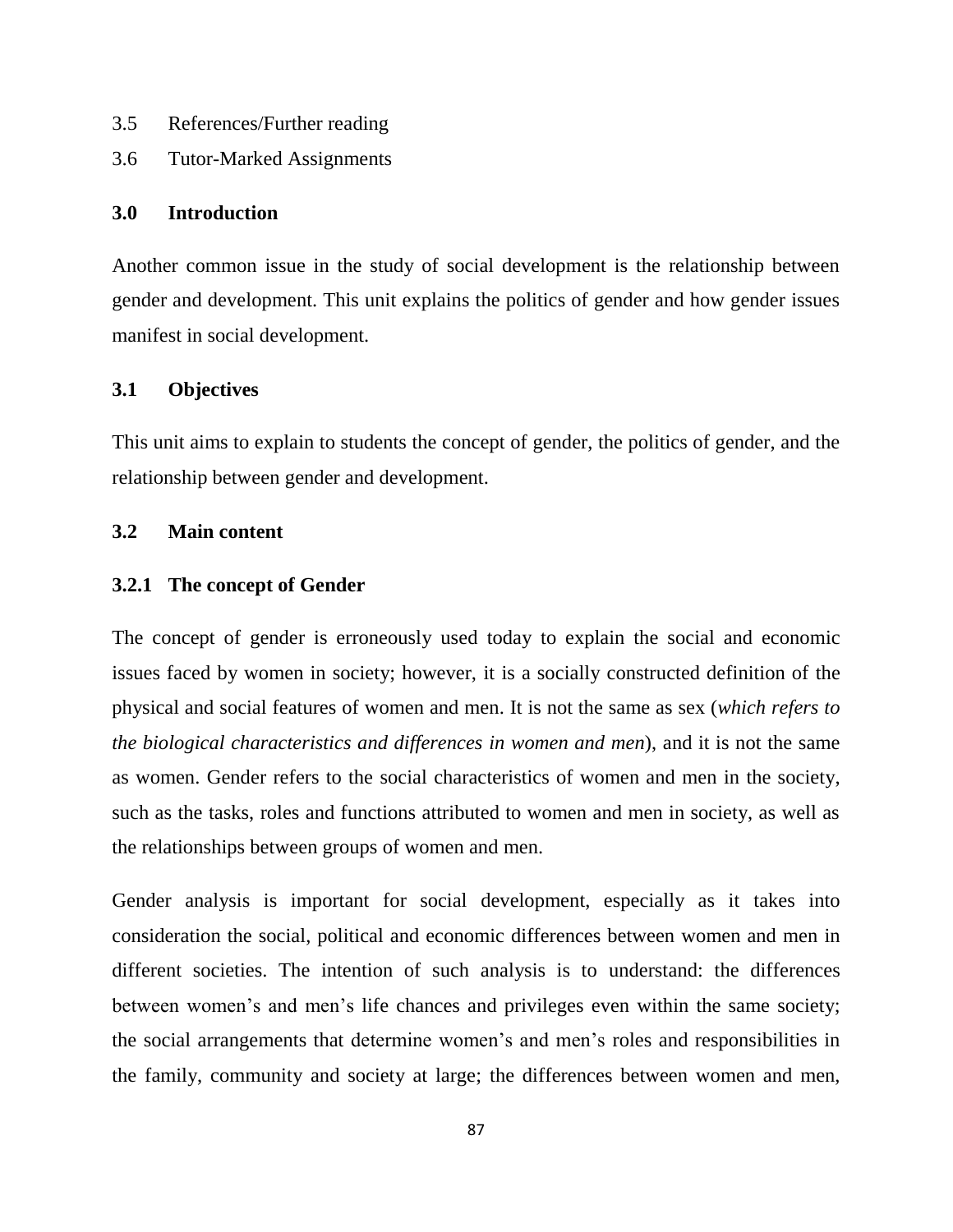based on age, wealth, ethnic background and other factors, and the way gender roles and relations change as a result of social, economic and technological trends.

As noted by John Hopkins University (2017), in gender analysis, the following concepts are regularly used:

- **1. Gender equity** is the process of being fair to someone regardless of their sex or gender. To ensure fairness, measures must be taken to compensate for cumulative economic, social, and political disadvantages based on sex or gender that prevent someone from operating on a level playing field.
- **2. Gender equality** is the concept that all human beings, irrespective of their age, sex or gender identity, are free to develop their personal abilities and make choices without the limitations set by stereotypes, rigid gender roles, or discrimination. Gender equality means that the different behaviour, aspirations, and needs of men, women, and people of other gender identities are considered, valued, and favoured equally. It is important to note that gender equality does not mean that all people are physically or biologically "the same", rather, gender equality suggests that the rights, responsibilities, and opportunities of individuals will not depend on their biological makeup.
- **3. Gender gap** is a measure of gender inequality. It is a useful social development indicator that shows the differences between women and men as reflected in social, political, intellectual. Cultural, and economic attainments, preferences, or attitudes. For example, one can measure the gender gap between boys and girls in terms of health outcomes, as well as educational levels achieved or labour income.
- **4. Gender bias** is the tendency to make decisions or take actions based on preconceived notions of capability according to gender. Scholars use the concept of gender bias to explain how societies tend to favour a particular gender above others.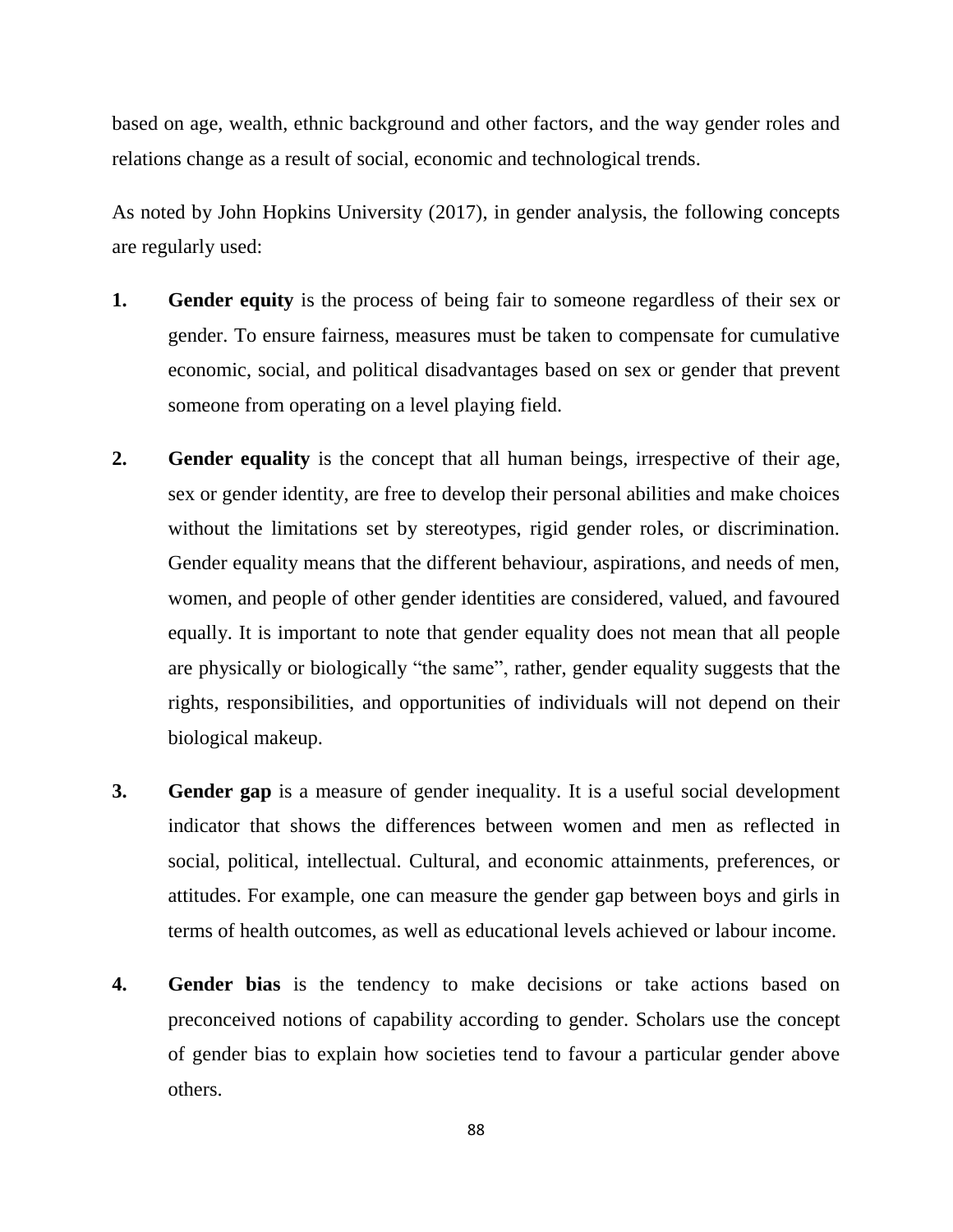#### **3.2.2 Gender issues in Social development in Nigeria**

Gender analysis is important for social development studies, particularly as it reveals the nature of gender relations and how the roles, responsibilities, privileges and opportunities available to men and women are socially constructed. Gender issues feature prominently in the field of development, and is used as a measure of social development.

The focus of gender studies in social development includes addressing both social and economic needs of men and women by providing them with empowerment opportunities, social amenities, and useful infrastructure. A gender approach to social development also seeks to prevent further overburdening of women or men and in the society, and stresses the importance of not automatically reinforcing and perpetuating traditional roles. This implies the needs to address men as well as women, since men are required to change their attitude and behaviour to support this.

In Nigeria, a cursory examination of gender relations reveals that men and women do not have the same level of asses to social privileges and opportunities, including education, high paying employments, and leadership roles. Studies by scholars such as Idike, Okeke, Okorie, Ogba, and Ugodulunwa (2020), and Beaman, et al. (2009), have explained that in Nigeria the following gender issues are prevalent:

a) Male preference in Education: This indicates the preference of many households to fund the education of a male child over a female child. Studies have shown that many parents in Nigeria prefer to send the male children to school while the female children engage in other vocational trainings, such as tailoring, hairdressing, catering, and trading. In some other cases, the girls are supported only to a certain level (e.g., Primary school or secondary school), and afterwards are made to drop for the males to continue. This gender bias in family formation and education eventually limits the privileges and opportunities women and girls have access to in the society.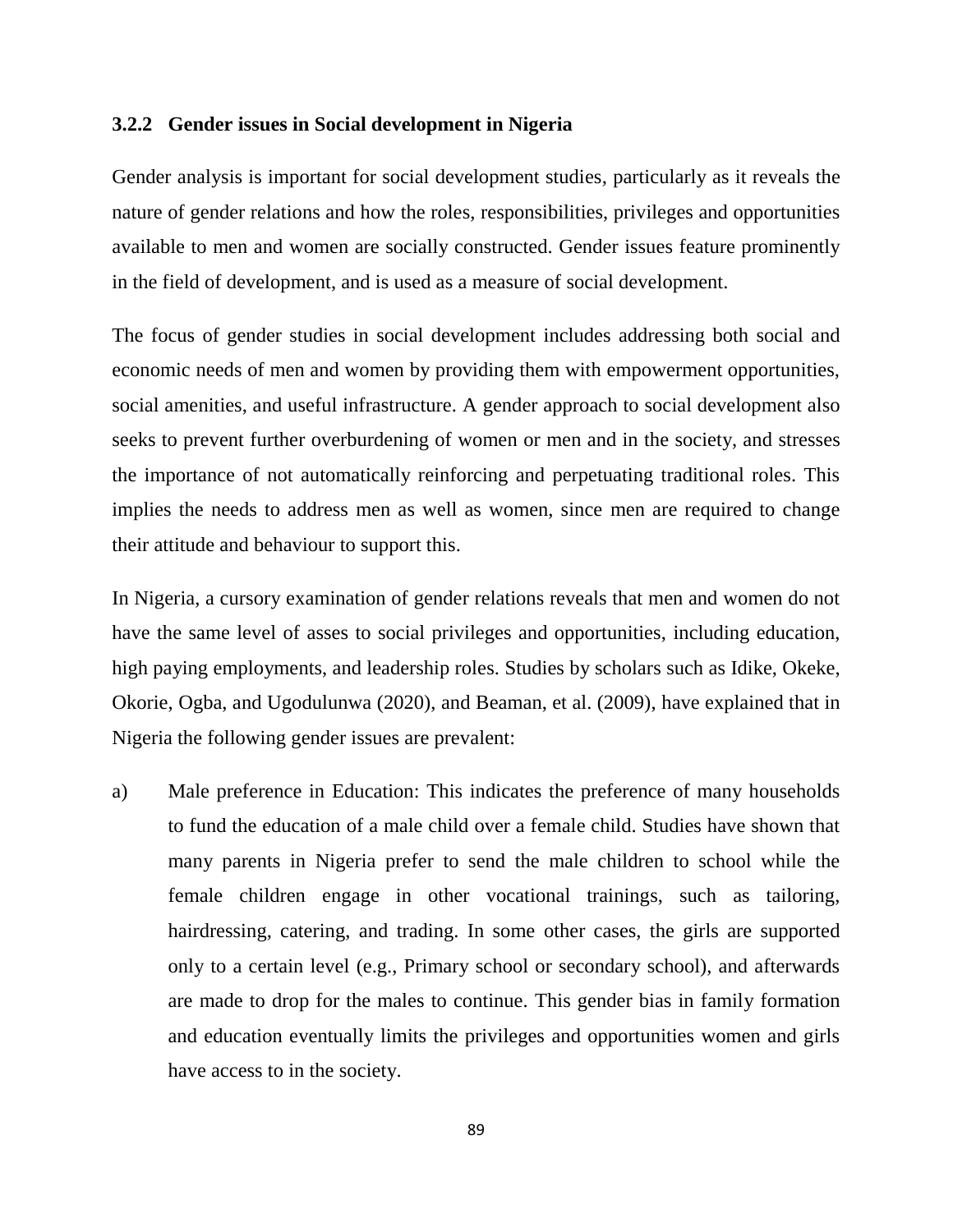- b) Inheritance rights: Gender discrimination in inheritance rights is also another thorny gender issue Nigeria. Whereas Nigeria has a number of laws granting equal rights to men and women over property and inheritance, it is still a common practice that women do not inherit property from their parents. This discriminatory practice also manifests in many other forms and scope ranging from primogeniture rules, right of spouses, and rights of adopted and illegitimate child to inheritance and property. The implication of this is that the inability of women to access property further expands the phenomenon of women poverty in the society.
- c) Women participation in politics: The number of women who participate in politics in Nigeria or hold public offices is also very low, and this can be traced to the practices associated with politics that exclude women or limit their participation. For instance, the processes of selecting representatives for political parties is usually favourbale to men, while women are only sometimes considered for the role of deputies or assistants. There is also the phenomenon of extreme violence and intimidation in Nigeria politics that oftentimes scare women away, thus denying the chance to vote and be voted for.
- d) Gender ceiling in work environments: Gender differences in workplace has been a universal phenomenon, however with varying dimensions in developing countries like Nigeria. The concept of glass ceiling points to the sad fact that some jobs are designated as men's and women's jobs. In some other cases where the job is open to all, there may be barriers and restrictions. The notion of 'glass ceiling' is a metaphor used to represent an invisible barrier that prevents a given demographic, especially women, from rising beyond a certain level in a hierarchy. Whereas women are getting educated and are increasingly entering the labour force more than before, many women still find it difficult to transcend cultural, political and religious barriers at the workplace. The outcome of these is felt in the income level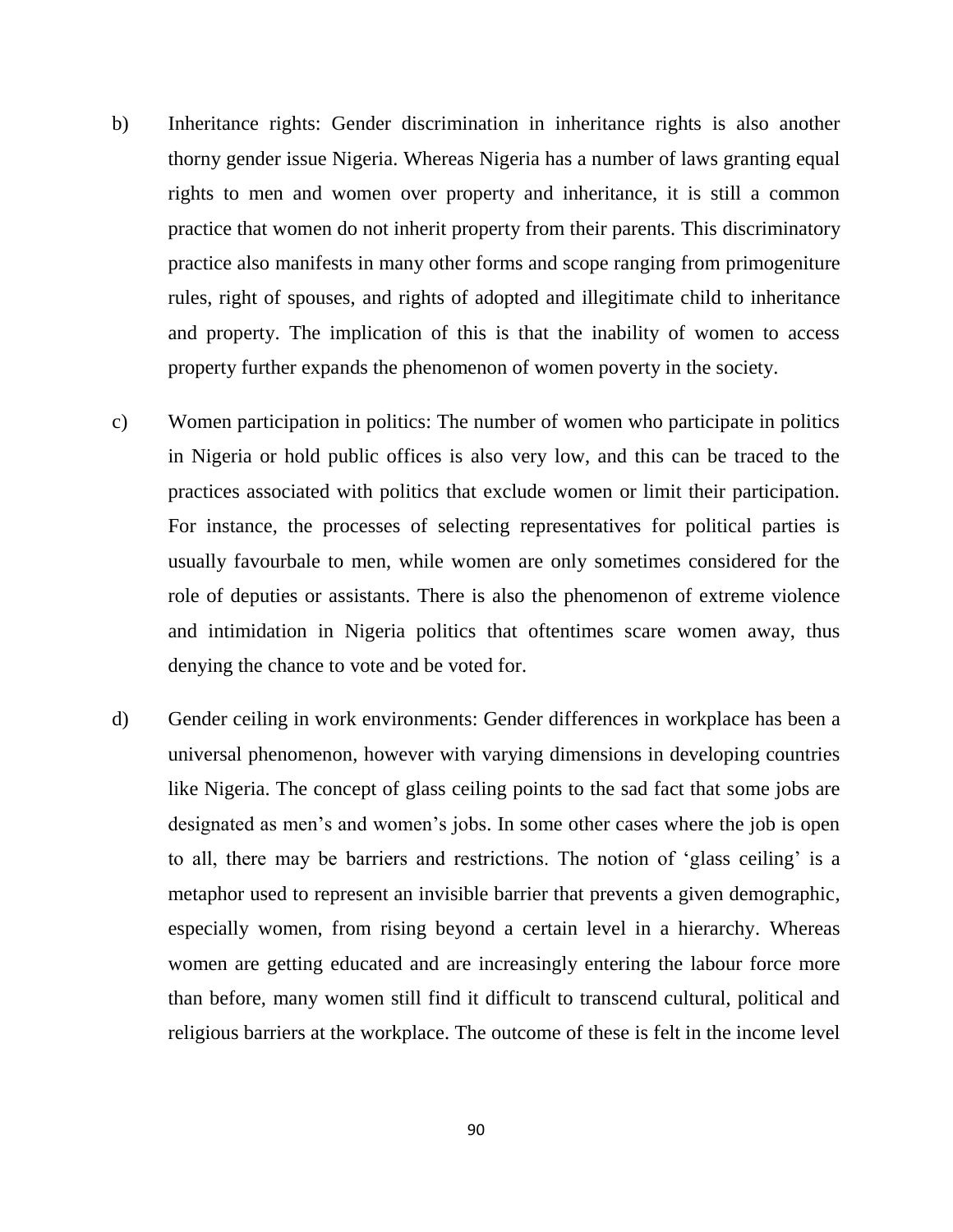of women, the extent to which women contribute to labour and productivity, and the empowerment of women to excel or at least meet their basic needs.

e) Objectification of women in the Society: The concept of objectification provides an important framework for understanding how certain the society directly or indirectly permits the treating of women as objects that can be bought, sold, and used. Papadaki (2019), Langton (2009), and Nussbaum (1995), have explained the different ways objectification occurs noting that in most cases it involves: *denial of subjectivity*: that is, the treatment of a person as something whose experiences and feelings (if any) need not be taken into account, *reduction to body*: which is the treatment of a person as identified with their body, or body parts; *reduction to appearance*: which is the treatment of a person primarily in terms of how they look, or how they appear to the senses; and *silencing*: which entails the treatment of a person as if they are silent, and lacking the capacity to speak.

Women are regularly objectified in Nigeria, as shown in the pictures, words, and statements in the entertainment industry, text books, marital rites and practices, religion, etc. For instance, a study by Odukoya (2017) showed that women are used for *decorative* purposes and are *objectified* in over 70 per cent of the advertisements analyzed. The implication of objectification is that the objectified are viewed as less than fully human, perceived to have less of a mind for thoughts or decisions and viewed as less deserving of moral treatment by others, and in the end, cascades into negative repercussions for women and girls, including increasing men's willingness to rape women, violate them, domesticate them, sell and buy them, and in some cases kill them for different purposes (Nwakanma and Abu, 2020; Kellie, Blake, and Brooks, 2019; Heflick, Goldenberg, Cooper, and Puvia, 2011)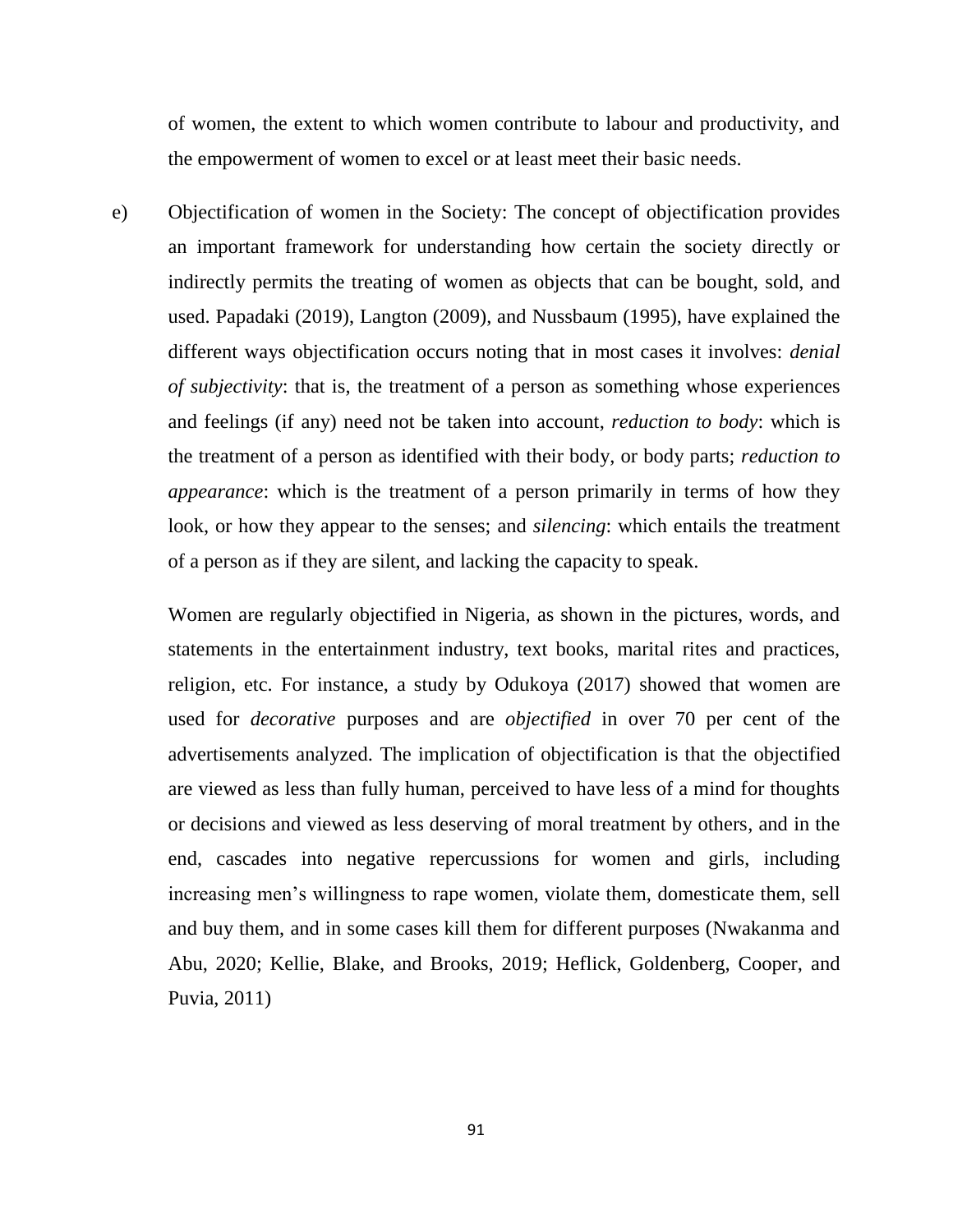#### **3.3 Conclusion**

Social development has been shown to remain stunted in Nigeria owing to various gendered impairments in the country. For instance, scholars have noted that issues such as gender bias in employment, gender bias in leadership and political roles, and gender bias in education is still common in Nigeria. The lingering question arising from this border on how these social limitations affects the female gender, and limits their capacity to excel in personal aspirations or contribute meaningfully to society. The answer to this fundamental question lies the key to Nigeria's social development in the area of gender.

## **3.4 Summary**

This unit has carefully explained the concept of gender, and the various concepts used in gender studies, such as: gender gap, gender ceiling, gender equity and gender equality. The unit also highlighted some of the key issues in gender and social development in Nigeria.

#### **3.5 References/Further reading**

- Beaman, L. *et al*. (2009). 'Powerful Women: Does Exposure Reduce Bias', The Quarterly Journal of Economics, vol. 124, no. 4, pp. 1497-1540
- Heflick NA, Goldenberg JL, Cooper DP, Puvia E. From women to objects: Appearance focus, target gender, and perceptions of warmth, morality and competence. Journal of Experimental Social Psychology 2011; 47(3):572–81. 10.1016/j.jesp.2010.12.020 [\[CrossRef\]](https://dx.doi.org/10.1016%2Fj.jesp.2010.12.020) [\[Google Scholar\]](https://scholar.google.com/scholar_lookup?journal=Journal+of+Experimental+Social+Psychology&title=From+women+to+objects:+Appearance+focus,+target+gender,+and+perceptions+of+warmth,+morality+and+competence&author=NA+Heflick&author=JL+Goldenberg&author=DP+Cooper&author=E+Puvia&volume=47&issue=3&publication_year=2011&pages=572-81&doi=10.1016/j.jesp.2010.12.020&)
- Idike, A.N., Okeke, R.C., Okorie, C.O., Ogba, F.N., & Ugodulunwa, C.A. (2020). Gender, Democracy, and National Development in Nigeria. *SAGE Open*. <https://doi.org/10.1177/2158244020922836>